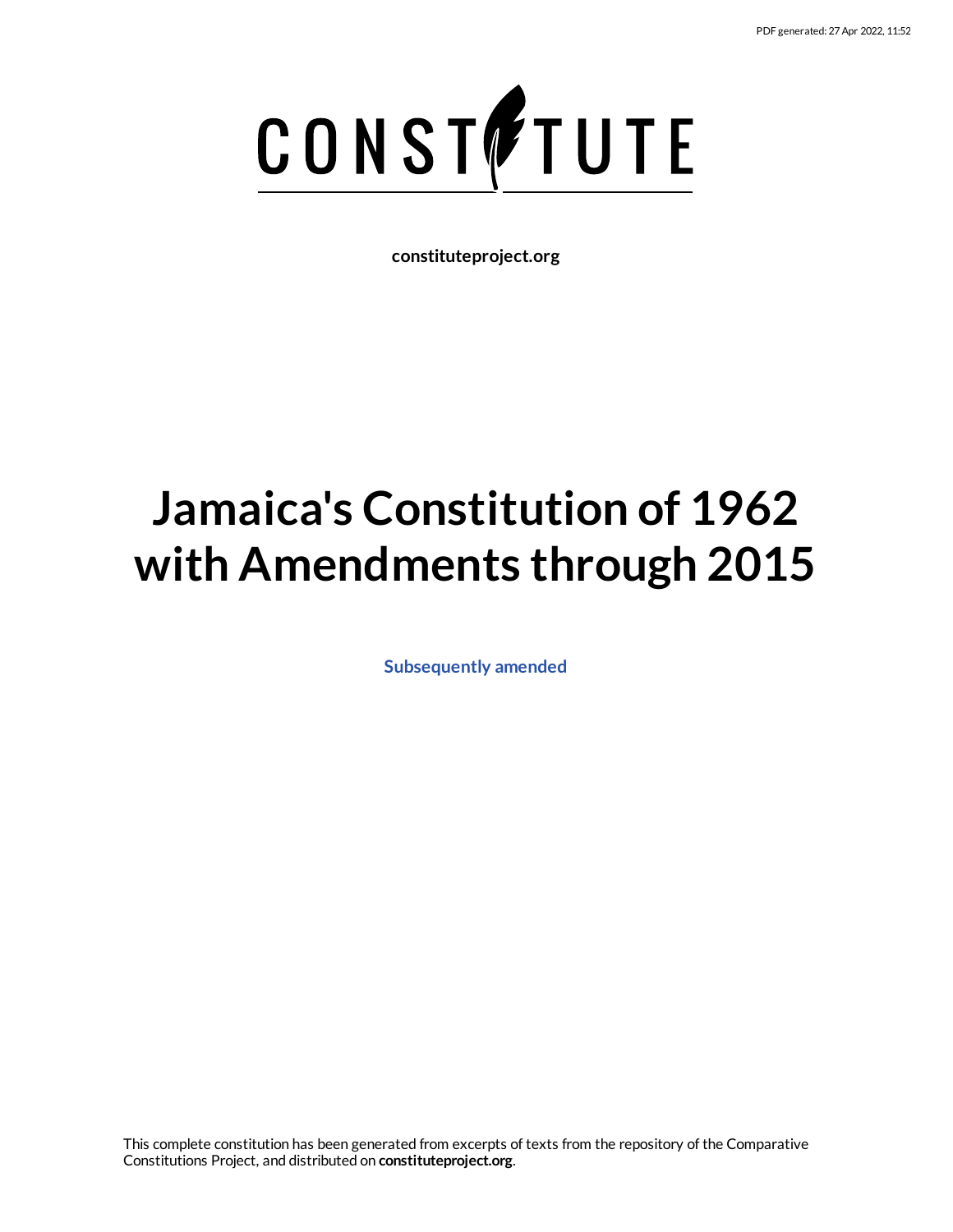### **Table of contents**

| CHAPTER III. CHAPTER OF FUNDAMENTAL RIGHTS AND FREEDOMS  10 |  |
|-------------------------------------------------------------|--|
|                                                             |  |
|                                                             |  |
|                                                             |  |
|                                                             |  |
|                                                             |  |
|                                                             |  |
|                                                             |  |
|                                                             |  |
|                                                             |  |
|                                                             |  |
|                                                             |  |
|                                                             |  |
|                                                             |  |
|                                                             |  |
|                                                             |  |
|                                                             |  |
|                                                             |  |
|                                                             |  |
|                                                             |  |
|                                                             |  |
|                                                             |  |
|                                                             |  |
|                                                             |  |
|                                                             |  |
|                                                             |  |
|                                                             |  |
|                                                             |  |
|                                                             |  |
|                                                             |  |
|                                                             |  |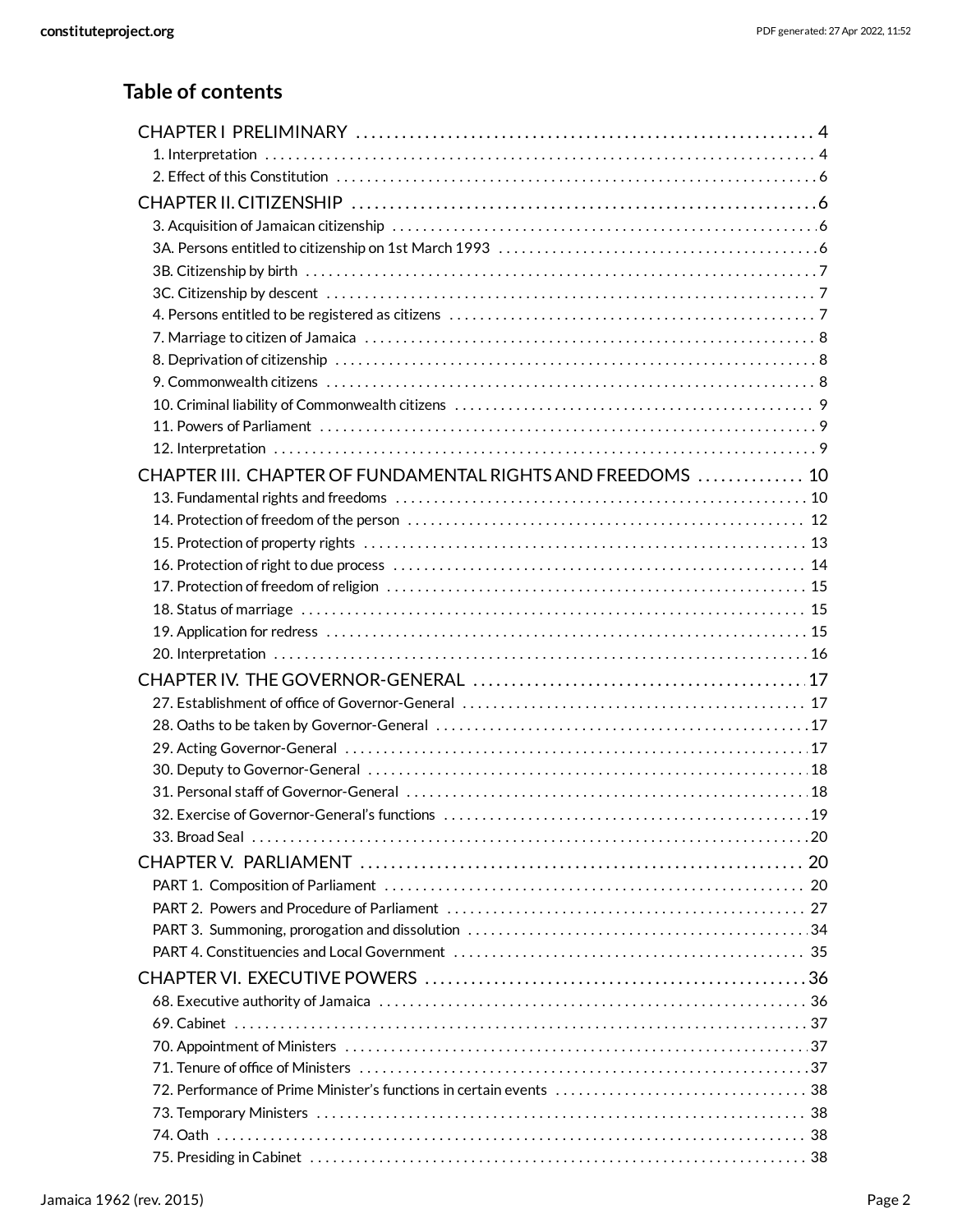| 76. Governor-General to be informed concerning matters of Government 39                                |  |
|--------------------------------------------------------------------------------------------------------|--|
|                                                                                                        |  |
|                                                                                                        |  |
|                                                                                                        |  |
|                                                                                                        |  |
|                                                                                                        |  |
|                                                                                                        |  |
|                                                                                                        |  |
|                                                                                                        |  |
|                                                                                                        |  |
|                                                                                                        |  |
|                                                                                                        |  |
|                                                                                                        |  |
|                                                                                                        |  |
|                                                                                                        |  |
|                                                                                                        |  |
|                                                                                                        |  |
|                                                                                                        |  |
| 94. Establishment of office and functions of Director of Public Prosecutions  43                       |  |
|                                                                                                        |  |
| 96. Tenure of office of Director of Public Prosecutions and Acting Director of Public Prosecutions  44 |  |
|                                                                                                        |  |
|                                                                                                        |  |
|                                                                                                        |  |
|                                                                                                        |  |
|                                                                                                        |  |
|                                                                                                        |  |
|                                                                                                        |  |
|                                                                                                        |  |
|                                                                                                        |  |
|                                                                                                        |  |
|                                                                                                        |  |
|                                                                                                        |  |
|                                                                                                        |  |
|                                                                                                        |  |
|                                                                                                        |  |
|                                                                                                        |  |
|                                                                                                        |  |
|                                                                                                        |  |
|                                                                                                        |  |
|                                                                                                        |  |
|                                                                                                        |  |
|                                                                                                        |  |
|                                                                                                        |  |
|                                                                                                        |  |
|                                                                                                        |  |
| FIRST SCHEDULE. OATHS (Sections 28, 29(2), 42(2), 43(2), 62, 74, 78(4), 102 and 108) 63                |  |
| SECOND SCHEDULE. Number and Boundaries of Constituencies. (Section 67)  64                             |  |
| THIRD SCHEDULE. Provisions Relating to Applicability of the Commissions of Enquiry Law to Tribunals    |  |
|                                                                                                        |  |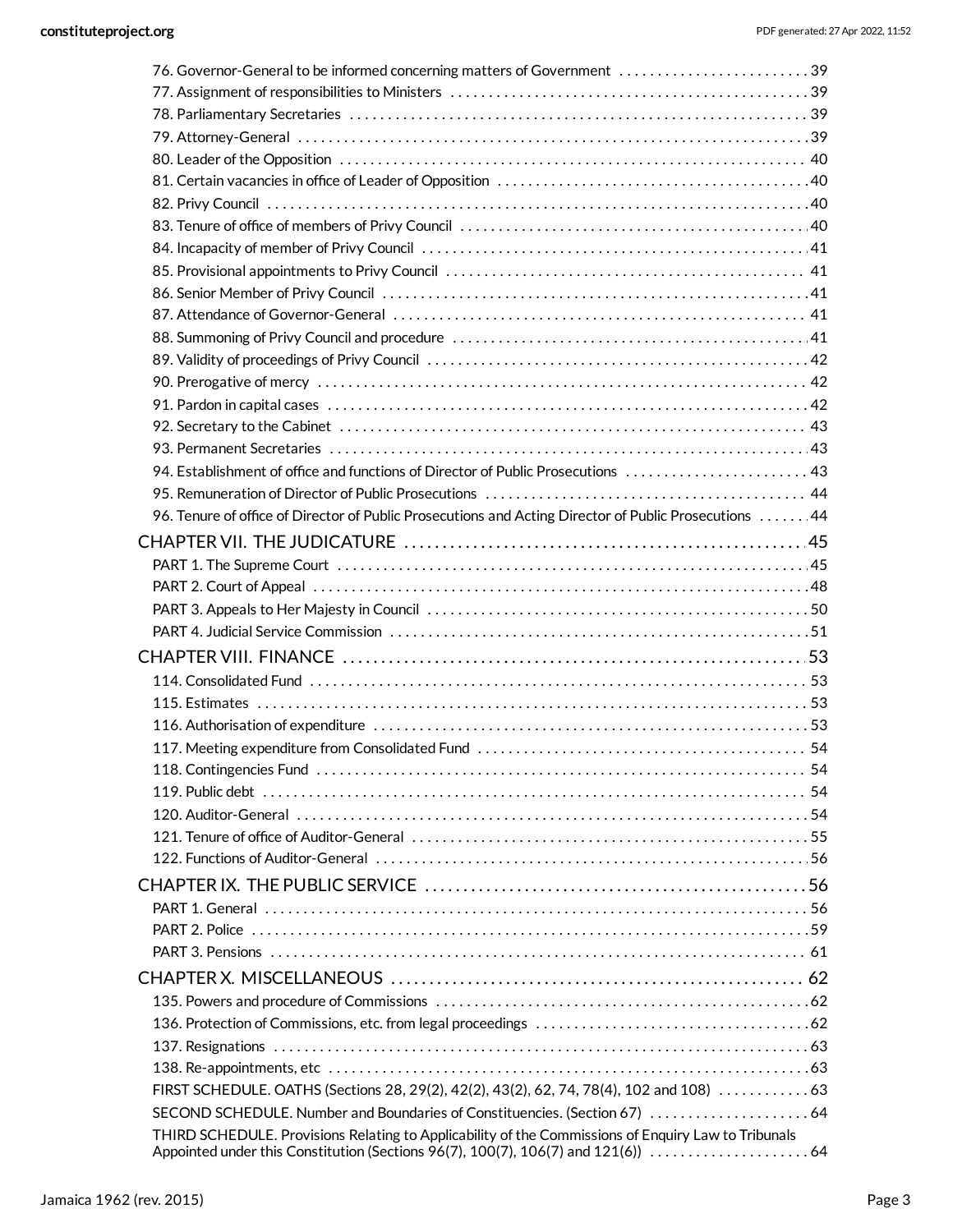# <span id="page-3-0"></span>**CHAPTER I PRELIMINARY**

### <span id="page-3-1"></span>**1. Interpretation**

- **1.** In this Constitution unless it is otherwise provided or the context otherwise requires—
	- "Act of Parliament" means any law made by Parliament;
	- "the appointed day" means the sixth day of August 1962;
	- "the Broad Seal" means the Broad Seal of Jamaica;
	- "the Cabinet" means the Cabinet established by section 69 of this Constitution;
	- "the Clerk" and "the Deputy Clerk" mean respectively the Clerk and the Deputy Clerk of either House, as the context may require;
	- "the Commonwealth" means Jamaica, any country to which section 9 of this Constitution applies and any dependency of any such country;
	- "the Consolidated Fund" means the Consolidated Fund established by section 114 of this Constitution;
	- "constituency" means an area of Jamaica having separate representation in the House of Representatives;
	- "defence force" means any naval, military or air force of the Crown in right of the Government of Jamaica;
	- "the financial year" means the twelve months ending on the 31st day of March in any year or on such other date as may from time to time be prescribed by Act of Parliament;
	- "the Gazette" means the Jamaica Gazette;
	- "House" means either the Senate or the House of Representatives as the context may require;
	- "Jamaica" has the meaning attributed to that expression in the Jamaica Independence Act, 1962;
	- "law" includes any instrument having the force of law and any unwritten rule of law and "lawful" and "lawfully" shall be construed accordingly;
	- "oath of allegiance" means the oath of allegiance set out in the First Schedule to this Constitution;
	- "Parliament" means the Parliament of Jamaica;
	- "police officer" means a member of the Jamaica Constabulary Force or any force, by whatever name called, for the time being succeeding to the functions of the Jamaica Constabulary Force;
	- "the President" and "the Deputy President" mean respectively the President and the Deputy President of the Senate elected under section 42 of this Constitution;
	- "Privy Council" means the Privy Council established by section 82 of this Constitution;
	- "public office" means any office of emolument in the public service;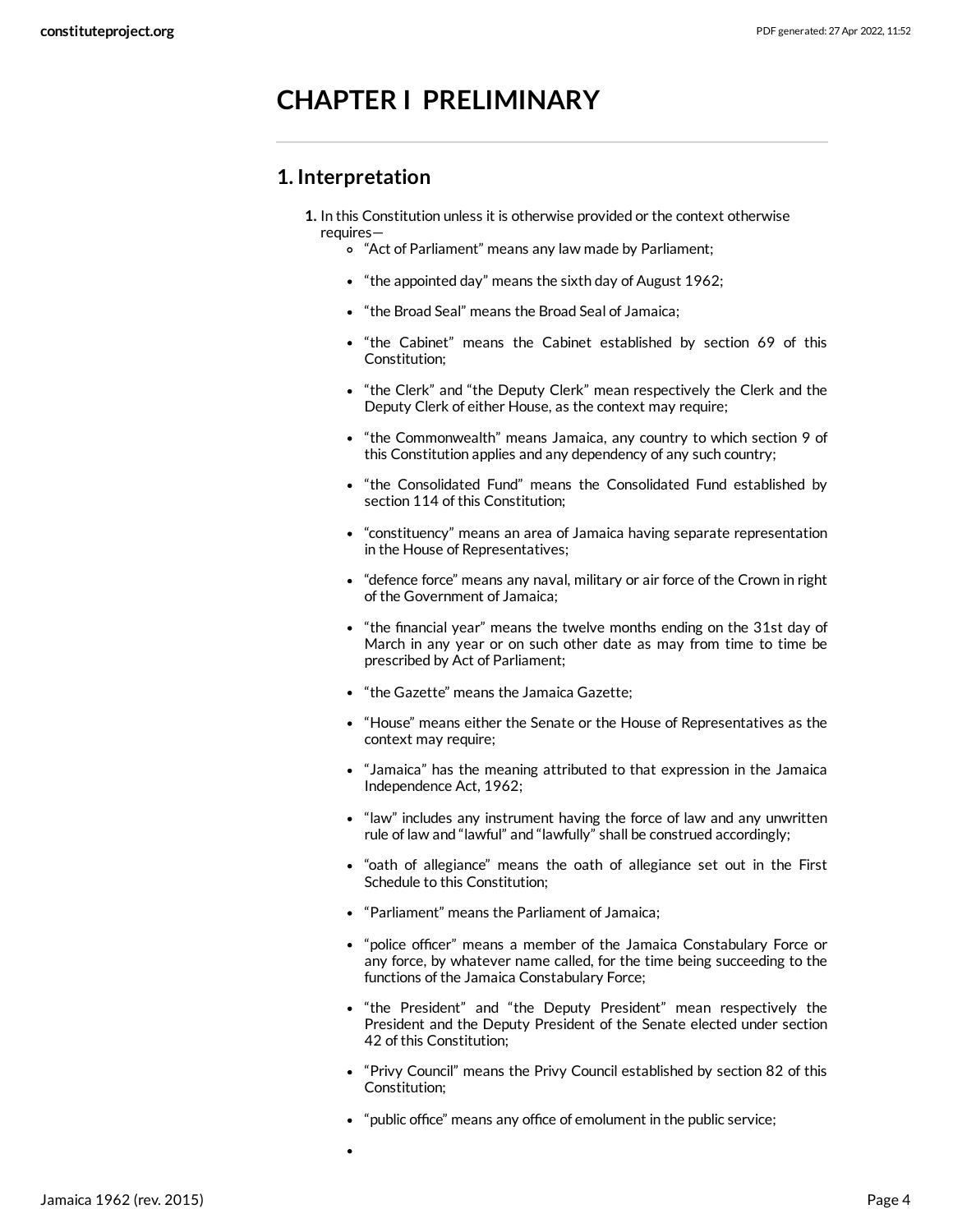- **1.** "public officer" means the holder of any public office and includes any person appointed to act in any such office;
	- "the public service" means, subject to the provisions of subsections (5) and (6) of this section, the service of the Crown in a civil capacity in respect of the Government of Jamaica (including service as a member of the Judicial Service Commission, the Public Service Commission or the Police Service Commission) and includes public service in respect of the former Colony of Jamaica;
	- "session" means, in relation to a House, the sittings of that House commencing when it first meets after this Constitution comes into force or after the prorogation or dissolution of Parliament at any time and terminating when Parliament is prorogued or is dissolved without having been prorogued;
	- "sitting" means, in relation to a House, a period during which that House is sitting continuously without adjournment and includes any period during which the House is in committee;
	- "the Speaker" and "the Deputy Speaker" mean respectively the Speaker and Deputy Speaker elected under section 43 of this Constitution.
- **2.** Save where this Constitution otherwise provides or the context otherwise requires
	- **a.** any reference in this Constitution to an appointment to any office shall be construed as including a reference to an appointment on promotion or transfer to that office and to the appointment of a person to perform the functions of that office during any period during which it is vacant or during which the holder thereof is unable (whether by reason of absence or infirmity of body or mind or any other cause) to perform those functions; and
	- **b.** any reference in this Constitution to the holder of an office by the term designating his office shall be construed as including a reference to any person for the time being lawfully performing the functions of that office.
- **3.** Where by this Constitution power is conferred on any person or authority to appoint a person to perform the functions of any office if the holder thereof is unable himself to perform its functions, any such appointment shall not be called in question on the ground that the holder of that office was not unable to perform those functions.
- **4.** For the purposes of this Constitution a person shall not be considered as holding a public office by reason only of the fact that he is in receipt of a pension or other like allowance in respect of public service.
- **5.** If it is provided by any law for the time being in force that an office (not being an office constituted by this Constitution) shall not be a public office for the purposes of Chapter V of this Constitution, this Constitution shall have effect accordingly as if that provision of that law were enacted herein.
- **6.** In this Constitution "the public service" does not include service in the office of Governor-General, President, Deputy President, Speaker, Deputy Speaker, Minister, Parliamentary Secretary, Leader of the Opposition, Senator, member of the House of Representatives, member of the Privy Council, Judge of the Supreme Court or Judge of the Court of Appeal or Clerk or Deputy Clerk of either House or service on the personal staff of the Governor-General or, subject to the provisions of section 79 of this Constitution, service in the office of Attorney-General.
- **7.** References in this Constitution to the power to remove a public officer from his office shall be construed as including references to any power conferred by any law to require or permit that officer to retire from the public service:

**a.** nothing in this subsection shall be construed as conferring on any person or authority power to require a Judge of the Supreme Court or Court of Appeal or the Director of Public Prosecutions or the Auditor-General to retire from the public service; and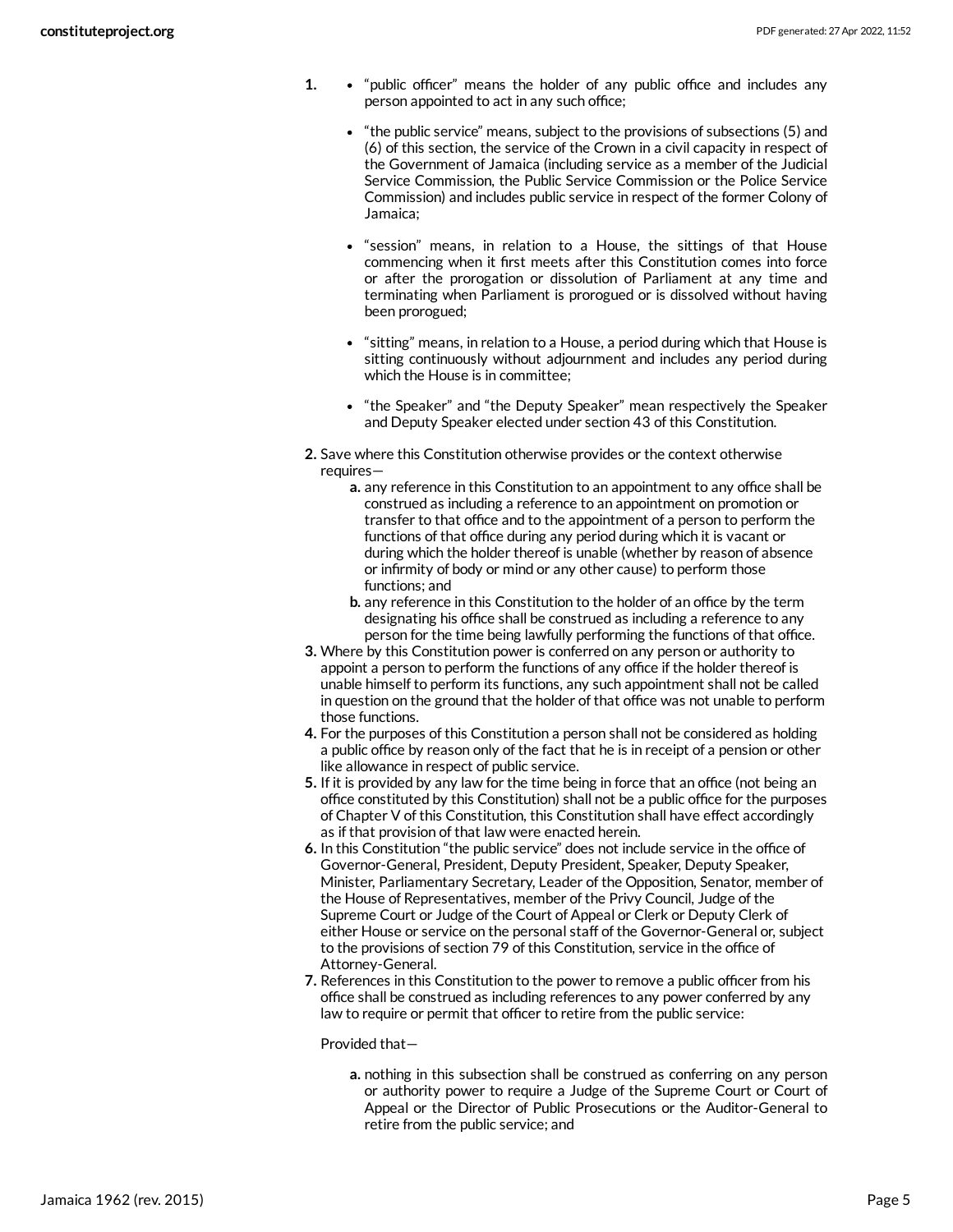- **7. b.** any power conferred by any law to permit a person to retire from the public service shall, in the case of any public officer who may be removed from office by some person or authority other than a Commission established by this Constitution, vest in the Public Service Commission.
- **8.** Where any power is conferred by this Constitution to make any Proclamation or order or to give any directions, the power shall be construed as including a power exercisable in like manner to amend or revoke any such Proclamation, order or directions.
- **9.** No provision of this Constitution that any person or authority shall not be subject to the direction or control of any other person or authority in exercising any functions under this Constitution shall be construed as precluding a court from exercising jurisdiction in relation to any question whether that person or authority has performed those functions in accordance with this Constitution or any other law.
- **10.** Any reference in this Constitution to a law enacted before the commencement of this Constitution shall, unless the context otherwise requires, be construed as a reference to that law as in force immediately before the appointed day.
- **11.** Where a person is required by this Constitution to make an oath he shall be permitted, if he so desires, to comply with that requirement by making an affirmation.
- **12.** The Interpretation Act, 1889, as in force on the appointed day, shall apply, with the necessary adaptations, for the purpose of interpreting this Constitution and otherwise in relation thereto as it applies for the purpose of interpreting, and in relation to, Acts of Parliament of the United Kingdom.

<span id="page-5-0"></span>**2. Effect of this Constitution**

Subject to the provisions of sections 49 and 50 of this Constitution, if any other law is inconsistent with this Constitution, this Constitution shall prevail and the other law shall, to the extent of the inconsistency, be void.

# <span id="page-5-1"></span>**CHAPTER II. CITIZENSHIP**

### <span id="page-5-2"></span>**3. Acquisition of Jamaican citizenship**

- **1.** A person may, in accordance with the provisions of this Chapter, become a citizen of Jamaica by
	- **a.** birth;
	- **b.** descent; or
	- **c.** registration as a citizen of Jamaica based on marriage to a citizen of Jamaica.
- **2.** Parliament may make provision for the acquisition of citizenship of Jamaica by persons who do not become citizens of Jamaica by virtue of the provisions of this Chapter.
- **3.** Subsection (1) shad not affect the right of any person who, before the 26th day of March, 1999, was entitled to Jamaican citizenship by virtue of any provision of the Constitution in force before that date.

### <span id="page-5-3"></span>**3A. Persons entitled to citizenship on 1st March 1993**

#### **1.** A person-

- **a.** who was born outside Jamaica before the sixth day of August, 1962;
- **b.** who was not before the 1st day of March, 1993, entitled to Jamaican citizenship by virtue of any provisions of this Constitution in force before that date; and
- **c.** whose father or mother, on the sixth day of August, 1962, became or would but for his or her death have become a citizen of Jamaica in accordance with subsection (1) of section 3,

Constitutionality of legislation

Requirements for naturalization

Requirements for naturalization

Requirements for birthright citizenship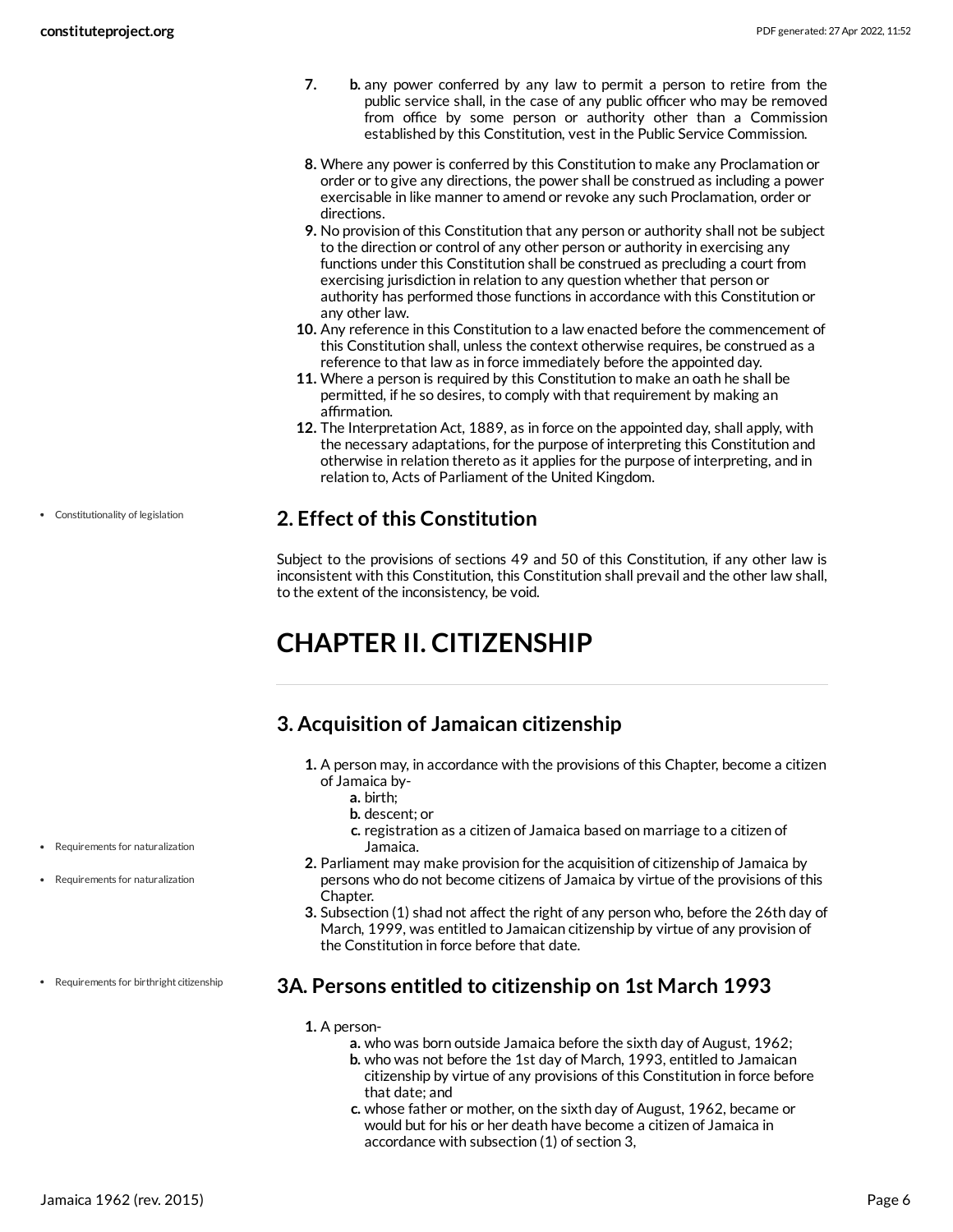- **1.** shall become a citizen of Jamaica on the 1st day of March, 1993.
- **2.** Subsection (1) shall not affect the rights of any person who, before the 1st day of March, 1993, was entitled to Jamaican citizenship by virtue of any provision of this Constitution which was in force before that date.

#### <span id="page-6-0"></span>**3B. Citizenship by birth**

- **1.** Every person born in Jamaica shall become a citizen of Jamaica
	- **a.** on the sixth day of August, 1962, in the case of a person born before that date;
	- **b.** on the date of his birth, in the case of a person born on or after the sixth day of August, 1962.
- **2.** A person shall be deemed to be born in Jamaica
	- **a.** if he is born on a ship or aircraft registered in Jamaica or belonging to the Government; or
	- **b.** if at the time of his birth his mother
		- **i.** is a citizen of Jamaica residing in a country other than Jamaica by reason of her employment in the diplomatic service of Jamaica; or
		- **ii.** whether or not a citizen of Jamaica, is residing in a country other than Jamaica by reason of her being married to a citizen of Jamaica who is residing in that country by reason of his employment in the diplomatic service of Jamaica.
- **3.** A person shall not become a citizen of Jamaica by virtue of this section if at the time of his birth
	- **a.** his father or mother possesses such immunity from suit and legal process as is accorded to an envoy of a foreign sovereign power accredited to Her Majesty in right of her government in Jamaica and neither of his parents is a citizen of Jamaica; or
	- **b.** his father or mother is an enemy alien and the birth occurs in a place then under occupation by the enemy.

#### <span id="page-6-1"></span>**3C. Citizenship by descent**

Every person born outside Jamaica shall become a citizen of Jamaica-

- **a.** on the sixth day of August, 1962, in the case of a person born before that date; or
- **b.** on the date of his birth, in the case of a person born on or after the sixth day of August, 1962,

if, at that date, his father or mother is a citizen of Jamaica by birth, descent or registration by virtue of marriage to a citizen of Jamaica.

### <span id="page-6-2"></span>**4. Persons entitled to be registered as citizens**

- **1.** Any man or woman who, on the fifth day of August 1962 is or had been married to a person
	- **a.** who becomes a citizen of Jamaica by virtue of section 3 of this Constitution; or
	- **b.** who, having died before the sixth day of August 1962 would, but for that person's death, have become a citizen of Jamaica by virtue of that section,

shall be entitled, upon making application in such manner as may be prescribed and, if he or she is a British protected person or an alien, upon taking the oath of allegiance, to be registered as a citizen of Jamaica.

- **2.** Any person who, on the fifth day of August 1962 is a citizen of the United Kingdom and Colonies
	- **a.** having become such a citizen under the British Nationality Act, 1948 by virtue of his having been naturalised in the former Colony of Jamaica as a British subject, before that Act came into force; or

Requirements for birthright citizenship

Requirements for birthright citizenship

• Requirements for naturalization

• Reference to country's history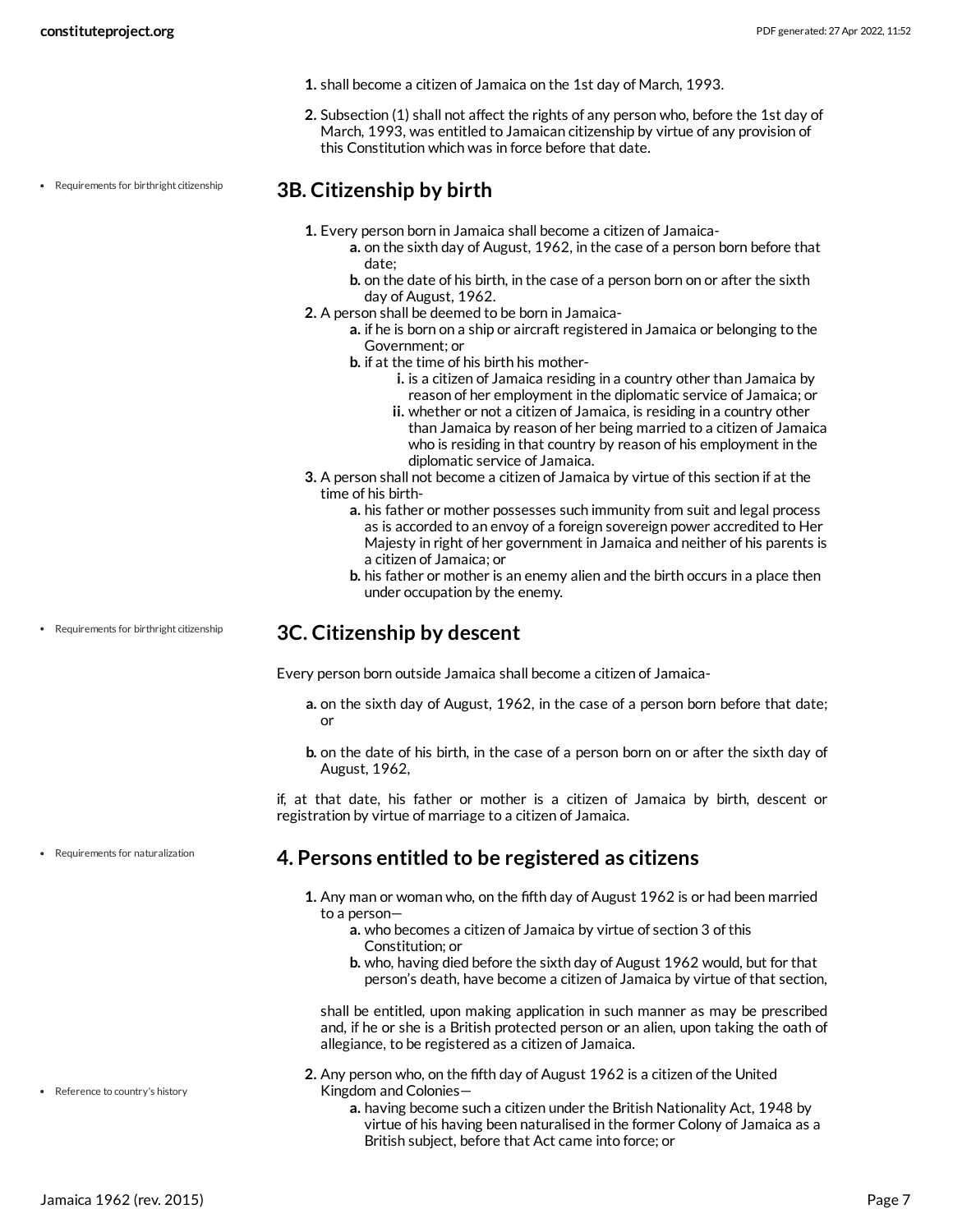**2. b.** having become such a citizen by virtue of his having been naturalised or registered in the former Colony of Jamaica under that Act,

shall be entitled, upon making application before the sixth day of August 1964, in such manner as may be prescribed, to be registered as a citizen of Jamaica:

Provided that a person who has not attained the age of twenty-one years (other than a woman who is or has been married) may not make an application under this subsection himself but an application may be made on his behalf by his parent or guardian.

- **3.** Any man or woman who on the fifth day of August 1962 is or has been married to a person who subsequently becomes a citizen of Jamaica by registration under subsection (2) of this section shall be entitled, upon making application in such manner as may be prescribed and, if he or she is a British protected person or an alien, upon taking the oath of allegiance to be registered as a citizen of Jamaica.
- **5.** [Repealed by Act 18 of 1999.]
- **6.** [Repealed by Act 18 of 1999.]

### <span id="page-7-0"></span>**7. Marriage to citizen of Jamaica**

- **1.** Any man or woman who, after the fifth day of August, 1962, marries a person who is or becomes a citizen of Jamaica shall, subject to subsection (2), be entitled, upon making application in such manner as may be prescribed and, if he or she is a British protected person or an alien, upon taking the oath of allegiance, to be registered as a citizen of Jamaica.
- **2.** A person may be denied registration under this section if
	- **a.** there is satisfactory evidence that
		- **i.** the marriage was entered into primarily for the purpose of enabling that person to acquire Jamaican citizenship; or
		- **ii.** the parties to the marriage have no intention to live permanently with each other as spouses, after the marriage;
	- **b.** the person has been convicted in any country of a criminal offence specified in any law which makes provision for such denial on the ground of such conviction.
- **3.** Subsection (2) shall not affect the right of any person who, before the 26th day of March, 1999, was entitled to apply for Jamaican citizenship by virtue of any provision of this Constitution in force before that date.

### <span id="page-7-1"></span>**8. Deprivation of citizenship**

- **1.** No person who is a citizen of Jamaica by virtue of section 3 (1) (a), (b) or (c) shall be deprived of his citizenship of Jamaica.
- **2.** A person who is a citizen of Jamaica other than by virtue of section 3 (1) (a), (6) or (c), shall not be deprived of his citizenship except by or under the provisions of a law
	- **a.** specifying the grounds on which such deprivation may take place and the procedure for such deprivation; and
	- **b.** securing to any person affected thereby a right of access to the Supreme Court for the purpose of reviewing the decision to deprive him of his right to such citizenship.

### <span id="page-7-2"></span>**9. Commonwealth citizens**

- **1.** Every person who under this Constitution or any Act of Parliament is a citizen of Jamaica or under any enactment for the time being in force in any country to which this section applies is a citizen of that country shall, by virtue of that citizenship, have the status of a Commonwealth citizen.
- **2.** Every person who is a British subject without citizenship under the British Nationality Act, 1948, or who continues to be a British subject under section 2 of that Act shall by virtue of that status have the status of a Commonwealth citizen.

• Requirements for naturalization

Conditions for revoking citizenship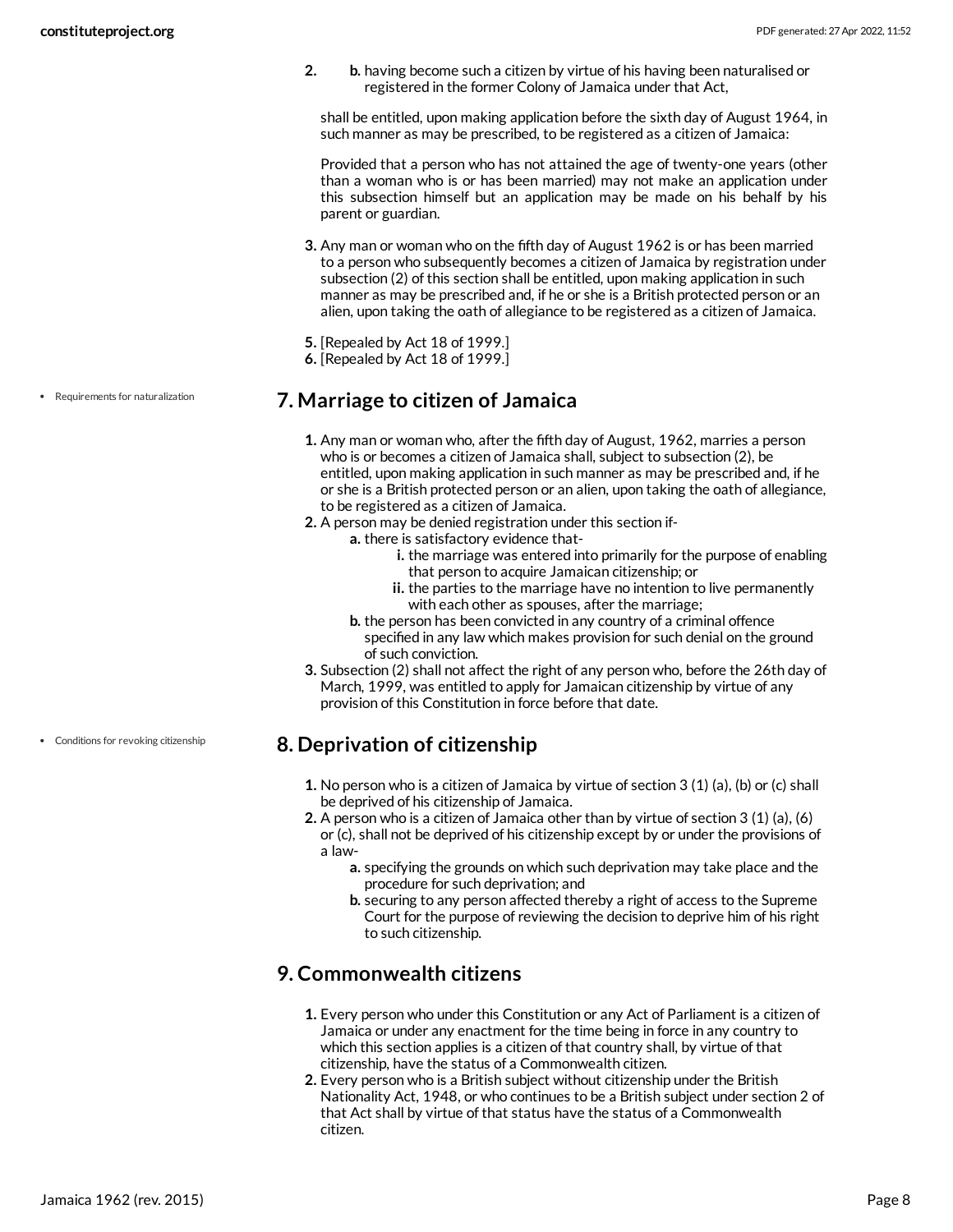**3.** Save as may be otherwise provided by Parliament, the countries to which this section applies are the United Kingdom and Colonies, Canada, Australia, New Zealand, India, Pakistan, Ceylon, Ghana, the Federation of Malaya, the Federation of Nigeria, the Republic of Cyprus, Sierra Leone, Tanganyika, the Federation of Rhodesia and Nyasaland and the State of Singapore.

### <span id="page-8-0"></span>**10. Criminal liability of Commonwealth citizens**

A Commonwealth citizen who is not a citizen of Jamaica, or a citizen of the Republic of Ireland who is not a citizen of Jamaica, shall not be guilty of an offence against any law in force in Jamaica by reason of anything done or omitted in any part of the Commonwealth other than Jamaica or in the Republic of Ireland or in any foreign country unless—

- **a.** the act or omission would be an offence if he were an alien; and
- **b.** in the case of an act or omission in any part of the Commonwealth or in the Republic of Ireland, it would be an offence if the country in which the act was done or the omission made were a foreign country.

### <span id="page-8-1"></span>**11. Powers of Parliament**

<span id="page-8-3"></span>Parliament may make provision—

- **a.** [Deleted by Act 18 of 1999.]
- **b.** prescribing the grounds on which and the procedure whereby a person may be deprived of his citizenship of Jamaica;
- **c.** for the renunciation by any person of his citizenship of Jamaica.

### <span id="page-8-2"></span>**12. Interpretation**

**1.** In this Chapter—

- "alien" means a person who is not a Commonwealth citizen, a British protected person or a citizen of the Republic of Ireland;
- "British protected person" means a person who is a British protected person for the purposes of the British Nationality Act, 1948;
- "foreign country" means a country (other than the Republic of Ireland) that is not part of the Commonwealth;
- "prescribed" means prescribed by or under any Act of Parliament.
- **2.** [Deleted by Act 6 of 1993.]
- **3.** For the purposes of this Chapter, a person born aboard a registered ship or aircraft, or aboard an unregistered ship or aircraft of the government of any country, shall be deemed to have been born in the place in which the ship or aircraft was registered or, as the case may be, in that country.
- **4.** Any reference in this Chapter to the national status of the parent of a person at the time of that person's birth shall, in relation to a person born after the death of his parent, be construed as a reference to the national status of the parent at the time of that parent's death; and where that death occurred before the fifth day of August, 1962, the national status that the parent would have had if he or she had died on the sixth day of August, 1962, shall be deemed to be his or her national status at the time of death.

Conditions for revoking citizenship

• Right to renounce citizenship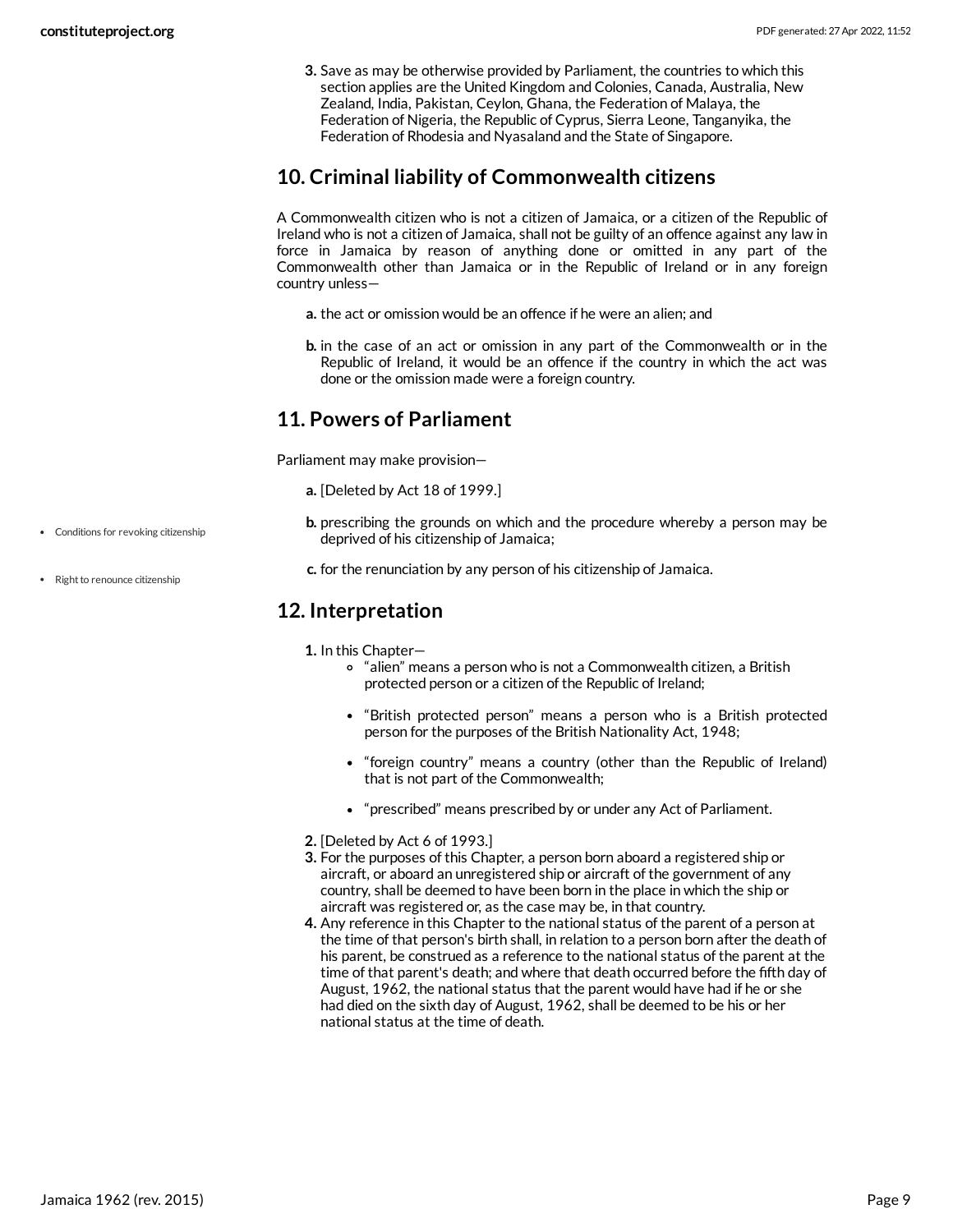## <span id="page-9-0"></span>**CHAPTER III. CHAPTER OF FUNDAMENTAL RIGHTS AND FREEDOMS**

### <span id="page-9-1"></span>**13. Fundamental rights and freedoms**

#### **1.** Whereas-

- **a.** the state has an obligation to promote universal respect for, and observance of, human rights and freedoms;
- **b.** all persons in Jamaica are entitled to preserve for themselves and future generations the fundamental rights and freedoms to which they are entitled by virtue of their inherent dignity as persons and as citizens of a free and democratic society; and
- **c.** all persons are under a responsibility to respect and uphold the rights of others recognized in this Chapter,

the following provisions of this Chapter shall have effect for the purpose of affording protection to the rights and freedoms of persons as set out in those provisions, to the extent that those rights and freedoms do not prejudice the rights and freedoms of others.

- **2.** Subject to sections 18 and 49, and to subsections (9) and (12) of this section, and save only as may be demonstrably justified in a free and democratic society
	- **a.** this Chapter guarantees the rights and freedoms set out in subsections (3) and (6) of this section and in sections 14, 15, 16 and 17; and
	- **b.** Parliament shall pass no law and no organ of the State shall take any action which abrogates, abridges or infringes those rights.
- **3.** The rights and freedoms referred to in subsection (2) are as follows
	- **a.** the right to life, liberty and security of the person and the right not to be deprived thereof except in the execution of the sentence of a court in respect of a criminal offence of which the person has been convicted;
	- **b.** the right to freedom of thought, conscience, belief and observance of political doctrines;
	- **c.** the right to freedom of expression;
	- **d.** the right to seek, receive, distribute or disseminate information, opinions and ideas through any media;
	- **e.** the right to freedom of peaceful assembly and association;
	- **f.** the right to freedom of movement, that is to say, the right
		- **i.** of every citizen of Jamaica to enter Jamaica; and **ii.** of every person lawfully in Jamaica, to move around freely throughout Jamaica, to reside in any part of Jamaica and to leave
	- Jamaica; **g.** the right to equality before the law;
	- **h.** the right to equitable and humane treatment by any public authority in the exercise of any function;
	- **i.** the right to freedom from discrimination on the ground of**i.** being male or female;
	- **ii.** race, place of origin, social class, colour, religion or political opinions; **j.** the right of everyone to
		- **i.** protection from search of the person and property;
		- **ii.** respect for and protection of private and family life, and privacy of the home; ,
	- **iii.** protection of privacy of other property and of communication; **k.** the right of every child
		- **i.** to such measures of protection as are required by virtue of the status of being a minor or as part of the family, society and the State;
		- **ii.** who is a citizen of Jamaica, to publicly funded tuition in a public educational institution at the pre-primary and primary levels;
	- **l.** the right to enjoy a healthy and productive environment free from the threat of injury or damage from environmental abuse and degradation of the ecological heritage;

• Human dignity

Binding effect of const rights

- Right to life
- Freedom of opinion/thought/conscience
- Freedom of expression
- Freedom of press
- Freedom of association
- $F = F$ Freedom of assembly  $F$
- General guarantee of equality
- Equality regardless of gender
- Equality regardless of social status
- **F**eynlity <sub>b</sub>egardless of skin color<br>Equality regardless of religion<br>E<del>quality</del> pe*g*ardless of religion Right to privacy.
- $\bullet$ Regulation of evidence collection
- Equality regardless of political party
- Equality regardless of origin
- Rights of children
- Free education
- Protection of environment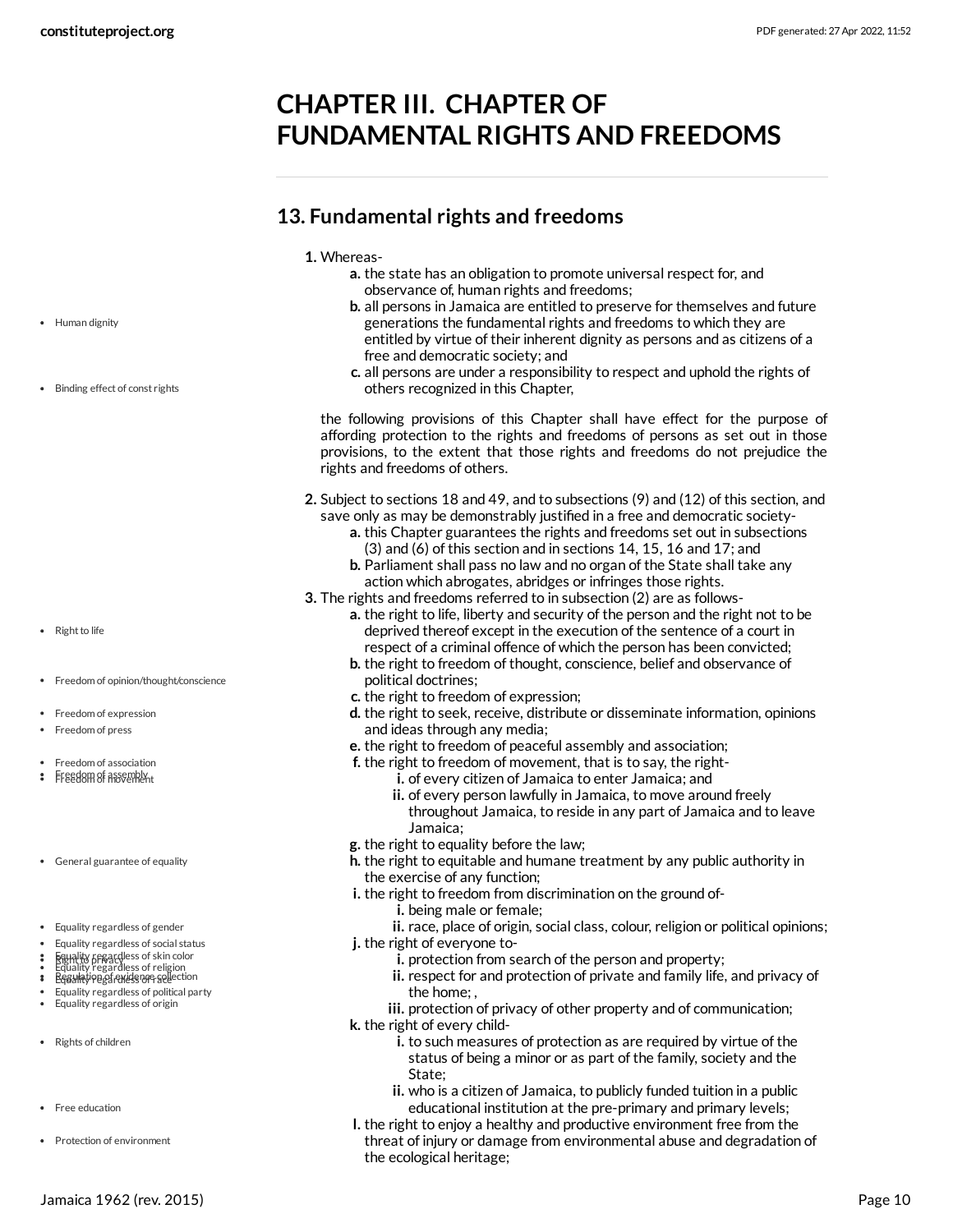- **3. m.** the right of every citizen of Jamaica
	- **i.** who is qualified to be registered as an elector for elections to the House of Representatives, to be so registered; and
	- **ii.** who is so registered, to vote in free and fair elections;
	- **n.** the right of every citizen of Jamaica to be granted a passport and not to be denied or deprived thereof except by due process of law;
	- **o.** the right to, protection from torture, or inhuman or degrading punishment or other treatment as provided in subsections (6) and (7);
	- **p.** the right to freedom of the person as provided in section 14;
	- **q.** the protection of property rights as provided in section 15;
	- **r.** the right to due process as provided in section 16; and
	- **s.** the right to freedom of religion, as provided in section 17.
- **4.** This Chapter applies to all law and binds the legislature, the executive and all public authorities.
- **5.** A provision of this Chapter binds natural or juristic persons if, and to the extent that, it is applicable, taking account of the nature of the right and the nature of any duty imposed by the right.
- **6.** No person shall be subjected to torture or inhuman or degrading punishment or other treatment.
- **7.** Nothing contained in or done under the authority of any law shall be held to be inconsistent with or in contravention of subsection (6) to the extent that the law in question authorizes the infliction of any description of punishment which was lawful in Jamaica immediately before the commencement of the Charter of Fundamental Rights and Freedoms (Constitutional Amendment) Act, 2011.
- **8.** The execution of a sentence of death imposed after the commencement of the Charter of Fundamental Rights and Freedoms (Constitutional Amendment) Act, 2011, on any person for an offence against the law of Jamaica, shall not be held to be inconsistent with, or in contravention of, this section by reason of
	- **a.** the length of time which elapses between the date on which the sentence is imposed and the date on which the sentence is executed; or
	- **b.** the physical conditions or arrangements under which such person is detained pending the execution of the sentence by virtue of any law or practice in force immediately before the commencement of the Charter of Fundamental Rights and Freedoms (Constitutional Amendment) Act, 2011.
- **9.** Nothing contained in or done under the authority of any law shall be held to be inconsistent with or in contravention of subsection (3)(f) of this section and sections 14 and 16(3), to the extent that the law authorizes the taking, in relation to persons detained or whose freedom of movement has been restricted by virtue of that law, of measures that are reasonably justifiable for the purpose of dealing with the situation that exists during a period of public emergency or public disaster.
- **10.** A person, who is detained or whose freedom of movement has been restricted by virtue only of a law referred to in subsection (9), may request a review of his case at any time during the period of detention or restriction, but any request subsequent to the initial request shall not be made earlier than six weeks after he last made such a request, and if he makes such a request, his case shall be reviewed promptly by an independent and impartial tribunal which shall be immediately established pursuant to law and presided, over by a person appointed by the Chief Justice of Jamaica from among persons qualified to be appointed as a Judge of the Supreme Court.
- **11.** On any review by a tribunal in pursuance of subsection (10), of the case of any person who is detained or whose freedom of movement has been restricted, the tribunal may give directions to the authority by whom such detention or restriction was ordered concerning the continued detention or restriction of movement of that person and the authority shall act in accordance with such directions.
- **12.** Nothing contained in or done under the authority of any law in force immediately before the commencement of the Charter of Fundamental Rights and Freedoms (Constitutional Amendment) Act, 2011, relating to
	- **a.** sexual offences;
	- **b.** obscene publications; or
	- **c.** offences regarding the life of the unborn,

shall be held to be inconsistent with or in contravention of the provisions of this Chapter.

- Prohibition of torture
- Prohibition of cruel treatment
- Guarantee of due process
- Binding effect of const rights
- Prohibition of cruel treatment
- Prohibition of torture

- Emergency provisions
- Emergency provisions

• Emergency provisions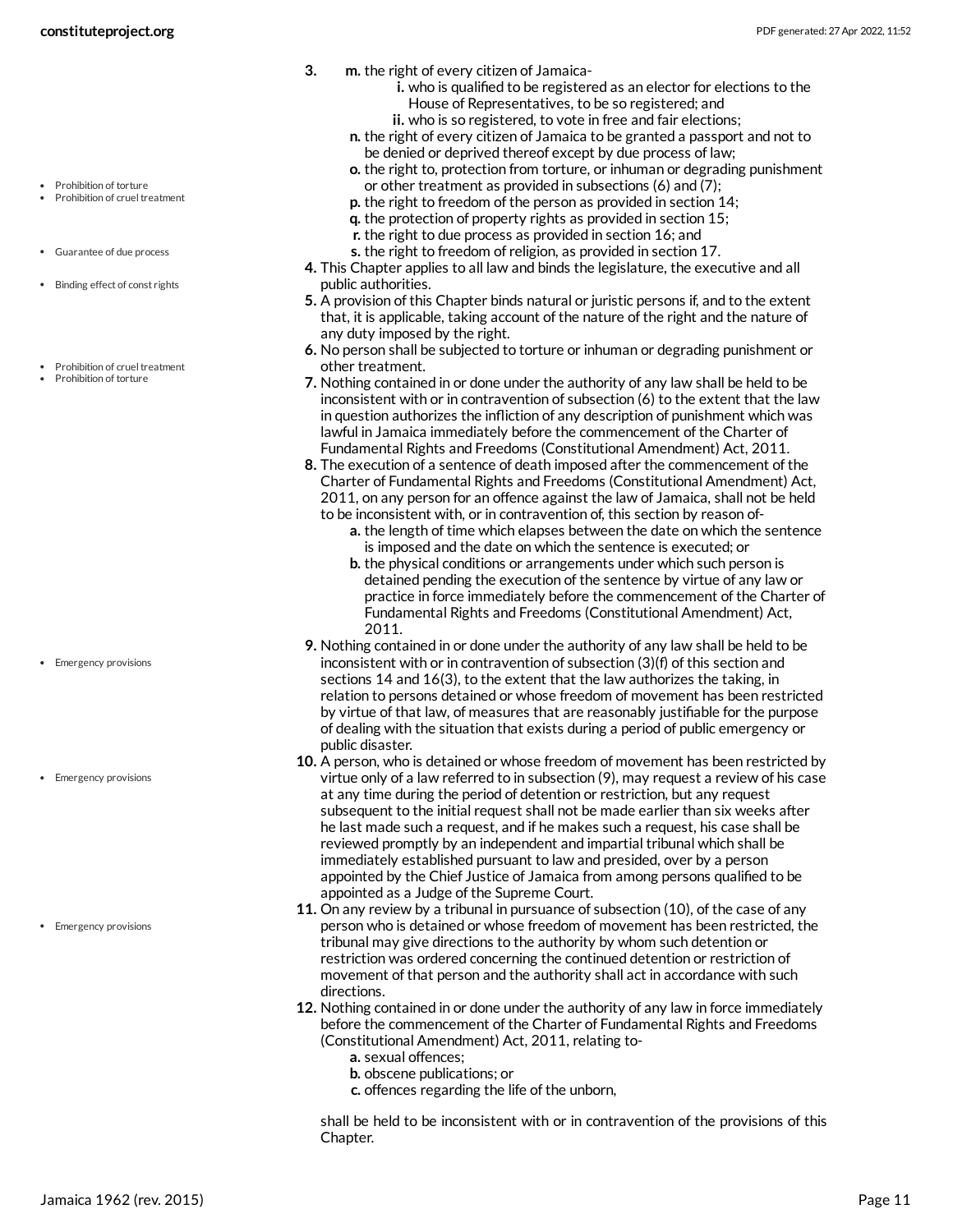• Protection from unjustified restraint

**13.** In this section "public educational institution" means an all-age school, a preprimary school or a primary school that is maintained or assisted by the Government.

### <span id="page-11-0"></span>**14. Protection of freedom of the person**

- **1.** No person shall be deprived of his liberty except on reasonable grounds and in accordance with fair procedures established by law in the following circumstances
	- **a.** in consequence of his unfitness to plead to a criminal charge:
	- **b.** in execution of the sentence or order of a court whether in Jamaica or elsewhere, in respect of a criminal offence of which he has been convicted;
	- **c.** in execution of an order of the Supreme Court or of the Court of Appeal or such other court as may be prescribed by Parliament on the grounds of his contempt of any such court or of another court or tribunal;
	- **d.** in execution of the order of a court made in order to secure the fulfilment of any obligation imposed on him by law;
	- **e.** for the purpose of bringing him before a court in execution of the order of a court;
	- **f.** the arrest or detention of a person
		- **i.** for the purpose of bringing him before the competent legal authority on reasonable suspicion of his having committed an offence; or
		- **ii.** where it is reasonably necessary to prevent his committing an offence;
	- **g.** in the case of a person who has not attained the age of eighteen years, for the purpose of his care and protection;
	- **h.** the detention of a person
		- **i.** for the prevention of the spreading of an infectious or contagious disease constituting a serious threat to public health; or
		- **ii.** suffering from mental disorder or addicted to drugs or alcohol where necessary for his care or treatment or for the prevention of harm to himself or others; or
		- **i.** the arrest or detention of a person
			- **i.** who is not a citizen of Jamaica, to prevent his unauthorized entry into Jamaica; or
				- **ii.** against whom action is being taken with a view to deportation or extradition or other lawful removal or the taking of proceedings relating thereto.
- **2.** Any person who is arrested or detained shall have the right
	- **a.** to communicate with and be visited by his spouse, partner or family member, religious counsellor and a medical practitioner of his choice;
	- **b.** at the time of his arrest or detention or as soon as is reasonably practicable, to be informed, in a language which he understands, of the reasons for his arrest or detention;
	- **c.** where he is charged with an offence, to be informed forthwith, in a language which he understands, of the nature of the charge; and
	- **d.** to communicate with and retain an attorney-at-law.
- **3.** Any person who is arrested or detained shall be entitled to be tried within a reasonable time and
	- **a.** shall be
		- **i.** brought forthwith or as soon as is reasonably practicable before an officer authorized by law, or a court; and
		- **ii.** released either unconditionally or upon reasonable conditions to secure his attendance at the trial or at any other stage of the proceedings; or
	- **b.** if he is not released as mientioned in paragraph (a)(ii), shall be promptly brought before a court which may thereupon release him as provided in that paragraph.
- **4.** Any person awaiting trail and detained in custody shall be entitled to bail on reasonable conditions unless sufficient cause is shown for keeping him in custody.
- <span id="page-11-1"></span>**5.** Any person deprived of his liberty shall be treated humanely and with respect for the inherent dignity of the person.

Drugs, alcohol, and illegal substances

- Restrictions on entry or exit
- Extradition procedure
- Power to deport citizens
- Trial in native language of accused
- Trial in native language of accused
- Right to counsel
- Right to speedy trial

- Right to pre-trial release
- Human dignity
- Protection from expropriation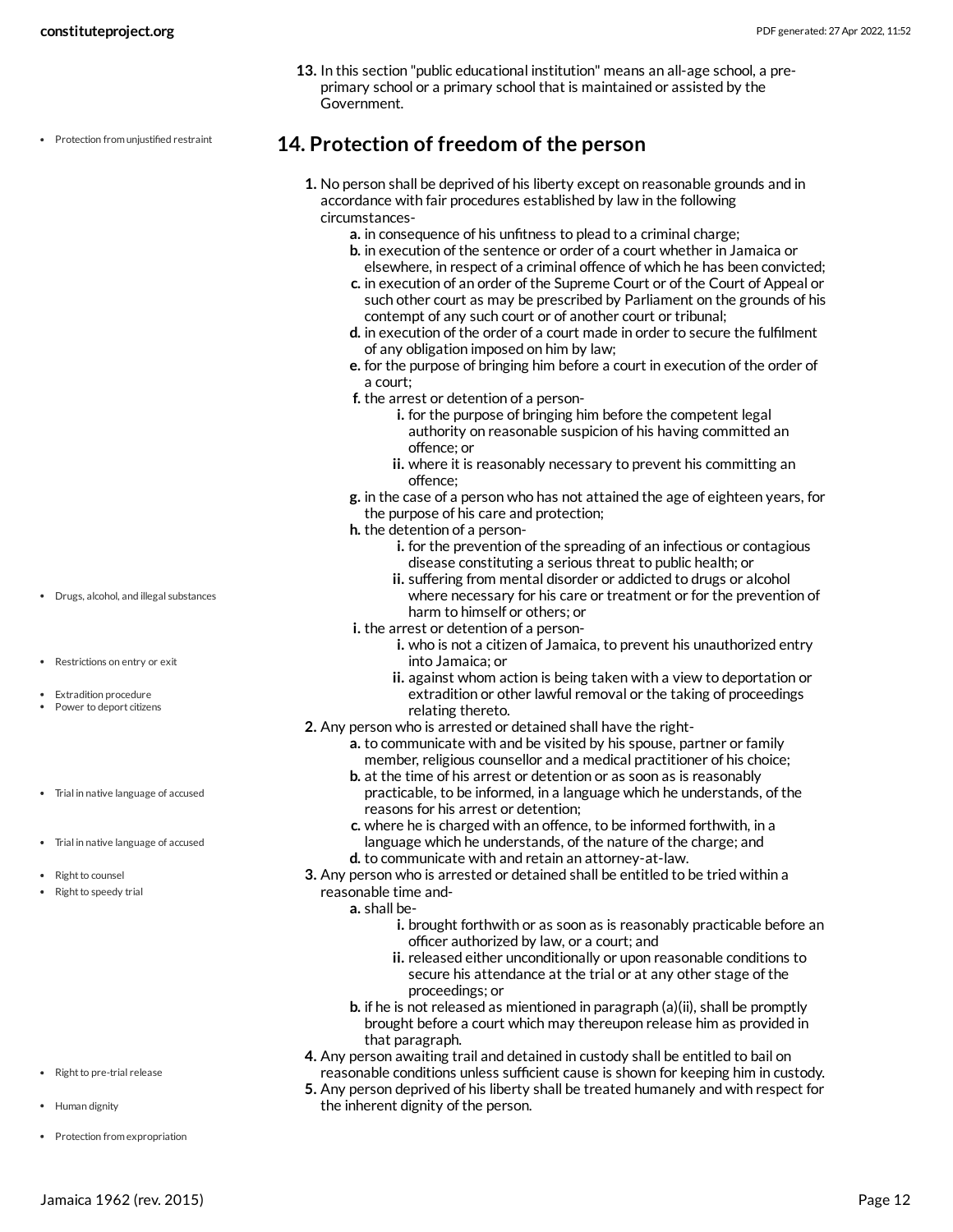### <span id="page-12-0"></span>**15. Protection of property rights**

- **1.** No property of any description shall be compulsorily taken possession of and no interest in or right over property of any description shall be compulsorily acquired except by or under the provisions of a law that
	- **a.** prescribes the principles on which and the manner in which compensation therefor is to be determined and given; and
	- **b.** secures to any person claiming an interest in or right over such property a right of access to a court for the purpose of
		- **i.** establishing such interest or right (if any);
		- **ii.** determining the compensation (if any) to which he is entitled; and**iii.** enforcing his right to any such compensation.
- **2.** Nothing in this section shall be construed as affecting the making or operation of any law so far as it provides for the taking of possession or acquisition of property
	- **a.** in satisfaction of any tax, rate or due;
	- **b.** by way of penalty for breach of the law, whether under civil process or after conviction of a criminal offence;
	- **c.** upon the attempted removal of the property in question out of or into Jamaica in contravention of any law;
	- **d.** by way of the taking of a sample for the purposes of any law;
	- **e.** where the property consists of an animal, upon its being found trespassing or straying;
	- **f.** as an incident of a lease, tenancy, licence, mortgage, charge, bill of sale, pledge or contract;
	- **g.** by way of the vesting or administration of trust property, enemy property, or the property of persons adjudged or otherwise declared bankrupt or insolvent, persons of unsound mind, deceased persons, or bodies corporate or unincorporate in the course of being wound up;
	- **h.** in the execution of judgments or orders of courts;
	- **i.** by reason of its being in a dangerous state or injurious to the health of human beings, animals or plants;
	- **j.** in consequence of any law with respect to the limitation of actions;
	- **k.** for so long may be necessary for the purposes of any examination, investigation, trial or inquiry or, in the case of land, the carrying out thereon
		- **i.** of work of soil conservation or the conservation of other natural resources; or
		- **ii.** of agricultural development or improvement which the owner or occupier of the land has been required and has, without reasonable and lawful excuse, refused or failed to carry out.
- **3.** Nothing in this section shall be construed as affecting the making or operation of any law so far as it
	- **a.** makes such provisions as are reasonably required for the protection of the environment; or
	- **b.** provides, for the orderly marketing or production or growth or extraction of any agricultural product or mineral or any article or thing prepared for the market or manufactured therefor or for the reasonable restriction of the use of any property in the interests of safeguarding the interest of others or the protection of tenants, licensees or others having rights in or over such property.
- **4.** Nothing in this section shall be construed as affecting the making or operation of any law for the compulsory taking of possession in the public interest of any property, or the compulsory acquisition in the public interest of any interest in or right over property, where that property, interest or right is held by a body corporate which is established for public purposes by any law and in which no monies have been invested other than monies provided by Parliament.
- **5.** Where an order is made under any law which provides for the compulsory acquisition of property, the court may have regard to
	- **a.** any hardship that may reasonably be expected to be caused to my person by the operation of the order; or
	- **b.** the use that is ordinarily made of the property, or the intended use of the property.
- **6.** In this section "compensation" means the consideration to be given to a person for any interest or right which he may have in or over property which has been
- Protection of environment
- Protection of environment
- Protection of environment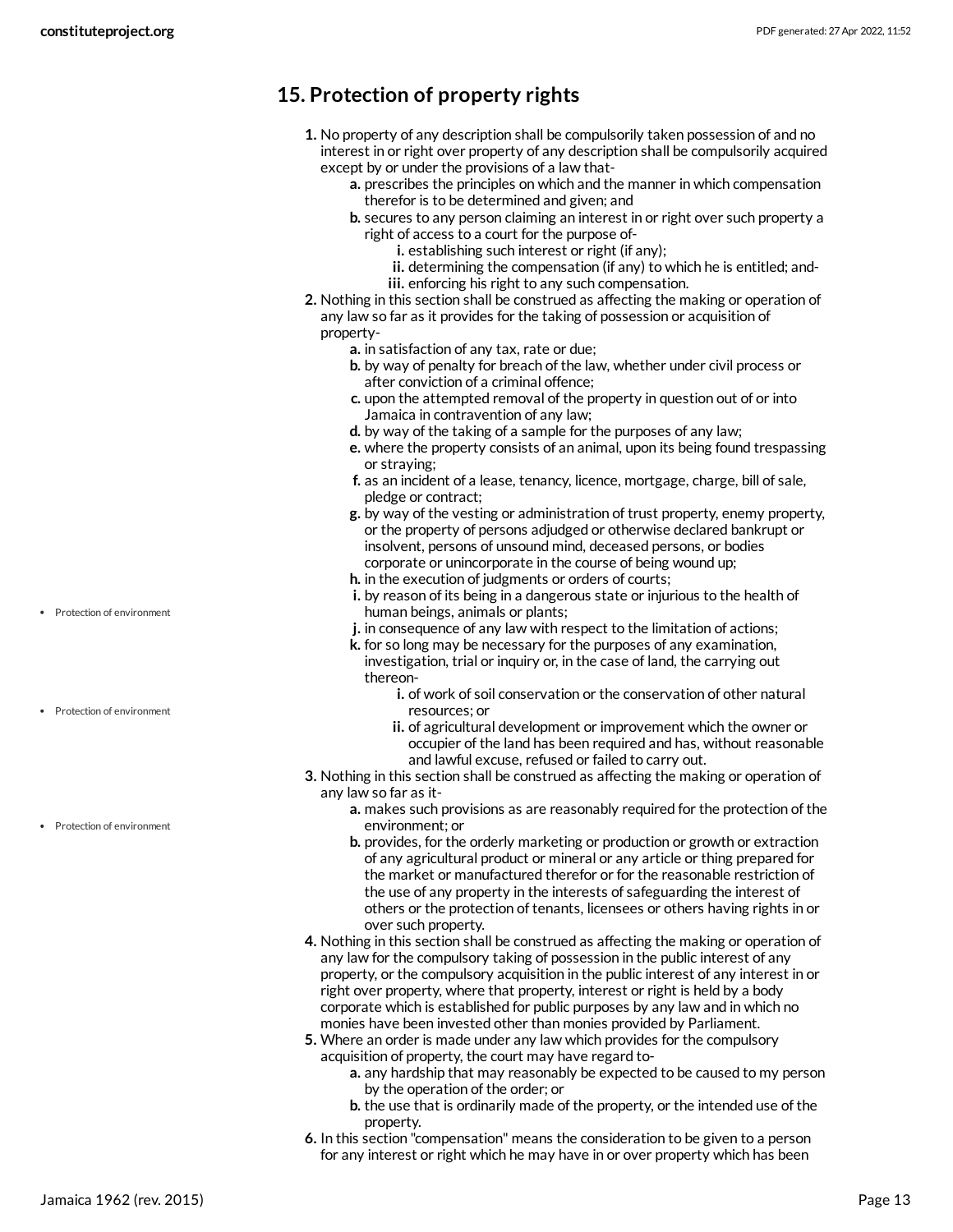- Guarantee of due process
- Judicial independence
- Right to speedy trial Right to fair trial
- Judicial independence
- Right to public trial

- Privileges for juveniles in criminal process
- Presumption of innocence in trials
- Trial in native language of accused
- Right to counsel
- Right to examine evidence/witnesses
- Trial in native language of accused
- Protection from self-incrimination

**6.** compulsorily taken possession of or compulsorily acquired as prescribed and determined in accordance with the provisions of the law by or under which the property has been so compulsorily taken possession of or acquired.

### <span id="page-13-0"></span>**16. Protection of right to due process**

- **1.** Whenever any person is charged with a criminal offence he shall, unless the charge is withdrawn, be afforded a fair hearing within a reasonable time by an independent and impartial court established by law.
- **2.** In the determination of a person's civil rights and obligations or of any legal proceedings which may result in a decision adverse to his interests, he shall be entitled to a fair hearing within a reasonable time by an independent and impartial court or authority established by law.
- **3.** All proceedings of every court and proceedings relating to the determination of the existence or the extent of a person's civil rights or obligations before any court or other authority, including the announcement of the decision of the court or authority, shall be held in public.
- **4.** Nothing in subsection (3) shall prevent any court or any authority such as is mentioned in that subsection from excluding from the proceedings, persons other than the parties thereto and their legal representatives
	- **a.** in interlocutory proceedings;
	- **b.** in appeal proceedings under any law relating to income tax; or
	- **c.** to such extent as
		- **i.** the court or other authority may consider necessary or expedient, in circumstances where publicity would prejudice the interests of justice; or
		- **ii.** the court may decide to do so or, as the case may be, the authority may be empowered or required by law to do so, in the interests of defence, public safety, public order, public morality, the welfare of persons under the age of eighteen years, or the protection of the private lives of persons concerned in the proceedings.
- **5.** Every person charged with a criminal offence shall be presumed innocent until he is proved guilty or has pleaded guilty.
- **6.** Every person charged with a criminal offence shall
	- **a.** be informed as soon as is reasonably practicable, in a language which he understands, of the nature of the offence charged;
	- **b.** have adequate time and facilities for the preparation of his defence;
	- **c.** be entitled to defend himself in person or through legal representation of his own choosing or, if he has not sufficient means to pay for legal representation, to be given such assistance as is required in the interests of justice;
	- **d.** be entitled to examine or have examined, at his trial, witnesses against him and to obtain the attendance and examination of witnesses on his behalf under the same conditions as witnesses against him;
	- **e.** have the assistance of an interpreter free of cost if he cannot understand or speak the language used in court;
	- **f.** not to be compelled to testify against himself or to make any statement amounting to a confession or admission of guilt; and
	- **g.** except with his own consent, not be tried in his absence unless**i.** he so conducts himself in the court as to render the continuance of the proceedings in his presence impracticable and the court has ordered him to be removed and the trial to proceed in his absence; or
		- **ii.** he absconds during the trial.
- **7.** An accused person who is tried for a criminal offence or any person authorized by him in that behalf shall be entitled, if he so requires and subject to payment of such reasonable fee as may be prescribed by law, to be given for his own use, within a reasonable time after judgment, a copy of any record of the proceedings made by or on behalf of the court.
- **8.** Any person convicted of a criminal offence shall have the right to have his conviction and sentence reviewed by a court the jurisdiction of which is superior to the court in which he was convicted and sentenced.
- **9.** No person who shows that he has been tried by any competent court for a criminal offence and either convicted or acquitted, shall again be tried for that offence or for any other criminal offence of which he could have been convicted at the trial for that offence save upon the order of a superior court made in the

• Prohibition of double jeopardy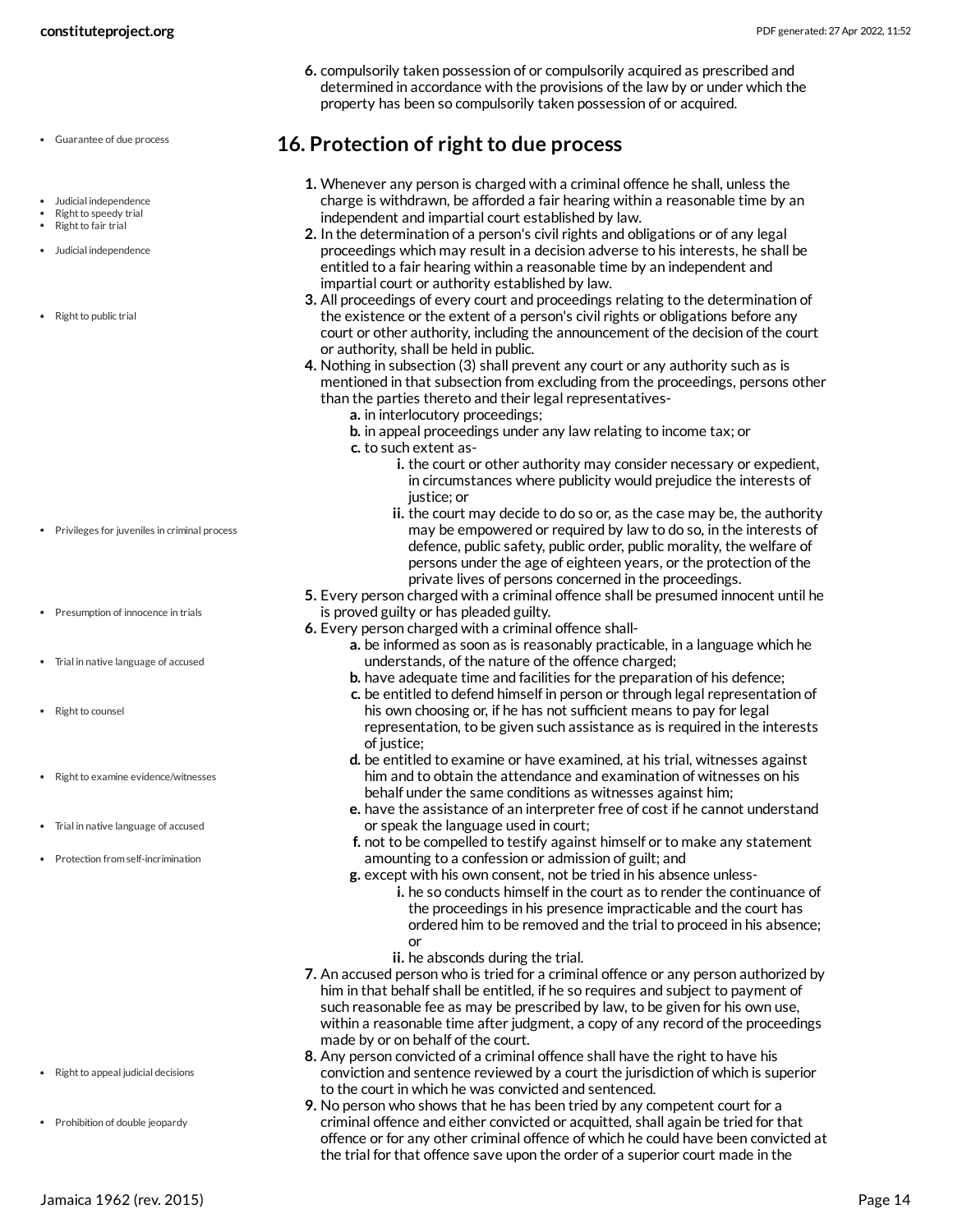Protection from ex post facto laws • Principle of no punishment without law • Protection from ex post facto laws

**9.** course of appeal proceedings relating to the conviction or acquittal; and no person shall be tried for a criminal offence if he shows that he has been pardoned for that offence:

Provided that nothing in any law shall be held to be inconsistent with or in contravention of this subsection by reason only that it authorizes any court to try a member of a defence force for a criminal offence notwithstanding any trial and conviction or acquittal of that member under service law; but any court so trying such a member and convicting him shall in sentencing him to any punishment take into account any punishment awarded him under service law.

- **10.** No person shall be held guilty of any criminal offence on account of any act or omission which did not, at the time it took place, constitute a criminal offence.
- **11.** No penalty shall be imposed in relation to any criminal offence or in relation to an infringement of a civil nature which is more severe than the maximum penalty which might have been imposed for the offence or in respect of that infringement, at the time when the offence was committed or the infringement occurred.
- **12.** If, at the time of sentencing of a person who is convicted of a criminal offence, the penalty prescribed by law for that offence is less severe than the penalty that might have been imposed at the time when the offence was committed, the less severe penalty shall be imposed at the time of sentencing.

### <span id="page-14-0"></span>**17. Protection of freedom of religion**

- **1.** Every person shall have the right to freedom of religion including the freedom to change his religion and the right, either alone or in community with others and both in public and in private, to manifest and propagate his religion in worship, teaching, practice and observance.
- **2.** The constitution of a religious body or denomination shall not be altered except with the consent of the governing authority of that body or denomination.
- **3.** Every religious body or denomination shall have the right to provide religious instruction for persons of that body or denomination in the course of any education provided by that body or denomination whether or not that body or denomination is in receipt of any government subsidy, grant or other form of financial assistance designed to meet, in whole or in part, the cost of such course of education.
- **4.** No person attending any place of education, except with his own consent (or, if he is a minor, the consent of his parent or guardian) shall be required to receive religious instruction, or to take part in or attend any religious ceremony or observance, which relates to a religion or religious body or denomination other than his own.

### <span id="page-14-1"></span>**18. Status of marriage**

**1.** Nothing contained in or done under any law in so far as it restricts**a.** marriage; or

> **b.** any other relationship in respect of which any rights and obligations similar to those pertaining to marriage are conferred upon persons as if they were husband and wife,

to one man and one woman shall be regarded as being inconsistent with or in contravention of the provisions of this Chapter.

**2.** No form of marriage or other relationship referred to in subsection (1), other than the voluntary union of one man and one woman may be contracted or legally recognized in Jamaica.

### <span id="page-14-2"></span>**19. Application for redress**

**1.** If any person ,alleges that any of the provisions of this Chapter has been, is being or is likely to be contravened in relation to him, then, without prejudice to any other action with respect to the same. matter which is lawfully available, that person may apply to the Supreme Court for redress.

• Freedom of religion

Protection from false imprisonment Ultra-vires administrative actions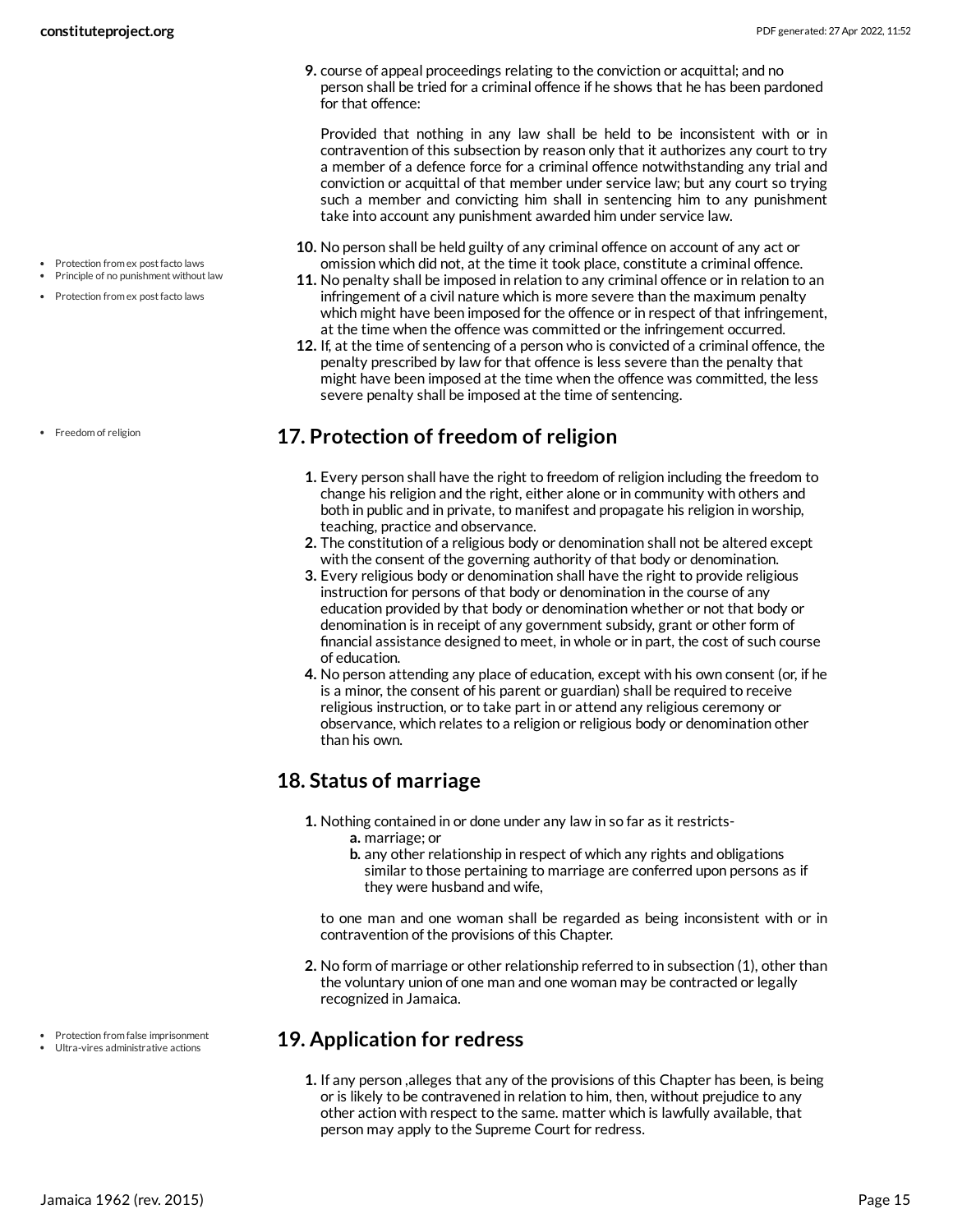- **2.** Any person authorized by law, or, with the leave of the Court, a public or civic organization, may initiate an application to the Supreme Court on behalf of persons who are entitled to apply under subsection (1) for a declaration that any legislative or executive act contravenes the provisions of this Chapter.
- **3.** The Supreme Court shall have original jurisdiction to hear and determine any application made by any person in pursuance of subsection (1) of this section and may make such orders, issue such writs and give such directions as it may consider appropriate for the purpose of enforcing, or securing the enforcement of, any of the provisions of this Chapter to the protection of which the person concerned is entitled.
- **4.** Where any application is made for redress under this Chapter, the-Supreme Court may decline to exercise its powers and may remit the matter to the appropriate court, tribunal or authority if it is satisfied that adequate means of redress for the contravention alleged are available to the person concerned under any other law.
- **5.** Any person aggrieved by any determination of the Supreme Court under this section may appeal therefrom to the Court of Appeal.
- **6.** Parliament may make provision or authorize the making of provision with respect to the practice and procedure of any court for the purposes of this section and may confer upon that court such powers, or may authorize the conferment thereon of such powers, in addition to those conferred by this section, as may appear to be necessary or desirable for the purpose of enabling that court more effectively to exercise the jurisdiction conferred upon it by this section.

#### • Emergency provisions

 $\cdot$  Right to appeal judicial decisions

#### <span id="page-15-0"></span>**20. Interpretation**

**1.** In this Chapter-

- "contravention", in relation to any requirement, includes a failure to comply with that requirement, and cognate expressions shall be construed accordingly;
- "court" means any court of law in Jamaica other than a court constituted by or under service law and
	- **a.** in sections 13(3)(a), 14 and 16 (1), (2), (3), (5), (6), (7) and (9) (excluding the proviso thereto) of this Constitution includes, in relation to an offence against service law, a court so constituted; and
	- **b.** in section 14 of this Constitution includes, in relation to an offence against service law, an officer of a defence force, or the Police Service Commission or any person or authority to whom the disciplinary powers of that Commission have been lawfully delegated;
- "period of public disaster" means any period during which there is in force a Proclamation by the Governor-General declaring that a period of public disaster exists;
- "period of public emergency" means any period during which
	- **a.** Jamaica is engaged in any war;
	- **b.** there is in force a Proclamation by the Governor-General declaring that a state of public emergency exists; or
	- **c.** there is in force a resolution of each House of Parliament supported by the votes of a two-thirds majority of all the members of each House declaring that democratic institutions in Jamaica are threatened by subversion;
- "service law" means the law regulating the discipline of a defence force or of police officers.
- **2.** A Proclamation made by the Governor-General shall not be effective for the purposes of subsection (1) unless it is declared that the Governor-General is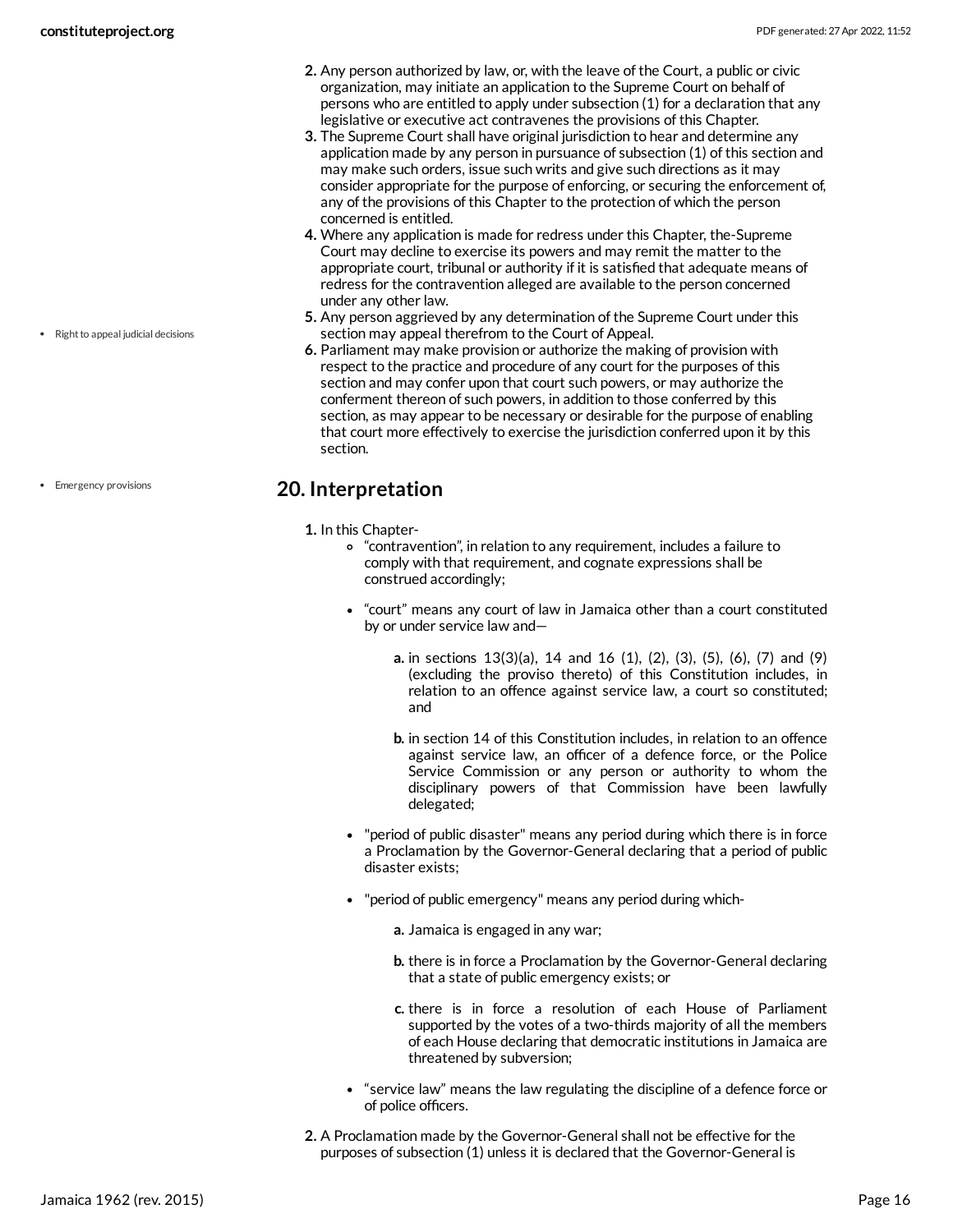- **2.** satisfied
	- **a.** that a public emergency has arisen as a result of the imminence of a state of war between Jamaica and a foreign State;
	- **b.** that action has been taken or is immediately threatened by any person or body of persons of such a nature and on so extensive a scale as to be likely to endanger the public safety or to deprive the community, or any substantial portion of the community, of supplies or services essential to life;
	- **c.** that a period of public disaster has arisen as a result of the occurrence of any earthquake, hurricane, flood, fire, outbreak of pestilence, outbreak of infectious disease or other calamity, whether similar to the foregoing or not.
- **3.** A Proclamation made by the Governor-General for the purposes of and in accordance with this section
	- **a.** shall, unless previously revoked, remain in force for fourteen days or for such longer period, not exceeding three months, as both Houses of Parliament may determine by a resolution supported by a two-thirds majority of all the members of each House;
	- **b.** may be extended from time to time by a resolution passed in like manner as is prescribed in paragraph (a) for further periods, not exceeding in respect of each such extension a period of three months;
	- **c.** may be revoked at any time by a resolution supported by the votes of a two-thirds majority of all the members of each House.
- **4.** A resolution passed by a House for the purpose of paragraph (c) of the definition of"period of public emergency" in subsection (1) may be revoked at any time by a resolution of that House supported by the votes of a majority of all the members thereof.
- **5.** The court shall be competent to enquire into and determine whether a proclamation or resolution purporting to have been made or passed under this section was made or passed for any purpose specified in this section or whether any measures taken pursuant thereto are reasonably justified for that purpose.
- **21.** [Repealed by Act 12 of 2011.]
- **22.** [Repealed by Act 12 of 2011.]
- **23.** [Repealed by Act 12 of 2011.]
- **24.** [Repealed by Act 12 of 2011.] **26.** [Repealed by Act 12 of 2011.]
- <span id="page-16-0"></span>**CHAPTER IV. THE GOVERNOR-GENERAL**

• Head of state selection

### <span id="page-16-1"></span>**27. Establishment of office of Governor-General**

There shall be a Governor-General of Jamaica who shall be appointed by Her Majesty and shall hold office during Her Majesty's pleasure and who shall be Her Majesty's representative in Jamaica.

Oaths to abide by constitution

### <span id="page-16-2"></span>**28. Oaths to be taken by Governor-General**

A person appointed to the office of Governor-General shall, before entering upon the duties of that office, take and subscribe the oaths of allegiance and for the due execution of the office of Governor-General in the forms set out in the First Schedule to this Constitution.

### <span id="page-16-3"></span>**29. Acting Governor-General**

**1.** Whenever the office of Governor-General is vacant or the holder of the office is absent from Jamaica or is for any other reason unable to perform the functions of his office, those functions shall be performed by such person as Her Majesty may appoint or, if there is no such person in Jamaica so appointed and able to perform those functions, by the Chief Justice of Jamaica.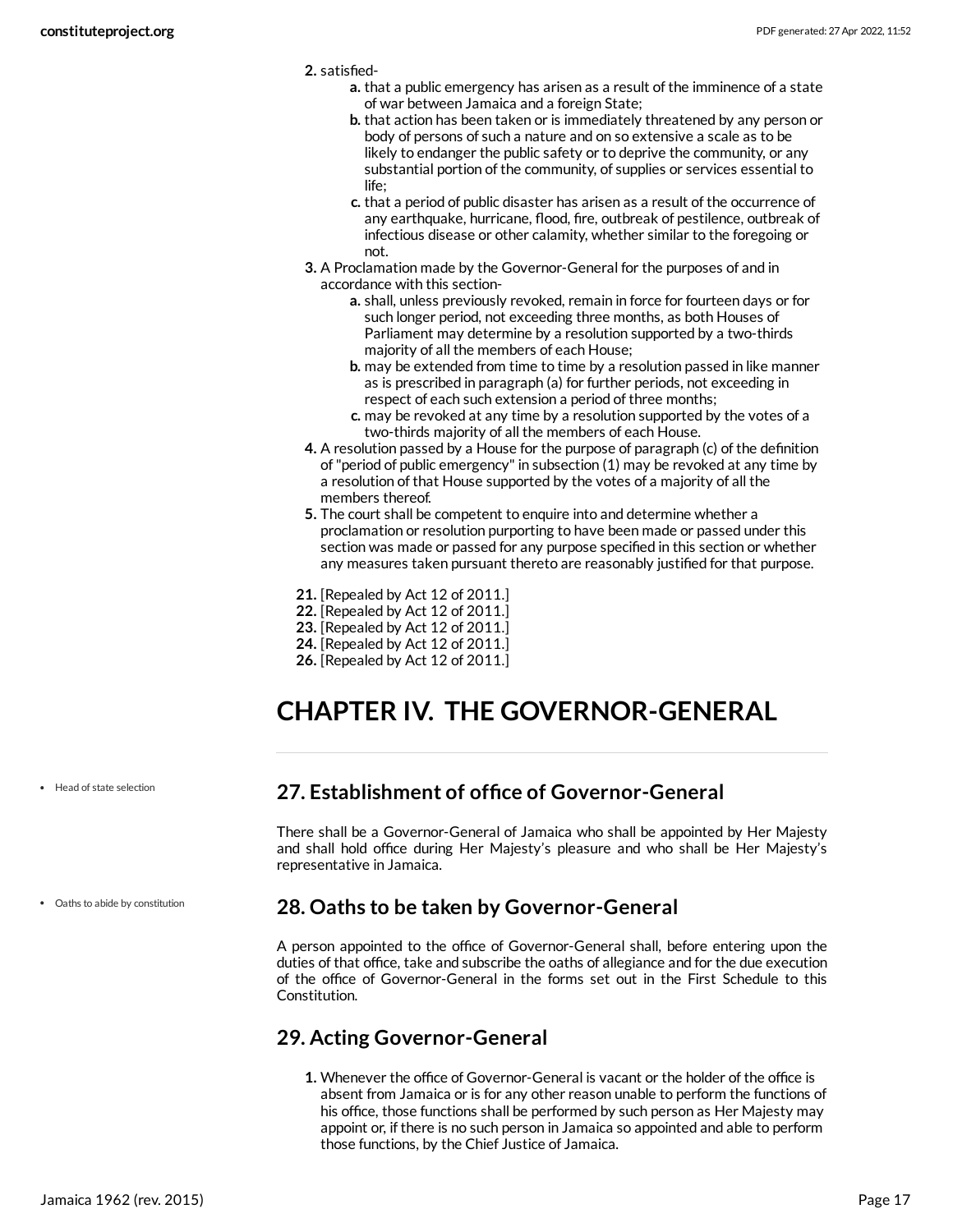- **2.** Before assuming the functions of the office of Governor-General any such person as aforesaid shall take and subscribe the oaths directed by section 28 of this Constitution to be taken and subscribed by the Governor-General.
- **3.** The Governor-General shall not, for the purposes of this section, be regarded as absent from Jamaica or as unable to perform the functions of the office of Governor-General
	- **a.** by reason only that he is in passage from one part of Jamaica to another; or
	- **b.** at any time when there is a subsisting appointment of a deputy under section 30 of this Constitution.

#### <span id="page-17-0"></span>**30. Deputy to Governor-General**

- **1.** Whenever the Governor-General
	- **a.** has occasion to be absent from the seat of Government but not from Jamaica; or
	- **b.** has occasion to be absent from Jamaica for a period which he has reason to believe will be of short duration; or
	- **c.** is suffering from an illness that he has reason to believe will be of short duration,

he may, on the advice of the Prime Minister, by instrument under the Broad Seal, appoint any person in Jamaica to be his deputy during such absence or illness, and in that capacity to perform on his behalf such of the functions of the office of Governor-General as may be specified in that instrument.

**2.** The power and authority of the Governor-General shall not be abridged, altered or in any way affected by the appointment of a deputy under this section, and a deputy shall conform to and observe all instructions that the Governor-General may from time to time address to him:

Provided that the question whether or not a deputy has conformed to or observed any such instructions shall not be enquired into in any court.

**3.** A person appointed as a deputy under this section shall hold that appointment for such period as may be specified in the instrument by which he is appointed, and his appointment may be revoked at any time by the Governor-General acting on the advice of the Prime Minister.

### <span id="page-17-1"></span>**31. Personal staff of Governor-General**

- **1.** Parliament may from time to time prescribe the offices that are to constitute the personal staff of the Governor-General, the salaries and allowances that are to be paid to the members of that staff and the other sums that are to be paid in respect of the expenditure attaching to the office of Governor-General.
- **2.** Any salaries or other sums prescribed under subsection (1) of this section shall be charged on and paid out of the Consolidated Fund.
- **3.** Subject to the provisions of subsection (4) of this section, the power to make appointments to the offices for the time being prescribed under subsection (1) of this section as offices that are to constitute the personal staff of the Governor-General, and to remove and to exercise disciplinary control over persons holding or acting in any such offices, shall vest in the Governor-General acting in his discretion.
- **4.** The Governor-General acting in his discretion, may appoint to any of the offices prescribed under subsection (1) of this section such public officers as he may select from a list submitted by the Public Service Commission, but
	- **a.** the provisions of subsection (3) of this section shall apply in relation to an officer so appointed as respects his service on the personal staff of the Governor-General but not as respects his service as a public officer;
	- **b.** an officer so appointed shall not, during his continuance on the personal staff of the Governor-General, perform the functions of any public office; and
	- **c.** an officer so appointed may at any time be appointed by the Governor-General, if the Public Service Commission so recommend, to assume or resume the functions of a public office and he shall thereupon vacate his

• Deputy executive

• Head of state powers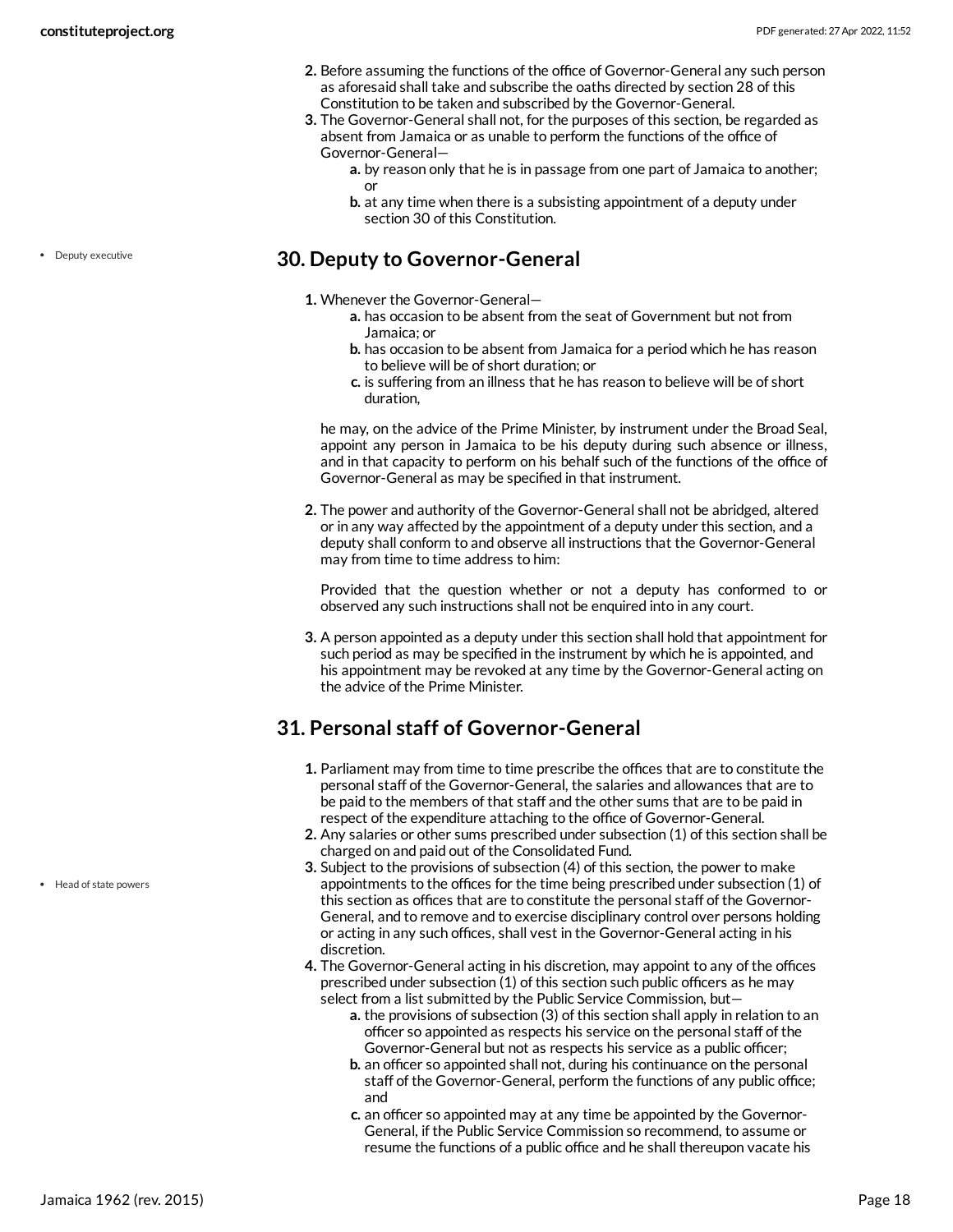- **4. c.** office on the personal staff of the Governor-General, but the Governor-General may, in his discretion, decline to release the officer for that appointment.
- **5.** All offices prescribed under subsection (1) of this section as offices that are to constitute the personal staff of the Governor-General shall, for the purposes of sections 40, 41, 111, 124, 129, 132, 133 and 134 of this Constitution be deemed to be public offices.

### <span id="page-18-0"></span>**32. Exercise of Governor-General's functions**

- **1.** The Governor-General shall act in accordance with the advice of the Cabinet or a Minister acting under the general authority of the Cabinet in the exercise of his functions other than
	- **a.** any function which is expressed (in whatever terms) to be exercisable by him on or in accordance with the recommendation or advice of, or with the concurrence of, or after consultation with, any person or authority other than the Cabinet; and
	- **b.** any function which is expressed (in whatever terms) to be exercisable by him in his discretion.
- **2.** Where the Governor-General is directed to exercise any function on the recommendation of any person or authority, he shall exercise that function in accordance with such recommendation:

Provided that—

- **a.** before he acts in accordance therewith, he may, in his discretion, once refer that recommendation back for reconsideration by the person or authority concerned; and
- **b.** if that person or authority, having reconsidered the original recommendation under the preceding paragraph, substitutes therefor a different recommendation, the provisions of this subsection shall apply to that different recommendation as they apply to the original recommendation.
- **3.** Where the Governor-General is directed to exercise any function after consultation with any person or authority he shall not be obliged to exercise that function in accordance with the advice of that person or authority.
- **4.** Where the Governor-General is directed to exercise any function in accordance with the recommendation or advice of, or with the concurrence of, or after consultation with, or on the representation of, any person or authority, the question whether he has so exercised that function shall not be enquired into in any court.
- **5.** Where the Governor-General is directed to exercise any function on the recommendation of the Prime Minister after consultation with the Leader of the Opposition the following steps shall be taken:
	- **a.** the Prime Minister shall first consult the Leader of the Opposition and thereafter tender his recommendation to the Governor-General;
	- **b.** the Governor-General shall then inform the Leader of the Opposition of this recommendation and if the Leader of the Opposition concurs therein the Governor-General shall act in accordance with such recommendation,
	- **c.** if the Leader of the Opposition does not concur in the recommendation the Governor-General shall so inform the Prime Minister and refer the recommendation back to him,
	- **d.** the Prime Minister shall then advise the Governor-General and the Governor-General shall act in accordance with that advice.
- **6.** Any reference in this Constitution to the functions of the Governor-General shall be construed as a reference to his powers and duties in the exercise of the executive authority of Jamaica and to any other powers and duties conferred or imposed on him as Governor-General by or under this Constitution or any other law.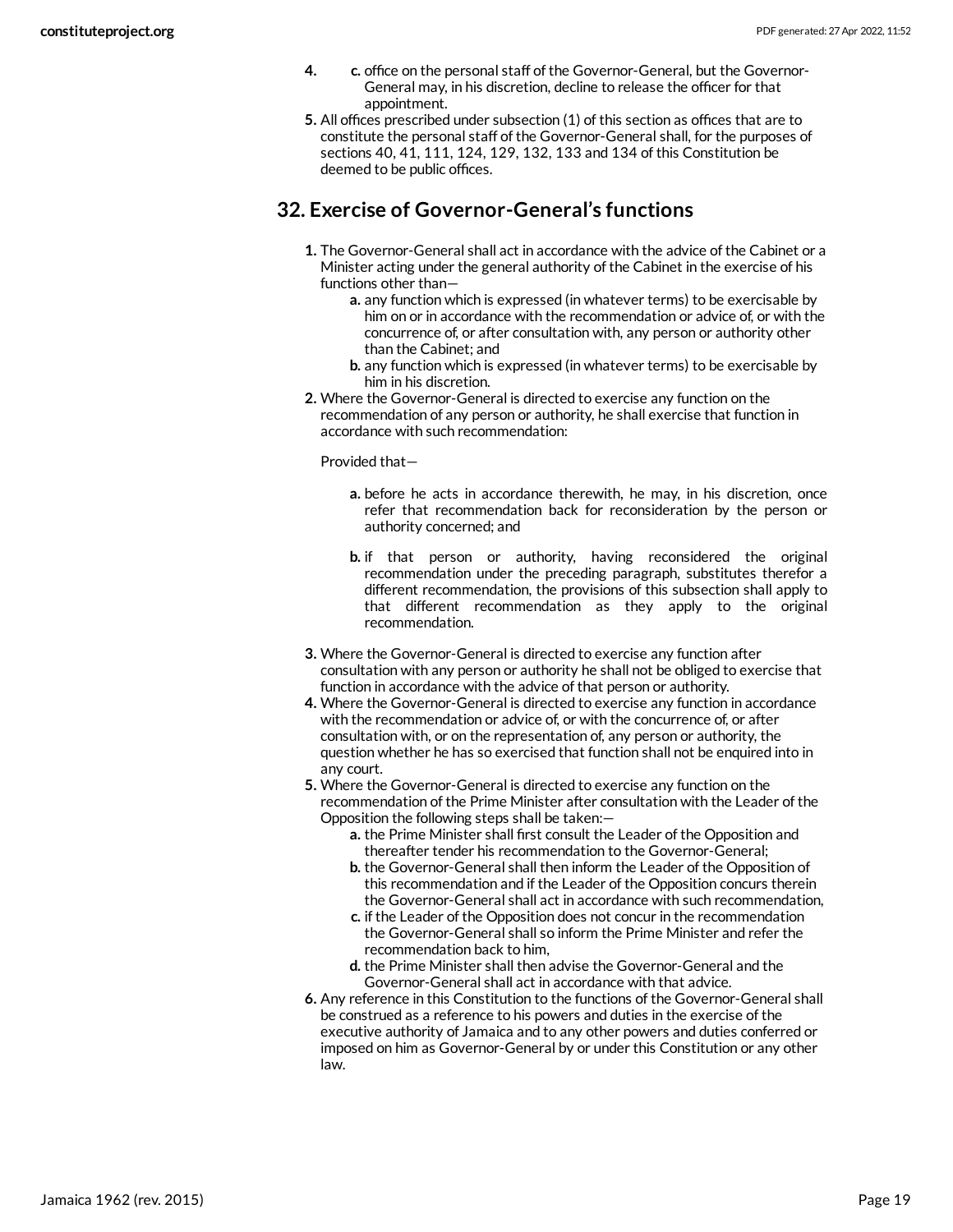### <span id="page-19-0"></span>**33. Broad Seal**

The Governor-General shall keep and use the Broad Seal for sealing all things whatsoever that shall pass under the said Seal.

# <span id="page-19-1"></span>**CHAPTER V. PARLIAMENT**

### <span id="page-19-2"></span>**PART 1. Composition of Parliament**

#### <span id="page-19-6"></span>**34. Establishment of Parliament**

There shall be a Parliament of Jamaica which shall consist of Her Majesty, a Senate and a House of Representatives.

#### **35. Senate** • Second chamber selection

• Size of second chamber

• Structure of legislative chamber(s)

• First chamber selection

• Restrictions on voting

- <span id="page-19-5"></span>**1.** The Senate shall consist of twenty-one persons who being qualified for appointment as Senators in accordance with this Constitution have been so
- appointed in accordance with the provisions of this section. **2.** Thirteen Senators shall be appointed by the Governor-General, acting in accordance with the advice of the Prime Minister, by instrument under the Broad Seal.
- **3.** The remaining eight Senators shall be appointed by the Governor-General, acting in accordance with the advice of the Leader of the Opposition, by instrument under the Broad Seal.

#### <span id="page-19-3"></span>**36. House of Representatives**

The House of Representatives shall consist of persons who, being qualified for election as members in accordance with the provisions of this Constitution, have been so elected in the manner provided by or under any law for the time being in force in Jamaica and who shall be known as "Members of Parliament".

#### <span id="page-19-4"></span>**37. Qualifications and disqualifications for electors**

- **1.** Subject to the provisions of subsection (2) of this section a person shall be qualified to be registered as an elector for elections to the House of Representatives if, and shall not be so qualified unless, he is
	- **a.** a citizen of Jamaica resident in Jamaica at the date of registration, or
	- **b.** a Commonwealth citizen (other than a citizen of Jamaica) who is resident in Jamaica at the date of registration and who has been so resident for at least twelve months immediately preceding that date,

and has attained the prescribed age.

- **2.** No person shall be qualified to be registered as an elector for elections to the House of Representatives who
	- **a.** is under sentence of death imposed on him by a court in any part of the Commonwealth, or is serving a sentence of imprisonment (by whatever name called) of or exceeding six months imposed on him by such a court or substituted by competent authority for some other sentence imposed on him by such a court or is under such a sentence of imprisonment the execution of which is suspended; or
	- **b.** is disqualified for such registration by or under any law for the time being in force in Jamaica because he has been convicted of any offence connected with the election of members of the House of Representatives or of any local authority or body for local purposes; or
	- **c.** is, under any law for the time being in force in Jamaica, certified to be insane or otherwise adjudged to be of unsound mind or detained as a criminal lunatic; or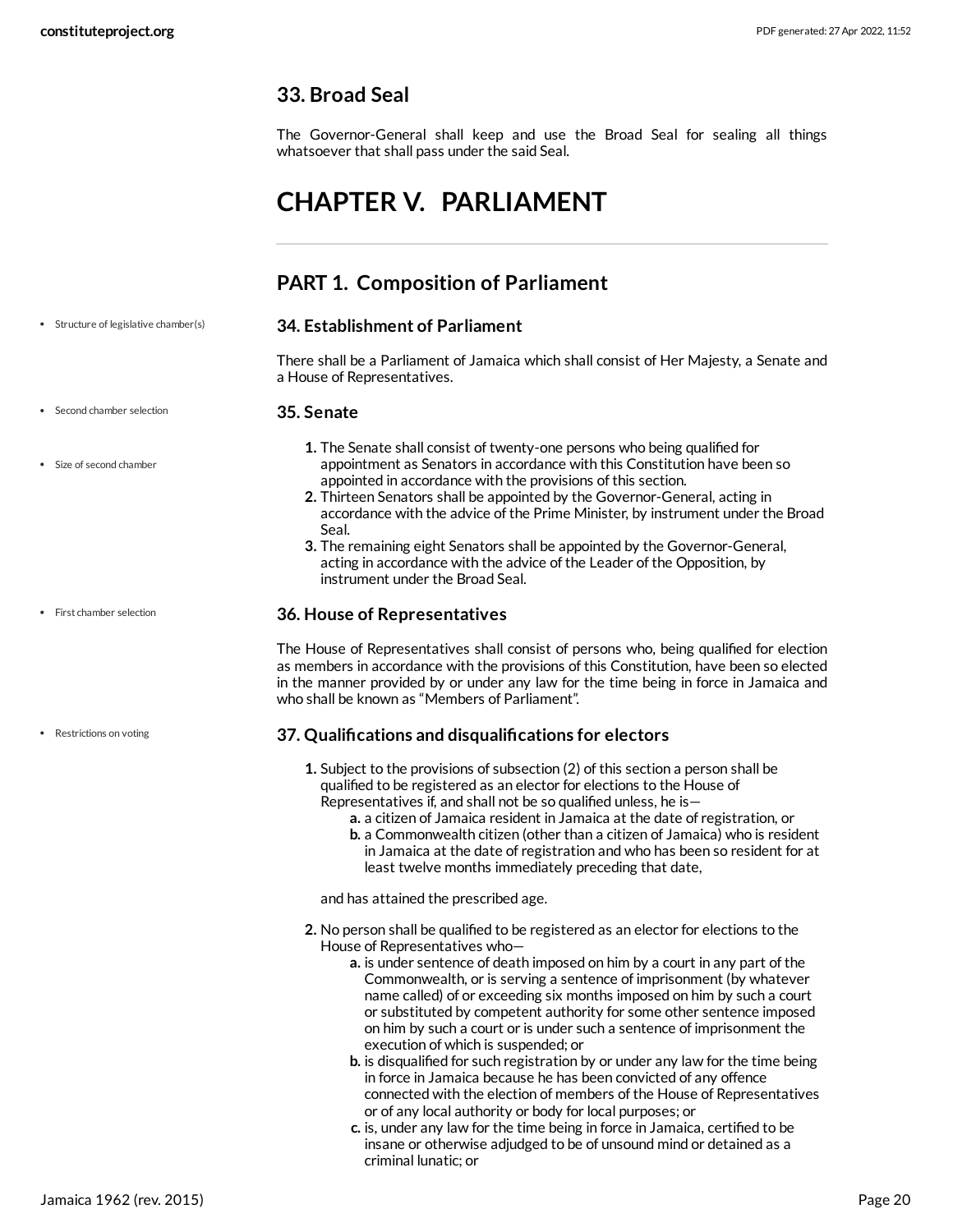- **2. d.** is disqualified for such registration by any law for the time being in force in Jamaica by reason of his holding, or acting in, any office the functions of which involve responsibility for, or in connection with the election in the constituency in which such person would otherwise be entitled to vote.
- **3.** In this section, "the prescribed age" means
	- **a.** the age of twenty-one years, or
	- **b.** such other age being less than the age of twenty-one years but not less than the age of eighteen years that may from time to time be prescribed by a special Act; and "a special Act" means an Act of Parliament the Bill for which has been passed by both Houses and at the final vote thereon in each House has been supported by the votes of a majority of all the members of that House.
- **4.** A special Act may be repealed or amended by another special Act and in no other manner.

#### **38. Electoral law**

- **1.** Any law for the time being providing for the election of members of the House of Representatives shall
	- **a.** contain provisions designed to ensure that so far as is practicable any person entitled to vote at an election of members of the House of Representatives shall have a reasonable opportunity of so voting; and
	- **b.** contain provisions relating to the conduct of elections of members of the House of Representatives, including provisions relating to the identification of electors, designed to ensure that as far as is practicable no person shall vote at an election of a member of the House of Representatives
		- **i.** who is not entitled to vote; or
		- **ii.** when he is not entitled to vote; or
		- **iii.** where he is not entitled to vote:

Provided that this paragraph shall not come into operation until the first day of January 1964.

**2.** No election of a member of the House of Representatives shall be called in question on the ground that the law under which that election was conducted was inconsistent with this section.

#### <span id="page-20-0"></span>**39. Qualifications for membership of Senate and House of Representatives**

<span id="page-20-1"></span>Subject to the provisions of section 40 of this Constitution, any person, who at the date of his appointment or nomination for election—

- **a.** is a Commonwealth citizen of the age of twenty-one years or upwards; and
- **b.** has been ordinarily resident in Jamaica for the immediately preceding twelve months,

shall be qualified to be appointed as a Senator or elected as a member of the House of Representatives and no other person shall be so qualified.

#### <span id="page-20-2"></span>**40. Disqualifications for membership of Senate and House of Representatives**

- **1.** No person shall be qualified for election as a member of the House of Representatives who
	- **a.** is a member of the Senate;
	- **b.** is disqualified for election by any law for the time being in force in Jamaica by reason of his holding, or acting in, any office the functions of which involve any responsibility for, or in connection with, the conduct of any election, or any responsibility for the compilation or revision of any electoral register.
- **2.** No person shall be qualified to be appointed as a Senator or elected as a member of the House of Representatives who—
- Eligibility for second chamber Eligibility for first chamber
- Eligibility for head of government
- Eligibility for cabinet
- Minimum age for first chamber
- Minimum age of head of government
- Minimum age for second chamber
- Eligibility for first chamber

Jamaica 1962 (rev. 2015) Page 21

Eligibility for second chamber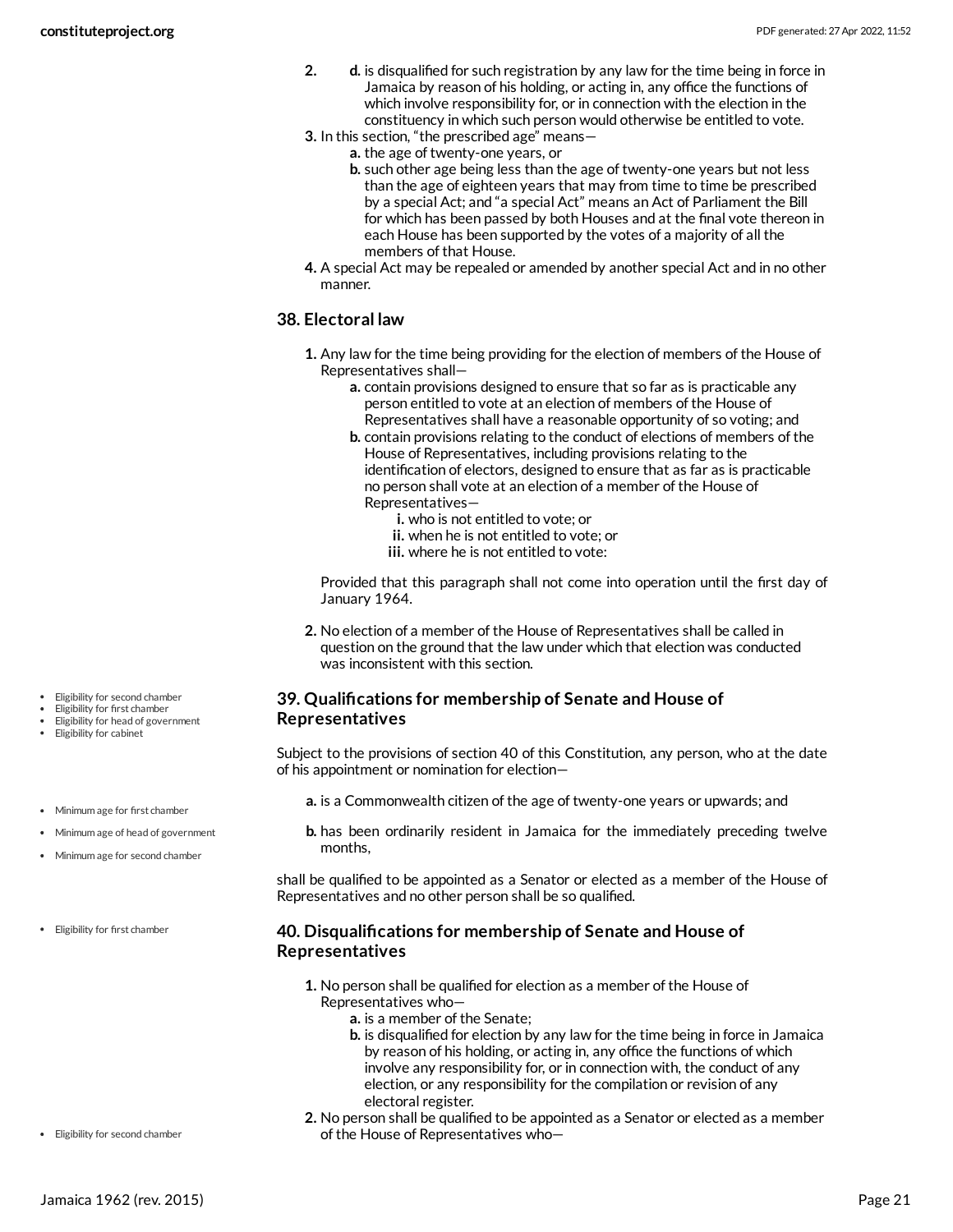- Restrictions on the armed forces
- Outside professions of legislators
- **2. a.** is, by virtue of his own act, under any acknowledgment of allegiance, obedience or adherence to a foreign Power or State;
	- **b.** holds or is acting in any public office or the office of Judge of the Supreme Court or Judge of the Court of Appeal or, save as is otherwise provided by Parliament, is a member of a defence force;
	- **c.** is a party to, or a partner in a firm or a director or manager of a company which to his knowledge is a party to, any contract with the Government of Jamaica for or on account of the public service, and has not
		- **i.** in the case of appointment as a Senator, by informing the Governor-General; or
		- **ii.** in the case of election as a member of the House of Representatives, by publishing a notice in the Gazette within one month before the day of election,

previously disclosed the nature of such contract and his interest or the interest of such firm or company therein;

- **d.** subject to the provisions of subsection (3) of this section, is under sentence of death imposed on him by a court in any part of the Commonwealth, or is serving a sentence of imprisonment (by whatever name called) of or exceeding six months imposed on him by such a court or substituted by competent authority for some other sentence imposed on him by a such a court or is under such a sentence of imprisonment the execution of which is suspended;
- **e.** has been adjudged or otherwise declared bankrupt under any law in force in any part of the Commonwealth and has not been discharged;
- **f.** is, under any law for the time being in force in Jamaica, certified to be insane or otherwise adjudged to be of unsound mind or detained as a criminal lunatic; or
- **g.** is disqualified for membership of the House of Representatives by or under any law for the time being in force in Jamaica because he has been convicted of any offence connected with the election of members of that House or of any local authority or body for local purposes.
- **3.** For the purposes of paragraph (d) of subsection (2) of this section
	- **a.** where a person is serving two or more sentences of imprisonment that are required to be served consecutively he shall, throughout the whole time during which he so serves, be regarded as serving a sentence of or exceeding six months if (but not unless) any one of those sentences amounts to or exceeds that term; and
	- **b.** no account shall be taken of a sentence of imprisonment imposed as an alternative to or in default of the payment of a fine.

#### <span id="page-21-0"></span>**41. Tenure of office of Senators and members of House of Representatives**

- **1.** The seat of a member of either House shall become vacant
	- **a.** upon the next dissolution of Parliament after he has been appointed or elected;
	- **b.** if he resigns his seat;
	- **c.** if he is absent from sittings of the House for such period and in such circumstances as may be prescribed in the Standing Orders of the House;
	- **d.** if he ceases to be a Commonwealth citizen or takes any oath or makes any declaration or acknowledgment of allegiance, obedience or adherence to any foreign Power or State or does, concurs in or adopts any act done with the intention that he shall become a subject or citizen of any foreign Power or State;
	- **e.** if any circumstances arise that, if he were not a member of the House, would cause him to be disqualified for appointment or election as such by virtue of paragraph (b) or (g) of subsection (2) of section 40 of this Constitution,
	- **f.** if he becomes a party to any contract with the Government of Jamaica for or on account of the public service:

Provided that—

**i.** if in the circumstances it appears to the Senate (in the case of a Senator) or to the House of Representatives (in the case of a

• Removal of individual legislators

Attendance by legislators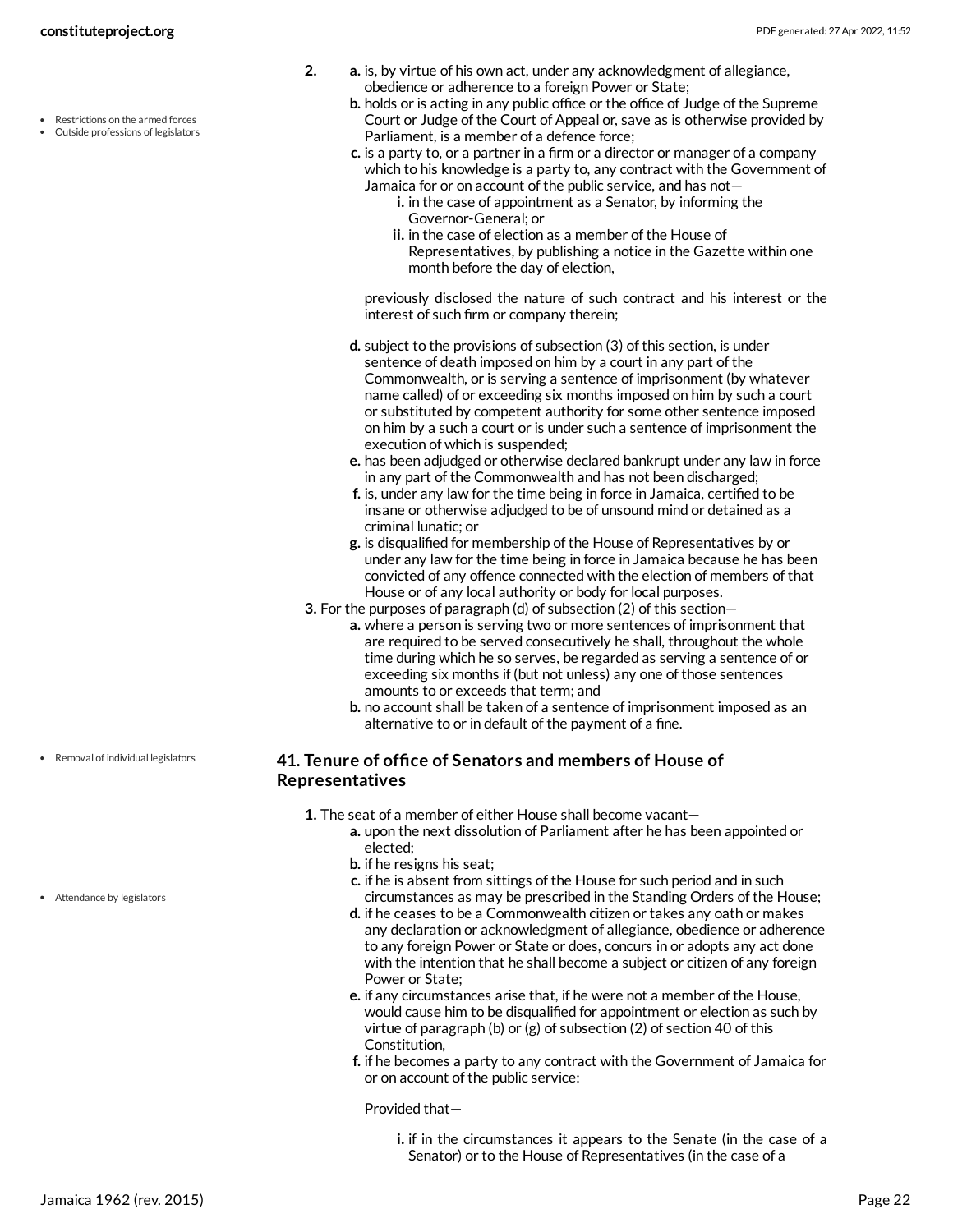- **1. f. i.** member of that House) to be just so to do, the Senate, or the House of Representatives (as the case may be) may exempt any member from vacating his seat under the provisions of this paragraph, if that member, before becoming a party to such contract as aforesaid, discloses to the Senate or to the House of Representatives (as the case may be) the nature of such contract and his interest therein;
	- **ii.** if proceedings are taken under section 44 of this Constitution to determine whether a Senator or a member of the House of Representatives has vacated his seat under the provisions of this paragraph he shall be declared by the Court not to have vacated his seat if he establishes to the satisfaction of the Court that he, acting reasonably, was not aware that he was or had become a party to such contract;
	- **g.** if any firm in which he is a partner, or any company of which he is a director or manager, becomes a party to any contract with the Government of Jamaica for or on account of the public service or if he becomes a partner in a firm, or a director or manager of a company which is a party to any such contract:

- **i.** if in the circumstances it appears to the Senate (in the case of a Senator) or to the House of Representatives (in the case of a member of that House) to be just so to do, the Senate or the House of Representatives (as the case may be) may exempt any Senator or member from vacating his seat under the provisions of this paragraph if that Senator or member, before or as soon as practicable after becoming interested in such contract (whether as a partner in a firm or as director or manager of a company), discloses to the Senate or to the House of Representatives (as the case may be) the nature of such contract and the interest of such firm or company therein;
- **ii.** if proceedings are taken under section 44 of this Constitution to determine whether a Senator or a member of the House of Representatives has vacated his seat under the provisions of this paragraph, he shall be declared by the Court not to have vacated his seat if he establishes to the satisfaction of the court that he, acting reasonably, was not aware that the firm or company was or had become a party to such contract.
- **2.** The seat of a member of the House of Representatives shall become vacant if **a.** he is appointed as a Senator; or
	- **b.** any circumstances arise that, if he were not a member of the House of Representatives, would cause him to be disqualified for election as such by virtue of paragraph (b) of subsection (1) of section 40 of this Constitution.
- **3. a.** Subject to the provisions of paragraph (b) of this subsection, if any member of either House is sentenced by a court in any part of the Commonwealth to death or to imprisonment (by whatever name called) for a term of or exceeding six months, he shall forthwith cease to exercise any of his functions as a member and his seat in the House shall become vacant at the expiration of a period of thirty days thereafter:

Provided that the President or the Speaker, as the case may be, may at the request of the member, from time to time extend that period for further periods of thirty days to enable the member to pursue any appeal in respect of his conviction or sentence, so, however, that extensions of time exceeding in the aggregate three hundred and thirty days shall not be given without the approval, signified by resolution, of the House concerned.

**b.** If at any time before the member vacates his seat he is granted a free pardon or his conviction is set aside or his sentence is reduced to a term of imprisonment of less than six months or a punishment other than imprisonment is substituted, his seat shall not become vacant under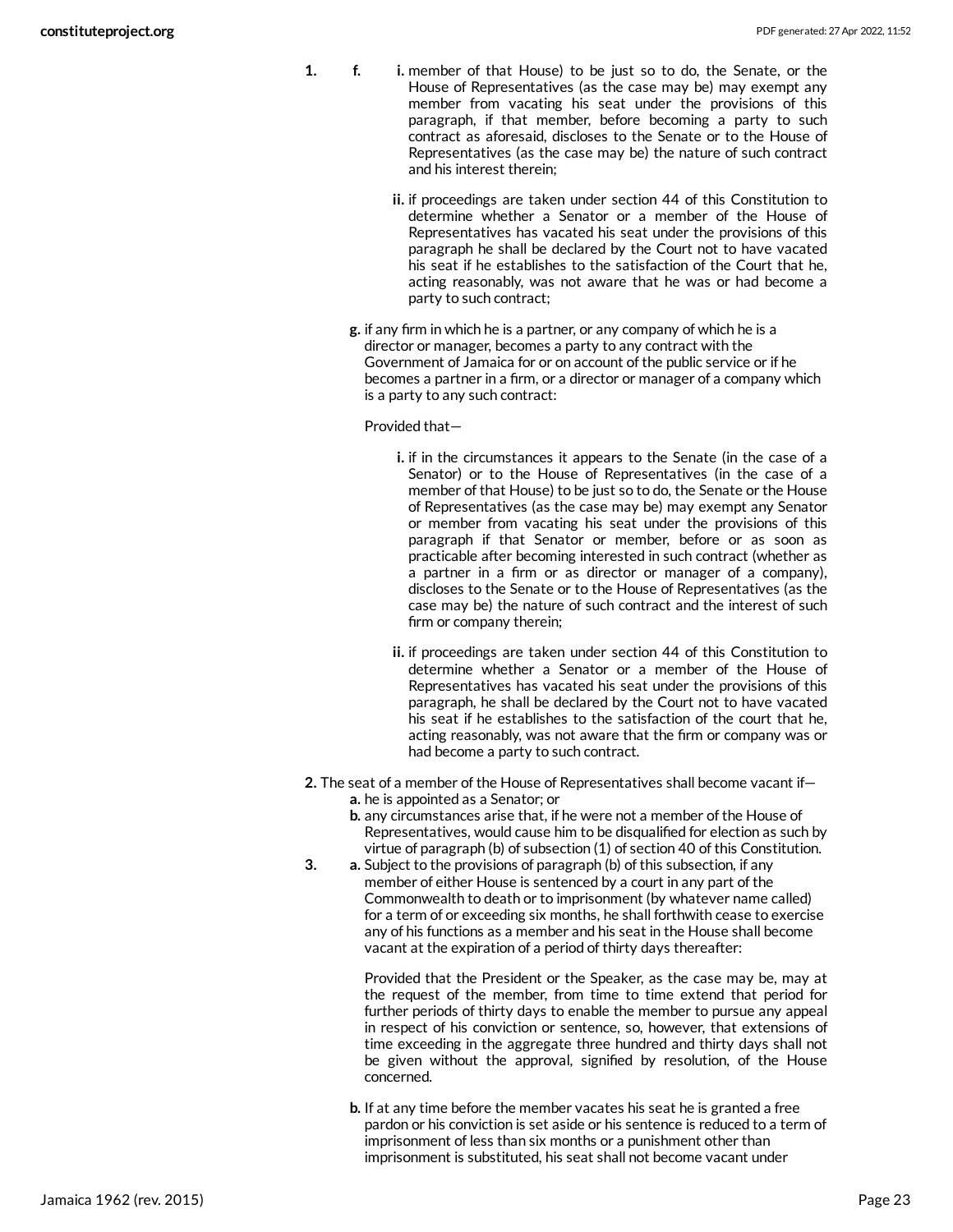- **3. b.** paragraph (a) of this subsection and he may resume the exercise of his functions as a member.
	- **c.** For the purposes of this subsection
		- **i.** where a person is sentenced to two or more terms of imprisonment that are required to be served consecutively, account shall be taken only of any of those terms that amounts to or exceeds six months; and
		- **ii.** no account shall be taken of a sentence of imprisonment imposed as an alternative to or in default of the payment of a fine.
- **4. a.** Subject to the provisions of paragraph (b) of this subsection, if any member of either House is adjudged or declared bankrupt, certified to be insane, adjudged to be of unsound mind or detained as a criminal lunatic, he shall forthwith cease to exercise any of his functions as a member and his seat in the House shall become vacant at the expiration of a period of thirty days thereafter:

Provided that the President or the Speaker, as the case may be, may at the request of the member, from time to time extend that period for further periods of thirty days to enable the member to pursue any appeal in respect of any such adjudication, certification or detention, so, however, that extensions of time exceeding in the aggregate one hundred and eighty days shall not be given without the approval, signified by resolution, of the House concerned.

**b.** If at any time before the member vacates his seat any such adjudication or certification is set aside or the detention of the member as a criminal lunatic is terminated, his seat shall not become vacant under paragraph (a) of this subsection and he may resume the exercise of his functions as a member.

#### <span id="page-23-1"></span>**42. President and Deputy President of Senate**

- **1.** When the Senate first meets after any dissolution of Parliament and before it proceeds to the despatch of any other business, it shall elect a Senator, not being a Minister or a Parliamentary Secretary, to be President; and whenever the office of President is vacant otherwise than by reason of a dissolution of Parliament, the Senate shall not later than its second sitting after the vacancy has arisen, elect any other such Senator to fill that office.
- **2.** Upon the President's being elected and before he enters upon the duties of his office, he shall (unless he has already done so in accordance with the provisions of section 62 of this Constitution) make and subscribe before the Senate the oath of allegiance.
- **3.** When the Senate first meets after any dissolution of Parliament, it shall, as soon as practicable, elect one of its members, not being a Minister or a Parliamentary Secretary, to be Deputy President; and whenever the office of Deputy President becomes vacant, the Senate shall, as soon as convenient, elect another such member to fill that office.
- **4.** A person shall vacate the office of President or Deputy President
	- **a.** if he resigns that office;
		- **b.** if he ceases to be a member of the Senate:

Provided that if the President or Deputy President ceases to be a member by reason of a dissolution of Parliament, he shall be deemed to continue in office for the purposes of section 47 of this Constitution until he resigns his office or vacates it otherwise than by reason of a dissolution of Parliament or until the office of President or, as the case may be, of Deputy President is filled;

- **c.** if, under the provisions of subsection (3) or subsection (4) of section 41 of this Constitution, he is required to cease to exercise any of his functions as a member of the Senate;
- **d.** if he is appointed to be a Minister or a Parliamentary Secretary; or
- <span id="page-23-0"></span>**e.** in the case of the Deputy President, if he is elected to be President.

Leader of second chamber

Oaths to abide by constitution

Leader of first chamber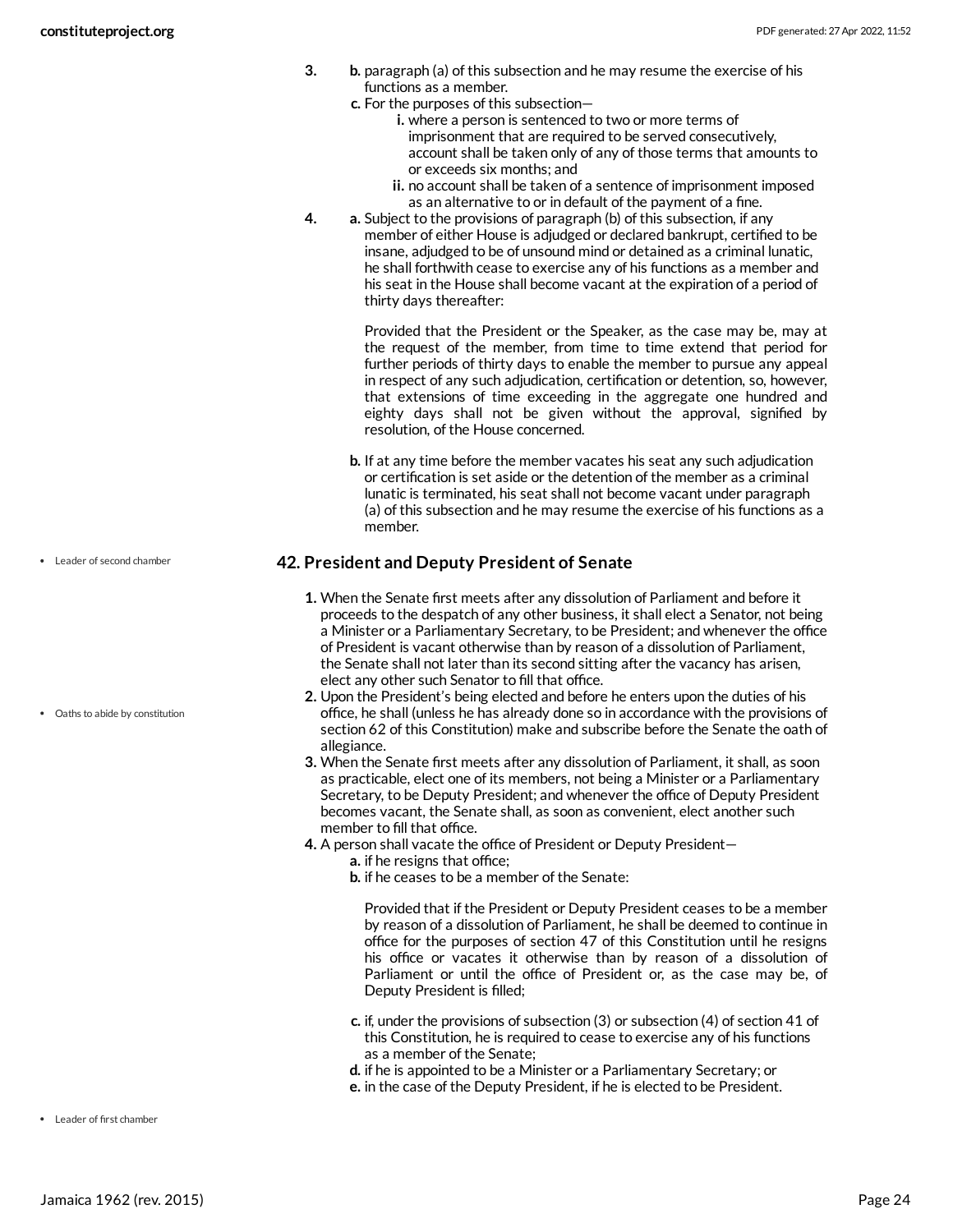- **43. Speaker and Deputy Speaker of House of Representatives**
	- **1.** When the House of Representatives first meets after any dissolution of Parliament, and before it proceeds to the despatch of any other business, it shall elect one of its members, not being a Minister or a Parliamentary Secretary, to be Speaker; and whenever the office of Speaker is vacant otherwise than by reason of a dissolution of Parliament, the House of Representatives shall, not later than its second sitting after the vacancy has arisen, elect another such member to fill that office.
	- **2.** Upon the Speaker's being elected and before he enters upon the duties of his office, he shall (unless he has already done so in accordance with the provisions of section 62 of this Constitution) make and subscribe before the House of Representatives the oath of allegiance.
	- **3.** When the House of Representatives first meets after any dissolution of Parliament it shall, as soon as practicable, elect one of its members, not being a Minister or a Parliamentary Secretary, to be Deputy Speaker; and whenever the office of Deputy Speaker becomes vacant, the House of Representatives shall, as soon as convenient, elect another such member to fill that office.
	- **4.** A person shall vacate the office of Speaker or Deputy Speaker
		- **a.** if he resigns that office;
			- **b.** if he ceases to be a member of the House of Representatives:

Provided that if the Speaker or Deputy Speaker ceases to be a member by reason of a dissolution of Parliament, he shall be deemed to continue in office for the purposes of section 47 of this Constitution until he resigns his office or vacates it otherwise than by reason of a dissolution of Parliament or until the office of Speaker or, as the case may be, Deputy Speaker is filled;

- **c.** if, under the provisions of subsection (3) or subsection (4) of section 41 of this Constitution, he is required to cease to exercise any of his functions as a member of the House of Representatives;
- **d.** if he is appointed to be a Minister or a Parliamentary Secretary; or
- **e.** in the case of the Deputy Speaker, if he is elected to be Speaker.

#### **44. Determination of questions as to membership**

- **1.** Any question whether
	- **a.** any person has been validly elected or appointed as a member of either House; or
	- **b.** any member of either House has vacated his seat therein or is required, under the provisions of subsection (3) or subsection (4) of section 41 of this Constitution, to cease to exercise any of his functions as a member,

<span id="page-24-1"></span>shall be determined by the Supreme Court or, on appeal, by the Court of Appeal whose decision shall be final, in accordance with the provisions of any law for the time being in force in Jamaica and, subject to any such law, in accordance with any directions given in that behalf by the Chief Justice.

**2.** Proceedings for the determination of any question referred to in subsection (1) of this section may be instituted by any person (including the Attorney-General) and, where such proceedings are instituted by a person other than the Attorney-General, the Attorney-General if he is not a party thereto may intervene and (if he intervenes) may appear or be represented therein.

#### <span id="page-24-0"></span>**45. Filling of vacancies**

- **1. a.** Whenever the seat of any member of the Senate becomes vacant, the Governor-General shall, by instrument under the Broad Seal, appoint to fill the vacancy a person qualified in accordance with this Constitution for appointment as a Senator.
	- **b.** In making such an appointment the Governor-General shall, in any case where the member whose seat has become vacant
		- **i.** was appointed on the advice of the Prime Minister, act in accordance with the advice of the Prime Minister; and

Oaths to abide by constitution

 $\bullet$  Right to appeal judicial decisions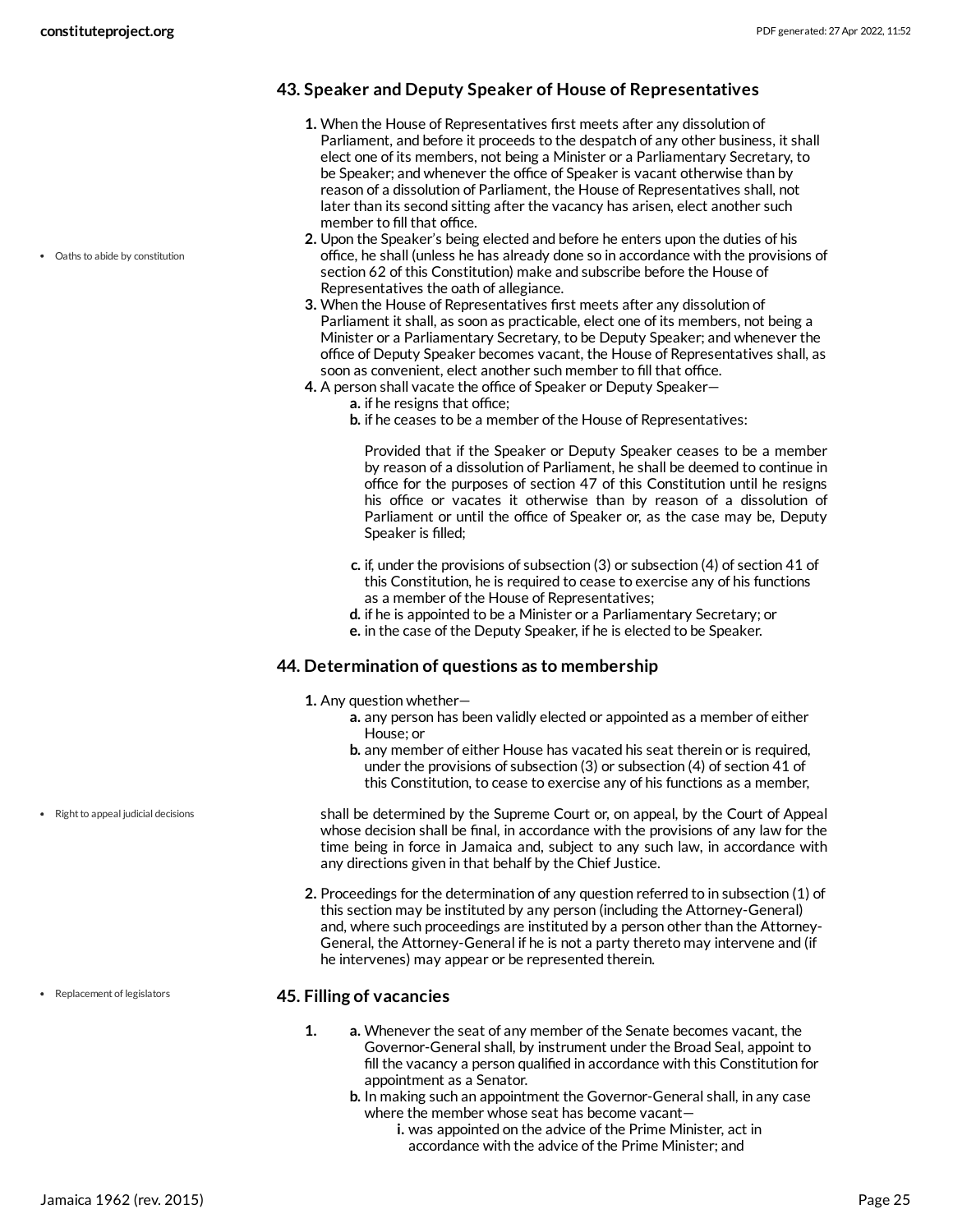- **1. b. ii.** was appointed on the advice of the Leader of the Opposition, act in accordance with the advice of the Leader of the Opposition.
- **2.** Whenever the seat of any member of the House of Representatives becomes vacant the vacancy shall be filled by election in the manner provided by or under any Law for the time being in force in Jamaica.

#### **46. Unqualified persons sitting or voting**

- **1.** Any person who sits or votes in either House knowing or having reasonable ground for knowing that he is not entitled to do so, shall be liable to a penalty of ten pounds for each day upon which he so sits or votes.
- **2.** Any such penalty shall be recoverable by civil action in the Supreme Court at the suit of the Attorney-General.

#### <span id="page-25-0"></span>**47. Clerks to Houses of Parliament and their staffs**

- **1.** The offices of Clerk and Deputy Clerk of the Senate are hereby constituted and appointments to those offices shall be made by the Governor-General, acting on the recommendation of the President.
- **2.** The offices of Clerk and Deputy Clerk of the House of Representatives are hereby constituted and appointments to those offices shall be made by the Governor-General, acting on the recommendation of the Speaker.
- **3.** Subject to the provisions of subsection (5) of this section the Clerk shall, unless he sooner resigns his office, hold office until he attains the age of 65 years or such later age as may, in any particular case, be prescribed by the Commission appointed under subsection (7) of this section.
- **4.** Nothing done by the Clerk shall be invalid by reason only that he has attained the age at which he is required by this section to vacate office.
- **5.** The Clerk shall be removed from office by the Governor-General if, but shall not be so removed unless, the House, by a resolution which has received the affirmative vote of not less than two-thirds of all the members thereof, has resolved that he ought to be so removed for inability to discharge the functions of his office (whether arising from infirmity of body or mind or any other cause) or for misbehaviour.
- **6.** The provisions of subsections (3), (4) and (5) of this section shall apply to the Deputy Clerk as they apply to the Clerk.
- **7.** Subject to the provisions of subsections (3), (5), (6) and (9) of this section the terms of service (including salary and allowances) of the Clerk and Deputy Clerk shall be determined from time to time by a Commission consisting of the following persons, that is to say:
	- **a.** the Speaker, as Chairman;
	- **b.** the President; and
	- **c.** the Minister responsible for finance or a person nominated by that Minister to represent him at any meeting of the Commission.
- **8.** The salaries and allowances of the Clerk and Deputy Clerk shall be paid out of the Consolidated Fund and no such salary shall be reduced during the continuance in office of the person to whom it is payable.
- **9.** The offices of Clerk and Deputy Clerk shall, for the purposes of sections 40, 41, 111, 124, 129, 132, 133 and 134 of this Constitution, be deemed to be public offices.
- **10.** A person who is a public officer may, without ceasing to hold office in the public service, be appointed, in accordance with the provisions of this section, to the office of Clerk or Deputy Clerk but
	- **a.** no such appointment shall be made except with the concurrence of the Governor-General, acting on the recommendation of the Public Service Commission;
	- **b.** the provisions of subsections (3), (5) and (6) of this section shall, in relation to an officer so appointed, apply, subject to the provisions of paragraph (d) of this subsection, as respects his service as Clerk or Deputy Clerk but not as respects his service as a public officer;
	- **c.** an officer so appointed shall not, during his continuance in the office of Clerk or Deputy Clerk, perform the functions of any public office; and
	- **d.** an officer so appointed may at any time be appointed by the Governor-General, acting on the advice of the Public Service Commission, to assume or resume the functions of a public office and he shall thereupon vacate his office as Clerk or Deputy Clerk, but no appointment under this paragraph
- Head of state powers
- Head of state powers

• Head of state powers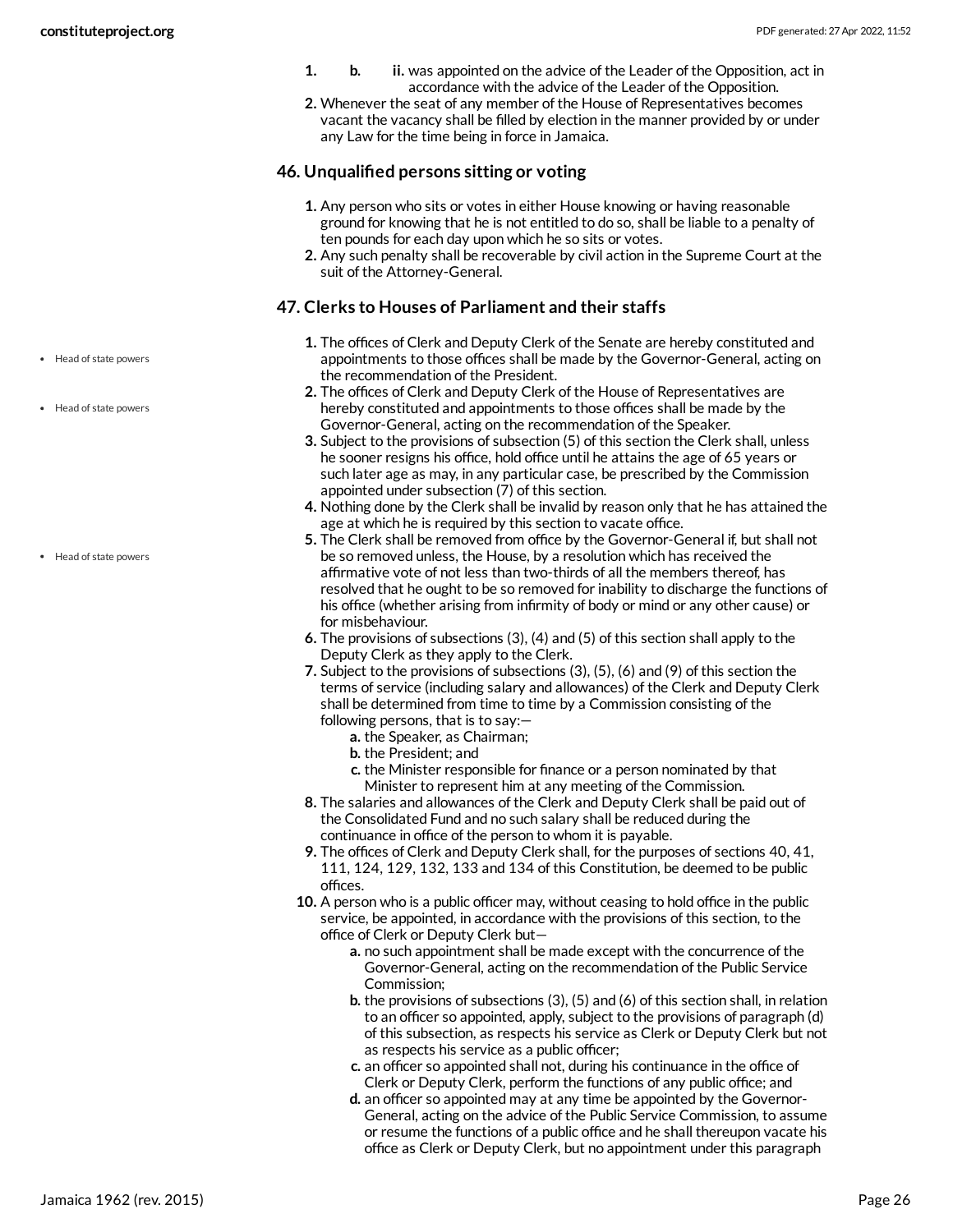- **10. d.** shall be made without the concurrence of the President or the Speaker, as the case may be.
- **11.** The Governor-General, acting on the recommendation of the Minister responsible for finance after that Minister has consulted the Clerk, may from time to time prescribe, by notice published in the Gazette, the offices (other than the office of Deputy Clerk) which are to constitute the staff of the Clerk and may likewise prescribe which of those offices are subordinate offices.
- **12.** Power to make appointments to any office for the time being prescribed under subsection (11) of this section as a subordinate office on the staff of the Clerk and to remove and to exercise disciplinary control over persons holding or acting in any such offices is hereby vested in the Clerk.
- **13.** Before the Public Service Commission advises the Governor General under subsection (1) of section 125 of this Constitution
	- **a.** that any person should be appointed to any office on the staff of the Clerk (other than the office of Deputy Clerk and any subordinate office thereon);
	- **b.** that any person holding or acting in any such office should be appointed to any other public office; or
	- **c.** that any person holding or acting in any such office should be removed or that any penalty should be imposed on him by way of disciplinary control,

the Commission shall consult the Clerk.

- **14.** Nothing in this section shall be construed as preventing
	- **a.** the appointment of one person to the offices of Clerk of the Senate and Clerk of the House of Representatives; or
	- **b.** the appointment of one person to the offices of Deputy Clerk of the Senate and Deputy Clerk of the House of Representatives; or
	- **c.** the appointment of one person to any other office on the staff of the Clerk of the Senate and any other office on the staff of the Clerk of the House of Representatives,

and where any person is so appointed to two offices, the foregoing provisions of this section shall apply in relation to him in respect of each such office separately.

**15.** The functions conferred by this section on the President shall, if there is no person holding the office of President or if the President is absent from Jamaica or is otherwise unable to perform those functions, be performed by the Deputy President and the functions conferred by this section on the Speaker shall, if there is no person holding the office of Speaker or if the Speaker is absent from Jamaica or is otherwise unable to perform those functions, be performed by the Deputy Speaker.

### <span id="page-26-0"></span>**PART 2. Powers and Procedure of Parliament**

#### <span id="page-26-2"></span>**48. Power to make laws**

- **1.** Subject to the provisions of this Constitution, Parliament may make laws for the peace, order and good government of Jamaica.
- **2.** Without prejudice to the generality of subsection (1) and subject to the provisions of subsections (3), (4) and (5) of this section Parliament may by law determine the privileges, immunities and powers of the two Houses and the members thereof.
- **3.** No civil or criminal proceedings may be instituted against any member of either House for words spoken before, or written in a report to, the House of which he is a member or to a committee thereof or to any joint committee of both Houses or by reason of any matter or thing brought by him therein by petition, bill, resolution, motion or otherwise.
- **4.** For the duration of any session members of both Houses shall enjoy freedom from arrest for any civil debt except a debt the contraction of which constitutes a criminal offence.
- <span id="page-26-1"></span>**5.** No process issued by any court in the exercise of its civil jurisdiction shall be served or executed within the precincts of either House while such House is sitting or through the President or the Speaker, the Clerk or any officer of either House.

• Immunity of legislators

- Immunity of legislators
- Constitution amendment procedure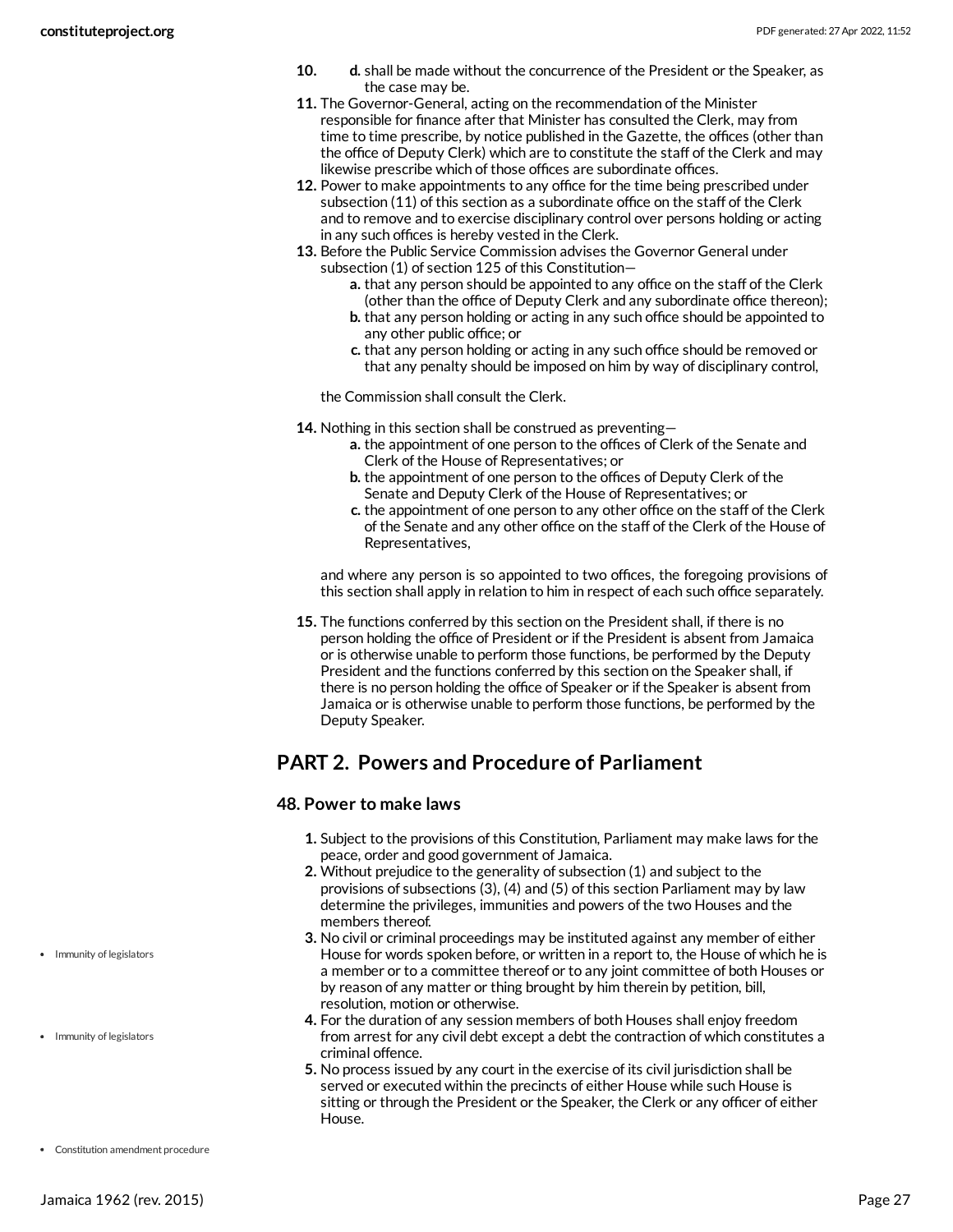#### **49. Alteration of this Constitution**

- **1.** Subject to the provisions of this section Parliament may by Act of Parliament passed by both Houses alter any of the provisions of this Constitution or (in so far as it forms part of the law of Jamaica) any of the provisions of the Jamaica Independence Act, 1962.
- **2.** In so far as it alters
	- **a.** sections 13, 14, 15, 16, 17, 18, 19, 20, 21, 22, 23, 24, 25, 26, subsection (3) of section 48, sections 66, 67, 82, 83, 84, 85, 86, 87, 88, 89, 90, 91, 94, subsections (2), (3), (4), (5), (6) or (7) of section 96, sections 97, 98, 99, subsections (3), (4), (5), (6), (7), (8) or (9) of section 100, sections 101, 103, 104, 105, subsections (3), (4), (5), (6), (7), (8) or (9) of section 106, subsections (1), (2), (4), (5), (6), (7), (8), (9) or (10) of section 111, sections 112, 113, 114, 116, 117, 118, 119, 120, subsections (2), (3), (4), (5), (6) or (7) of section 121, sections 122, 124, 125, subsection (1) of section 126, sections 127, 129, 130, 131, 135 or 136 or the Second or Third Schedule to this Constitution; or
	- **b.** section 1 of this Constitution in its application to any of the provisions specified in paragraph (a) of this subsection,

a Bill for an Act of Parliament under this section shall not be submitted to the Governor-General for his assent unless a period of three months has elapsed between the introduction of the Bill into the House of Representatives and the commencement of the first debate on the whole text of that Bill in that House and a further period of three months has elapsed between the conclusion of that debate and the passing of that Bill by that House.

**3.** In so far as it alters—

**a.** this section;

- **b.** sections 2, 34, 35, 36, 39, subsection (2) of section 63, subsections (2), (3) or (5) of section 64, section 65, or subsection (1) of section 68 of this Constitution;
- **c.** section 1 of this Constitution in its application to any of the provisions specified in paragraph (a) or (b) of this subsection; or
- **d.** any of the provisions of the Jamaica Independence Act, 1962, a Bill for an Act of Parliament under this section shall not be submitted to the Governor-General for his assent unless
	- **i.** a period of three months has elapsed between the introduction of the Bill into the House of Representatives and the commencement of the first debate on the whole text of that Bill in that House and a further period of three months has elapsed between the conclusion of that debate and the passing of that Bill by that House, and
	- **ii.** subject to the provisions of subsection (6) of this section, the Bill, not less than two nor more than six months after its passage through both Houses, has been submitted to the electors qualified to vote for the election of members of the House of Representatives and, on a vote taken in such manner as Parliament may prescribe, the majority of the electors voting have approved the Bill.
- **4.** A Bill for an Act of Parliament under this section shall not be deemed to be passed in either House unless at the final vote thereon it is supported
	- **a.** in the case of a Bill which alters any of the provisions specified in subsection (2) or subsection (3) of this section by the votes of not less than two-thirds of all the members of that House, or
	- **b.** in any other case by the votes of a majority of all the members of that House.
- **5.** If a Bill for an Act of Parliament which alters any of the provisions specified in subsection (2) of this section is passed by the House of Representatives
	- **a.** twice in the same session in the manner prescribed by subsection (2) and paragraph (a) of subsection (4) of this section and having been sent to the Senate on the first occasion at least seven months before the end of the session and on the second occasion at least one month before the end of the session, is rejected by the Senate on each occasion, or
	- **b.** in two successive sessions (whether of the same Parliament or not) in the manner prescribed by subsection (2) and paragraph (a) of subsection (4) of this section and, having been sent to the Senate in each of those sessions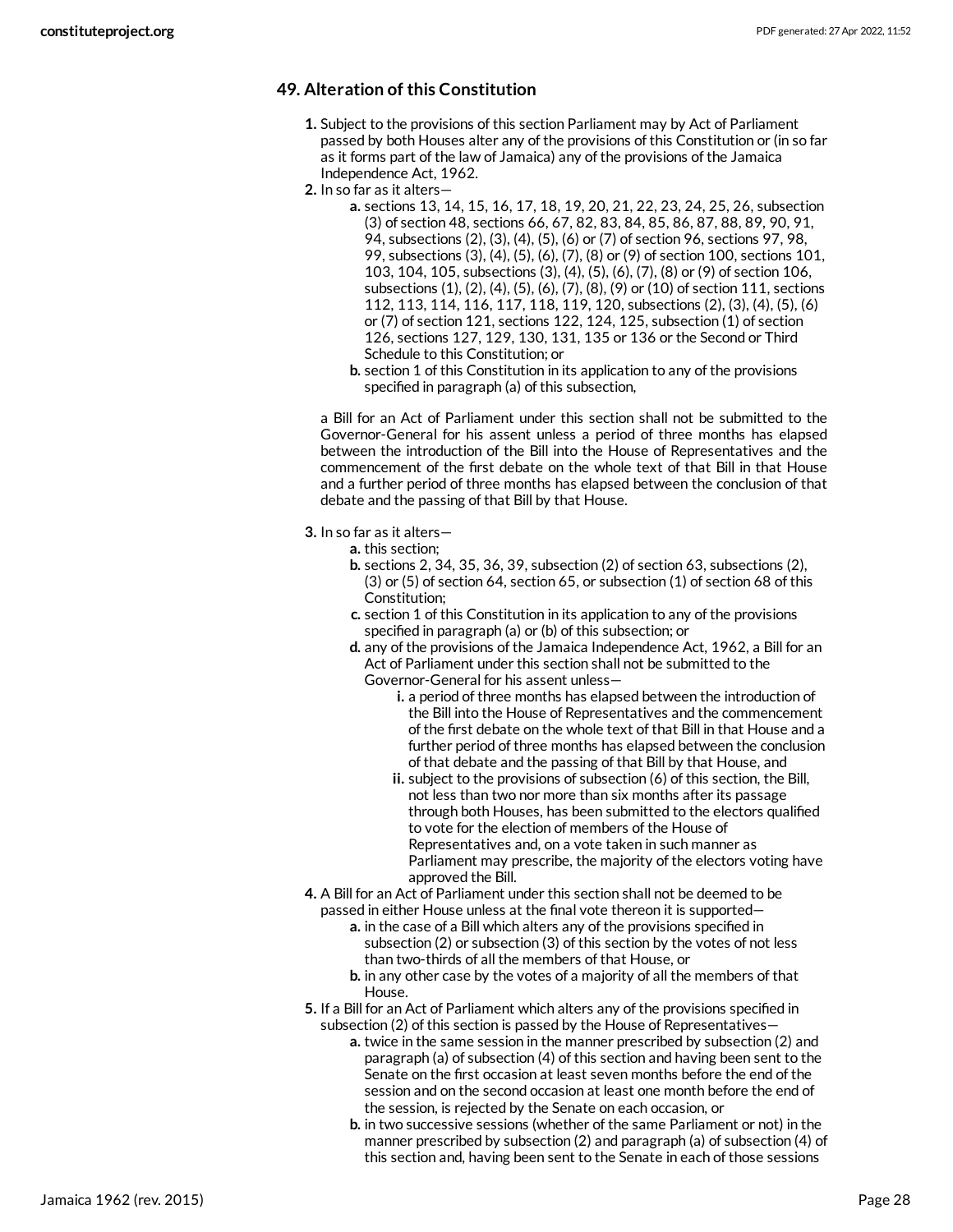**5. b.** at least one month before the end of the session, the second occasion being at least six months after the first occasion, is rejected by the Senate in each of those sessions,

that Bill may, not less than two nor more than six months after its rejection by the Senate for the second time, be submitted to the electors qualified to vote for the election of members of the House of Representatives and, if on a vote taken in such manner as Parliament may prescribe, three-fifths of the electors voting approve the Bill, the Bill may be presented to the Governor-General for assent.

- **6.** If a Bill for an Act of Parliament which alters any of the provisions specified in subsection (3) of this section is passed by the House of Representatives
	- **a.** twice in the same session in the manner prescribed by subsection (3) and paragraph (a) of subsection (4) of this section and having been sent to the Senate on the first occasion at least seven months before the end of the session and on the second occasion at least one month before the end of the session, is rejected by the Senate on each occasion, or
	- **b.** in two successive sessions (whether of the same Parliament or not) in the manner prescribed by subsection (3) and paragraph (a) of subsection (4) of this section and, having been sent to the Senate in each of those sessions at least one month before the end of the session, the second occasion being at least six months after the first occasion, is rejected by the Senate in each of those sessions,

that Bill may, not less than two nor more than six months after its rejection by the Senate for the second time, be submitted to the electors qualified to vote for the election of members of the House of Representatives and, if on a vote taken in such manner as Parliament may prescribe, two-thirds of the electors voting approve the Bill, the Bill may be presented to the Governor-General for assent.

- **7.** For the purposes of subsection (5) and subsection (6) of this section a Bill shall be deemed to be rejected by the Senate if
	- **a.** it is not passed by the Senate in the manner prescribed by paragraph (a) of subsection (4) of this section within one month after it is sent to that House; or
	- **b.** it is passed by the Senate in the manner so prescribed with any amendment which is not agreed to by the House of Representatives.
- **8.** For the purposes of subsection (5) and subsection (6) of this section a Bill that is sent to the Senate from the House of Representatives in any session shall be deemed to be the same Bill as the former Bill sent to the Senate in the same or in the preceding session if, when it is sent to the Senate, it is identical with the former Bill or contains only such alterations as are specified by the Speaker to be necessary owing to the time that has elapsed since the date of the former Bill or to represent any amendments which have been made by the Senate in the former Bill.
- **9.** In this section
	- **a.** reference to any of the provisions of this Constitution or the Jamaica Independence Act, 1962, includes references to any law that alters that provision; and
	- **b.** "alter" includes amend, modify, re-enact with or without amendment or modification, make different provision in lieu of, suspend, repeal or add to.
- **50.** [Repealed by 12 of 2011, S. 3.]

#### **51. Regulation of procedure in Houses of Parliament**

- **1.** Subject to the provisions of this Constitution, each House may regulate its own procedure and for this purpose may make Standing Orders.
- <span id="page-28-0"></span>**2.** Each House may act notwithstanding any vacancy in its membership (including any vacancy not filled when the House first meets on or after the appointed day or after any dissolution of Parliament) and the presence or participation of any person not entitled to be present at or to participate in the proceedings of the House shall not invalidate those proceedings.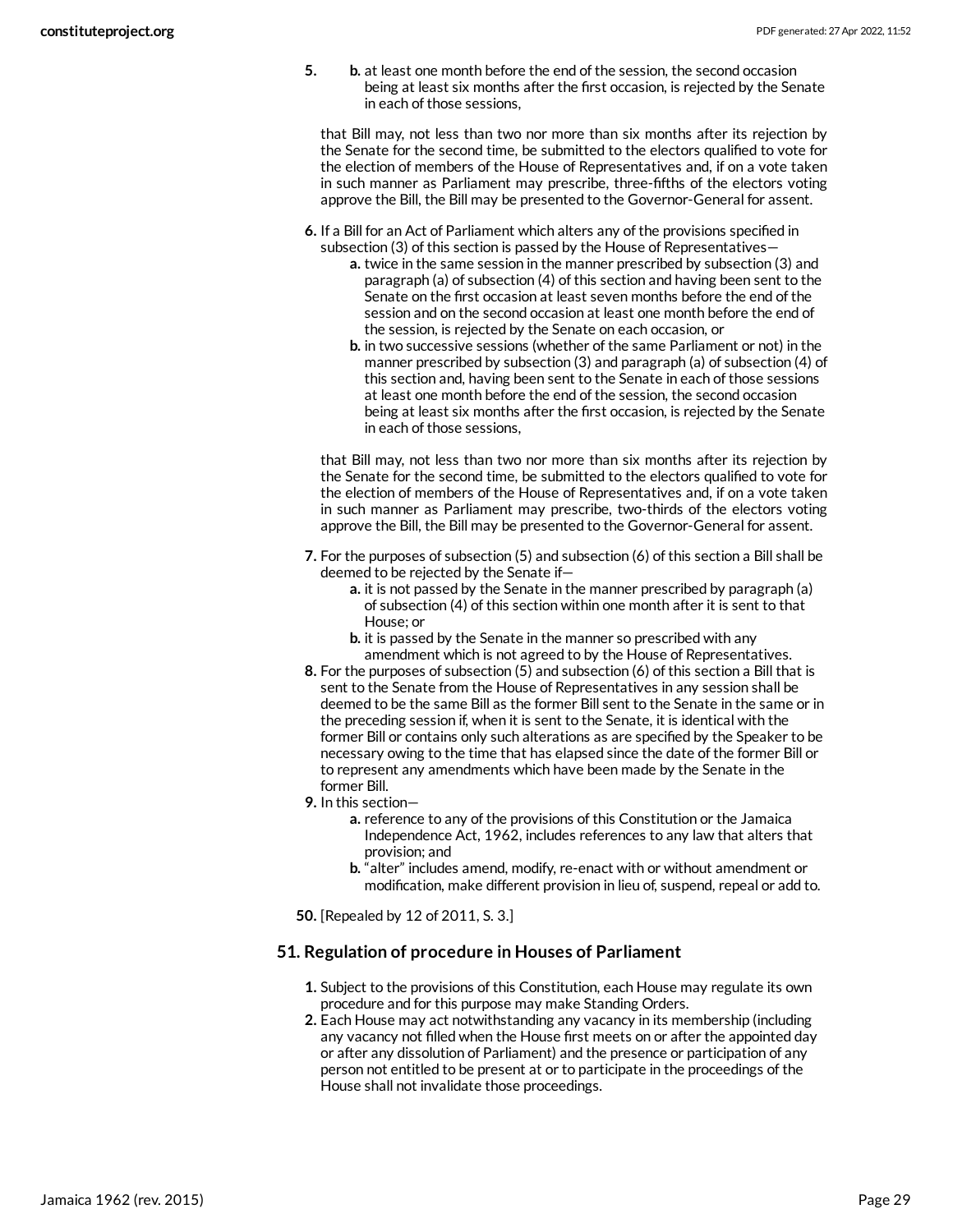- Leader of second chamber
- Leader of first chamber
- Quorum for legislative sessions

#### <span id="page-29-1"></span>**53. Quorum**

**1.** If at any time during a sitting of either House objection is taken by a member that there is not a quorum present and, after such interval as may be prescribed in the Standing Orders of that House, the person presiding ascertains that there is still not a quorum present, he shall thereupon adjourn the House.

**1.** The President or, in his absence, the Deputy President or, if they are both absent, a member of the Senate (not being a Minister or a Parliamentary Secretary) elected by the Senate for that sitting shall preside at each sitting of the Senate. **2.** The Speaker or, in his absence, the Deputy Speaker or, if they are both absent, a

member of the House of Representatives (not being a Minister or a Parliamentary Secretary) elected by the House of Representatives for that sitting shall preside at each sitting of the House of Representatives. **3.** References in this section to circumstances in which the President, Deputy President, Speaker or Deputy Speaker is absent include references to circumstances in which the office of President, Deputy President, Speaker or

**2.** For the purposes of this section—

Deputy Speaker is vacant.

- **a.** a quorum of the Senate shall consist of eight members besides the person presiding; and
- **b.** a quorum of the House of Representatives shall consist of sixteen members besides the person presiding.

#### **54. Voting**

- **1.** Save as is otherwise provided in this Constitution, all questions proposed for decision in either House shall be determined by a majority of the votes of the members thereof present and voting.
- **2.** The person presiding in either House shall not vote—

**52. Presiding in Senate and House of Representatives**

- **a.** unless on any question the votes are equally divided, in which case he shall have and exercise a casting vote; or
- **b.** except in the case of the final vote on a Bill for an Act of Parliament under subsection (3) of section 37 or section 49 of this Constitution or the final vote on a Bill for an Act of Parliament to which section 50 of this Constitution refers in each of which cases he shall have an original vote.

#### <span id="page-29-0"></span>**55. Introduction of Bills, etc**

- **1.** Subject to the provisions of this Constitution and of the Standing Orders of the House, any member of either House may introduce any Bill or propose any motion for debate in or may present any petition to that House, and the same shall be debated and disposed of according to the Standing Orders of that House.
- **2.** A Bill other than a Money Bill may be introduced in either House, but a Money Bill shall not be introduced in the Senate.
- **3.** Except on the recommendation of the Governor-General signified by a Minister, the House of Representatives shall not
	- **a.** proceed upon any Bill (including any amendment to a Bill) which Bill or amendment, as the case may be, in the opinion of the person presiding, makes provision for any of the following purposes, that is to say, for imposing or increasing any tax, for imposing or increasing any charge on the revenues or other funds of Jamaica or for altering any such charge otherwise than by reducing it, or for compounding or remitting any debt due to Jamaica;
	- **b.** proceed upon any motion (including any amendment to a motion) the effect of which motion or amendment, as the case may be, in the opinion of the person presiding, is that provision should be made for any of the purposes aforesaid; or
	- **c.** receive any petition which, in the opinion of the person presiding, requests that provision be made for any of the purposes aforesaid.
- **4.** The Senate shall not
	- **a.** proceed upon any Bill, other than a Bill sent from the House of Representatives, or upon any amendment to a Bill, which Bill or
- Finance bills Tax bills
- Spending bills
- Initiation of general legislation
- First chamber reserved policy areas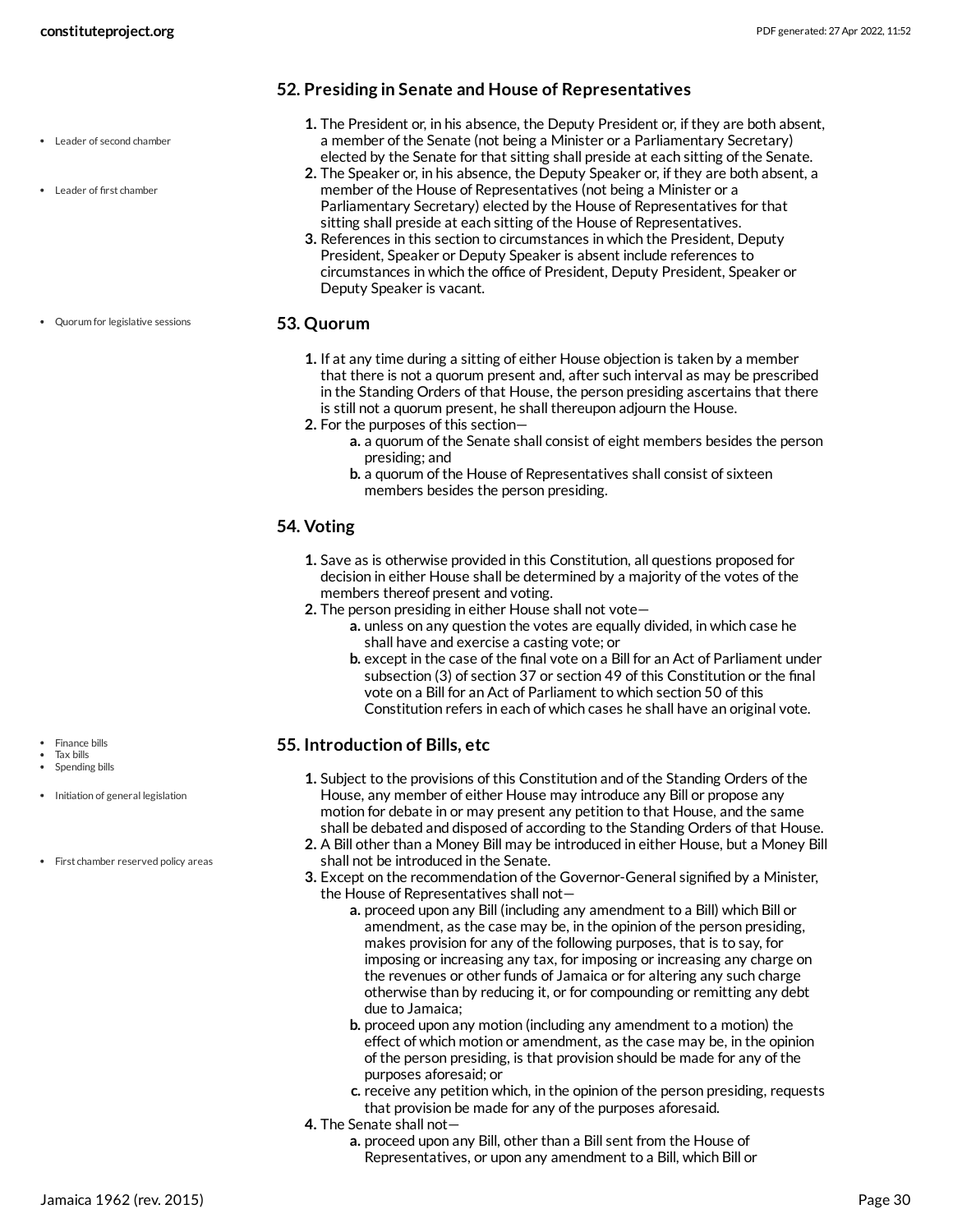- Finance bills
- Spending bills

Division of labor between chambers

- **4. a.** amendment, as the case may be, in the opinion of the person presiding, makes provision for any of the following purposes, that is to say, for imposing or altering any existing or proposed tax, for imposing or altering any existing or proposed charge on the revenues or other funds of Jamaica, or for compounding or remitting any debt due to Jamaica;
	- **b.** proceed upon any motion (including any amendment to a motion) the effect of which motion or amendment, as the case may be, in the opinion of the person presiding, is that provision should be made for any of the purposes aforesaid; or
	- **c.** receive any petition which, in the opinion of the person presiding, requests that provision be made for any of the purposes aforesaid.

#### <span id="page-30-1"></span>**56. Restriction on powers of Senate as to Money Bills**

- **1.** Subject to the provisions of this Constitution, if a Money Bill, having been passed by the House of Representatives and sent to the Senate at least one month before the end of the session, is not passed by the Senate without amendment within one month after it is sent to that House, the Bill shall, unless the House of Representatives otherwise resolves, be presented to the Governor-General for his assent notwithstanding that the Senate has not consented to the Bill.
- **2.** There shall be endorsed on every Money Bill when it is sent to the Senate the certificate of the Speaker signed by him that it is a Money Bill; and there shall be endorsed on any Money Bill that is presented to the Governor-General for assent in pursuance of subsection (1) of this section the certificate of the Speaker signed by him that it is a Money Bill and that the provisions of that subsection have been complied with.

#### <span id="page-30-0"></span>**57. Restriction on powers of Senate as to Bills other than Money Bills and certain other Bills**

- **1.** Subject to the provisions of this Constitution, if any Bill other than a Money Bill is passed by the House of Representatives
	- **a.** twice in the same session and, having been sent to the Senate on the first occasion at least seven months before the end of the session and on the second occasion at least one month before the end of the session, is rejected by the Senate on each occasion, or
	- **b.** in two successive sessions (whether of the same Parliament or not) and, having been sent to the Senate in each of those sessions at least one month before the end of the session, the second occasion being at least six months after the first occasion, is rejected by the Senate in each of those sessions,

that Bill shall, on its rejection for the second time by the Senate, unless the House of Representatives otherwise resolves, be presented to the Governor-General for assent notwithstanding that the Senate has not consented to the Bill.

- **2.** For the purposes of this section a Bill that is sent to the Senate from the House of Representatives in any session shall be deemed to be the same Bill as a former Bill sent to the Senate in the same or in the preceding session if, when it is sent to the Senate, it is identical with the former Bill or contains only such alterations as are certified by the Speaker to be necessary owing to the time that has elapsed since the date of the former Bill or to represent any amendments which have been made by the Senate in the former Bill.
- **3.** The House of Representatives may, if it thinks fit, on the passage through that House of a Bill that is deemed to be the same Bill as a former Bill sent to the Senate in the same or in the preceding session, suggest any amendments without inserting the amendments in the Bill, and any such amendments shall be considered by the Senate, and, if agreed to by the Senate, shall be treated as amendments made by the Senate and agreed to by the House of Representatives; but the exercise of this power by the House of Representatives shall not affect the operation of this section in the event of the rejection of the Bill in the Senate.
- **4.** There shall be inserted in any Bill that is presented to the Governor-General for assent in pursuance of this section any amendments that are certified by the Speaker to have been made in the Bill by the Senate and agreed to by the House of Representatives.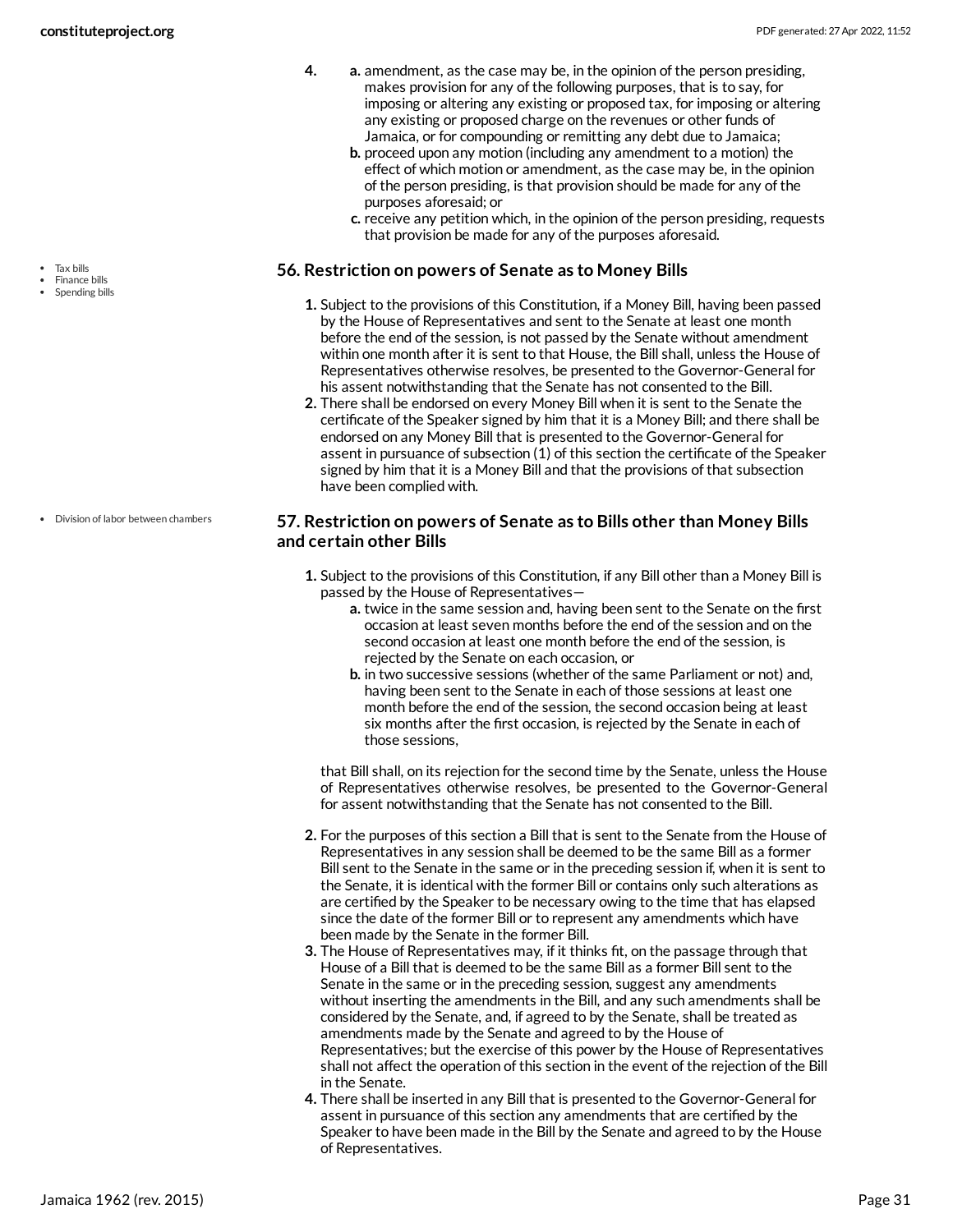- **5.** There shall be endorsed on any Bill that is presented to the Governor-General for assent in pursuance of this section the certificate of the Speaker signed by him that the provisions of this section have been complied with.
- **6.** The provisions of this section shall not apply to a Bill which is required by this Constitution to be passed by both Houses.

#### <span id="page-31-0"></span>**58. Provisions relating to sections 55, 56 and 57**

- **1.** In sections 55, 56 and 57 of this Constitution "Money Bill" means a public Bill which, in the opinion of the Speaker, contains only provisions dealing with all or any of the following matters, namely, the imposition, repeal, remission, alteration or regulation of taxation; the imposition, for the payment of debt or other financial purposes, of charges on the Consolidated Fund or any other public funds or on monies provided by Parliament, or the variation or repeal of any such charges; the grant of money to the Crown or to any authority or person, or the variation or revocation of any such grant; the appropriation, receipt, custody, investment, issue or audit of accounts of public money; the raising or guarantee of any loan or the repayment thereof, or the establishment, alteration, administration or abolition of any sinking fund provided in connection with any such loan; or subordinate matters incidental to any of the matters aforesaid; and in this subsection the expressions "taxation", "debt", "public fund", "public money" and "loan" do not include any taxation imposed, debt incurred, fund or money provided or loan raised by any local authority or body for local purposes.
- **2.** For the purposes of section 57 of this Constitution, a Bill shall be deemed to be rejected by the Senate if
	- **a.** it is not passed by the Senate without amendment within one month after it is sent to that House; or
	- **b.** it is passed by the Senate with any amendment which is not agreed to by the House of Representatives.
- **3.** Where the office of Speaker is vacant or the Speaker is for any reason unable to perform any function conferred upon him by subsection (1) of this section or by section 56 or 57 of this Constitution, that function may be performed by the Deputy Speaker.
- **4.** Any certificate of the Speaker or Deputy Speaker given under section 56 or 57 of this Constitution shall be conclusive for all purposes and shall not be questioned in any court.
- **5.** Before giving any such certificate the Speaker or Deputy Speaker, as the case may be, shall, if practicable, consult the Attorney-General.

#### **59. Restriction on powers of Senate as to certain statutory instruments**

- **1.** Any statutory instrument to which this section applies and which, having been laid before the Senate
	- **a.** in any session at least seven months before the end of the session, is not approved by the Senate shall, if it is again laid before the Senate at least one month before the end of that session, or
	- **b.** in any session at least one month before the end of the session, is not approved by the Senate in that session shall, if it is again laid before the Senate at least one month before the end of the next succeeding session (whether of the same Parliament or not),

but not earlier than six months after it was laid for the first time, be deemed to have been approved by the Senate at the end of the session in which it was laid for the second time if it has not earlier been so approved.

- **2.** In this section "statutory instrument" means any document by which the Governor-General, the Governor of the former Colony of Jamaica, a Minister or any other executive authority has exercised a power to make, confirm or approve orders, rules, regulations or other subordinate legislation, being a power conferred by any law enacted (whether before or after the appointed day) by any legislature in Jamaica, and the statutory instruments to which this section applies are all statutory instruments in respect of which it is provided (in whatever terms) that they may not come into force until approved by the Senate.
- **3.** For the purposes of this section a statutory instrument that is laid before the Senate in any session shall be deemed to be the same statutory instrument as a
- Tax bills
- Spending bills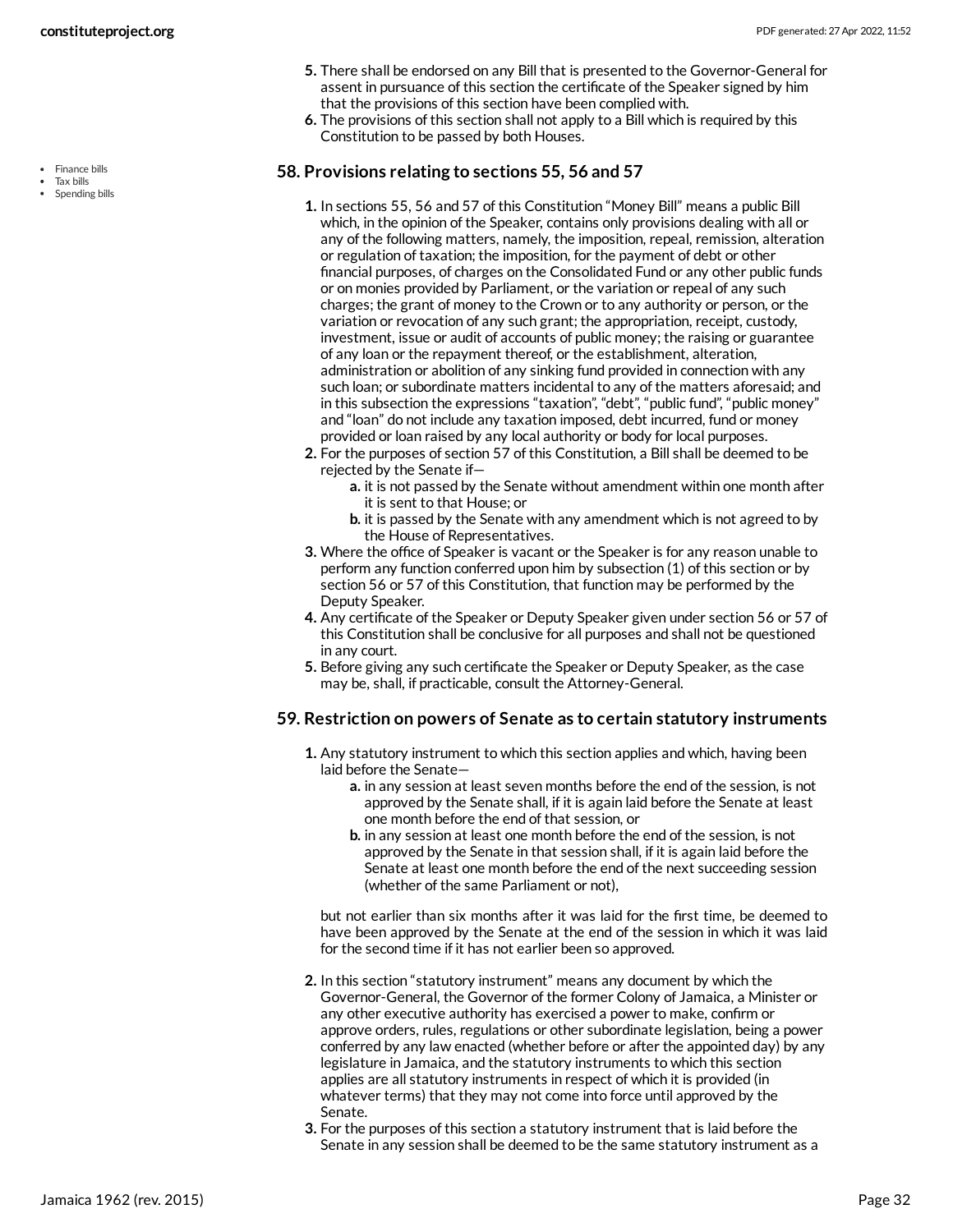- **3.** former statutory instrument laid before the Senate, in the same or in the preceding session if, when it is laid before the Senate, it is identical with the former statutory instrument or contains only such alterations as are certified by the President to be necessary owing to the time that has elapsed since the date of the former statutory instrument.
- **4.** Where the office of President is vacant or the President is for any reason unable to perform the function conferred upon him by subsection (3) of this section that function may be performed by the Deputy President.
- **5.** Any certificate of the President or Deputy President given under subsection (3) of this section shall be conclusive for all purposes and shall not be questioned in any court.

#### Approval or veto of general legislation

#### <span id="page-32-0"></span>**60. Assent to Bills**

- **1.** A Bill shall not become law until the Governor-General has assented thereto in Her Majesty's name and on Her Majesty's behalf and has signed it in token of such assent.
- **2.** Subject to the provisions of sections 37, 49, 50, 56 and 57 of this Constitution, a Bill shall be presented to the Governor-General for assent if, and shall not be so presented unless, it has been approved by both Houses of Parliament either without amendment or with such amendments only as are agreed to by both Houses.
- **3.** When a Bill is presented to the Governor-General for assent he shall signify that he assents or that he withholds assent.

#### **61. Words of enactment**

**1.** In every Bill presented to the Governor-General for assent, other than a Bill for a special Act as defined in subsection (3) of section 37 of this Constitution or a Bill presented under section 49, 56 or 57 of this Constitution or a Bill for an Act to which section 50 of this Constitution refers, the words of enactment shall be as follows:—

"Be it enacted by The Queen's Most Excellent Majesty, by and with the advice and consent of the Senate and House of Representatives of Jamaica, and by the authority of the same, as follows:—".

**2.** In every Bill for a special Act as defined in subsection (3) of section 37 of this Constitution presented to the Governor-General for assent the words of enactment shall be as follows:—

"Be it enacted by The Queen's Most Excellent Majesty, by and with the advice and consent of the Senate and the House of Representatives of Jamaica in accordance with the provisions of subsection (3) of section 37 of the Constitution of Jamaica, and by the authority of the same, as follows:—".

**3.** In every Bill presented to the Governor-General for assent under section 49 of this Constitution, the words of enactment shall be as follows:—

"Be it enacted by The Queen's Most Excellent Majesty, by and with the advice and consent of the Senate and the House of Representatives of Jamaica (or of the House of Representatives of Jamaica, as the case may be) in accordance with the provisions of section 49 of the Constitution of Jamaica, and by the authority of the same, as follows:—".

**4.** In every Bill for an Act to which section 50 of this Constitution refers presented to the Governor-General for assent the words of enactment shall be as follows:—

"Be it enacted by The Queen's Most Excellent Majesty, by and with the advice and consent of the Senate and the House of Representatives of Jamaica in accordance with the provisions of section 50 of the Constitution of Jamaica, and by the authority of the same, as follows:—".

**5.** In every Bill presented to the Governor-General for assent under sections 56 and 57 of this Constitution, the words of enactment shall be as follows:—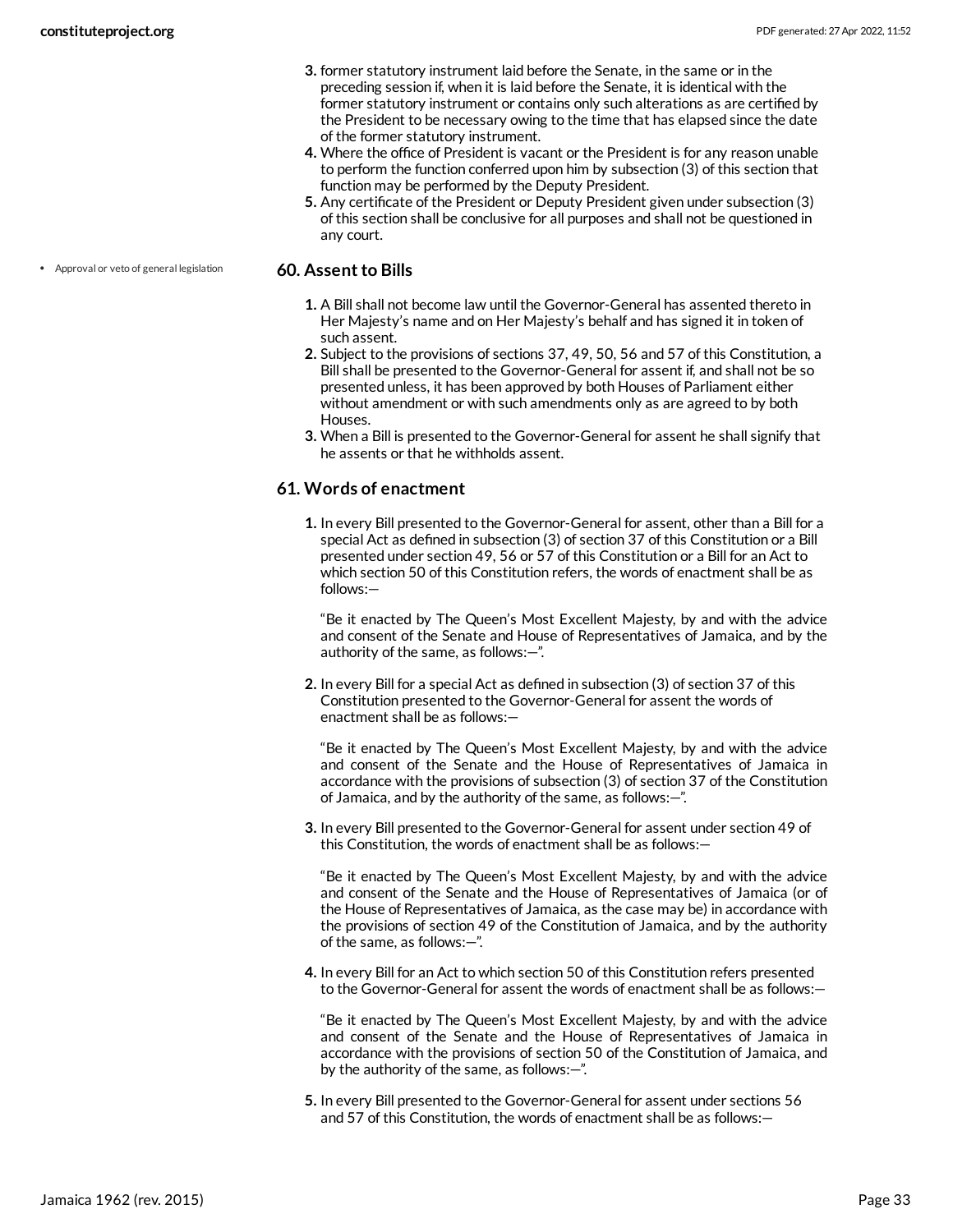- **5.** "Be it enacted by The Queen's Most Excellent Majesty, by and with the advice and consent of the House of Representatives of Jamaica in accordance with the provisions of section 56 (or section 57, as the case may be) of the Constitution of Jamaica, and by the authority of the same, as follows:—".
- **6.** Any alteration of the words of enactment of a Bill made in consequence of the provisions of subsection (3) or subsection (5) of this section shall be deemed not to be an amendment of the Bill.

#### <span id="page-33-3"></span>**62. Oath of allegiance**

No member of either House shall take part in the proceedings thereof (other than proceedings necessary for the purpose of this section) until he has made and subscribed before that House the oath of allegiance:

Provided that the election of a President or a Speaker (as the case may be) may take place before the members of the House have made and subscribed such oath.

### <span id="page-33-0"></span>**PART 3. Summoning, prorogation and dissolution**

#### **63. Sessions of Parliament**

- **1.** Each session of Parliament shall be held at such place within Jamaica and shall commence at such time as the Governor-General may by Proclamation published in the Gazette appoint.
- **2.** Sessions shall be held at such times so that a period of six months shall not intervene between the last sitting of Parliament in one session and the first sitting thereof in the next session.

#### <span id="page-33-1"></span>**64. Prorogation and dissolution of Parliament**

- **1.** The Governor-General may at any time by Proclamation published in the Gazette prorogue or dissolve Parliament.
- **2.** Subject to the provisions of subsection (3) of this section, Parliament, unless sooner dissolved, shall continue for five years from the date of its first sitting after any dissolution and shall then stand dissolved.
- **3.** At any time when Jamaica is at war, Parliament may from time to time extend the period of five years specified in subsection (2) of this section for not more than twelve months at a time:

Provided that the life of Parliament shall not be extended under this subsection for more than two years.

- **4.** If, between a dissolution of Parliament and the next ensuing general election of members to the House of Representatives, an emergency arises of such a nature that, in the opinion of the Prime Minister, it is necessary for the two Houses or either of them to be summoned before that general election can be held, the Governor-General may, by Proclamation published in the Gazette, summon the two Houses of the preceding Parliament and that Parliament shall thereupon be deemed (except for the purposes of section 65 of this Constitution) not to have been dissolved but shall be deemed (except as aforesaid) to be dissolved on the date on which the polls are held in the next ensuing general election.
- **5.** In the exercise of his powers under this section the Governor-General shall act in accordance with the advice of the Prime Minister:

Provided that if the House of Representatives by a resolution which has received the affirmative vote of a majority of all the members thereof has resolved that it has no confidence in the Government, the Governor-General shall by Proclamation published in the Gazette dissolve Parliament.

#### <span id="page-33-2"></span>**65. General elections and appointment of Senators**

**1.** A general election of members of the House of Representatives shall be held at such time within three months after every dissolution of Parliament as the

Oaths to abide by constitution

Dismissal of the legislature

- Term length for first chamber
- Term length of second chamber
- Emergency provisions
- Emergency provisions

Dismissal of the legislature

• Scheduling of elections

First chamber selection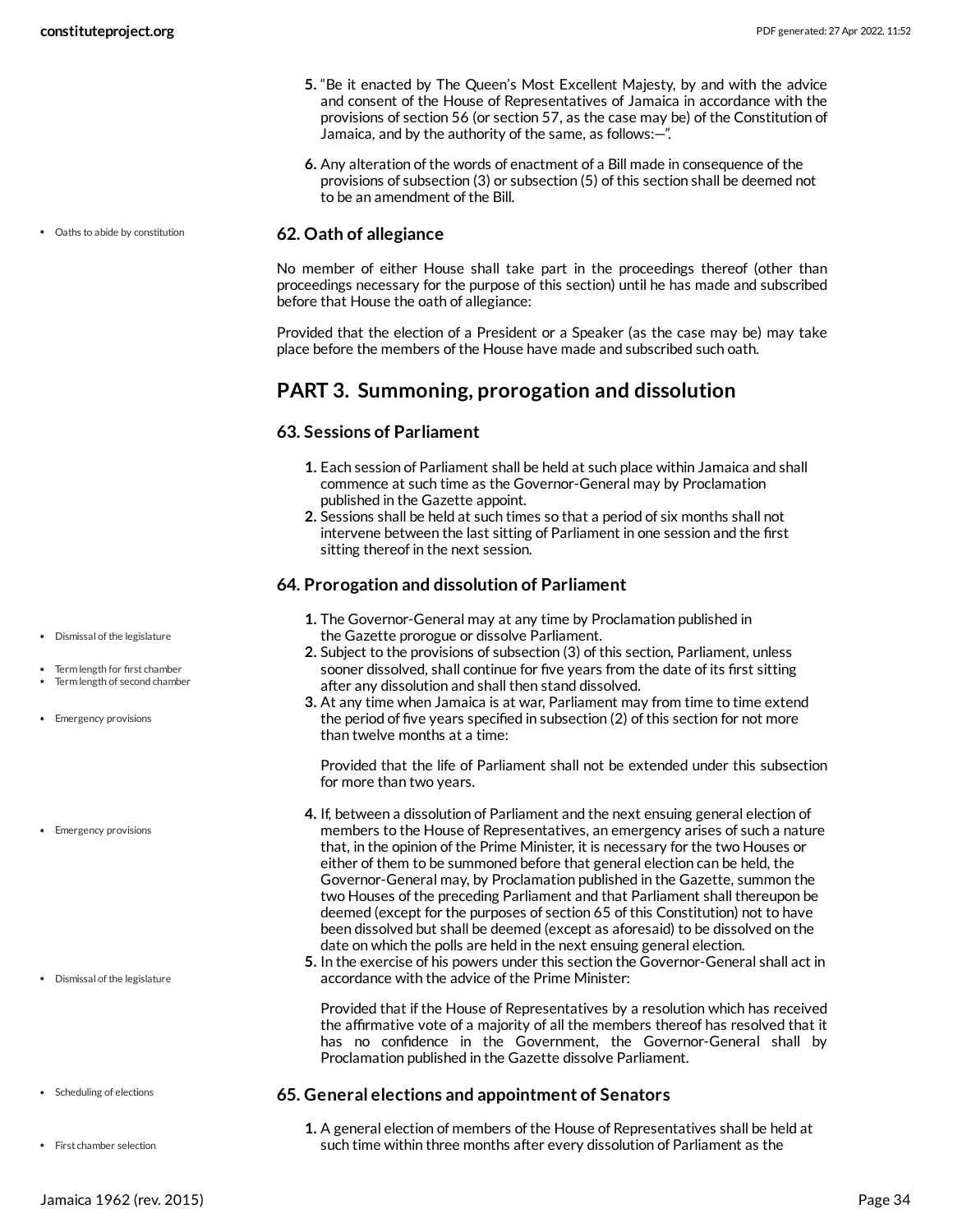- **1.** Governor-General, acting in accordance with the advice of the Prime Minister, shall appoint by Proclamation published in the Gazette.
- **2.** As soon as may be after every general election the Governor-General shall proceed under section 35 of this Constitution to the appointment of Senators.

### <span id="page-34-0"></span>**PART 4. Constituencies and Local Government**

#### <span id="page-34-1"></span>**66. Constituencies and local government**

- **1.** Until otherwise provided by an Order made by the Governor-General under section 67 of this Constitution, Jamaica shall, for the purpose of electing the members of the House of Representatives, be divided into the forty-five constituencies prescribed by the Constituencies (Boundaries) Order, 1959 made by the Governor of the former Colony of Jamaica and published in the Gazette of the 28th day of May, 1959.
- **2.** Every constituency established under this section or under section 67 of this Constitution shall return one member to the House of Representatives.
- **3.** There shall continue to be a democratic sytem of local government for Jamaica.
- **4.** The purposes of local government shall be to
	- **a.** encourage and assist the effective participation of local communities in the affairs of local government;
	- **b.** give local authorities
		- **i.** the ability to provide local public services and facilities and to carry out other related activities for the benefit of local communities and the wider public; and
		- **ii.** the ability to perform such regulatory functions as may be conferred upon local authorities by law; and
	- **c.** facilitate the management, improvement and development of the resources of local communities.
- **5.** Parliament may make provision
	- **a.** for local authorities to generate and spend their own revenue;
	- **b.** for assigning functions between the various tiers of government;
	- **c.** relating to the manner in which local authorities are constituted and the nature and extent of their functions;
	- **d.** for the holding of local government elections; and
	- **e.** prescribing any other matter relating to the governance of local authorities.

#### <span id="page-34-2"></span>**67. Standing Committee of House of Representatives**

- **1.** Subject to the provisions of section 66 of this Constitution, Jamaica shall, for the purpose of election of members to the House of Representatives, be divided into such number of constituencies, being not less than forty-five nor more than sixty five, as may from time to time be provided by Order made by the Governor-General under this section.
- **2.** As soon as practicable after the House of Representatives first meets after the appointed day or following any general election there shall be established a Standing Committee of the House consisting of
	- **a.** the Speaker, as Chairman;
	- **b.** three members of the House appointed by the Prime Minister; and
	- **c.** three members of the House appointed by the Leader of the Opposition.
- **3.** It shall be the function of the Standing Committee to keep under continuous review
	- **a.** the number of constituencies into which Jamaica is to be divided; and **b.** the boundaries of such constituencies.
- **4.** Subject to the provisions of this section, the procedure of the Standing Committee shall be determined by the Standing Orders of the House of Representatives.
- **5.** The Standing Committee shall, in accordance with the provisions of the following subsection, submit to the House of Representatives reports either
	- **a.** showing the constituencies into which it recommends that Jamaica should be divided in order to give effect to the rules set out in the Second Schedule to this Constitution; or
	- **b.** stating that, in the opinion of the Committee, no alteration is required in the existing number or boundaries of constituencies in order to give effect
- Electoral districts
- First chamber selection Size of first chamber
- Size of first chamber First chamber selection
- Municipal government
- Municipal government

- Municipal government
- Electoral districts

Head of government powers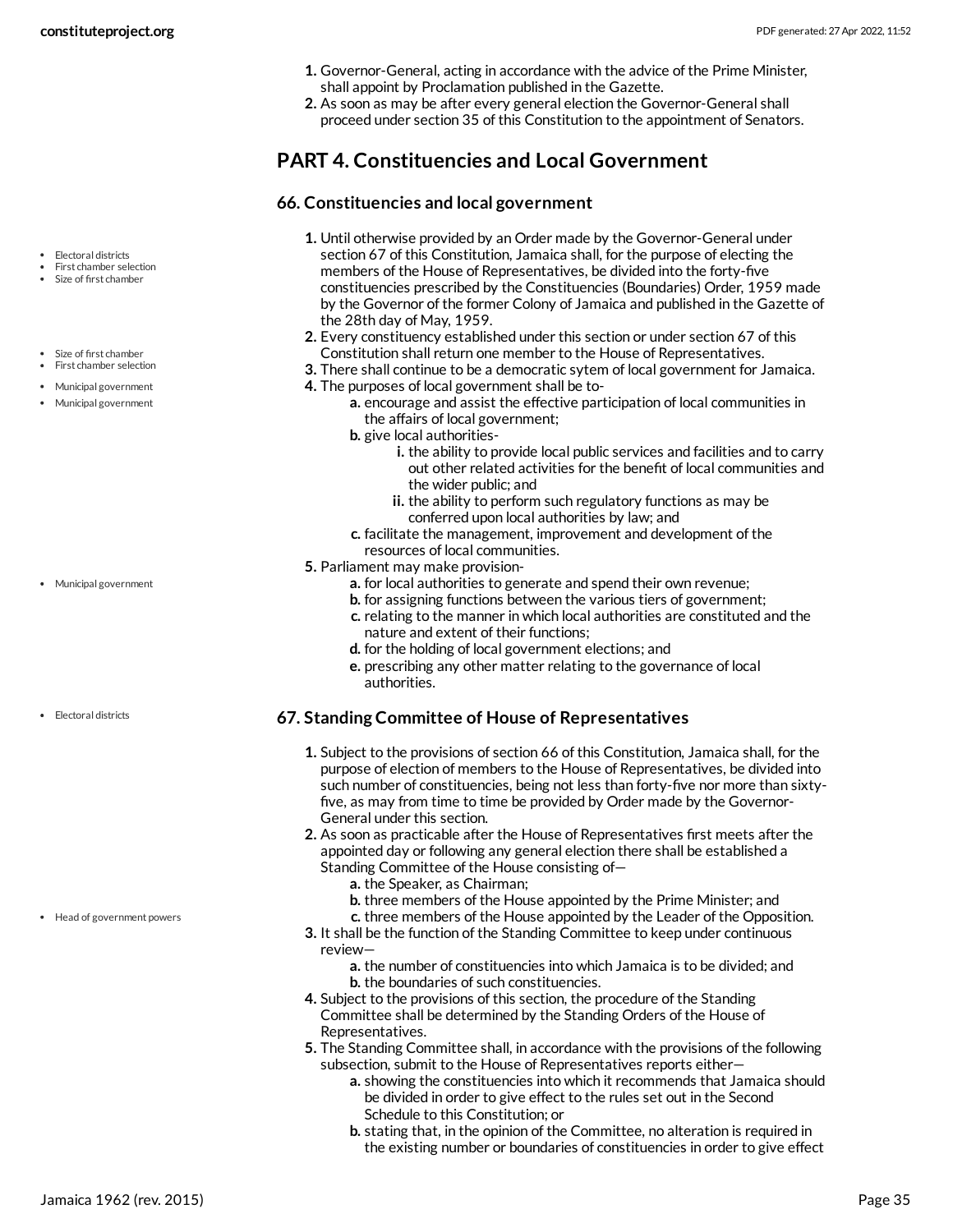- **5. b.** to the said rules.
- **6.** Reports under subsection (5) of this section shall be submitted by the Standing Committee
	- **a.** in the case of its first report after the appointed day, not less than four nor more than six years from that day; and
	- **b.** in the case of any subsequent report, not less than four nor more than six years from the date of the submission of its last report.
- **7.** Where the Standing Committee intends to consider making a report, it shall, by notice in writing, inform the Minister responsible for the conduct of elections (hereafter in this section called "the Minister") accordingly, and a copy of that notice shall be published in the Gazette.
- **8.** As soon as may be after the Standing Committee has submitted a report to the House under paragraph (a) of subsection (5) of this section, the Minister shall lay before the House for its approval the draft of an Order by the Governor-General for giving effect to the recommendations contained in the report and that draft may make provision for any matters which appear to the Minister to be incidental to or consequential upon the other provisions of the draft.
- **9.** Where any draft made under this section gives effect to any such recommendations with modifications, the Minister shall lay before the House together with the draft a statement of the reasons for the modifications.
- **10.** If the motion for the approval of any draft made under this section is rejected by the House of Representatives, or is withdrawn by leave of that House, the Minister shall amend the draft and lay the amended draft before the House of Representatives.
- **11.** If any draft made under this section is approved by resolution of the House, the Minister shall submit it to the Governor-General who shall make an Order (which shall be published in the Gazette) in terms of the draft; and that Order shall come into force on such day as may be specified therein and, until revoked by a further Order made by the Governor-General in accordance with the provisions of this section, shall have the force of law:

Provided that the coming into force of any such Order shall not affect any election to the House of Representatives until a proclamation is made by the Governor-General appointing the date for the holding of a general election of members to the House of Representatives or affect the constitution of the House of Representatives until the dissolution of the Parliament then in being.

- **12.** An Act of Parliament may provide for the institution of proceedings in the Supreme Court for the purpose of determining whether or not any report made under subsection (5) of this section gives effect to the provisions of this section and empower the Supreme Court, subject to an appeal to the Court of Appeal, to make whatever orders are necessary in order to ensure that effect is given to those provisions and to make orders relating to the costs of those proceedings.
- **13.** Subject to the provisions of any Act to which subsection (12) of this section refers, the question of the validity of any Order by the Governor-General purporting to be made under this section and reciting that a draft thereof has been approved by resolution of the House of Representatives shall not be enquired into in any court.

# <span id="page-35-0"></span>**CHAPTER VI. EXECUTIVE POWERS**

Name/structure of executive(s)

• Right to appeal judicial decisions

### <span id="page-35-1"></span>**68. Executive authority of Jamaica**

- **1.** The executive authority of Jamaica is vested in Her Majesty.
- **2.** Subject to the provisions of this Constitution, the executive authority of Jamaica may be exercised on behalf of Her Majesty by the Governor-General either directly or through officers subordinate to him.
- <span id="page-35-2"></span>**3.** Nothing in this section shall prevent Parliament from conferring functions on persons or authorities other than the Governor-General.

Establishment of cabinet/ministers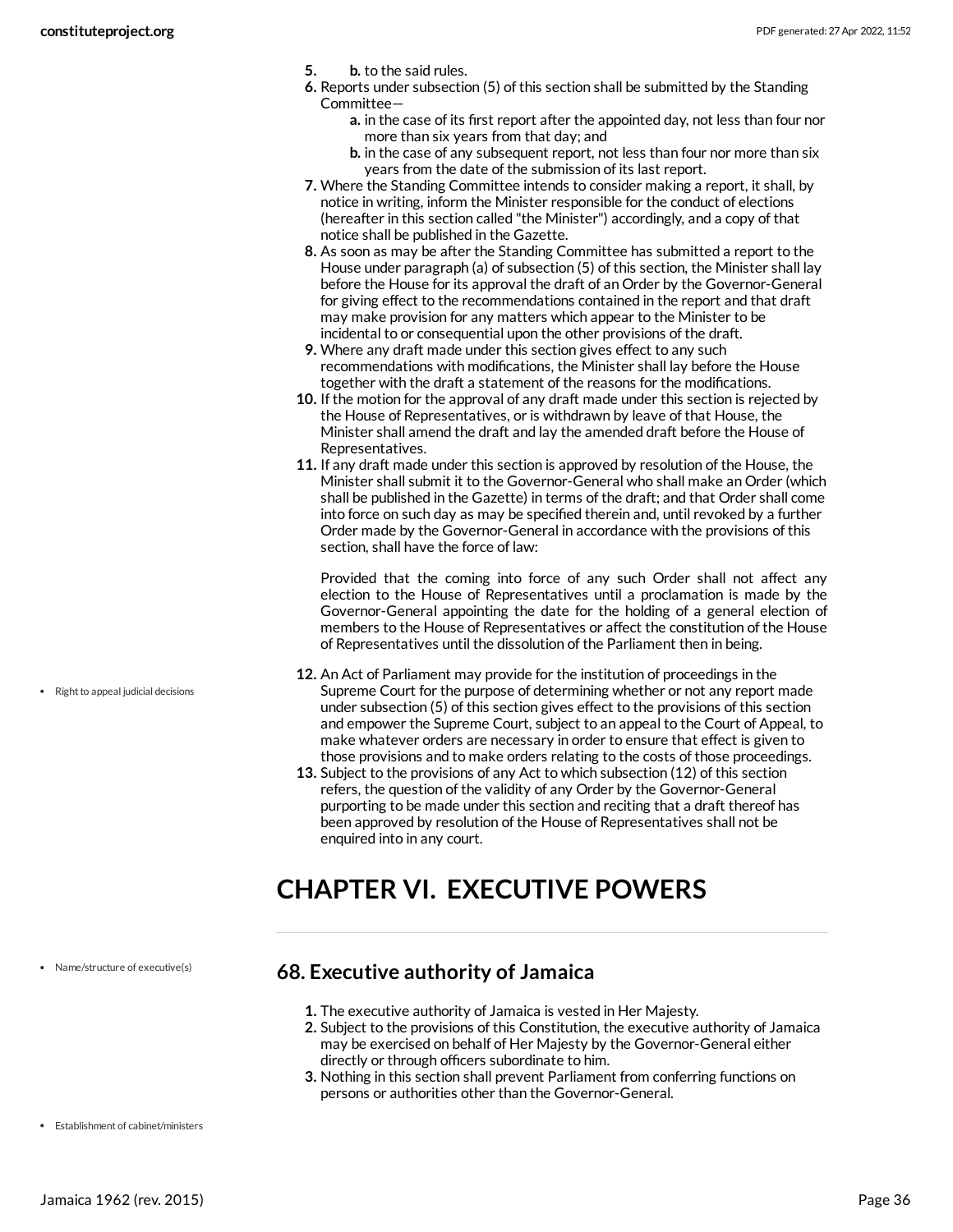### <span id="page-36-0"></span>**69. Cabinet**

- Cabinet selection
- Name/structure of executive(s)
- Powers of cabinet
- Cabinet removal
- Eligibility for cabinet
- Head of government selection
- Cabinet selection
- $\bullet$ Minimum age of head of government
- Eligibility for cabinet
- Head of government's role in the legislature Eligibility for head of government
- Head of government's role in the legislature
- Eligibility for cabinet

Head of government removal

- Head of government removal
- Dismissal of the legislature
- Cabinet removal
- **1.** There shall be in and for Jamaica a Cabinet which shall consist of the Prime Minister and such number of other Ministers (not being less than eleven) selected from among Ministers appointed in accordance with the provisions of section 70 of this Constitution, as the Prime Minister may from time to time consider appropriate.
- **2.** The Cabinet shall be the principal instrument of policy and shall be charged with the general direction and control of the Government of Jamaica and shall be collectively responsible therefor to Parliament.
- **3.** Not less than two nor more than four of the Ministers selected pursuant to subsection (1) shall be persons who are members of the Senate.

### <span id="page-36-1"></span>**70. Appointment of Ministers**

- **1.** Whenever the Governor-General has occasion to appoint a Prime Minister he, acting in his discretion, shall appoint the member of the House of Representatives who, in his judgment, is best able to command the confidence of a majority of the members of that House and shall, acting in accordance with the advice of the Prime Minister, appoint from among the members of the two Houses such number of other Ministers as the Prime Minister may advise.
- **2.** [Deleted by Act 16 of 1986.]
- **3.** If occasion arises for making an appointment while Parliament is dissolved, a person who was a member of the House of Representatives immediately before the dissolution may be appointed Prime Minister and a person who was a member of either House immediately before the dissolution may, subject to the provisions of subsection (2) of this section, be appointed as any other Minister as if, in each case, such person were still a member of the House in question, but any person so appointed shall vacate office at the beginning of the next session of that House if he is not then a member thereof.
- **4.** Appointments under this section shall be made by instrument under the Broad Seal.

### <span id="page-36-2"></span>**71. Tenure of office of Ministers**

- **1.** The office of Prime Minister shall become vacant
	- **a.** if he resigns his office;
		- **b.** if he ceases to be a member of the House of Representatives otherwise than by a dissolution of Parliament;
		- **c.** if, under the provisions of subsection (3) or subsection (4) of section 41 of this Constitution, he is required to cease to exercise any of his functions as a member of the House of Representatives;
		- **d.** when, after any dissolution of Parliament, the Prime Minister is informed by the Governor-General, acting in his discretion, that the Governor-General is about to re-appoint him as Prime Minister or appoint another person as Prime Minister; or
		- **e.** if the Governor-General revokes his appointment in accordance with the provisions of subsection (2) of this section.
- **2.** If the House of Representatives by a resolution which has received the affirmative vote of a majority of all the members thereof has resolved that the appointment of the Prime Minister ought to be revoked, the Governor-General shall, subject to the provisions of subsection (3) of this section, by instrument under the Broad Seal, revoke his appointment.
- **3.** If the House of Representatives has passed a resolution as provided by subsection (2) of this section that the appointment of the Prime Minister ought to be revoked, the Governor-General shall consult with the Prime Minister and, if the Prime Minister within three days so requests, the Governor-General shall dissolve Parliament instead of revoking the appointment.
- **4.** The office of a Minister, other than the office of Prime Minister, shall become vacant
	- **a.** upon the appointment or re-appointment of any person to the office of Prime Minister;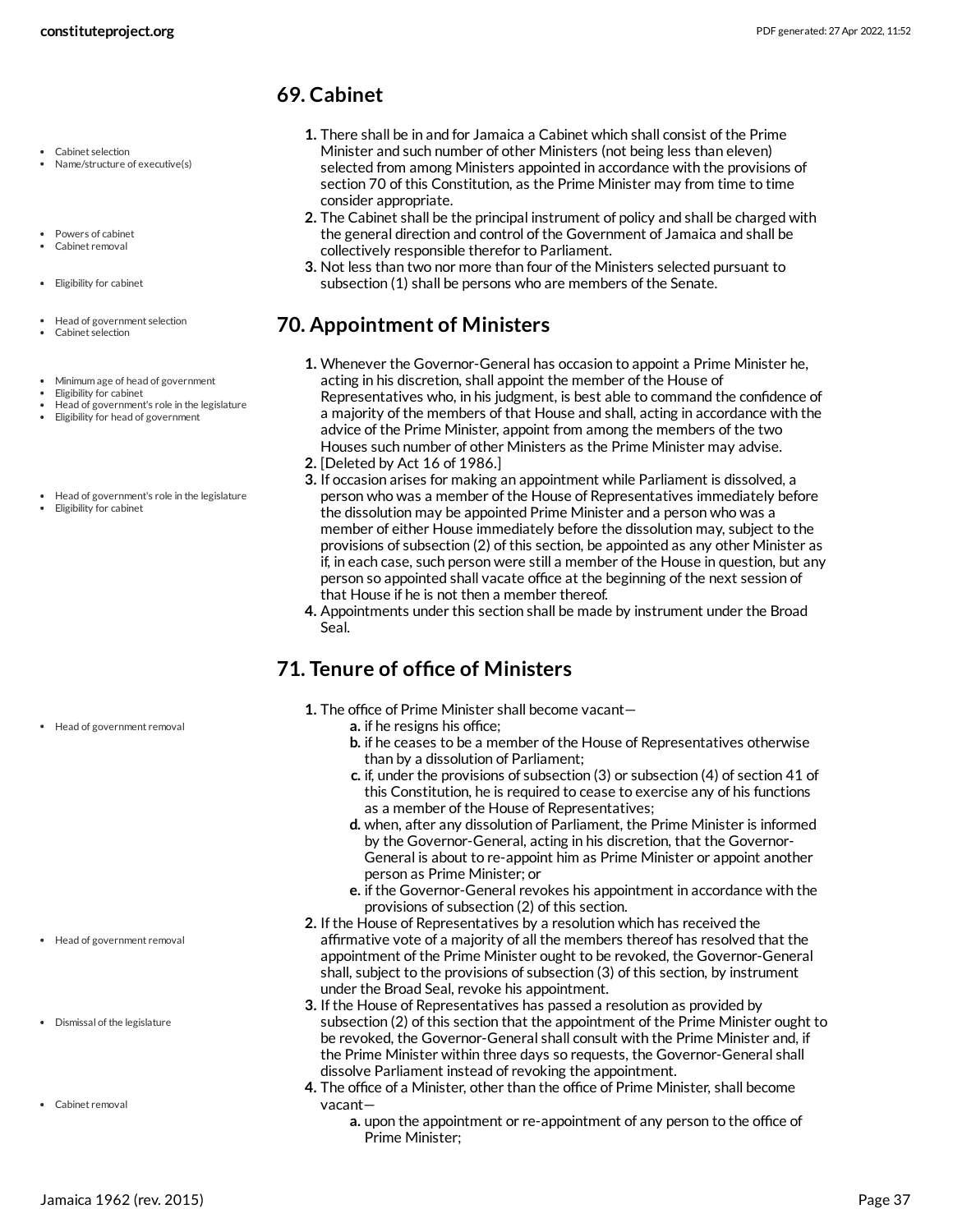- **4. b.** if his appointment to his office is revoked by the Governor-General, acting in accordance with the advice of the Prime Minister, by instrument under the Broad Seal;
	- **c.** if, for any reason other than a dissolution of Parliament, he ceases to be a member of the House of which he was a member at the date of his appointment as a Minister;
	- **d.** if, under the provisions of subsection (3) or subsection (4) of section 41 of this Constitution, he is required to cease to exercise any of his functions as a member of either House; or
	- **e.** if he resigns his office.

### <span id="page-37-0"></span>**72. Performance of Prime Minister's functions in certain events**

- **1.** Whenever the Prime Minister is unable, by reason of his illness or absence from Jamaica, to perform the functions of his office, the Governor-General may, by instrument under the Broad Seal, authorise any other Minister who is a member of the House of Representatives to perform the functions conferred on the Prime Minister by this Constitution (other than the functions conferred on him by subsection (3) of this section).
- **2.** The Governor-General may, by instrument under the Broad Seal, revoke any authority given under this section.
- **3.** The power conferred on the Governor-General by this section shall be exercised by him acting in his discretion if in his opinion it is impracticable to obtain the advice of the Prime Minister owing to the Prime Minister's illness or absence, and in any other case shall be exercised by the Governor-General in accordance with the advice of the Prime Minister.

### <span id="page-37-1"></span>**73. Temporary Ministers**

**1.** Whenever a Minister other than the Prime Minister is unable, by reason of his illness or absence from Jamaica, to perform the functions of his office, the Governor-General may, by instrument under the Broad Seal, appoint a person who is a member of the same House as that Minister to be a temporary Minister:

Provided that if occasion arises for making an appointment while Parliament is dissolved, a person who, immediately before the dissolution, was a member of the same House as the aforesaid Minister, may be appointed as a temporary Minister as if he were still a member of that House but any person so appointed shall, vacate office at the beginning of the next session of that House if he is not then a member thereof.

- **2.** Subject to the provisions of section 71 of this Constitution a temporary Minister shall hold office until he is notified by the Governor-General, by instrument under the Broad Seal, that the Minister on account of whose inability to perform the functions of his office he was appointed is again able to perform those functions or until that Minister vacates his office.
- **3.** The powers conferred on the Governor-General by this section shall be exercised by him in accordance with the advice of the Prime Minister.

#### **74. Oath**

<span id="page-37-2"></span>The Prime Minister and every other Minister shall, before entering upon the duties of his office, make before the Governor-General the oath of allegiance and the appropriate oath for the due execution of his office in the forms set out in the First Schedule to this Constitution.

### <span id="page-37-3"></span>**75. Presiding in Cabinet**

The Prime Minister shall, so far as is practicable, attend and preside at all meetings of the Cabinet and in his absence such other Minister shall preside as the Prime Minister shall appoint.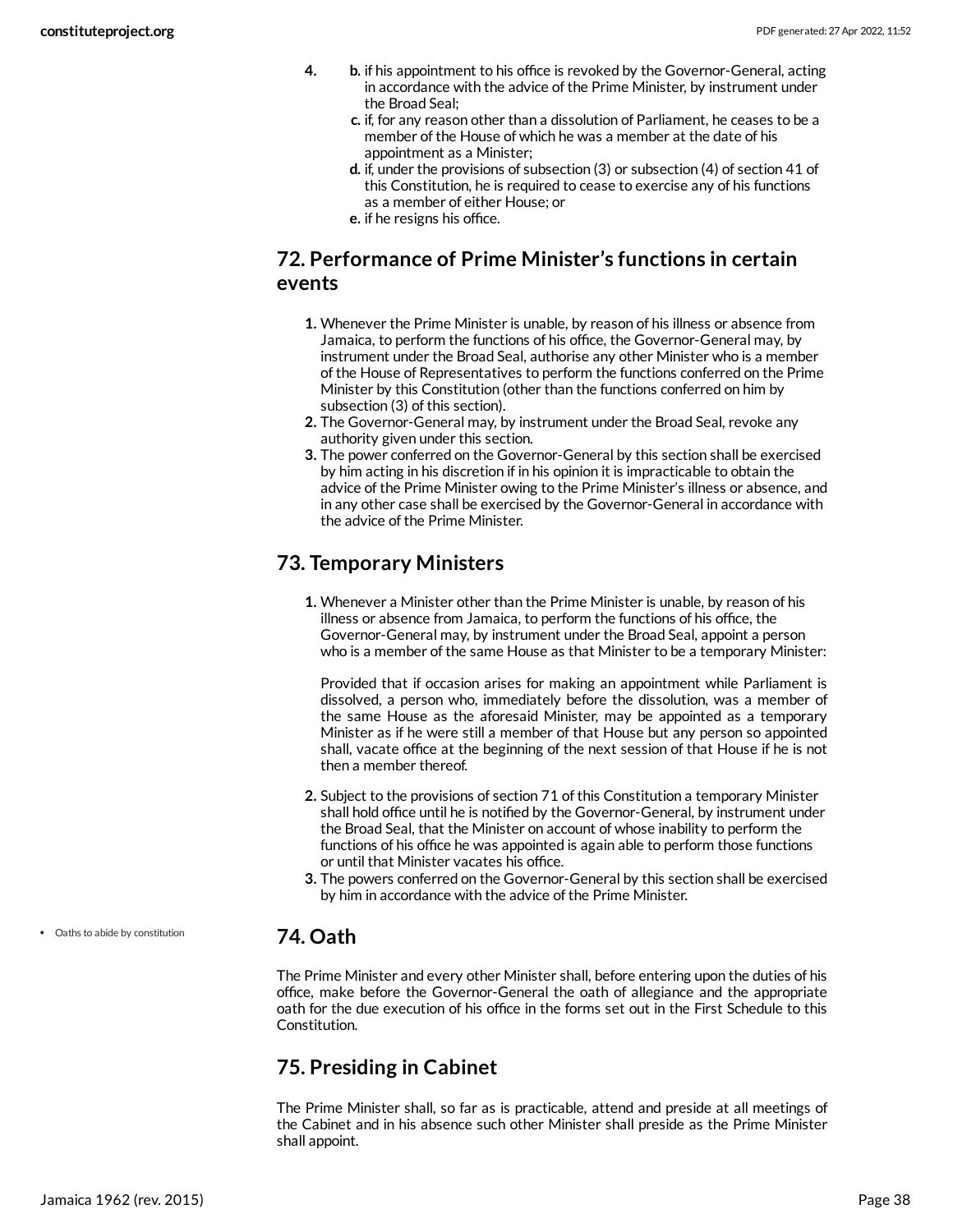### <span id="page-38-0"></span>**76. Governor-General to be informed concerning matters of Government**

The Prime Minister shall keep the Governor-General fully informed concerning the general conduct of the government of Jamaica and shall furnish the Governor-General with such information as he may request with respect to any particular matter relating to the government of Jamaica.

### <span id="page-38-1"></span>**77. Assignment of responsibilities to Ministers**

- **1.** Subject to the provisions of this Constitution, the Governor-General, acting in accordance with the advice of the Prime Minister, may, by directions in writing, charge any Minister who is a member of the House of Representatives, or (except in so far as may be inconsistent with any Ministerial functions under sections 67, 115, 116 or 118 of this Constitution) who is a member of the Senate, with the responsibility for any subject or any department of government.
- **2.** Nothing in this section shall empower the Governor-General to confer on any Minister authority to exercise any power or to discharge any duty that is conferred or imposed by this Constitution or any other law on the Governor-General or any person or authority other than that Minister.
- **3.** With the approval of the House of Representatives signified by a resolution directions in writing made under subsection (1) of this section may be given retroactive effect.

### <span id="page-38-2"></span>**78. Parliamentary Secretaries**

- **1.** The Governor-General, acting in accordance with the advice of the Prime Minister, may, by instrument under the Broad Seal, appoint Parliamentary Secretaries from among the members of the two Houses to assist Ministers in the discharge of their functions.
- **2.** [Deleted by Act 1 of 1977.]
- **3.** If occasion arises for making an appointment to the office of Parliamentary Secretary while Parliament is dissolved, a person who was a member of either House of the last Parliament may, be appointed as if he were still a member of that House but any person so appointed shall vacate office at the beginning of the next session of that House if he is not then a member thereof.
- **4.** The provisions of subsection (4) of section 71 and section 74 of this Constitution shall apply to Parliamentary Secretaries as they apply to Ministers.

### <span id="page-38-3"></span>**79. Attorney-General**

- **1.** There shall be an Attorney-General who shall be the principal legal adviser to the Government of Jamaica.
- **2.** Power to appoint a person to hold or act in the office of Attorney-General and to remove from that office a person holding or acting in it shall, subject to subsection (4) of this section, be exercised by the Governor-General acting in accordance with the advice of the Prime Minister.
- **3.** Any person appointed to hold or act in the office of Attorney-General in pursuance of subsection (2) of this section shall not, except in accordance with the provisions of section 70 of this Constitution, be appointed a Minister.
- **4.** Until an appointment of a person to hold or act in the office of Attorney-General is first made under the provisions of subsection (2) of this section, it shall be a public office and a person shall not be qualified to hold or act in that office unless he is qualified for appointment as a Judge of the Supreme Court.
- **5.** On the occasion of the first appointment of a person to hold or act in the office of Attorney-General under the provisions of subsection (2) of this section, the office of Attorney-General as a public office shall be deemed to have been abolished.

Head of government powers Head of state powers

Head of government powers Head of state powers

Attorney general

Head of state powers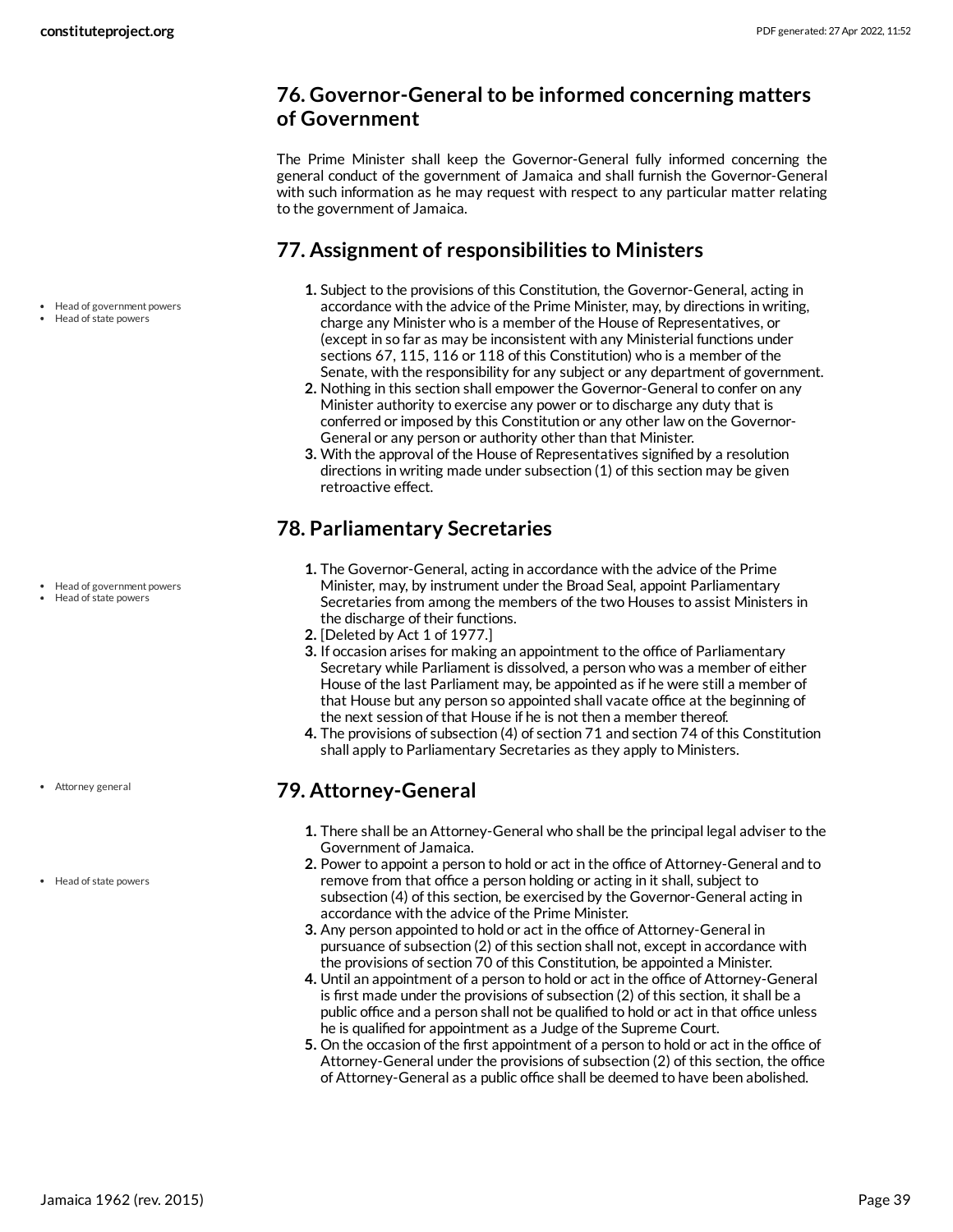### <span id="page-39-0"></span>**80. Leader of the Opposition**

- **1.** There shall be a Leader of the Opposition who shall be appointed by the Governor-General by instrument under the Broad Seal.
- **2.** Whenever the Governor-General has occasion to appoint a Leader of the Opposition he shall, in his discretion, appoint the member of the House of Representatives who, in his judgment, is best able to command the support of a majority of those members who do not support the Government, or, if there is no such person, the member of that House who, in his judgment, commands the support of the largest single group of such members who are prepared to support one leader.
- **3.** The office of Leader of the Opposition shall become vacant
	- **a.** if he resigns his office;
		- **b.** if, after any dissolution of Parliament, he is informed by the Governor-General acting in his discretion that the Governor-General is about to appoint another person as Leader of the Opposition;
		- **c.** if he ceases to be a member of the House of Representatives otherwise than by reason of a dissolution of Parliament;
		- **d.** if, under the provisions of subsection (3) or subsection (4) of section 41 of this Constitution, he is required to cease to exercise any of his functions as a member of the House of Representatives; or
		- **e.** if his appointment is revoked under the provisions of subsection (5) of this section.
- **4.** If occasion arises for making an appointment while Parliament is dissolved, a person who was a member of the House of Representatives immediately before the dissolution may be appointed Leader of the Opposition as if such person were still a member of that House but the person so appointed shall vacate office at the beginning of the next session of that House if he is not a member thereof.
- **5.** If, in the judgment of the Governor-General, the Leader of the Opposition no longer is able to command the support of a majority of those members of the House of Representatives who do not support the Government, or, as the case may be, the support of the largest single group of such members who are prepared to support one leader, the Governor-General, acting in his discretion, shall revoke the appointment of the Leader of the Opposition.

### <span id="page-39-1"></span>**81. Certain vacancies in office of Leader of Opposition**

During any period in which there is a vacancy in the office of Leader of the Opposition by reason of the fact that no person is both qualified in accordance with this Constitution for, and willing to accept, appointment to that office, the Governor-General shall act in accordance with the advice of the Prime Minister on any matter in respect of which it is provided in this Constitution either—

- **a.** that the Governor-General shall act on the advice of the Leader of the Opposition, or
- **b.** that the Governor-General shall act on the recommendation of the Prime Minister after consultation with the Leader of the Opposition.

### <span id="page-39-2"></span>**82. Privy Council**

- **1.** There shall be in and for Jamaica a Privy Council which shall consist of six members appointed by the Governor-General, after consultation with the Prime Minister, by instrument under the Broad Seal.
- **2.** At least two of the members of the Privy Council shall be persons who hold or have held public office.
- **3.** The Privy Council shall have such powers and duties as may be conferred or imposed upon it by or under this Constitution or any other law.

### <span id="page-39-3"></span>**83. Tenure of office of members of Privy Council**

**1.** The seat of a member of the Privy Council shall become vacant—

• Head of state powers

- Head of state powers
- Head of government powers

- Advisory bodies to the head of state
- Head of government powers
- Head of state powers

Advisory bodies to the head of state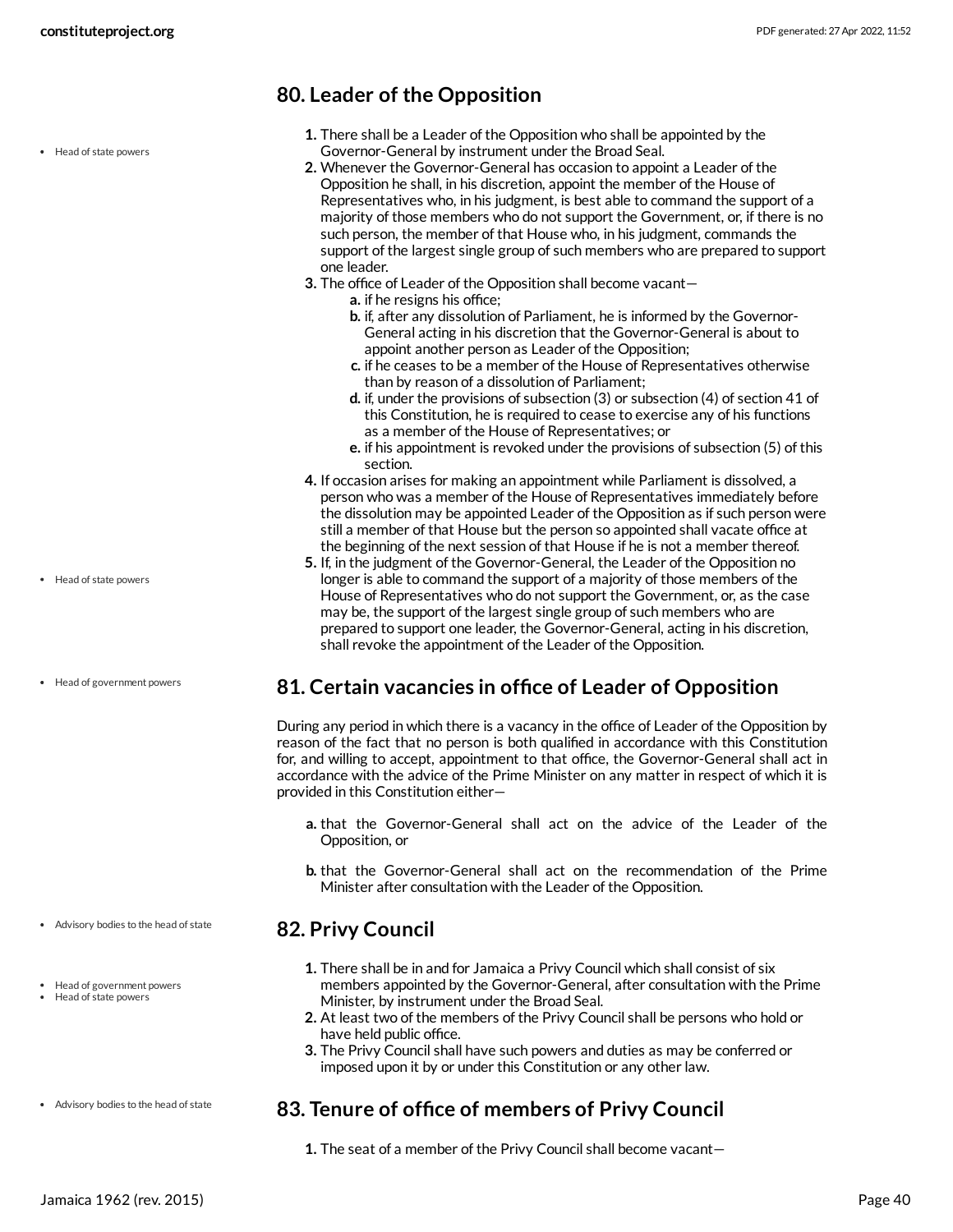- Head of state powers
- Head of government powers
- Advisory bodies to the head of state

Advisory bodies to the head of state

Advisory bodies to the head of state

- Advisory bodies to the head of state
- Advisory bodies to the head of state
- **1. a.** at the expiration of three years from the date of his appointment or such earlier time as may be specified in the instrument by which he was appointed;
	- **b.** if he resigns his seat; or
	- **c.** if his appointment is revoked by the Governor-General, acting after consultation with the Prime Minister, by instrument under the Broad Seal.
- **2.** If any person is appointed to be a provisional member of the Privy Council under section 85 of this Constitution and his tenure of his seat as a provisional member is immediately followed by his substantive appointment as a member under this section, the period of three years referred to in paragraph (a) of subsection (1) of this section shall be reckoned from the date of the instrument by which he was appointed a provisional member.

### <span id="page-40-0"></span>**84. Incapacity of member of Privy Council**

The Governor-General, acting after consultation with the Prime Minister, may, by instrument under the Broad Seal, declare that a member of the Privy Council, is by reason of absence or infirmity of body or mind, temporarily unable to discharge his functions as a member of the Council, and thereupon that member shall not take part in the proceedings of the Council until he is declared in like manner to be again able to discharge those functions.

### <span id="page-40-1"></span>**85. Provisional appointments to Privy Council**

- **1.** Whenever a member of the Privy Council has, under section 84 of this Constitution, been declared to be temporarily unable to discharge his functions as a member, the Governor-General, acting after consultation with the Prime Minister, may, by instrument under the Broad Seal, appoint a person to be a provisional member in place of that member during the period until that member is declared under section 84 of this Constitution to be again able to discharge those functions or vacates his seat.
- **2.** Subject to the provisions of subsection (1) of this section, the provisions of subsection (1) of section 83 of this Constitution shall apply in relation to a provisional member of the Privy Council as they apply in relation to a substantive member.

### <span id="page-40-2"></span>**86. Senior Member of Privy Council**

- **1.** The Governor-General, after consultation with the Prime Minister, shall appoint one of the members of the Privy Council to be the Senior Member thereof.
- **2.** If on any question the votes of the members of the Privy Council are equally divided the Senior Member shall have and exercise a casting vote in addition to his original vote.
- **3.** The Senior Member shall preside over any meeting of the Privy Council at which the Governor-General is not present.
- **4.** If at any meeting of the Privy Council the Senior Member is absent, the members present shall elect one of their number to exercise the powers and to perform the duties of the Senior Member at that meeting.

### <span id="page-40-3"></span>**87. Attendance of Governor-General**

The Governor-General shall, so far as is practicable, attend and preside at all meetings of the Privy Council.

### <span id="page-40-4"></span>**88. Summoning of Privy Council and procedure**

- **1.** The Privy Council shall not be summoned except by the authority of the Governor-General acting in his discretion.
- **2.** If, during any meeting of the Privy Council, the Governor-General or member presiding observes, upon objection in that behalf being taken by any member present, that there are present less than three members besides the Governor-General or member presiding, he shall thereupon adjourn the meeting.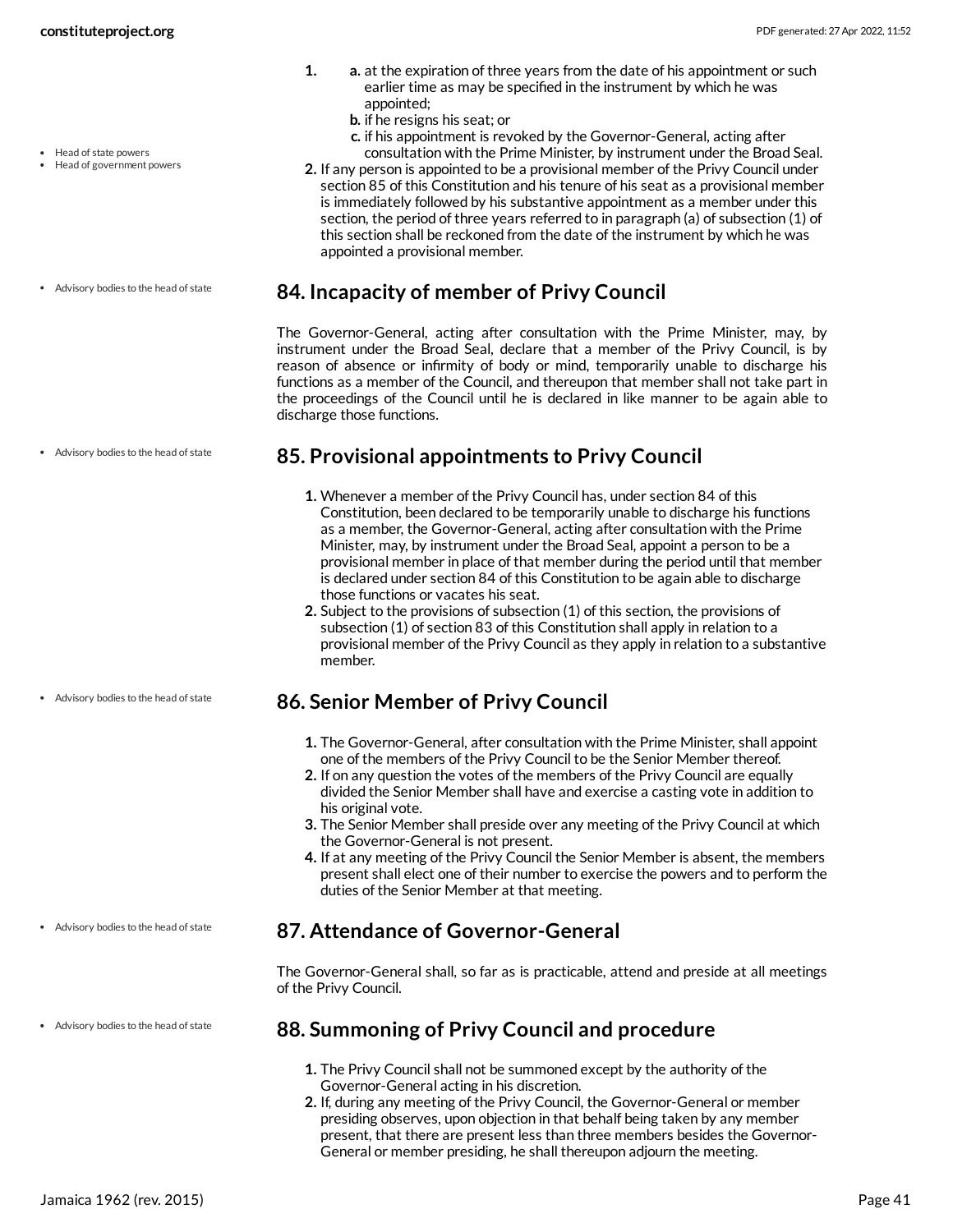**3.** Subject to the provisions of this Constitution, the Privy Council may regulate its own procedure.

The Privy Council shall not be disqualified for the transaction of business by reason only of any vacancy among its members (including any vacancy not filled when it is first constituted or is reconstituted at any time), and any proceeding therein shall be valid notwithstanding that some person who was not entitled so to do took part therein.

<span id="page-41-0"></span>**89. Validity of proceedings of Privy Council**

#### Advisory bodies to the head of state

• Power to pardon

#### <span id="page-41-1"></span>**90. Prerogative of mercy**

- **1.** The Governor-General may, in Her Majesty's name and on Her Majesty's behalf
	- **a.** grant to any person convicted of any offence against the law of Jamaica a pardon, either free or subject to lawful conditions;
	- **b.** grant to any person a respite, either indefinite or for a specified period, from the execution of any punishment imposed on that person for such an offence;
	- **c.** substitute a less severe form of punishment for that imposed on any person for such an offence; or
	- **d.** remit the whole or part of any punishment imposed on any person for such an offence or any penalty or forfeiture otherwise due to the Crown on account of such an offence.
- **2.** In the exercise of the powers conferred on him by this section the Governor-General shall act on the recommendation of the Privy Council.

#### <span id="page-41-2"></span>**91. Pardon in capital cases**

- **1.** Where any person has been sentenced to death for an offence against the law of Jamaica, the Governor-General shall cause
	- **a.** a written report of the case from the trial judge, together with such other information derived from the record of the case or elsewhere as the Governor-General may require, to be forwarded to the Privy Council; and
	- **b.** a notice to be delivered to the person sentenced, specifying a date, being in the case of sub-paragraph (ii) or (iii) a date not less than eighteen months after the date of the delivery of the notice, on or before which the person or his legal representative
		- **i.** shall commence any application to, or consultation with, any entity outside of Jamaica (other than Her Majesty in Council) in relation to the offence for which the person has been sentenced to death;
		- **ii.** shall conclude any application to, or consultation with, any entity outside of Jamaica (other than Her Majesty in Council) in relation to the offence for which the person has been sentenced to death; and
		- **iii.** may submit to the Governor-General, for consultation by the Privy Council, representations relating to the case in accordance with such procedure as shall be set out in the notice,

so that the Privy Council may make a recommendation to the Governor-General in accordance with the provisions of section 90 of this Constitution.

- **1A.** Representations submitted under subsection (I)(b) may include any report issued by the date specified under subparagraph (ii) of subsection (l)(b), by an entity referred to in that sub-paragraph.
- **1B.** Nothing in this section or section 13 shall be construed as requiring
	- **a.** the Governor-General or the Privy Council, in the exercise of the powers conferred on them by section 90 or this section, to consider the report of any entity referred to in subsection (l)(b)(i) in any case where the report has not been issued by the entity, and submitted by the person sentenced, on or before the date specified under subsection (1 )(b)(ii); or
	- **b.** the Governor-General, in giving notice under subsection (l)(b), to take into account any period of time within which any such entity is likely to produce its report.

Power to pardon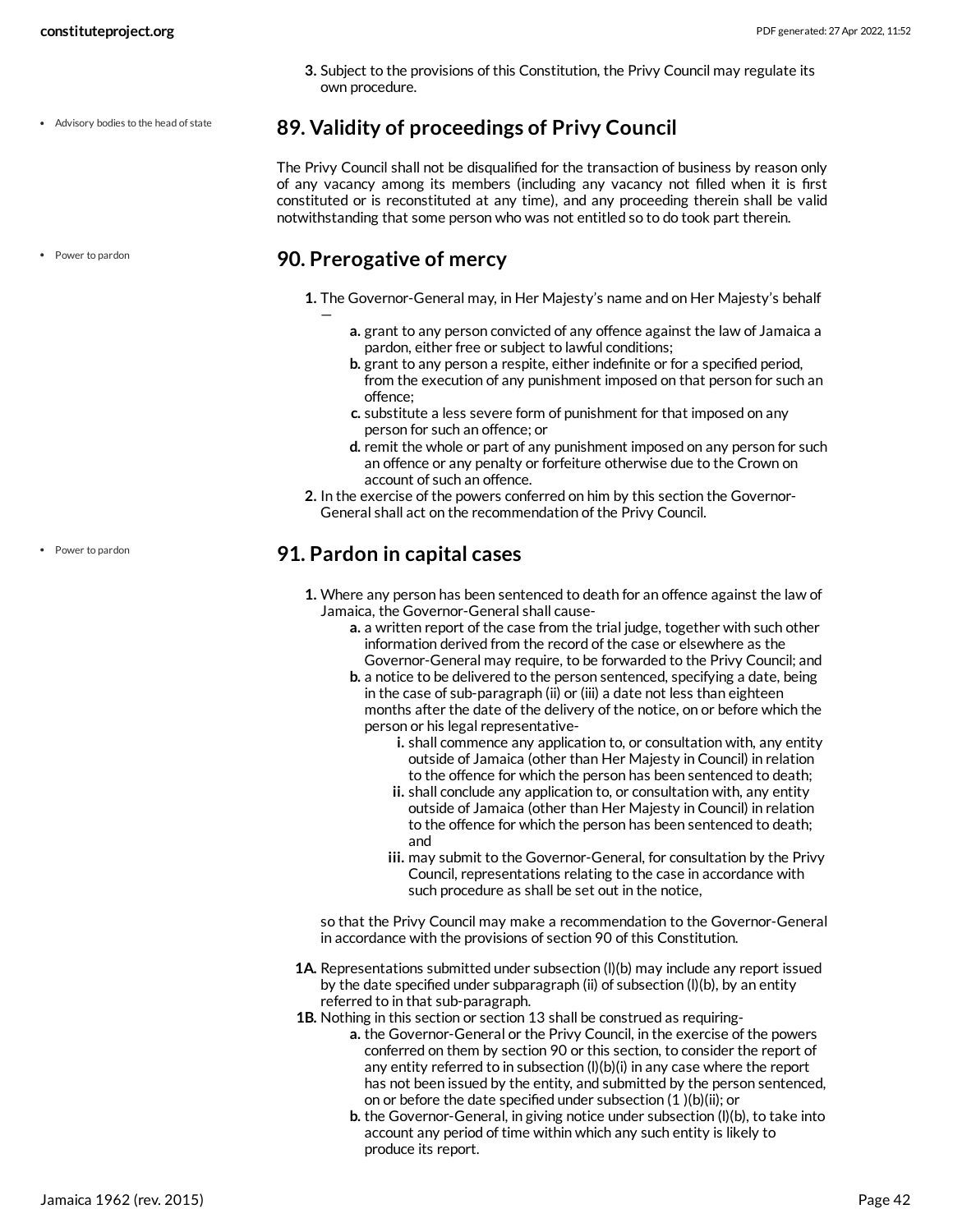- **2.** The powers conferred on the Governor-General by this section shall be exercised by him on the recommendation of the Privy Council or, in any case in which in his judgment the matter is too urgent to admit of such recommendation being obtained by the time within which it may be necessary for him to act, in his discretion.
- **3.** In relation to a person to whom a notice is delivered in accordance with subsection (l)(b), the Governor-General may exercise, after the date specified under subsection (l)(b)(ii), the powers conferred on him by section 90.
- **4.** For the purposes of this section, in determining its recommendations to the Governor-General under section 90 the Privy Council shall consider
	- **a.** the written report and other information referred to in subsection (l)(a); and
	- **b.** all representations submitted in accordance with a notice delivered under subsection (l)(b) in relation to the case.
- **5.** Where the provisions of this section have been complied with, no act done by the
	- **a.** Governor-General in exercise of the powers conferred on him by section 90; or
	- **b.** the Privy Council in exercise of the powers conferred on it by section 90 or this section,

shall be held to be inconsistent with or in contravention of the provisions of Chapter III.

### <span id="page-42-0"></span>**92. Secretary to the Cabinet**

- **1.** There shall be a Secretary to the Cabinet who shall be appointed by the Governor-General, acting on the recommendation of the Prime Minister, from a list of public officers submitted by the Public Service Commission.
- **2.** The Secretary to the Cabinet shall have charge of the Cabinet Office and shall be responsible, in accordance with such instructions as may be given to him by the Prime Minister, for arranging the business for, and keeping the minutes of, the meetings of the Cabinet and for conveying the decisions of the Cabinet to the appropriate person or authority, and shall have such other functions as the Prime Minister may from time to time direct.

### <span id="page-42-1"></span>**93. Permanent Secretaries**

- **1.** Where any Minister has been charged with the responsibility for a subject or department of government, he shall exercise general direction and control over the work relating to that subject and over that department; and, subject as aforesaid and to such direction and control, the aforesaid work and the department shall be under the supervision of a Permanent Secretary appointed in accordance with the provisions of section 126 of this Constitution
- **2.** A person may be a Permanent Secretary in respect of more than one department of government.
- **3.** The office of Financial Secretary is hereby constituted and, for the purposes of this section, he shall be deemed to be a Permanent Secretary.

### <span id="page-42-2"></span>**94. Establishment of office and functions of Director of Public Prosecutions**

- **1.** There shall be a Director of Public Prosecutions, whose office shall be a public office.
- **2.** A person shall not be qualified to hold or act in the office of Director of Public Prosecutions unless he is qualified for appointment as a Judge of the Supreme Court.
- **3.** The Director of Public Prosecutions shall have power in any case in which he considers it desirable so to do
	- **a.** to institute and undertake criminal proceedings against any person before any court other than a court-martial in respect of any offence against the law of Jamaica;
	- **b.** to take over and continue any such criminal proceedings that may have been instituted by any other person or authority, and
- Head of government powers
- Head of state powers

Attorney general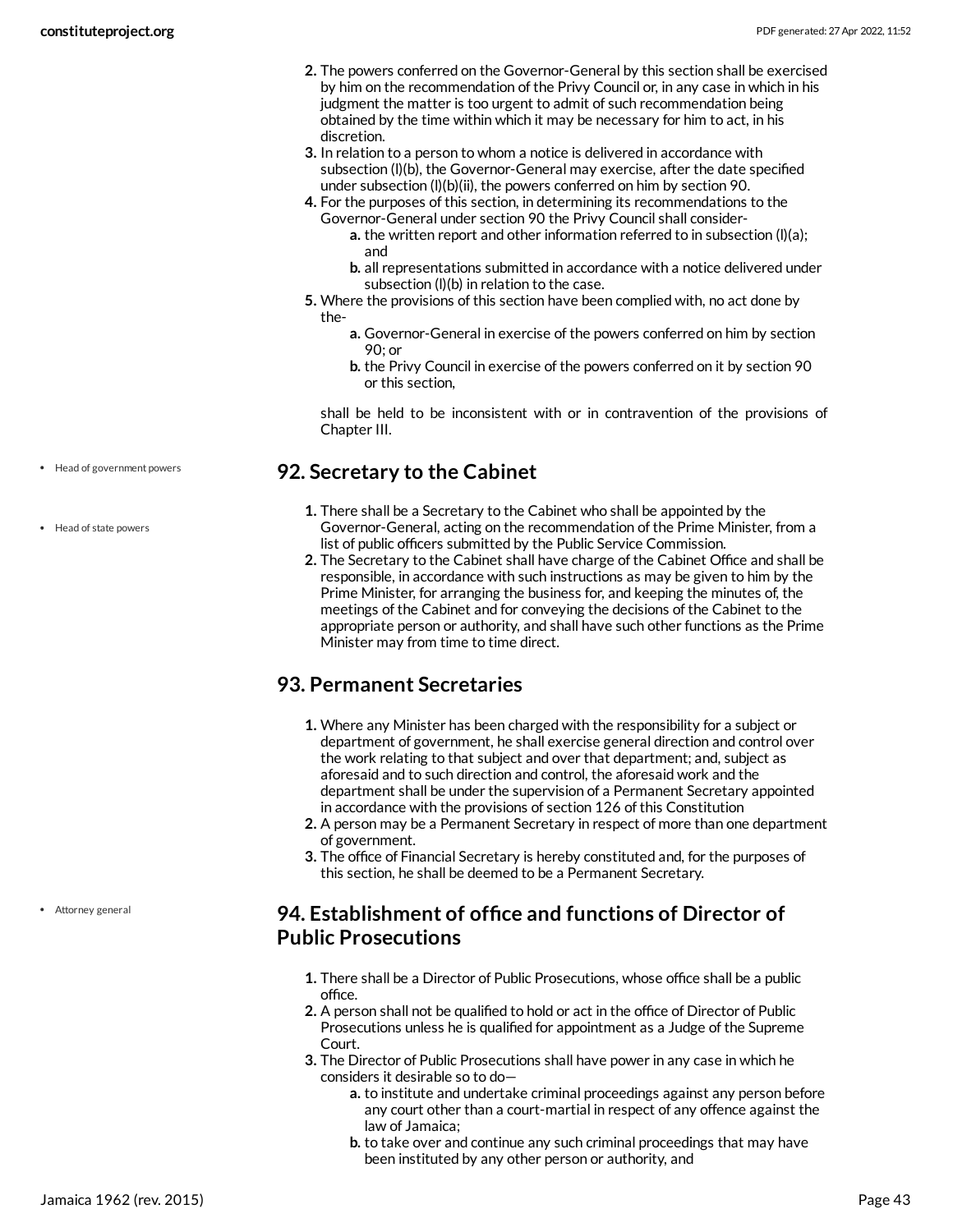- **3. c.** to discontinue at any stage before judgment is delivered any such criminal proceedings instituted or undertaken by himself or any other person or authority.
- **4.** The powers of the Director of Public Prosecutions under subsection (3) of this section may be exercised by him in person or through other persons acting under and in accordance with his general or special instructions.
- **5.** The powers conferred upon the Director of Public Prosecutions by paragraphs (b) and (c) of subsection (3) of this section shall be vested in him to the exclusion of any other person or authority:

Provided that where any other person or authority has instituted criminal proceedings, nothing in this subsection shall prevent the withdrawal of those proceedings by or at the instance of that person or authority and with the leave of the Court.

- **6.** In the exercise of the powers conferred upon him by this section the Director of Public Prosecutions shall not be subject to the direction or control of any other person or authority.
- **7.** For the purposes of this section, any appeal from any determination in any criminal proceedings before any court, or any case stated or question of law reserved for the purposes of any such proceedings, to any other court in Jamaica or to the Judicial Committee of Her Majesty's Privy Council shall be deemed to be part of those proceedings.

### <span id="page-43-0"></span>**95. Remuneration of Director of Public Prosecutions**

**1.** The Director of Public Prosecutions shall receive such emoluments and be subject to such other terms and conditions of service as may from time to time be prescribed by or under any law:

Provided that the emoluments and terms and conditions of service of the Director of Public Prosecutions, other than allowances that are not taken into account in computing pensions, shall not be altered to his disadvantage during his continuance in office.

**2.** The salary for the time being payable to the Director of Public Prosecutions under this Constitution shall be charged on and paid out of the Consolidated Fund.

### <span id="page-43-1"></span>**96. Tenure of office of Director of Public Prosecutions and Acting Director of Public Prosecutions**

**1.** Subject to the provisions of subsections (4) to (7) (inclusive) of this section the Director of Public Prosecutions shall hold office until he attains the age of sixty years:

Provided that—

- **a.** he may at any time resign his office; and
- **b.** the Governor-General, acting on the recommendation of the Prime Minister after consultation with the Leader of the Opposition, may permit a Director of Public Prosecutions who has attained the age of sixty years to continue in office until he has attained such later age, not exceeding sixty-five years, as may (before the Director of Public Prosecutions has attained the age of sixty years) have been agreed between them.
- **2.** Nothing done by the Director of Public Prosecutions shall be invalid by reason only that he has attained the age at which he is required by this section to vacate his office.
- **3.** If the office of Director of Public Prosecutions is vacant or the holder of that office is for any reason unable to perform the functions thereof, a person qualified for appointment to that office may be appointed to act therein, and any person so appointed shall, subject to the provisions of subsection (1) of this section, continue to act until the office of Director of Public Prosecutions is filled or, as the

Attorney general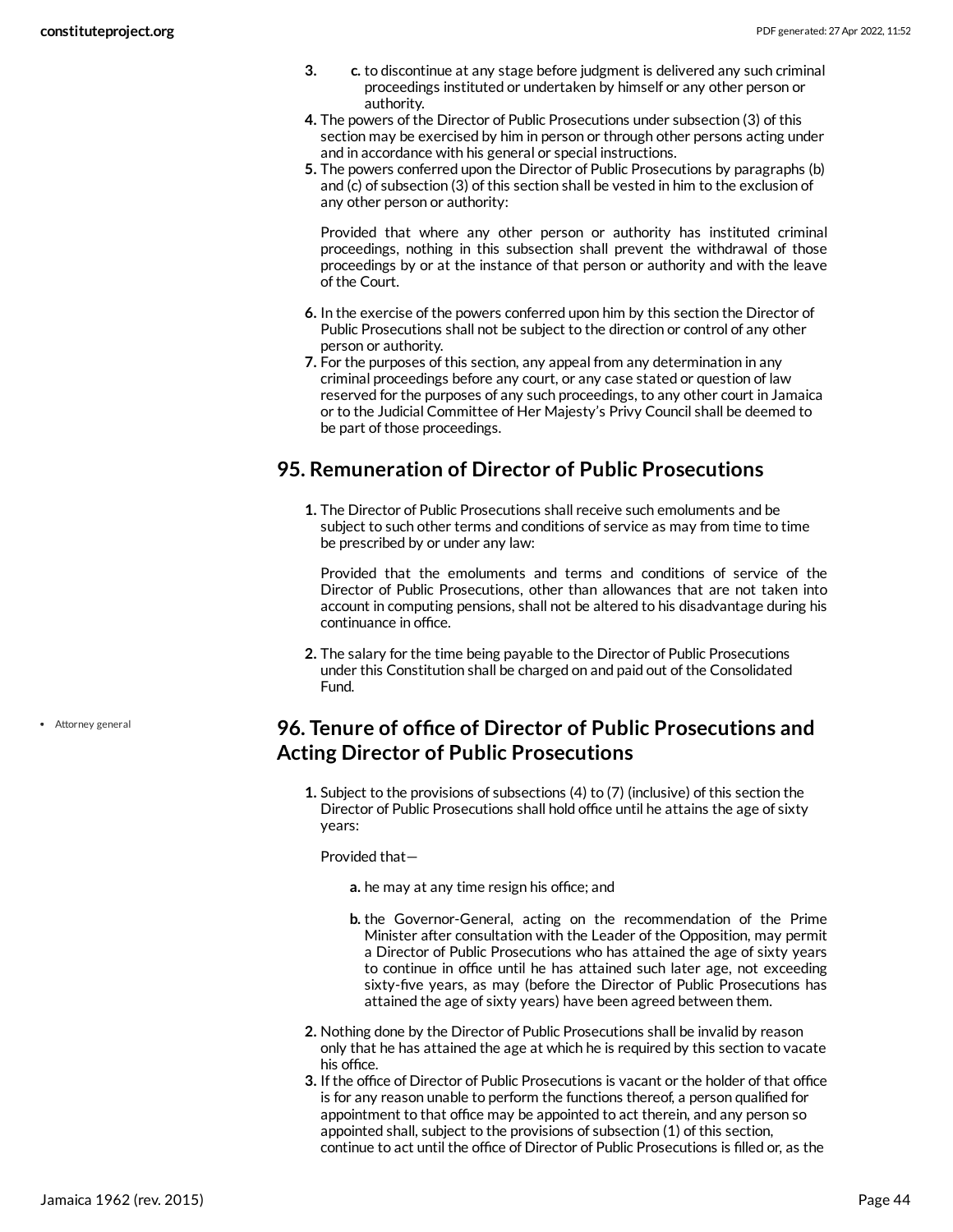- Head of government powers
- Head of state powers
- **3.** case may be, until the Director of Public Prosecutions has resumed the functions of his office or the appointment of that person is revoked by the Governor-General acting on the advice of the Public Service Commission.
- **4.** The Director of Public Prosecutions may be removed from office only for inability to discharge the functions of his office (whether arising from infirmity of body or mind or any other cause) or for misbehaviour and shall not be so removed except in accordance with the provisions of this section.
- **5.** The Director of Public Prosecutions shall be removed from office by the Governor-General if the question of his removal from office has been referred to a tribunal appointed under subsection (6) of this section and the tribunal has recommended to the Governor-General that he ought to be removed from office for inability as aforesaid or for misbehaviour.
- **6.** If the Prime Minister represents to the Governor-General that the question of removing the Director of Public Prosecutions from office for inability as aforesaid or for misbehaviour ought to be investigated then
	- **a.** the Governor-General, acting in accordance with the advice of the Prime Minister, shall appoint a tribunal, which shall consist of a chairman and not less than two other members, from among persons who hold or have held office as a judge of a court having unlimited jurisdiction in civil and criminal matters in some part of the Commonwealth or a court having jurisdiction in appeals from any such court; and
	- **b.** that tribunal shall enquire into the matter and report on the facts thereof to the Governor-General and recommend to the Governor-General whether the Director of Public Prosecutions ought to be removed from office for inability as aforesaid or for misbehaviour.
- **7.** The provisions of the Commissions of Enquiry Law as in force immediately before the appointed day shall, subject to the provisions of this section and of the Third Schedule to this Constitution, apply as nearly as may be in relation to tribunals appointed under subsection (6) of this section or, as the context may require, to the members thereof as they apply in relation to Commissions or Commissioners appointed under that Law, and for that purpose shall have effect as if they formed part of this Constitution.
- **8.** If the question of removing the Director of Public Prosecutions from office has been referred to a tribunal under subsection (6) of this section, the Governor-General, acting in accordance with the advice of the Prime Minister, may suspend the Director of Public Prosecutions from performing the functions of his office, and any such suspension may at any time be revoked by the Governor-General, acting in accordance with the advice of the Prime Minister, and shall in any case cease to have effect if the tribunal recommends to the Governor-General that the Director of Public Prosecutions should not be removed from office.

# <span id="page-44-0"></span>**CHAPTER VII. THE JUDICATURE**

### <span id="page-44-1"></span>**PART 1. The Supreme Court**

#### <span id="page-44-3"></span>**97. Establishment of Supreme Court**

- **1.** There shall be a Supreme Court for Jamaica which shall have such jurisdiction and powers as may be conferred upon it by this Constitution or any other law.
- **2.** The Judges of the Supreme Court shall be the Chief Justice, a Senior Puisne Judge and such number of other Puisne Judges as may be prescribed by Parliament.
- **3.** No office of Judge of the Supreme Court shall be abolished while there is a substantive holder thereof.
- **4.** The Supreme Court shall be a superior court of record and, save as otherwise provided by Parliament, shall have all the powers of such a court.

#### <span id="page-44-2"></span>**98. Appointment of Judges of Supreme Court**

**1.** The Chief Justice shall be appointed by the Governor-General by instrument under the Broad Seal on the recommendation of the Prime Minister after consultation with the Leader of the Opposition.

- Number of supreme court judges
- Ordinary court selection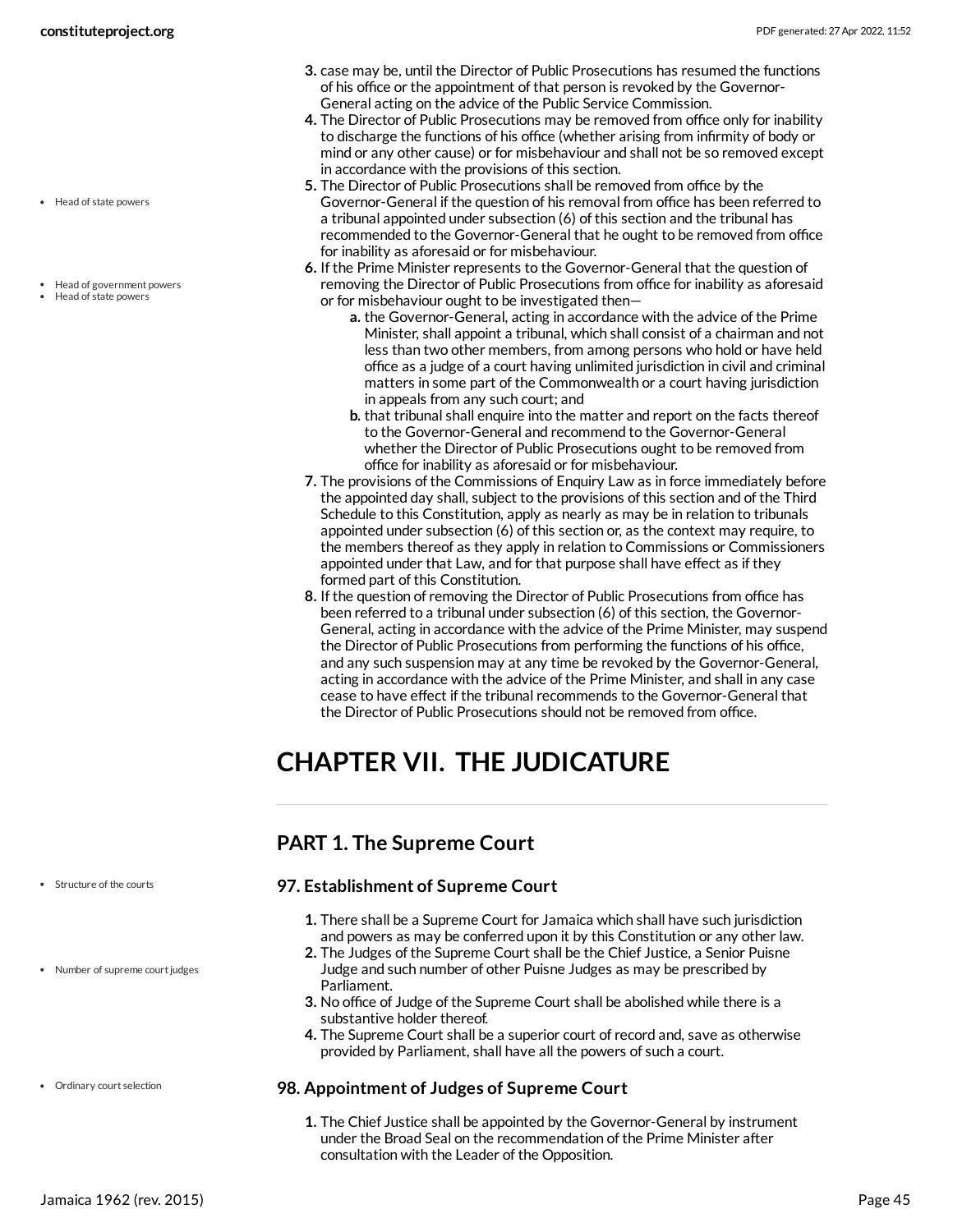- Establishment of judicial council
- Eligibility for ordinary court judges

**constituteproject.org** PDF generated: 27 Apr 2022, 11:52

- **2.** The Puisne Judges shall be appointed by the Governor-General by instrument under the Broad Seal acting on the advice of the Judicial Service Commission.
- **3.** The qualifications for appointment as a Judge of the Supreme Court shall be such as may be prescribed by any law for the time being in force:

Provided that a person who has been appointed as a Judge of the Supreme Court may continue in office notwithstanding any subsequent variations in the qualifications so prescribed.

#### <span id="page-45-0"></span>**99. Acting Judges**

- **1.** If the office of Chief Justice is vacant or if the Chief Justice is for any reason unable to perform the functions of his office, then, until a person has been appointed to that office and assumed its functions or, as the case may be, until the Chief Justice has resumed those functions, they shall be performed by such other person, qualified under subsection (3) of section 98 of this Constitution for appointment as a Judge, as the Governor-General, acting in accordance with the advice of the Prime Minister may appoint for that purpose by instrument under the Broad Seal.
- **2.** If the office of a Puisne Judge of the Supreme Court is vacant, or if any such Judge is appointed to act as Chief Justice or as a Judge of the Court of Appeal, or is for any reason unable to perform the functions of his office, the Governor-General, acting on the advice of the Judicial Service Commission, may by instrument under the Broad Seal appoint a person qualified under subsection (3) of section 98 of this Constitution for appointment as a Judge to act as a Judge of the Supreme Court, and any person so appointed shall, subject to the provisions of subsection (3) of section 100 of this Constitution, continue to act for the period of his appointment or, if no such period is specified, until his appointment is revoked by the Governor-General acting on the advice of the Judicial Service Commission:

Provided that he may, at any time, resign his acting office.

**3.** Any person appointed to act as a Judge under the provisions of this section may, notwithstanding that the period of his appointment has expired or his appointment has been revoked, sit as a Judge for the purpose of delivering judgment or doing any other thing in relation to proceedings which were commenced before him while he was so acting.

#### <span id="page-45-1"></span>**100. Tenure of office of Judges of Supreme Court**

**1.** Subject to the provisions of subsections (4) to (7) (inclusive) of this section, a Judge of the Supreme Court shall hold office until he attains the age of seventy years:

Provided that he may at any time resign his office.

- **2.** Notwithstanding that he has attained the age at which he is required by or under the provisions of this section to vacate his office a person holding the office of Judge of the Supreme Court may, with the permission of the Governor-General, acting in accordance with the advice of the Prime Minister, continue in office for such period after attaining that age as may be necessary to enable him to deliver judgment or to do any other thing in relation to proceedings that were commenced before him before he attained that age.
- **3.** Nothing done by a Judge of the Supreme Court shall be invalid by reason only that he has attained the age at which he is required by this section to vacate his office.
- **4.** A Judge of the Supreme Court may be removed from office only for inability to discharge the functions of his office (whether arising from infirmity of body or mind or any other cause) or for misbehaviour, and shall not be so removed except in accordance with the provisions of subsection (5) of this section.
- **5.** A Judge of the Supreme Court shall be removed from office by the Governor-General by instrument under the Broad Seal if the question of the removal of that Judge from office has, at the request of the Governor-General, made in pursuance of subsection (6) of this section, been referred by Her Majesty to the Judicial Committee of Her Majesty's Privy Council under section 4 of the Judicial Committee Act, 1833, or any other enactment enabling Her Majesty in that

Establishment of judicial council

Ordinary court term length Mandatory retirement age for judges

• Supreme/ordinary court judge removal

• Supreme/ordinary court judge removal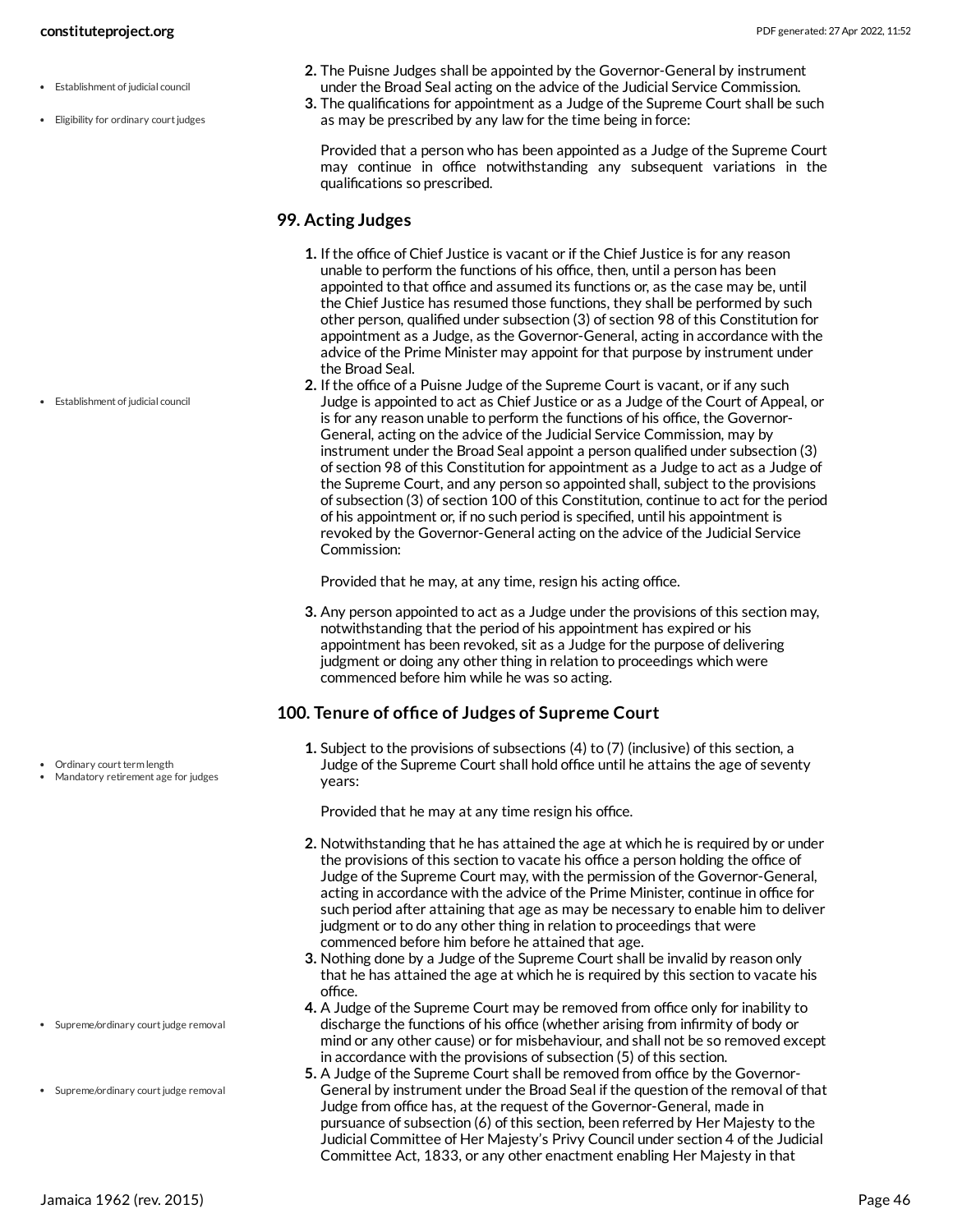- **5.** behalf, and the Judicial Committee has advised Her Majesty that the Judge ought to be removed from office for inability as aforesaid or for misbehaviour.
- **6.** If the Prime Minister (in the case of the Chief Justice) or the Chief Justice after consultation with the Prime Minister (in the case of any other Judge) represents to the Governor-General that the question of removing a Judge of the Supreme Court from office for inability as aforesaid or for misbehaviour ought to be investigated, then
	- **a.** the Governor-General shall appoint a tribunal, which shall consist of a Chairman and not less than two other members, selected by the Governor-General on the advice of the Prime Minister (in the case of the Chief Justice) or of the Chief Justice (in the case of any other Judge) from among persons who hold or have held office as a judge of a court having unlimited jurisdiction in civil and criminal matters in some part of the Commonwealth or a court having jurisdiction in appeals from any such court;
	- **b.** that tribunal shall enquire into the matter and report on the facts thereof to the Governor-General and recommend to the Governor-General whether he should request that the question of the removal of that Judge should be referred by Her Majesty to the Judicial Committee; and
	- **c.** if the tribunal so recommends, the Governor-General shall request that the question should be referred accordingly.
- **7.** The provisions of the Commissions of Enquiry Law as in force immediately before the appointed day shall, subject to the provisions of this section and of the Third Schedule to this Constitution, apply as nearly as may be in relation to tribunals appointed under subsection (6) of this section or, as the context may require, to the members thereof as they apply in relation to Commissions or Commissioners appointed under that Law, and for that purpose shall have effect as if they formed part of this Constitution.
- **8.** If the question of removing a Judge of the Supreme Court from office has been referred to a tribunal appointed under subsection (6) of this section, the Governor-General, acting in accordance with the advice of the Prime Minister (in the case of the Chief Justice) or of the Chief Justice after the Chief Justice has consulted with the Prime Minister (in the case of any other Judge), may suspend the Judge from performing the functions of his office.
- **9.** Any such suspension may at any time be revoked by the Governor-General, acting in accordance with the advice of the Prime Minister or the Chief Justice (as the case may be), and shall in any case cease to have effect
	- **a.** if the tribunal recommends to the Governor-General that he should not request that the question of the removal of the Judge from office should be referred by Her Majesty to the Judicial Committee; or
	- **b.** the Judicial Committee advises Her Majesty that the Judge ought not to be removed from office.
- **10.** The provisions of this section shall be without prejudice to the provisions of subsection (2) of section 99 of this Constitution.

#### <span id="page-46-1"></span>**101. Remuneration of Judges of Supreme Court**

**1.** The Judges of the Supreme Court shall receive such emoluments and be subject to such other terms and conditions of service as may from time to time be prescribed by or under any law:

Provided that the emoluments and terms and conditions of service of such a Judge, other than allowances that are not taken into account in computing pensions, shall not be altered to his disadvantage during his continuance in office.

**2.** The salaries for the time being payable to the Judges of the Supreme Court under this Constitution shall be charged on and paid out of the Consolidated Fund.

#### <span id="page-46-0"></span>**102. Oaths to be taken by Judges of Supreme Court**

A Judge of the Supreme Court shall not enter upon the duties of his office unless he has taken and subscribed the oath of allegiance and the judicial oath in the forms set out in the First Schedule to this Constitution.

• Protection of judges' salaries

Oaths to abide by constitution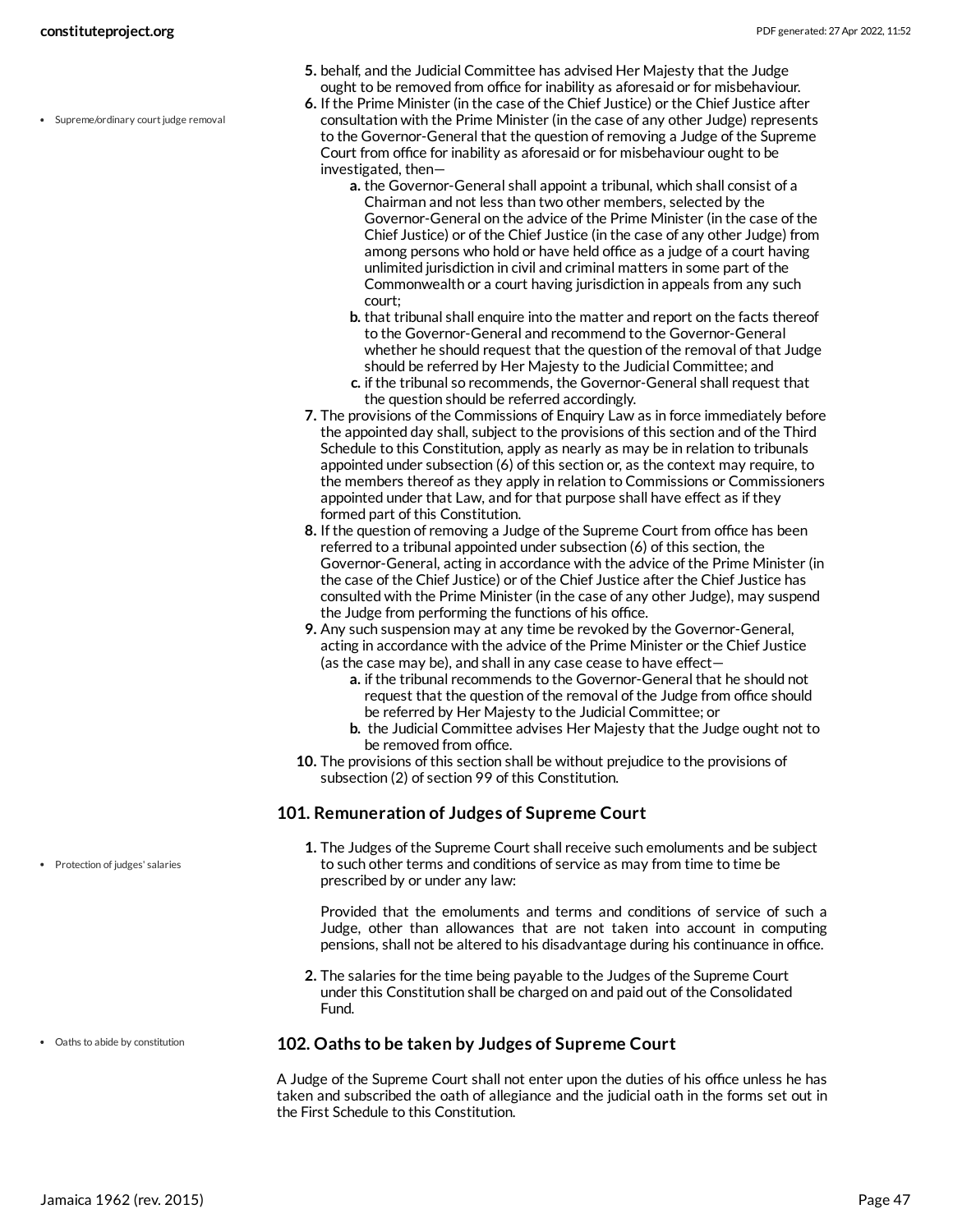Structure of the courts

### <span id="page-47-0"></span>**PART 2. Court of Appeal**

#### <span id="page-47-2"></span>**103. Establishment of Court of Appeal**

- **1.** There shall be a Court of Appeal for Jamaica which shall have such jurisdiction and powers as may be conferred upon it by this Constitution or any other law.
- **2.** The Judges of the Court of Appeal shall be
	- **a.** a President;
		- **b.** the Chief Justice by virtue of his office as head of the Judiciary but who, however, shall not sit in the Court of Appeal unless there are at least four other Judges sitting and unless he has been invited so to sit by the President of the Court;
	- **c.** three other Judges; and
	- **d.** such number, if any, of other Judges as may be prescribed by Parliament.
- **3.** The President of the Court of Appeal shall be responsible for the arrangement of the work of the Court and shall preside whenever he is sitting in that Court.
- **4.** No office of Judge of the Court of Appeal shall be abolished while there is a substantive holder thereof.
- **5.** The Court of Appeal shall be a superior court of record and, save as otherwise provided by Parliament, shall have all the powers of such a court.

#### **104**

- Supreme court selection
- Supreme court selection
- Establishment of judicial council
- Eligibility for supreme court judges
- <span id="page-47-1"></span>**1.** The President of the Court of Appeal shall be appointed by the Governor-General by instrument under the Broad Seal on the recommendation of the Prime Minister after consultation with the Leader of the Opposition.
- **2.** The other Judges of the Court of Appeal shall be appointed by the Governor-General by instrument under the Broad Seal acting on the advice of the Judicial Service Commission.
- **3.** The qualifications for appointment as a Judge of the Court of Appeal shall be such as may be prescribed by any law for the time being in force:

Provided that a person who has been appointed as a Judge of the Court of Appeal may continue in office notwithstanding any subsequent variations in the qualifications so prescribed.

#### **105. Acting Judges of Court of Appeal**

- **1.** If the office of President of the Court of Appeal is vacant or if the President of the Court of Appeal is for any reason unable to perform the functions of his office, then, until a person has been appointed to that office and assumed its functions or, as the case may be, until the President of the Court of Appeal has resumed those functions, they shall be performed by such other person, qualified under subsection (3) of section 104 of this Constitution for appointment as a Judge of the Court of Appeal, as the Governor-General, acting in accordance with the advice of the Prime Minister, may appoint for that purpose by instrument under the Broad Seal.
- **2.** If the office of a Judge of the Court of Appeal (other than the President) is vacant, or if any such Judge is appointed to act as President of the Court of Appeal, or is for any reason unable to perform the functions of his office, the Governor-General, acting on the advice of the Judicial Service Commission, may by instrument under the Broad Seal appoint a person qualified under subsection (3) of section 104 of this Constitution for appointment as a Judge of the Court of Appeal to act as a Judge of the Court of Appeal, and any person so appointed shall, subject to the provisions of subsection (3) of section 106 of this Constitution, continue to act for the period of his appointment or, if no such period is specified, until his appointment is revoked by the Governor-General acting on the advice of the Judicial Service Commission.
- **3.** Any person appointed to act as a Judge of the Court of Appeal under the provisions of this section may, notwithstanding that the period of his appointment has expired or his appointment has been revoked, sit as a Judge for

Establishment of judicial council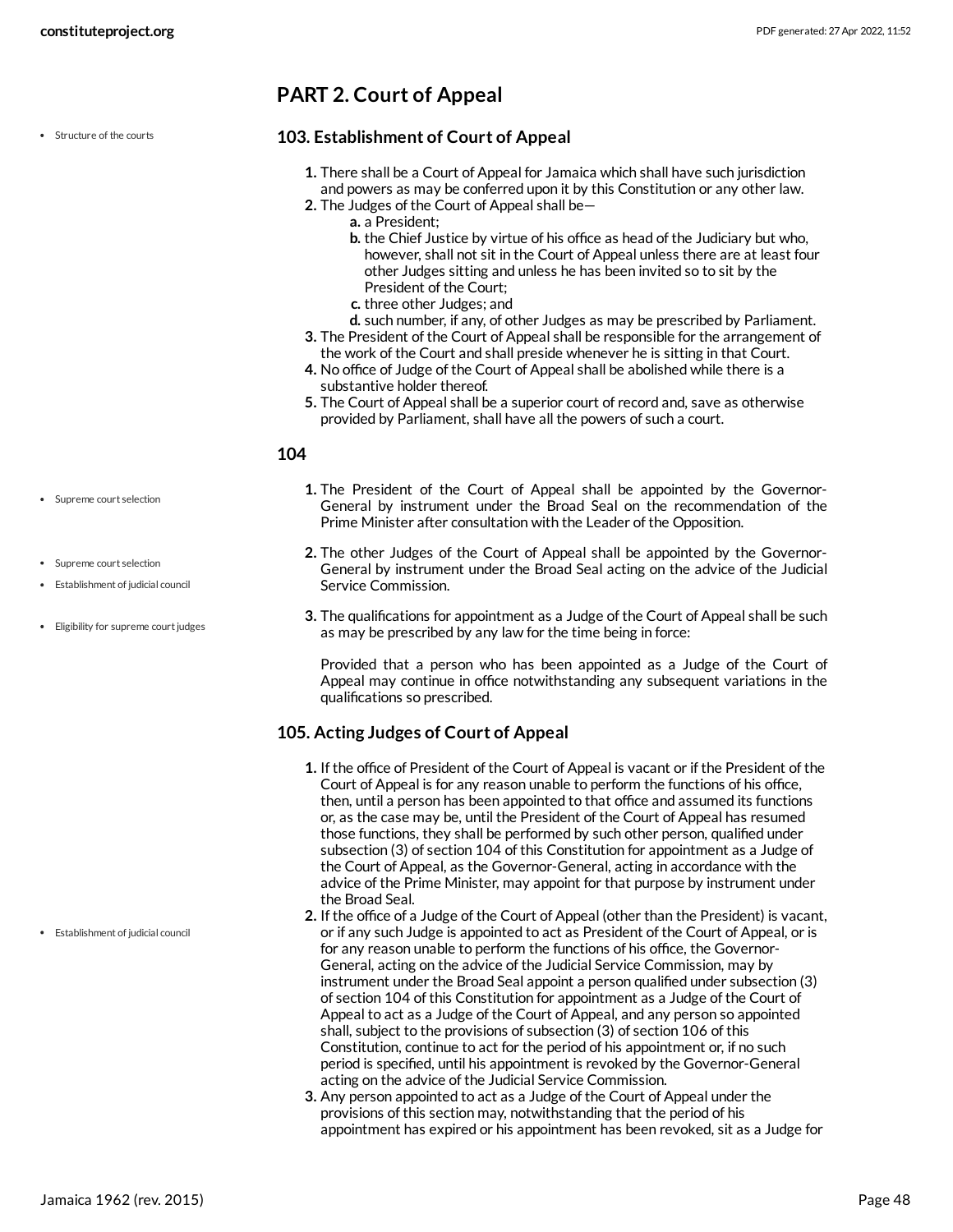Supreme court term length Mandatory retirement age for judges **3.** the purpose of delivering judgment or doing any other thing in relation to proceedings which were commenced before him while he was so acting.

#### <span id="page-48-0"></span>**106. Tenure of office of Judges of Court of Appeal**

**1.** Subject to the provisions of subsections (4) to (7) (inclusive) of this section, a Judge of the Court of Appeal shall hold office until he attains the age of seventy years:

Provided that he may at any time resign his office.

- **2.** Notwithstanding that he has attained the age at which he is required by or under the provisions of this section to vacate his office a person holding the office of Judge of the Court of Appeal may, with the permission of the Governor-General, acting in accordance with the advice of the Prime Minister, continue in office for such period after attaining that age as may be necessary to enable him to deliver judgment or to do any other thing in relation to proceedings that were commenced before him before he attained that age.
- **3.** Nothing done by a Judge of the Court of Appeal shall be invalid by reason only that he has attained the age at which he is required by this section to vacate his office.
- **4.** A Judge of the Court of Appeal may be removed from office only for inability to discharge the functions of his office (whether arising from infirmity of body or mind or any other cause) or for misbehaviour, and shall not be so removed except in accordance with the provisions of subsection (5) of this section.
- **5.** A Judge of the Court of Appeal shall be removed from office by the Governor-General by instrument under the Broad Seal if the question of the removal of that Judge from office has, at the request of the Governor-General made in pursuance of subsection (6) of this section, been referred by Her Majesty to the Judicial Committee of Her Majesty's Privy Council under section 4 of the Judicial Committee Act, 1833, or any other enactment enabling Her Majesty in that behalf, and the Judicial Committee has advised Her Majesty that the Judge ought to be removed from office for inability as aforesaid or for misbehaviour.
- **6.** If the Prime Minister (in the case of the President of the Court of Appeal) or the President of the Court of Appeal after consultation with the Prime Minister (in the case of any other Judge) represents to the Governor-General that the question of removing a Judge of the Court of Appeal from office for inability as aforesaid or for misbehaviour ought to be investigated, then
	- **a.** the Governor-General shall appoint a tribunal, which shall consist of a Chairman and not less than two other members, selected by the Governor-General on the advice of the Prime Minister (in the case of the President of the Court of Appeal) or of the President of the Court of Appeal (in the case of any other Judge) from among persons who hold or have held office as a judge of a court having unlimited jurisdiction in civil and criminal matters in some part of the Commonwealth or a court having jurisdiction in appeals from any such court;
	- **b.** that tribunal shall enquire into the matter and report on the facts thereof to the Governor-General and recommend to the Governor-General whether he should request that the question of the removal of that Judge should be referred by Her Majesty to the Judicial Committee; and
	- **c.** if the tribunal so recommends, the Governor-General shall request that the question should be referred accordingly.
- **7.** The provisions of the Commissions of Enquiry Law as in force immediately before the appointed day shall, subject to the provisions of this section and of the Third Schedule to this Constitution, apply as nearly as may be in relation to tribunals appointed under subsection (6) of this section or, as the context may require, to the members thereof as they apply in relation to Commissions or Commissioners appointed under that Law, and for that purpose shall have effect as if they formed part of this Constitution.
- **8.** If the question of removing a Judge of the Court of Appeal from office has been referred to a tribunal appointed under subsection (6) of this section, the Governor-General acting in accordance with the advice of the Prime Minister (in the case of the President of the Court of Appeal) or of the President of the Court of Appeal after the President of the Court of Appeal has consulted with the Prime Minister (in the case of any other Judge), may suspend the Judge from performing the functions of his office.

• Supreme/ordinary court judge removal

- Supreme/ordinary court judge removal
- Supreme/ordinary court judge removal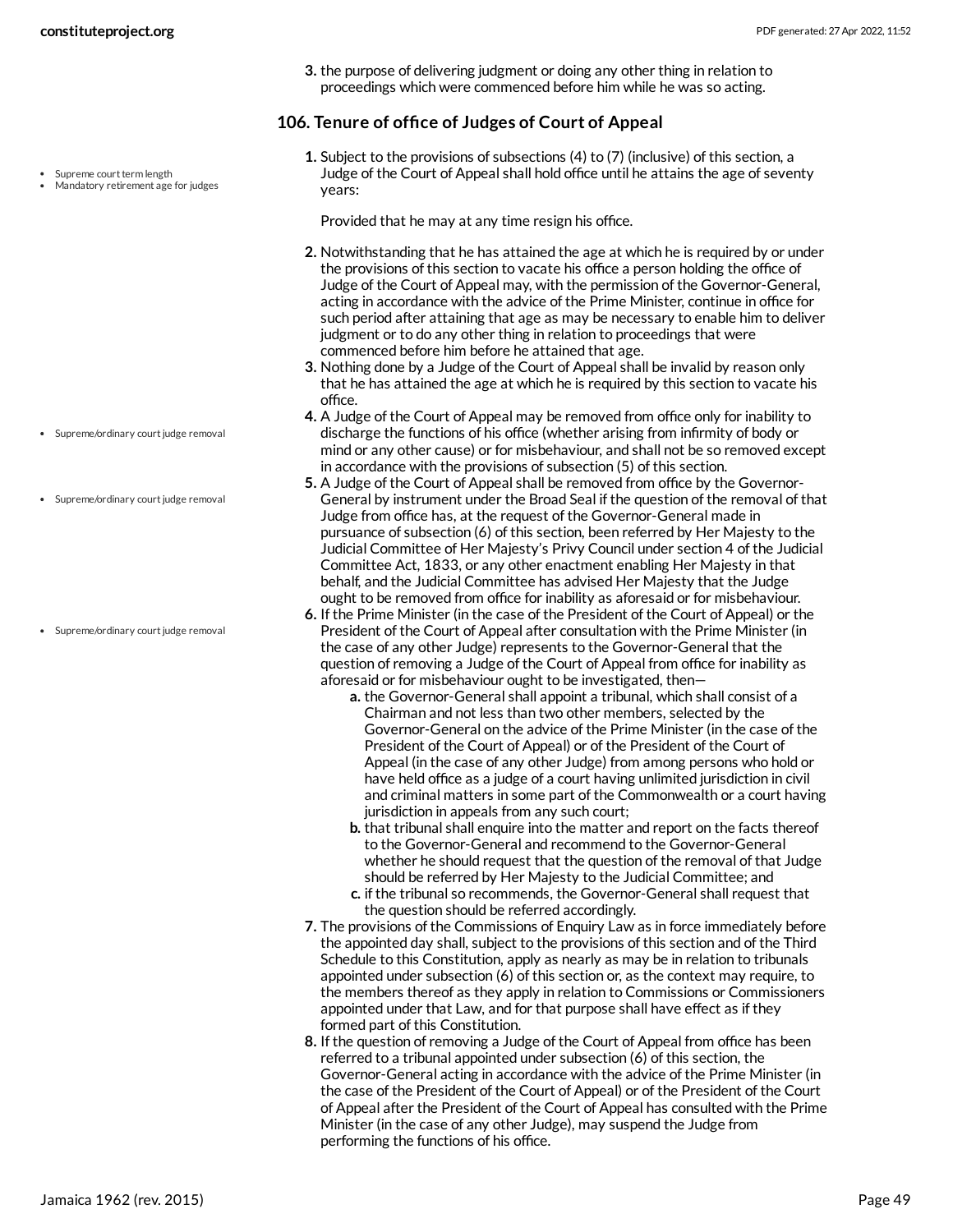- **9.** Any such suspension may at any time be revoked by the Governor-General, acting in accordance with the advice of the Prime Minister or the President of the Court of Appeal (as the case may be), and shall in any case cease to have effect if
	- **a.** the tribunal recommends to the Governor-General that he should not request that the question of the removal of the Judge from office should be referred by Her Majesty to the Judicial Committee; or
	- **b.** the Judicial Committee advises Her Majesty that the Judge ought not to be removed from office.
- **10.** The provisions of this section shall be without prejudice to the provisions of subsection (2) of section 105 of this Constitution.
- **11.** The provisions of this section and of sections 107 and 108 of this Constitution shall not apply to the Chief Justice.

#### <span id="page-49-3"></span>**107. Remuneration of Judges of Court of Appeal**

**1.** The Judges of the Court of Appeal shall receive such emoluments and be subject to such other terms and conditions of service as may from time to time be prescribed by or under any law:

Provided that the emoluments and terms and conditions of service of such a Judge, other than allowances that are not taken into account in computing pensions, shall not be altered to his disadvantage during his continuance in office.

**2.** The salaries for the time being payable to the Judges of the Court of Appeal under this Constitution shall be charged on and paid out of the Consolidated Fund.

#### **108. Oaths to be taken by Judges of Court of Appeal**

<span id="page-49-2"></span>A Judge of the Court of Appeal shall not enter upon the duties of his office unless he has taken and subscribed the oath of allegiance and the judicial oath in the forms set out in the First Schedule to this Constitution.

#### **109. Number of Judges**

The Court of Appeal shall, when determining any matter other than an interlocutory matter, be composed of an uneven number of Judges, not being less than three.

### <span id="page-49-0"></span>**PART 3. Appeals to Her Majesty in Council**

#### <span id="page-49-1"></span>**110. Appeals from Court of Appealto Her Majesty in Council**

- **1.** An appeal shall lie from decisions of the Court of Appeal to Her Majesty in Council as of right in the following cases
	- **a.** where the matter in dispute on the appeal to Her Majesty in Council is of the value of five hundred pounds or upwards or where the appeal involves directly or indirectly a claim to or question respecting property or a right of the value of five hundred pounds or upwards, final decisions in any civil proceedings;
	- **b.** final decisions in proceedings for dissolution or nullity of marriage;
	- **c.** final decisions in any civil, criminal or other proceedings on questions as to the interpretation of this Constitution; and
	- **d.** such other cases as may be prescribed by Parliament.
- **2.** An appeal shall lie from decisions of the Court of Appeal to Her Majesty in Council with the leave of the Court of Appeal in the following cases
	- **a.** where in the opinion of the Court of Appeal the question involved in the appeal is one that, by reason of its great general or public importance or otherwise, ought to be submitted to Her Majesty in Council, decisions in any civil proceedings; and
	- **b.** such other cases as may be prescribed by Parliament.
- **3.** Nothing in this section shall affect any right of Her Majesty to grant special leave to appeal from decisions of the Court of Appeal to Her Majesty in Council in any civil or criminal matter.

• Protection of judges' salaries

Oaths to abide by constitution

• Right to appeal judicial decisions

Constitutional interpretation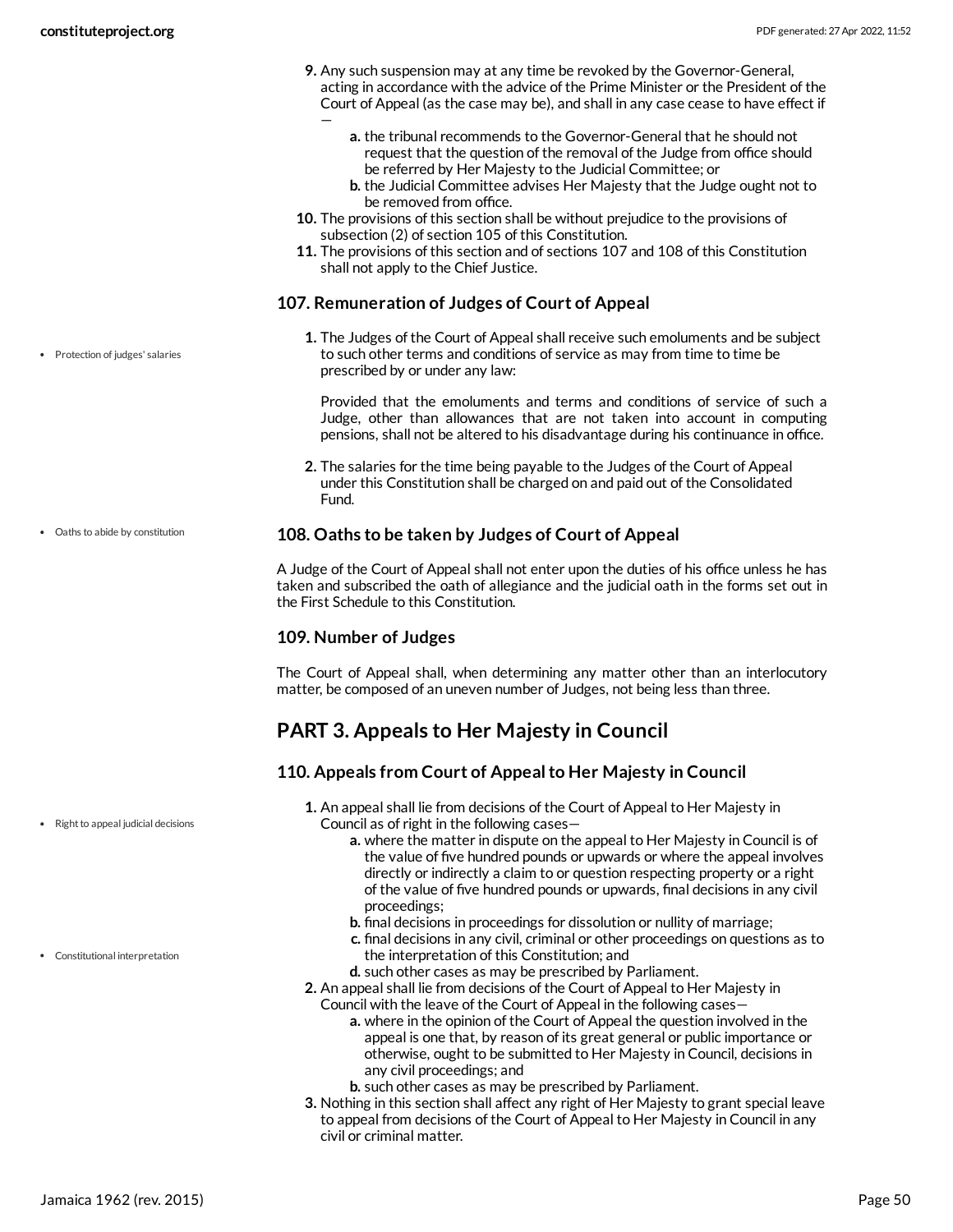- **4.** The provisions of this section shall be subject to the provisions of subsection (1) of section 44 of this Constitution.
- **5.** A decision of the Court of Appeal such as is referred to in this section means a decision of that Court on appeal from a Court of Jamaica.

### <span id="page-50-0"></span>**PART 4. Judicial Service Commission**

Establishment of judicial council

#### <span id="page-50-1"></span>**111. Composition of Judicial Service Commission**

- **1.** There shall be a Judicial Service Commission for Jamaica.
- **2.** The members of the Judicial Service Commission shall be
	- **a.** the Chief Justice who shall be Chairman;
	- **b.** the President of the Court of Appeal;
	- **c.** the Chairman of the Public Service Commission; and
	- **d.** three other members (hereinafter called "the appointed members") appointed in accordance with the provisions of subsection (3) of this section.
- **3.** The appointed members shall be appointed by the Governor-General, by instrument under the Broad Seal, acting on the recommendation of the Prime Minister after consultation with the Leader of the Opposition
	- **a.** one from among persons who hold or have held office as a judge of a court having unlimited jurisdiction in civil and criminal matters in some part of the Commonwealth or a court having jurisdiction in appeals from any such court;
	- **b.** two from a list of six persons, none of whom is an attorney-at-law in active practice, submitted by the General Legal Council:
	- **c.** [Deleted by Act 15 of 1971.]

Provided that no person shall be appointed under this subsection who holds or who is acting in any public office other than the office of member of the Public Service Commission or member of the Police Service Commission

- **4.** The office of an appointed member of the Judicial Service Commission shall become vacant
	- **a.** at the expiration of three years from the date of his appointment or at such earlier time as may be specified in the instrument by which he was appointed;
	- **b.** if he resigns his office;
	- **c.** if he is appointed to the office of President of the Court of Appeal, Chief Justice, Chairman of the Public Service Commission or to any public office except the office of member of the Public Service Commission or member of the Police Service Commission;
	- **d.** if the Governor-General, acting on the recommendation of the Prime Minister after consultation with the Leader of the Opposition, directs that he shall be removed from office for inability to discharge the functions thereof (whether arising from infirmity of body or mind or any other cause) or for misbehaviour:

Provided that if the appointed member is a Judge of the Court of Appeal or a Judge of the Supreme Court, he shall not be so removed unless, in accordance with the provisions of section 106 or section 100 of this Constitution (as the case may be), he is removed from his office as a Judge.

- **5.** If the office of an appointed member is vacant or an appointed member is for any reason unable to perform the functions of his office, the Governor-General, on the recommendation of the Prime Minister after consultation with the Leader of the Opposition, may, by instrument under the Broad Seal, appoint a person, having the same qualifications for appoint-appointed shall, subject to the provisions of subsection (4) of this section, continue to act until the office of the appointed member is filled or until his appointment is revoked by the Governor-General, acting as aforesaid.
- **6.** An appointed member shall not, within a period of three years commencing with the date on which he last held or acted in the office of appointed member, be eligible for appointment to any office power to make appointments to which is vested by this Constitution in the Governor-General acting on the advice of the Judicial Service Commission:
- Head of government powers
- Head of state powers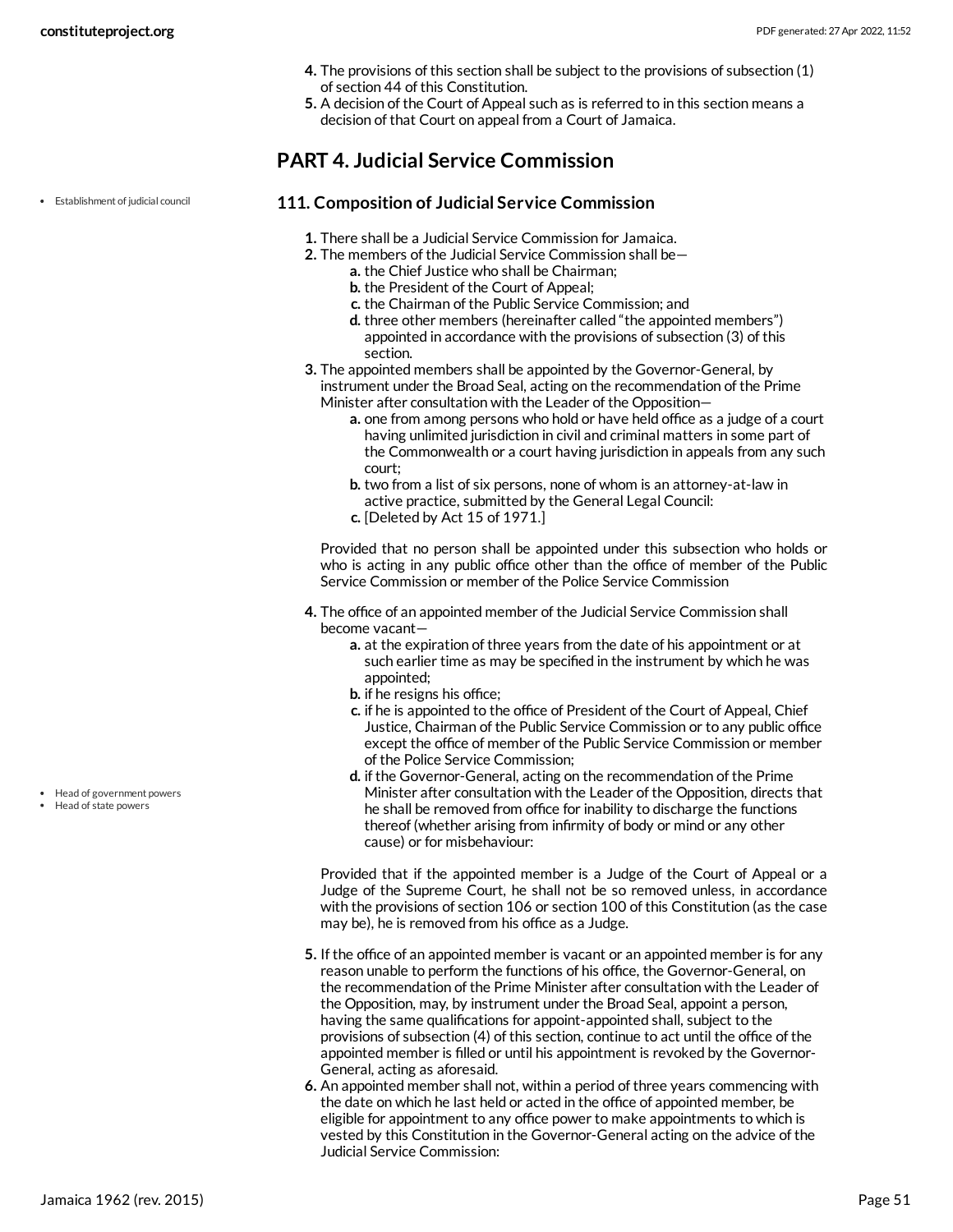- **6.** Provided that nothing in this subsection shall prevent his being appointed to the office of Judge of the Court of Appeal or Judge of the Supreme Court.
- **7.** An appointed member shall receive such salary and allowances as may from time to time be prescribed by or under any law or by a resolution of the House of Representatives:

- **a.** no such resolution may reduce any salary or allowance for the time being prescribed by or under a law; and
- **b.** the salary of an appointed member shall not be reduced during his continuance in office.
- **8.** The salary for the time being payable to an appointed member under this Constitution shall be charged on and paid out of the Consolidated Fund.
- **9.** Nothing in subsection (7) of this section shall entitle the appointed member to any salary in respect of his office as such, if he is also a Judge of the Court of Appeal or a Judge of the Supreme Court.
- **10.** For the purposes of this section, "public office" does not include office as a member of any board, panel, committee or other similar body (whether incorporated or not) established by any law for the time being in force in Jamaica.
- **11.** [Deleted by Act 15 of 1971.]

#### <span id="page-51-0"></span>**112. Appointment, etc. of judicial officers**

- **1.** Power to make appointments to the offices to which this section applies and, subject to the provisions of subsections (3) and (4) of this section, to remove and to exercise disciplinary control over persons holding or acting in such offices is hereby vested in the Governor-General acting on the advice of the Judicial Service Commission.
- **2.** This section applies to the offices of Resident Magistrate, Judge of the Traffic Court, Registrar of the Supreme Court, Registrar of the Court of Appeal and to such other offices connected with the courts of Jamaica as, subject to the provisions of this Constitution, may be prescribed by Parliament.
- **3.** Before the Governor-General acts in accordance with the advice of the Judicial Service Commission that any officer holding or acting in any office to which this section applies should be removed or that any penalty should be imposed on him by way of disciplinary control he shall inform the officer of that advice and, if the officer then applies for the case to be referred to the Privy Council, the Governor-General shall not act in accordance with the advice but shall refer the case to the Privy Council accordingly:

Provided that the Governor-General, acting on the advice of the Commission, may nevertheless suspend that officer from the exercise of his office pending the determination of the reference to the Privy Council.

**4.** Where a reference is made to the Privy Council under the provisions of subsection (3) of this section, the Privy Council shall consider the case and shall advise the Governor-General what action should be taken in respect of the officer, and the Governor-General shall then act in accordance with such advice.

#### **113. Delegation of functions of Judicial Service Commission**

The Governor-General, acting on the advice of the Judicial Service Commission, may by instrument under the Broad Seal direct that, subject to such conditions as may be specified in that instrument, power to make appointments to such offices, being offices to which section 112 of this Constitution applies, as may be so specified shall (without prejudice to the exercise of such power by the Governor-General acting on the advice of the Judicial Service Commission) be exercisable by such one or more members of the Commission or by such other authority or public officer as may be so specified, but in any case where the person to be appointed under this section holds or is acting in any office power to make appointments to which is vested by this Constitution in the Governor-General acting on the advice of the Public Service Commission or the Police Service Commission, the person or authority specified in the aforesaid instrument shall

Head of state powers

Establishment of judicial council

Establishment of judicial council

Establishment of judicial council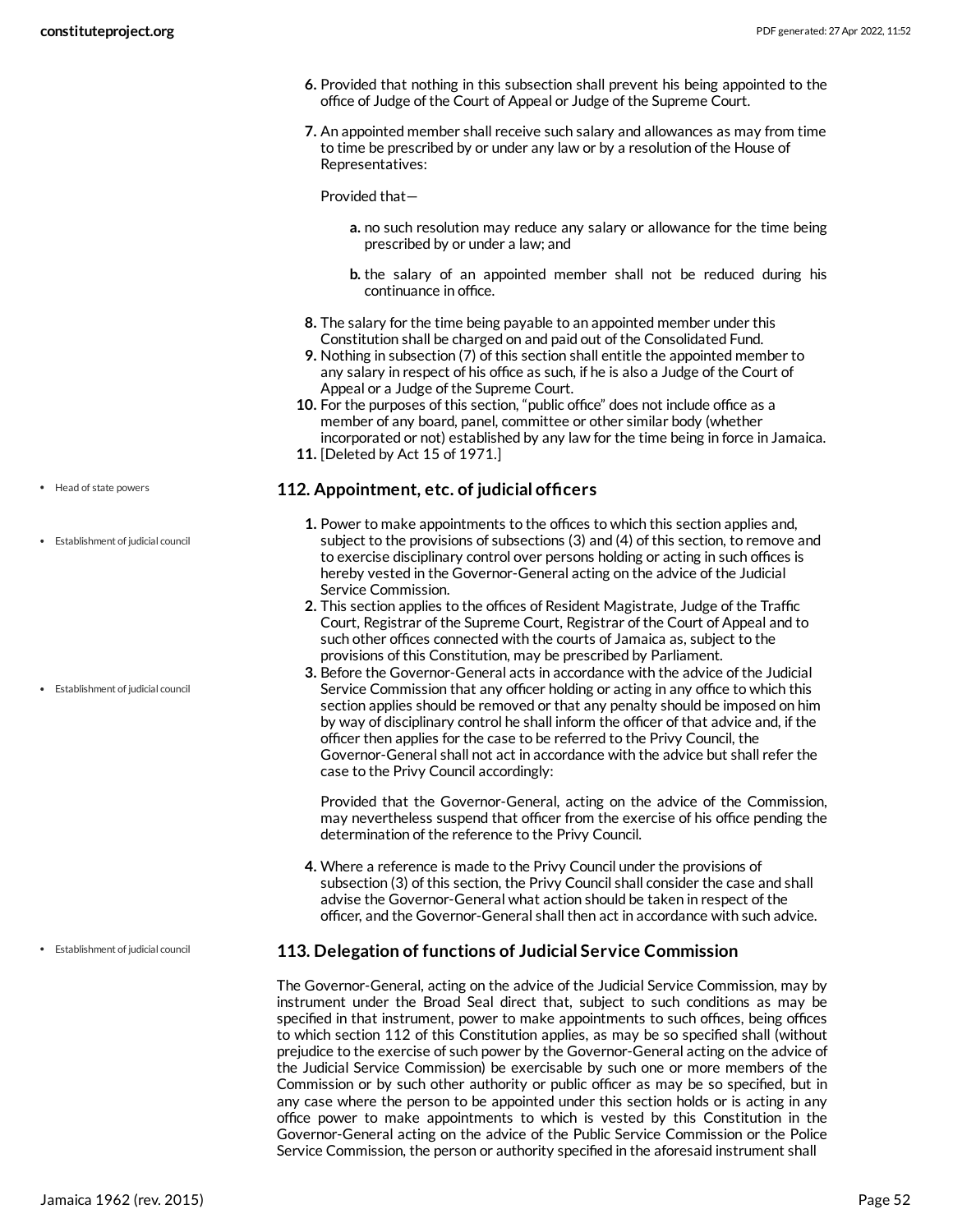consult with the Public Service Commission or the Police Service Commission, as the case may be, before making such appointment.

# <span id="page-52-0"></span>**CHAPTER VIII. FINANCE**

### <span id="page-52-1"></span>**114. Consolidated Fund**

There shall be in and for Jamaica a Consolidated Fund, into which, subject to the provisions of any law for the time being in force in Jamaica, shall be paid all revenues of Jamaica.

### <span id="page-52-2"></span>**115. Estimates**

- **1.** The Minister responsible for finance shall, before the end of each financial year, cause to be prepared annual estimates of revenue and expenditure for public services during the succeeding financial year, which shall be laid before the House of Representatives.
- **2.** The estimates of expenditure shall show separately the sums required to meet statutory expenditure (as defined in subsection (4) of section 116 of this Constitution) and the sums required to meet other expenditure proposed to be paid out of the Consolidated Fund.

### <span id="page-52-3"></span>**116. Authorisation of expenditure**

- **1.** The Minister responsible for finance shall, in respect of each financial year, at the earliest convenient moment, introduce in the House of Representatives an Appropriation Bill containing, under appropriate heads for the several services required, the estimated aggregate sums which are proposed to be expended (otherwise than by way of statutory expenditure) during that financial year.
- **2.** Whenever
	- **a.** any monies are expended or are likely to be expended in any financial year on any services which are in excess of the sum provided for that service by the Appropriation law relating to that year; or
	- **b.** any monies are expended or are likely to be expended (otherwise than by way of statutory expenditure) in any financial year upon any new service not provided for by the Appropriation law relating to that year,

statements of excess or, as the case may be, supplementary estimates shall be prepared by the Minister responsible for finance and shall be laid before and voted on by the House of Representatives; in respect of all supplementary expenditure so voted the Minister responsible for finance may, at any time before the end of the financial year, introduce into the House of Representatives a Supplementary Appropriation Bill containing, under appropriate heads, the estimated aggregate sums so voted, and shall, as soon as possible after the end of each financial year, introduce into the House of Representatives a final Appropriation Bill containing any such sums which have not yet been included in any Appropriation Bill.

- **3.** That part of any estimate of expenditure laid before the House of Representatives which shows statutory expenditure shall not be voted on by the House of Representatives, and such expenditure shall, without further authority of Parliament, be paid out of the Consolidated Fund.
- **4.** For the purposes of this section and section 115 of this Constitution, "statutory expenditure" means
	- **a.** expenditure charged on the Consolidated Fund or on the general revenues and assets of Jamaica by virtue of any of the provisions of this Constitution or by virtue of the provisions of any other law for the time being in force; and
	- **b.** the interest on the public debt, sinking fund payments, redemption monies, and the costs, charges and expenses incidental to the management of the public debt.

• Budget bills

• Spending bills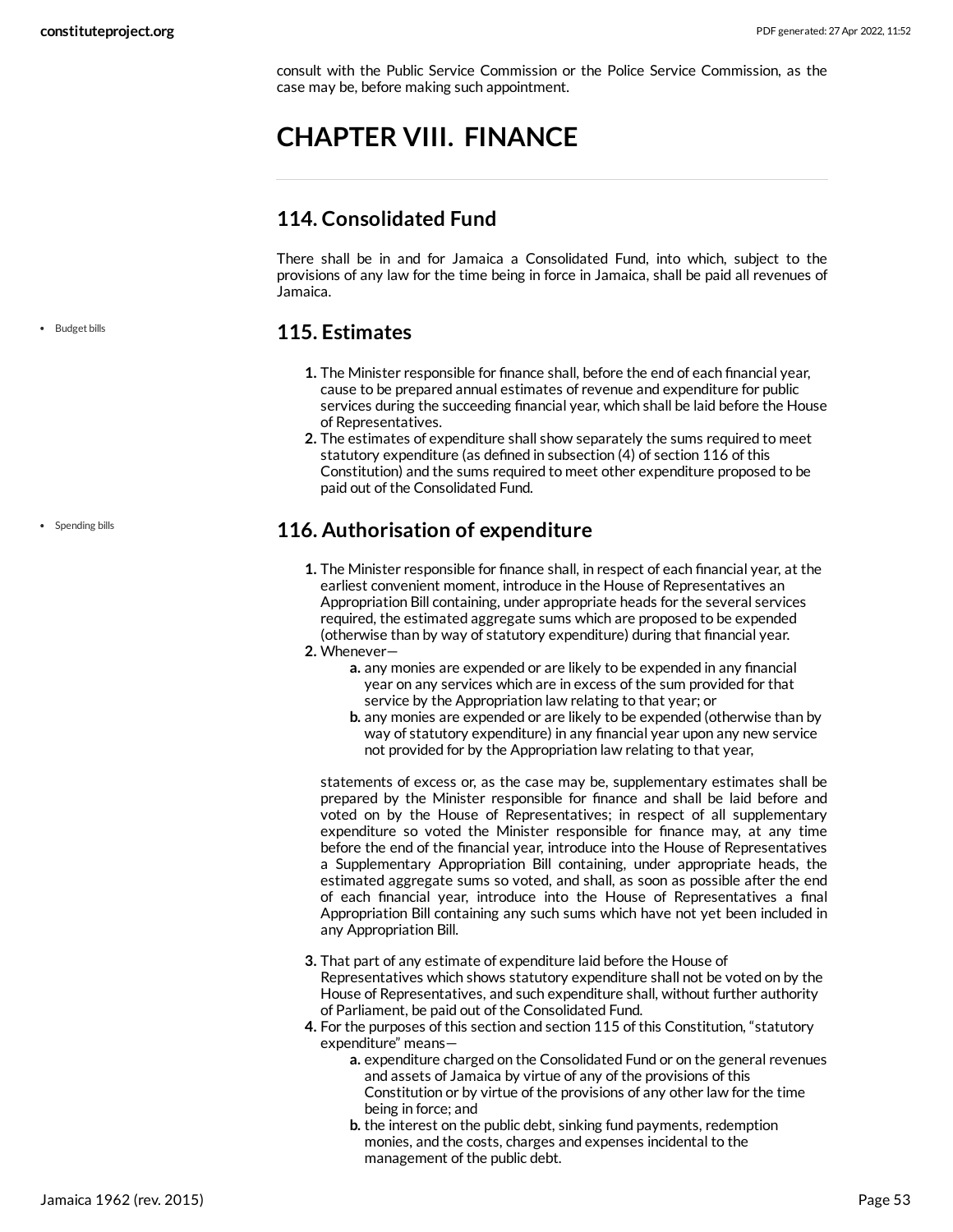### <span id="page-53-0"></span>**117. Meeting expenditure from Consolidated Fund**

- **1.** No sum shall be paid out of the Consolidated Fund except upon the authority of a warrant under the hand of the Minister responsible for finance.
- **2.** Subject to the provisions of subsections (3) and (4) of this section and section 118 of this Constitution, no such warrant shall be issued except in respect of sums granted for the specified public services by the Appropriation law for the financial year in respect of which the withdrawal is to take place or for service otherwise lawfully charged on the Consolidated Fund.
- **3.** The House of Representatives may, by resolution approving estimates containing a vote on account, authorise expenditure for part of any financial year before the passing of the Appropriation law for that year, but the aggregate sums so voted shall be included, under the appropriate heads, in the Appropriation Bill for that year.
- **4.** Where at any time Parliament has been dissolved before any provision or any sufficient provision is made under this Chapter of this Constitution for the carrying on of the government of Jamaica, the Minister responsible for finance may issue a warrant for the payment out of the Consolidated Fund of such sums as he may consider necessary for the continuance of the public services until the expiry of a period of three months commencing with the date on which the House of Representatives first meets after that dissolution, but a statement of the sums so authorised shall, as soon as practicable, be laid before and voted on by the House of Representatives and the aggregate sums so voted shall be included, under the appropriate heads, in the next Appropriation Bill.

### <span id="page-53-1"></span>**118. Contingencies Fund**

- **1.** Any law for the time being in force may create or authorise the creation of a Contingencies Fund and may authorise the Minister responsible for finance to make advances from that Fund if he is satisfied that there is an unforeseen need for expenditure for which no provision or no sufficient provision has been made by an Appropriation law.
- **2.** Where any advance is made by virtue of an authorisation conferred under subsection (1) of this section, a supplementary estimate of the sum required to replace the amount so advanced shall, as soon as practicable, be laid before and voted on by the House of Representatives and the sum so voted shall be included in a Supplementary Appropriation Bill or a Final Appropriation Bill.

### <span id="page-53-2"></span>**119. Public debt**

- **1.** The public debt of Jamaica is hereby charged on the Consolidated Fund.
- **2.** In this section references to the public debt of Jamaica include references to the interest on that debt, sinking fund payments and redemption monies in respect of that debt and the costs, charges and expenses incidental to the management of that debt.

### <span id="page-53-3"></span>**120. Auditor-General**

- **1.** There shall be in and for Jamaica an Auditor-General who shall be appointed by the Governor-General by instrument under the Broad Seal.
- **2.** If the office of Auditor-General is vacant or the Auditor-General is for any reason unable to perform the functions of his office, the Governor-General may appoint a person to act as Auditor-General and any person so appointed shall, subject to the provisions of subsection (1) of section 121 of this Constitution, continue to act until the office of Auditor-General is filled or until his appointment is revoked by the Governor-General.
- **3.** A person who has held the office of Auditor-General shall not be eligible for appointment to any other public office.
- **4.** The Auditor-General shall receive such salary and allowances as may from time to time be prescribed by or under any law or by a resolution of the House of Representatives:

• Head of state powers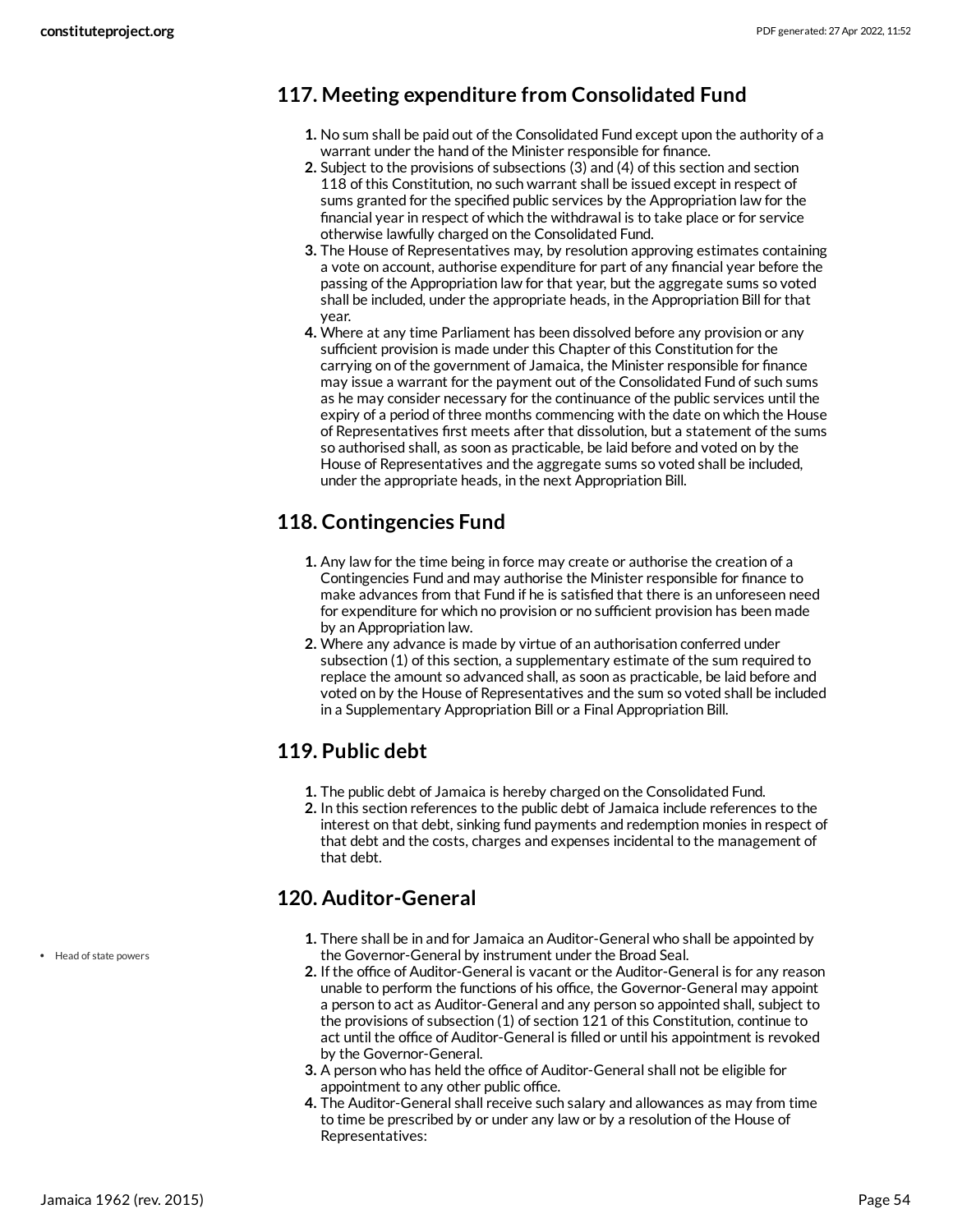- **4.** Provided that
	- **a.** no such resolution may reduce any salary or allowance for the time being prescribed by or under a law; and
	- **b.** the salary of the Auditor-General shall not be reduced during his continuance in office.
- **5.** The salary for the time being payable to the Auditor-General under this Constitution shall be charged on and paid out of the Consolidated Fund.
- **6.** In the exercise of his powers under this section the Governor-General shall act in accordance with the recommendation of the Public Service Commission:

- **a.** before he acts in accordance therewith he shall inform the Prime Minister of the nature of that recommendation and shall, if the Prime Minister so requires, once refer that recommendation (hereafter in this subsection called the "original recommendation") back to the Public Service Commission for reconsideration; and
- **b.** if, upon such reconsideration, the Public Service Commission submits a different recommendation, the provisions of this subsection and of subsection (2) of section 32 of this Constitution shall apply to that different recommendation as they apply to the original recommendation.

### <span id="page-54-0"></span>**121. Tenure of office of Auditor-General**

**1.** Subject to the provisions of subsections (3) to (6) (inclusive) of this section, the Auditor-General shall hold office until he attains the age of sixty years:

Provided that—

- **a.** he may at any time resign his office; and
- **b.** the Governor-General, acting in the manner prescribed by subsection (6) of section 120 of this Constitution, may permit an Auditor-General who has attained the age of sixty years to remain in office until he has reached such later age, not exceeding sixty-five years, as may (before the Auditor-General has reached the age of sixty years) have been agreed between the Governor-General and the Auditor-General.
- **2.** Nothing done by the Auditor-General shall be invalid by reason only that he has attained the age at which he is required by this section to vacate his office.
- **3.** The Auditor-General may be removed from office only for inability to discharge the functions thereof (whether arising from infirmity of body or mind or any other cause) or for misbehaviour, and shall not be so removed except in accordance with the provisions of subsection (4) of this section.
- **4.** The Auditor-General shall be removed from office by the Governor-General by instrument under the Broad Seal if the question of his removal from office has been referred to a tribunal appointed under subsection (5) of this section and the tribunal has recommended to the Governor-General that he ought to be removed from office for inability as aforesaid or for misbehaviour.
- **5.** If the Prime Minister or the Chairman of the Public Service Commission advises the Governor-General that the question of removing the Auditor-General from office for inability as aforesaid or for misbehaviour ought to be investigated, then
	- **a.** the Governor-General shall appoint a tribunal, which shall consist of a Chairman and not less than two other members, selected by the Governor-General, acting on the advice of the Chief Justice, from among persons who hold or have held the office of a judge of a court having unlimited jurisdiction in civil and criminal matters in some part of the Commonwealth or a court having jurisdiction in appeals from any such court; and
	- **b.** that tribunal shall enquire into the matter and report on the facts thereof to the Governor-General and recommend to the Governor-General
- Head of state powers
- Head of state powers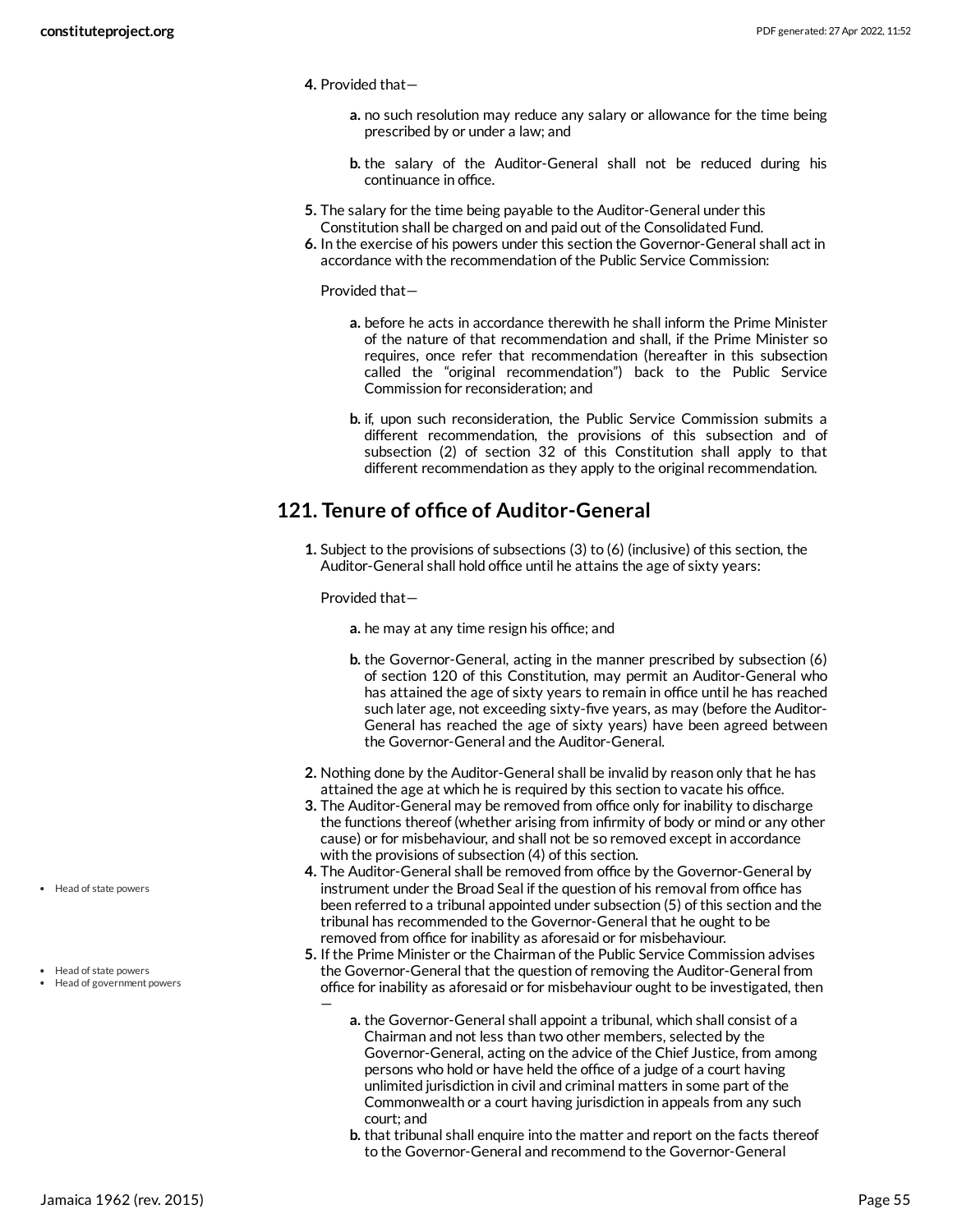- **5. b.** whether the Auditor-General ought to be removed from office for inability as aforesaid or for misbehaviour.
- **6.** The provisions of the Commissions of Enquiry Law as in force immediately before the appointed day shall, subject to the provisions of this section and of the Third Schedule to this Constitution, apply as nearly as may be in relation to tribunals appointed under subsection (5) of this section or, as the context may require, to the members thereof as they apply in relation to Commissions or Commissioners appointed under that Law, and for that purpose shall have effect as if they formed part of this Constitution.
- **7.** If the question of removing the Auditor-General from office has been referred to a tribunal under subsection (5) of this section, the Governor-General acting in the manner prescribed by subsection (6) of section 120 of this Constitution, may suspend the Auditor-General from performing the functions of his office and any such suspension may at any time be revoked by the Governor-General, acting as aforesaid, and shall in any case cease to have effect if the tribunal recommends to the Governor-General that the Auditor-General should not be removed from office.

### <span id="page-55-0"></span>**122. Functions of Auditor-General**

- **1.** The accounts of the Court of Appeal, the accounts of the Supreme Court, the accounts of the offices of the Clerks to the Senate and the House of Representatives and the accounts of all departments and offices of the Government of Jamaica (including the offices of the Cabinet, the Judicial Service Commission, the Public Service Commission and the Police Service Commission but excluding the department of the Auditor-General) shall, at least once in every year, be audited and reported on by the Auditor-General who, with his subordinate staff, shall at all times be entitled to have access to all books, records, returns and reports relating to such accounts.
- **2.** The Auditor-General shall submit his reports made under subsection (1) of this section to the Speaker (or, if the office of Speaker is vacant or the Speaker is for any reason unable to perform the functions of his office, to the Deputy Speaker) who shall cause them to be laid before the House of Representatives.
- **3.** In the exercise of his functions under the provisions of subsections (1) and (2) of this section, the Auditor-General shall not be subject to the direction or control of any other person or authority.
- **4.** The accounts of the department of the Auditor-General shall be audited and reported on by the Minister responsible for finance, and the provisions of subsections (1) and (2) of this section shall apply in relation to the exercise by that Minister of those functions as they apply in relation to audits and reports made by the Auditor-General.
- **5.** Nothing in this section shall prevent the performance by the Auditor-General of
	- **a.** such other functions in relation to the accounts of the Government of Jamaica and the accounts of other public authorities and other bodies administering public funds in Jamaica as may be prescribed by or under any law for the time being in force in Jamaica; or
	- **b.** such other functions in relation to the supervision and control of expenditure from public funds in Jamaica as may be so prescribed; or
	- **c.** such other functions in relation to the accounts of any other government as he may be empowered to perform by any authority competent in that behalf.

# <span id="page-55-1"></span>**CHAPTER IX. THE PUBLIC SERVICE**

### <span id="page-55-2"></span>**PART 1. General**

#### **123. Interpretation**

For the purposes of this Chapter of this Constitution, "public office" does not include office as a member of any board, panel, committee or other similar body (whether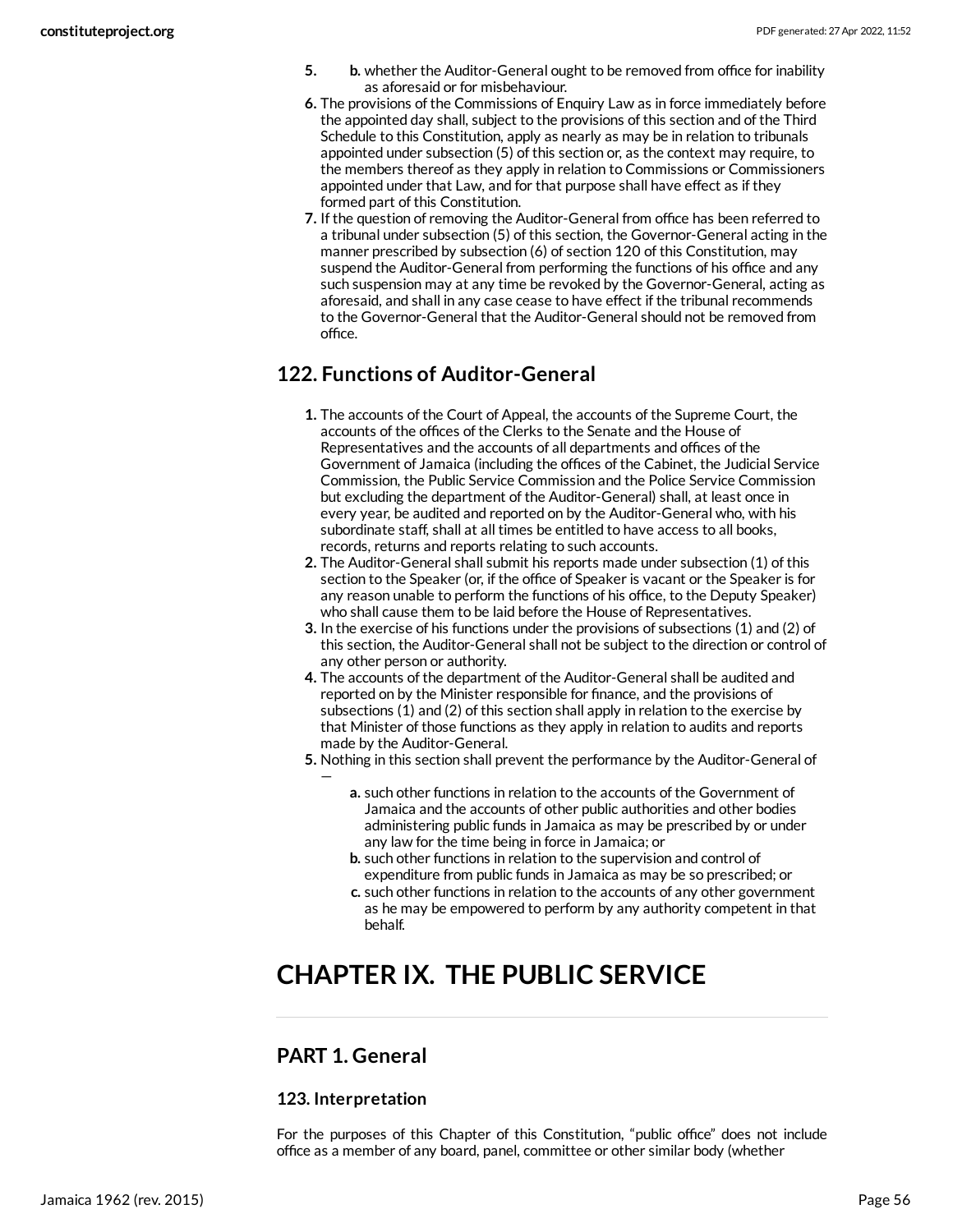incorporated or not) established by any law for the time being in force in Jamaica.

#### <span id="page-56-0"></span>**124. Public Service Commission**

- **1.** There shall be a Public Service Commission for Jamaica consisting of a Chairman and such number of other members, being not less than three nor more than five, as the Governor-General, acting on the recommendation of the Prime Minister after consultation with the Leader of the Opposition, may from time to time decide.
- **2.** The members of the Public Service Commission shall be appointed by the Governor-General, acting on the recommendation of the Prime Minister after consultation with the Leader of the Opposition, by instrument under the Broad Seal:

Provided that one such member shall be so appointed by the Governor-General from a list of persons, not disqualified for appointment under this section, submitted by the Jamaica Civil Service Association (or any other body representing members of the public service which may from time to time, in the opinion of the Governor-General acting on the recommendation of the Prime Minister after consultation with the Leader of the Opposition, have succeeded to the functions of that Association).

- **3.** No person shall be qualified to be appointed as a member of the Public Service Commission if he holds or is acting in any public office other than the office of member of the Judicial Service Commission or member of the Police Service Commission.
- **4.** A member of the Public Service Commission shall not, within a period of three years commencing with the date on which he last held or acted in that office, be eligible for appointment to any office power to make appointments to which is vested by this Constitution in the Governor-General acting on the advice of the Public Service Commission.
- **5.** The office of a member of the Public Service Commission shall become vacant **a.** at the expiration of five years from the date of his appointment or such earlier time as may be specified in the instrument by which he was appointed;
	- **b.** if he resigns his office;
	- **c.** if he is appointed to any public office other than the office of member of the Judicial Service Commission or member of the Police Service Commission; or
	- **d.** if the Governor-General, acting on the recommendation of the Prime Minister after consultation with the Leader of the Opposition, directs that he shall be removed from office for inability to discharge the functions thereof (whether arising from infirmity of body or mind or any other cause) or for misbehaviour.
- **6.** If the office of a member of the Public Service Commission is vacant or a member is for any reason unable to perform the functions of his office, the Governor-General, acting on the recommendation of the Prime Minister after consultation with the Leader of the Opposition, may appoint a person who is qualified for appointment as a member of the Commission to act as a member of the Commission, and any person so appointed shall, subject to the provisions of subsection (5) of this section, continue to act until the office of the member of the Commission is filled or until his appointment is revoked by the Governor-General acting on the recommendation of the Prime Minister after consultation with the Leader of the Opposition.
- **7.** The members of the Public Service Commission shall receive such salaries and allowances as may from time to time be prescribed by or under any law or by a resolution of the House of Representatives:

#### Provided that—

- **a.** no such resolution may reduce any salary or allowance for the time being prescribed by or under a law; and
- **b.** the salary of a member of the Public Service Commission shall not be reduced during his continuance in office.
- Head of government powers
- Head of state powers
- Head of government powers
- Head of state powers

- Head of state powers
- Head of government powers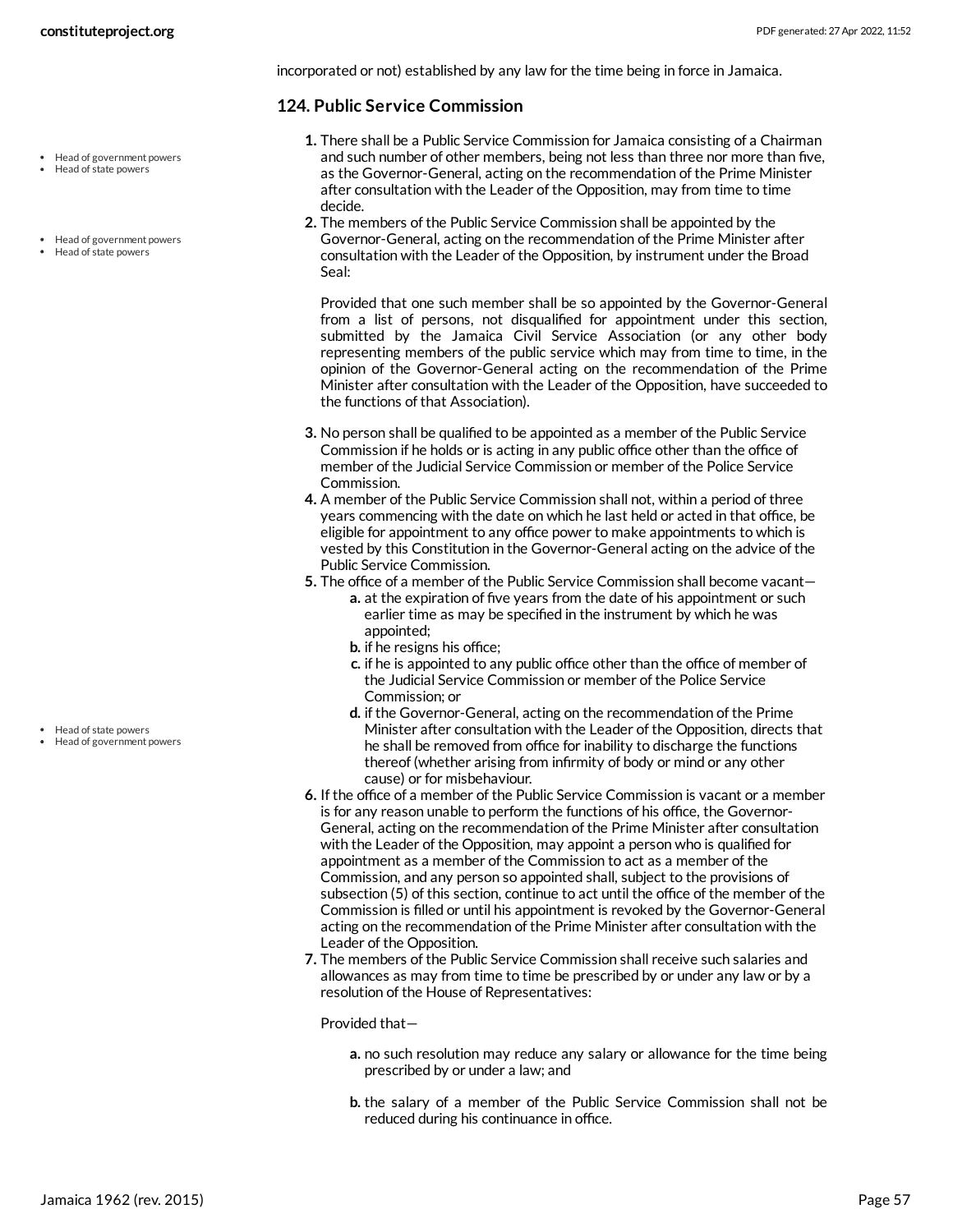**8.** The salaries for the time being payable to members of the Public Service Commission under this Constitution shall be charged on and paid out of the Consolidated Fund.

#### <span id="page-57-0"></span>**125. Appointment, etc. of public officers**

- **1.** Subject to the provisions of this Constitution, power to make appointments to public offices and to remove and to exercise disciplinary control over persons holding or acting in any such offices is hereby vested in the Governor-General acting on the advice of the Public Service Commission.
- **2.** Before the Public Service Commission advises the appointment to any public office of any person holding or acting in any office power to make appointments to which is vested by this Constitution in the Governor-General acting on the advice of the Judicial Service Commission or the Police Service Commission, it shall consult with the Judicial Service Commission or the Police Service Commission, as the case may be.
- **3.** Before the Governor-General acts in accordance with the advice of the Public Service Commission that any public officer should be removed or that any penalty should be imposed on him by way of disciplinary control, he shall inform the officer of that advice and if the officer then applies for the case to be referred to the Privy Council, the Governor-General shall not act in accordance with the advice but shall refer the case to the Privy Council accordingly:

Provided that the Governor-General, acting on the advice of the Commission, may nevertheless suspend that officer from the exercise of his office pending the determination of the reference to the Privy Council.

- **4.** Where a reference is made to the Privy Council under the provisions of subsection (3) of this section, the Privy Council shall consider the case and shall advise the Governor-General what action should be taken in respect of the officer, and the Governor-General shall then act in accordance with such advice.
- **5.** Except for the purpose of making appointments thereto or to act therein or of revoking an appointment to act therein, the provisions of this section shall not apply in relation to the office of the Director of Public Prosecutions.

#### **126. Permanent Secretaries**

- **1.** Subject to the provisions of subsection (2) of this section, power to make appointments to the office of Permanent Secretary (other than appointments on transfer from another such office carrying the same salary) is hereby vested in the Governor-General acting on the recommendation of the Public Service Commission.
- **2.** Before the Governor-General acts in accordance with a recommendation of the Public Service Commission made under subsection (1) of this section, he shall consult the Prime Minister who may once require that recommendation (hereafter in this subsection called the "original recommendation") to be referred back to the Public Service Commission for reconsideration; and if, upon such reconsideration, the Public Service Commission submits a different recommendation, the provisions of this subsection and of subsection (2) of section 32 of this Constitution shall apply thereto as they apply to an original recommendation.
- **3.** Power to make appointments to any office of Permanent Secretary on transfer from another such office carrying the same salary is hereby vested in the Governor-General acting on the recommendation of the Prime Minister.
- **4.** For the purposes of this section the office of Financial Secretary shall be deemed to be the office of a Permanent Secretary.

#### **127. Delegation of functions of Public Service Commission**

**1.** The Governor-General, acting on the advice of the Public Service Commission, may by instrument under the Broad Seal direct that, subject to such conditions as may be specified in that instrument, power to make appointments to such offices, being offices to which this section applies, as may be so specified and power to remove and power to exercise disciplinary control over persons holding or acting in those offices, or any of those powers, shall (without prejudice to the exercise of such power by the Governor-General acting on the advice of the Public Service

- Head of state powers
- Establishment of judicial council

• Head of state powers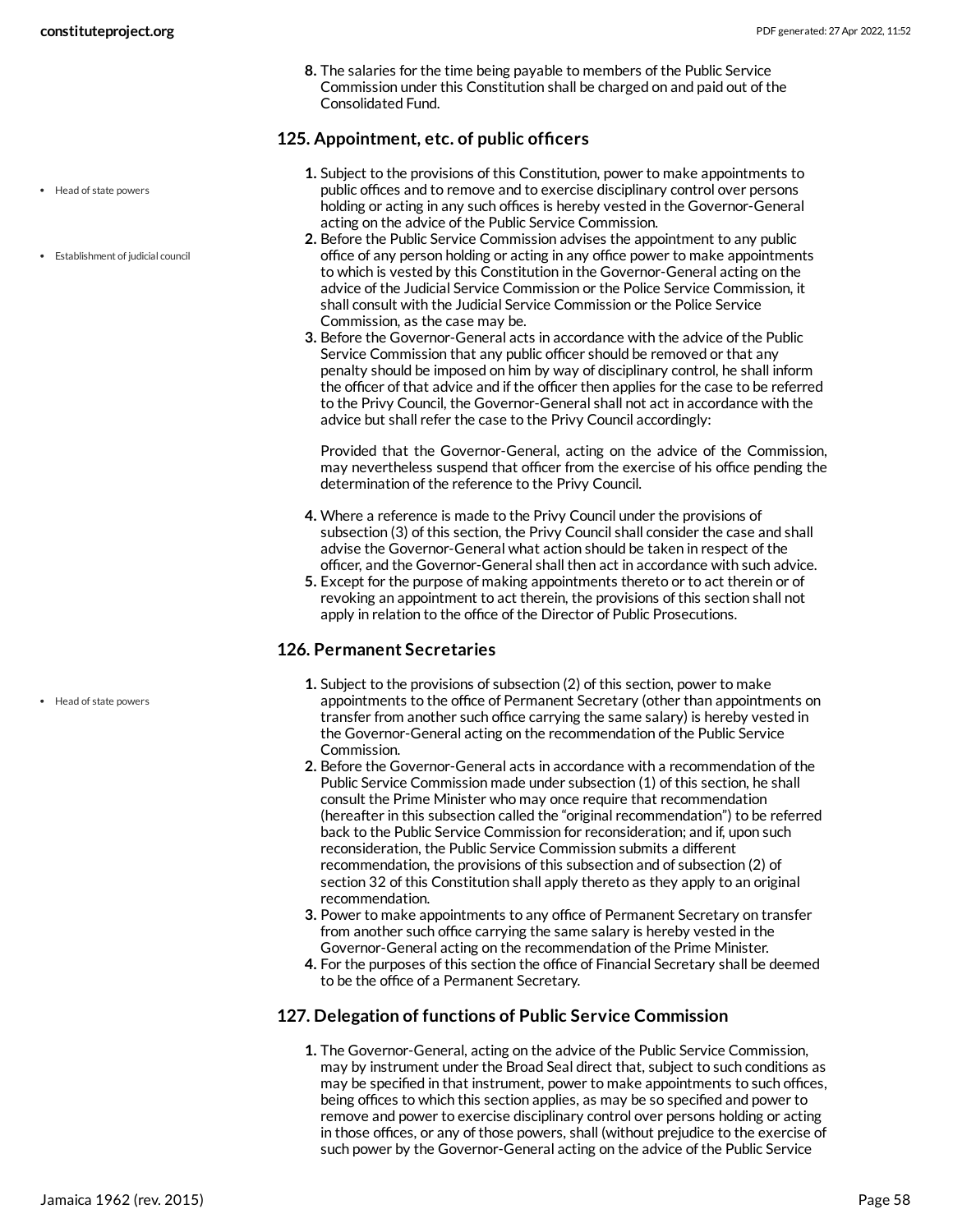- **1.** Commission) be exercisable by such one or more members of the Public Service Commission or by such other authority or public officer as may be so specified.
- **2.** In relation to any power made exercisable under subsection (1) of this section by some person or authority other than the Governor-General acting on the advice of the Public Service Commission, the offices to which this section applies are all offices in respect of which that power is, apart from this section, vested by this Constitution in the Governor-General acting on such advice.
- **3.** In any case where an appointment is to be made by virtue of an instrument made under this section and the person to be appointed holds or is acting in any office power to make appointments to which is vested by this Constitution in the Governor-General acting on the advice of the Judicial Service Commission or the Police Service Commission, the person or authority specified in the said instrument shall consult with the Judicial Service Commission or the Police Service Commission, as the case may be, before making the appointment.
- **4.** Where, by virtue of an instrument made under this section, the power to remove or to exercise disciplinary control over any officer has been exercised by a person or authority other than the Governor-General acting on the advice of the Public Service Commission, the officer in respect of whom it was so exercised may apply for the case to be referred to the Privy Council, and thereupon the action of the aforesaid person or authority shall cease to have effect and the case shall be referred to the Privy Council accordingly and the Governor-General shall then take such action in respect of that officer as the Privy Council may advise:

- **a.** where the action of the aforesaid person or authority included the removal of that officer or his suspension from the exercise of his office, that person or authority may nevertheless suspend him from the exercise of his office pending the determination of the reference to the Privy Council; and
- **b.** before advising the Governor-General under this subsection, the Privy Council shall consult with the Public Service Commission.

#### <span id="page-58-1"></span>**128. Appointment, etc. of principal representatives of Jamaica abroad**

- **1.** Power to appoint persons to hold or act in the offices to which this section applies (including power to make appointments on promotion and transfer and to confirm appointments) and to remove persons so appointed from any such office shall vest in the Governor-General, acting in accordance with the advice of the Prime Minister.
- **2.** Before tendering any advice for the purposes of this section in relation to any person who holds or acts in any public office other than an office to which this section applies, the Prime Minister shall consult the Public Service Commission.
- **3.** The offices to which this section applies are the offices of any Ambassador, High Commissioner or other principal representative of Jamaica in countries other than Jamaica.

### <span id="page-58-0"></span>**PART 2. Police**

#### **129. Police Service Commission**

- **1.** There shall be a Police Service Commission for Jamaica consisting of a Chairman and such number of other members, being not less than two nor more than four, as the Governor-General, acting on the recommendation of the Prime Minister after consultation with the Leader of the Opposition, may from time to time decide.
- **2.** The members of the Police Service Commission shall be appointed by the Governor-General on the recommendation of the Prime Minister after consultation with the Leader of the Opposition, by instrument under the Broad Seal.
- **3.** No person shall be qualified to be appointed as a member of the Police Service Commission if he holds or is acting in any public office other than the office of member of the Judicial Service Commission or member of the Public Service Commission.

Establishment of judicial council

- Head of state powers
- Head of government powers

- Head of state powers Head of government powers
- Head of state powers
- Head of government powers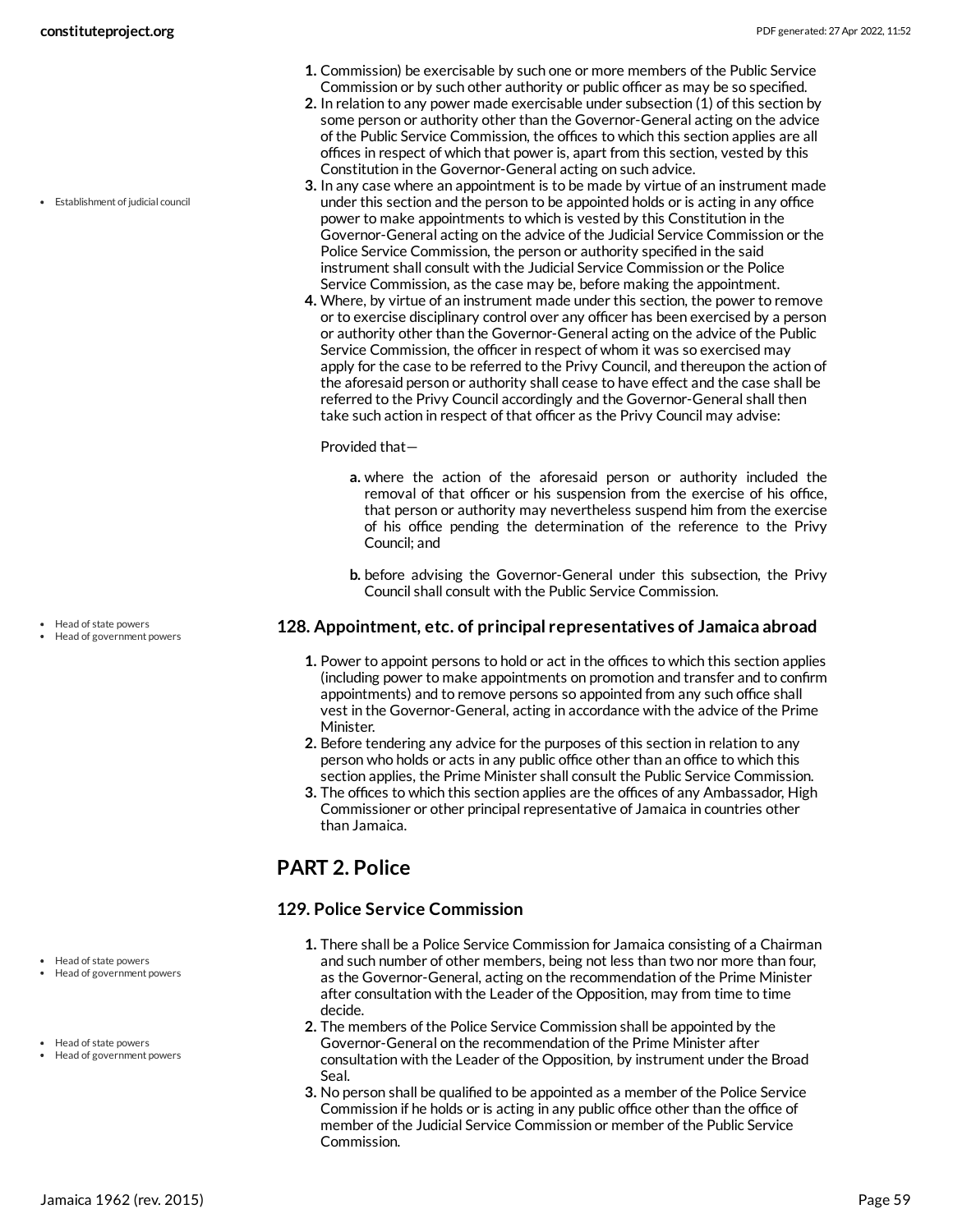- **4.** A member of the Police Service Commission shall not, within a period of three years commencing with the date on which he last held or acted in that office, be eligible for appointment to any office power to make appointments to which is vested by this Constitution in the Governor-General acting on the advice of the Police Service Commission.
- **5.** The office of a member of the Police Service Commission shall become vacant
	- **a.** at the expiration of five years from the date of his appointment or such earlier time as may be specified in the instrument by which he was appointed;
		- **b.** if he resigns his office;
		- **c.** if he is appointed to any public office other than the office of member of the Judicial Service Commission or member of the Public Service Commission;
		- **d.** if the Governor-General, acting on the recommendation of the Prime Minister after consultation with the Leader of the Opposition, directs that he shall be removed from office for inability to discharge the functions thereof (whether arising from infirmity of body or mind or any other cause) or for misbehaviour.
- **6.** If the office of a member of the Police Service Commission is vacant or a member is for any reason unable to perform the functions thereof, the Governor-General, acting on the recommendation of the Prime Minister after consultation with the Leader of the Opposition, may appoint a person who is qualified for appointment as a member of the Commission to act as a member of the Commission, and any person so appointed shall, subject to the provisions of subsection (5) of this section, continue to act until the office of the member of the Commission is filled or until his appointment is revoked by the Governor-General, acting on the recommendation of the Prime Minister after consultation with the Leader of the Opposition.
- **7.** The members of the Police Service Commission shall receive such salaries and allowances as may from time to time be prescribed by or under any law or by a resolution of the House of Representatives:

- **a.** no such resolution may reduce any salary or allowance for the time being prescribed by or under a law; and
- **b.** the salary of a member of the Police Service Commission shall not be reduced during his continuance in office.
- **8.** The salaries for the time being payable to members of the Police Service Commission under this Constitution shall be charged on and paid out of the Consolidated Fund.

#### **130. Appointment, etc. of police officers**

Section 125 of this Constitution (with the substitution therein of the words "the Police Service Commission" for the words "the Public Service Commission" wherever the same occur and of the words "the Public Service Commission" for the words "the Police Service Commission" in subsection (2) thereof) shall apply in relation to police officers as it applies in relation to other public officers.

#### <span id="page-59-0"></span>**131. Delegation of functions of Police Service Commission**

- **1.** The Governor-General, acting on the advice of the Police Service Commission, may by instrument under the Broad Seal direct that, subject to such conditions as may be specified in that instrument, power to make appointments to such offices, being offices to which this section applies, as may be so specified and power to remove and power to exercise disciplinary control over persons holding or acting in those offices, or any of those powers shall (without prejudice to the exercise of such power by the Governor-General acting on the advice of the Police Service Commission) be exercisable by such one or more members of the Police Service Commission or by such other authority or public officer as may be so specified.
- **2.** The offices to which this section applies are the offices of all police officers not above the rank of inspector.
- **3.** In any case where an appointment is to be made by virtue of an instrument made under this section and the person to be appointed holds or is acting in any office

• Head of state powers

Head of government powers

Establishment of judicial council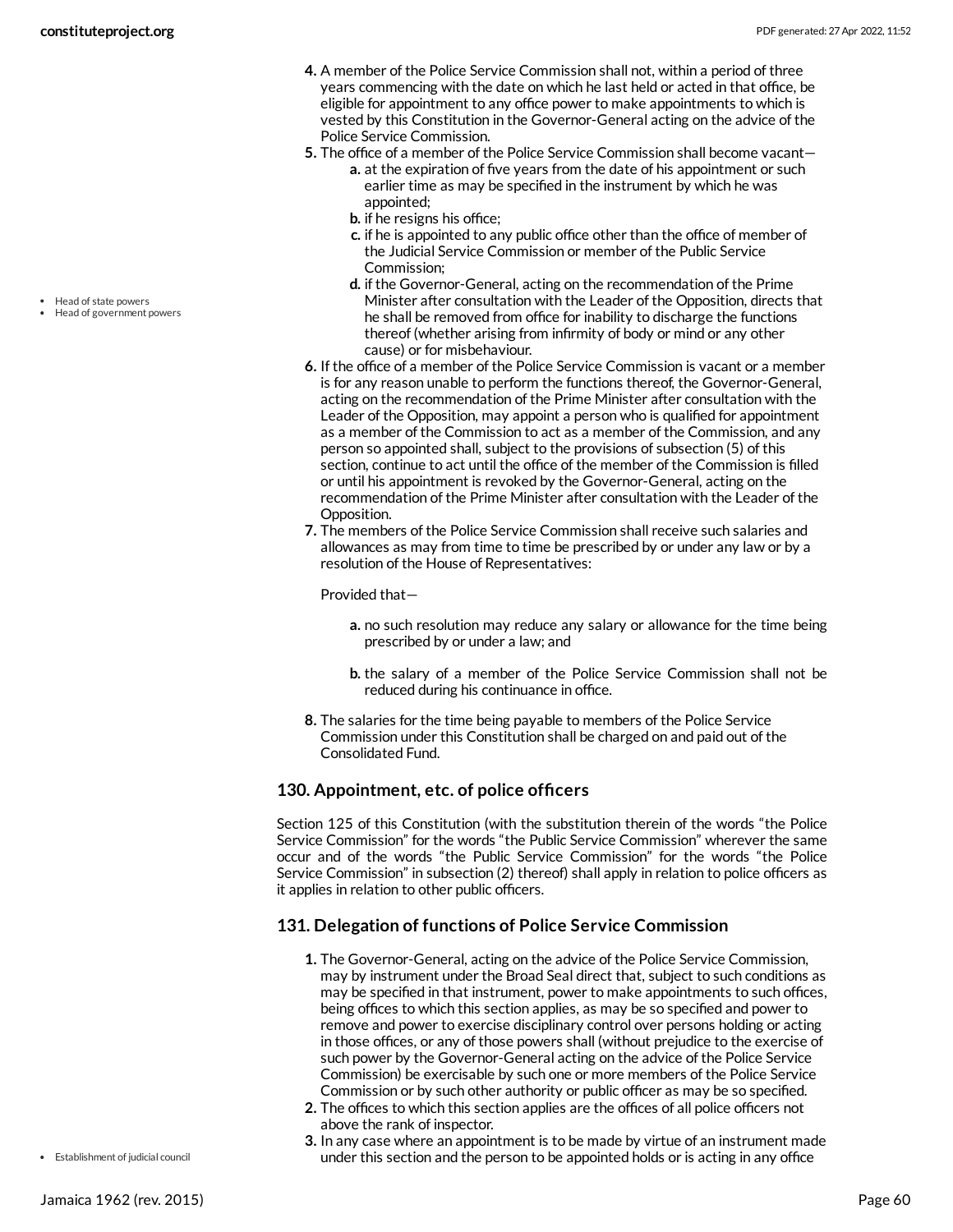- **3.** power to make appointments to which is vested by this Constitution in the Governor-General acting on the advice of the Judicial Service Commission or the Public Service Commission, the person or authority specified in the said instrument shall consult with the Judicial Service Commission or the Public Service Commission, as the case may be, before making the appointment.
- **4.** Where, by virtue of an instrument made under this section, the power to remove or to exercise disciplinary control over any officer has been exercised by a person or authority other than the Governor-General acting on the advice of the Police Service Commission, the officer in respect of whom it was so exercised may apply for the case to be referred to the Privy Council, and thereupon the action of the aforesaid person or authority shall cease to have effect and the case shall be referred to the Privy Council accordingly; and the Governor-General shall then take such action in respect of that officer as the Privy Council may advise:

- **a.** where the action of the aforesaid person or authority includes the removal of that officer or his suspension from the exercise of his office, that person or authority may nevertheless suspend him from the exercise of his office pending the determination of the reference to the Privy Council; and
- **b.** before advising the Governor-General under this subsection, the Privy Council shall consult with the Police Service Commission.

### <span id="page-60-0"></span>**PART 3. Pensions**

#### **132. Applicability of pension law**

- **1.** Subject to the provisions of section 134 of this Constitution, the law applicable to the grant and payment to any officer, or to his widow, children, dependants or personal representatives, of any pension, compensations, gratuity or other like allowance (in this section and in sections 133 and 134 of this Constitution referred to as an "award") in respect of the service of that officer in a public office shall be that in force on the relevant day or any later law not less favourable to the person concerned.
- **2.** For the purposes of this section the relevant day is
	- **a.** in relation to an award granted before the appointed day, the day on which the award was granted;
	- **b.** in relation to an award granted or to be granted on or after the appointed day to or in respect of a person who was a public officer before that day, the day immediately before that day;
	- **c.** in relation to an award granted or to be granted to or in respect of a person who first becomes a public officer on or after the appointed day, the day on which he becomes a public officer.
- **3.** For the purposes of this section, in so far as the law applicable to an award depends on the option of the person to or in respect of whom it is granted or to be granted, the law for which he opts shall be taken to be more favourable to him than any other law for which he might have opted.
- **4.** For the purposes of this section and of sections 133 and 134 of this Constitution, service as a Judge of the Court of Appeal or as a Judge of the Supreme Court shall be deemed to be public service.

#### **133. Pensions, etc. to be charged on Consolidated Fund**

Awards granted under any law for the time being in force in Jamaica in respect of the public service shall be charged on and paid out of the Consolidated Fund.

• Head of state powers

#### <span id="page-60-1"></span>**134. Grant and withholding of pensions, etc**

**1.** The power to grant any award under any pensions law for the time being in force in Jamaica (other than an award to which, under that law, the person to whom it is payable is entitled as of right) and, in accordance with any provisions in that behalf contained in any such law, to withhold, reduce in amount or suspend any award payable under any such law is hereby vested in the Governor-General.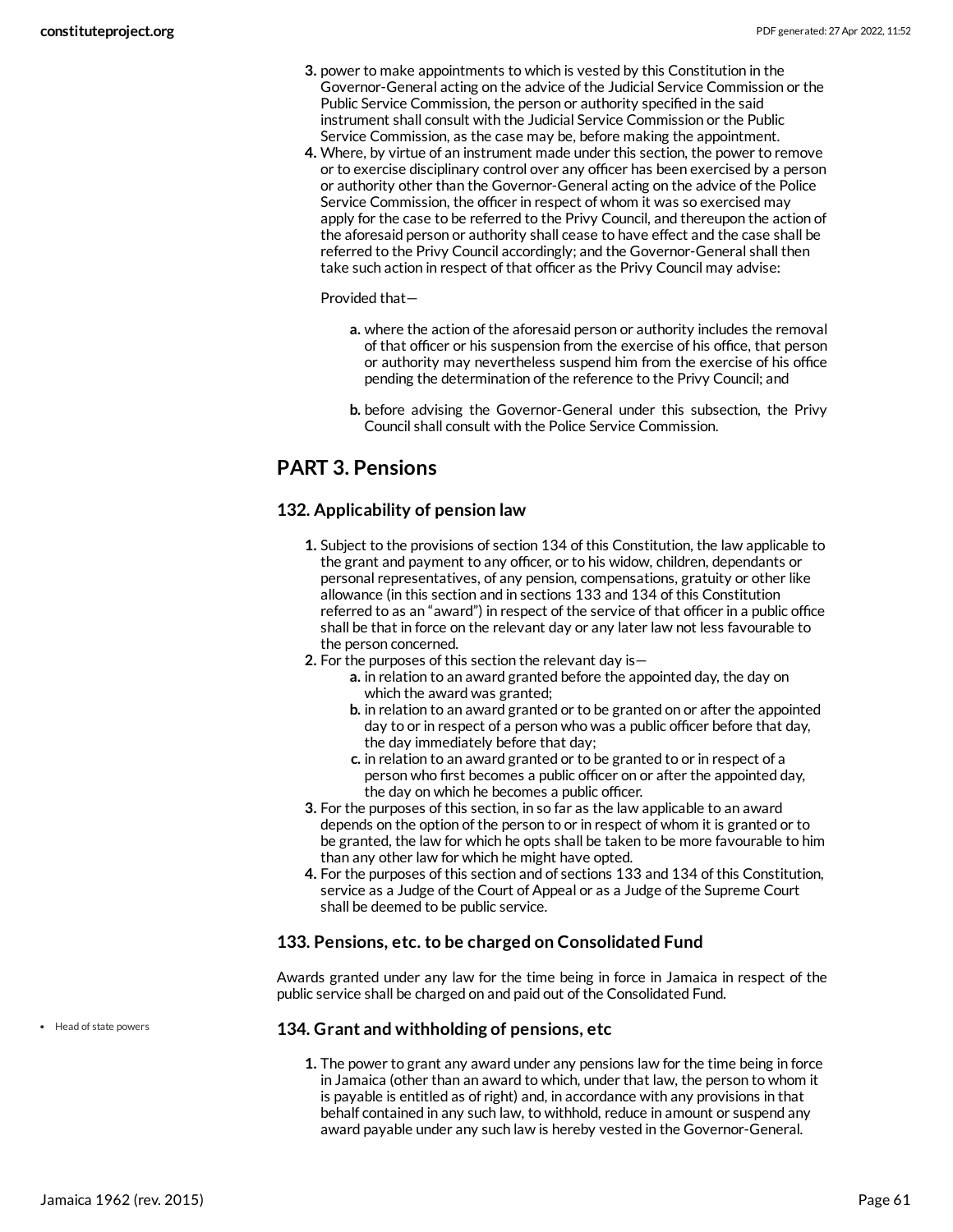Head of state powers Head of government powers

- **2.** The power vested in the Governor-General by subsection (1) of this section shall be exercised by him
	- **a.** in the case of an award payable to a person who, having been a public officer, was immediately before the date on which he ceased to hold public office, serving
		- **i.** as a Judge of the Court of Appeal;
		- **ii.** as a Judge of the Supreme Court;
		- **iii.** in any office to which section 112 of this Constitution applies at the date of the exercise of the power,

on the recommendation of the Judicial Service Commission;

- **b.** in the case of an award payable to a person who, having been a public officer, was, immediately before the date aforesaid, serving as a police officer, on the recommendation of the Police Service Commission; and
- **c.** in the case of an award payable to any other person, on the recommendation of the Public Service Commission.
- **3.** In this section, "pensions law" means any law relating to the grant to any person, or to the widow, children, dependants or personal representatives of that person, of an award in respect of the services of that person in a public office, and includes any instrument made under any such law.

# <span id="page-61-0"></span>**CHAPTER X. MISCELLANEOUS**

### <span id="page-61-1"></span>**135. Powers and procedure of Commissions**

- **1.** In relation to any Commission established by this Constitution, the Governor-General, acting in accordance with the advice of the Commission, may by regulation or otherwise regulate its procedure and, subject to the consent of the Prime Minister or such other Minister as may be authorised in that behalf by the Prime Minister, confer powers and impose duties on any public officer or any authority of the Government of Jamaica for the purpose of the discharge of the functions of the Commission.
- **2.** At any meeting of any Commission established by this Constitution a quorum shall be constituted if three members are present. If a quorum is present the Commission shall not be disqualified for the transaction of business by reason of any vacancy among its members and any proceedings of the Commission shall be valid notwithstanding that some person who was not entitled so to do took part therein.
- **3.** Any question proposed for decision at any meeting of any Commission established by this Constitution shall be determined by a majority of the votes of the members thereof present and voting, and if on any such question the votes are equally divided the member presiding shall have and exercise a casting vote.

### <span id="page-61-2"></span>**136. Protection of Commissions, etc. from legal proceedings**

The question whether—

- **a.** any Commission established by this Constitution has validly performed any function vested in it by or under this Constitution;
- **b.** any member of such a Commission or any other person or authority has validly performed any function delegated to such member, person or authority in pursuance of the provisions of section 113 or, as the case may be, of section 127 or of section 131 of this Constitution; or
- **c.** any member of such a Commission or any other person or authority has validly performed any other function in relation to the work of the Commission or in relation to any such function as is referred to in paragraph (b) of this section,

shall not be enquired into in any court.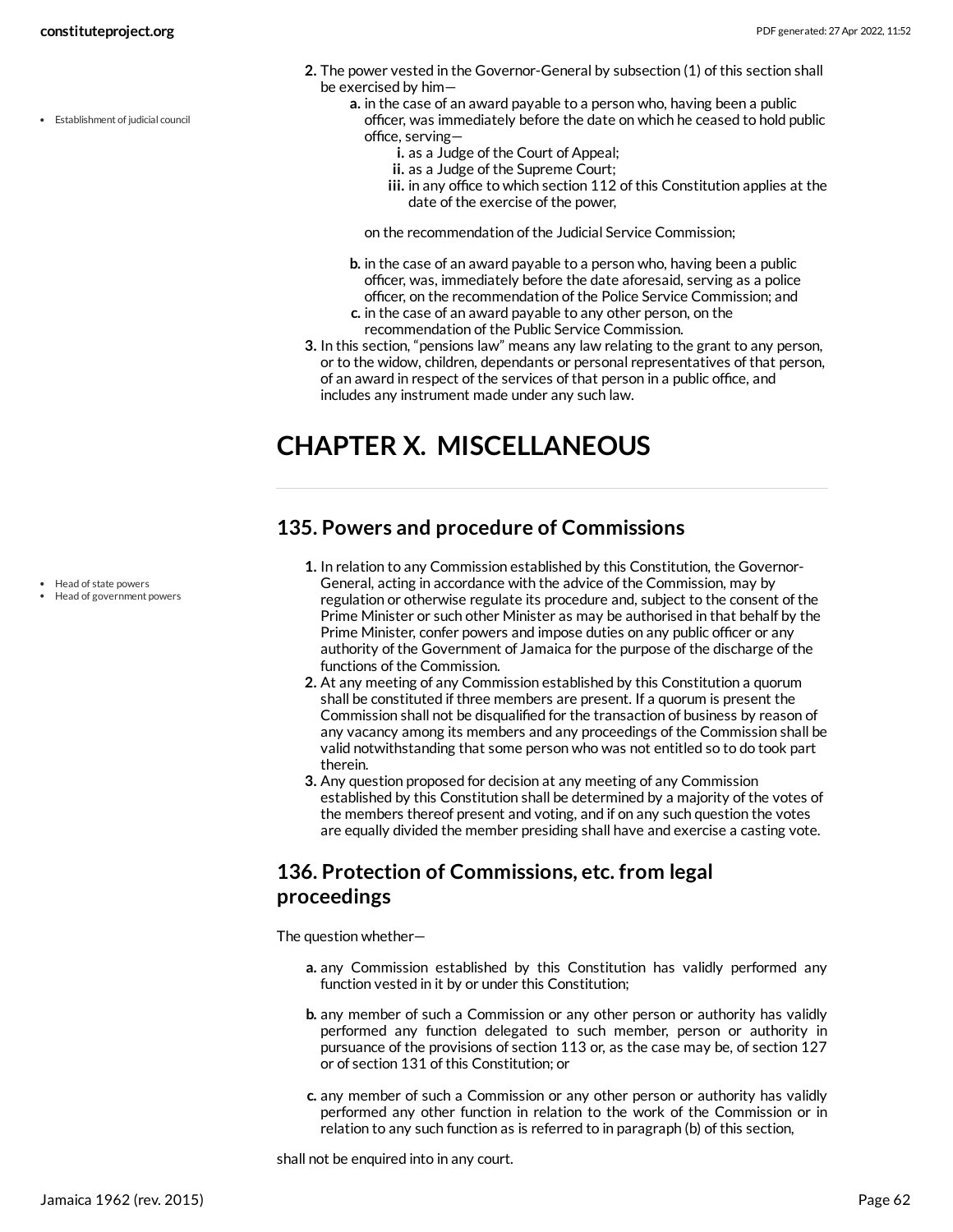### <span id="page-62-0"></span>**137. Resignations**

**1.** Any person who is appointed, elected or otherwise selected to any office established by this Constitution (including the office of Prime Minister or other Minister or Parliamentary Secretary) may resign from that office by writing under his hand addressed to the person or authority by whom he was appointed, elected or selected:

Provided that in the case of—

- **a.** a person who holds office as President or Deputy President of the Senate his resignation from that office shall be addressed to the Senate;
- **b.** a person who holds office as Speaker or Deputy Speaker his resignation from that office shall be addressed to the House of Representatives;
- **c.** a member of the House of Representatives his resignation from the House shall be addressed to the Speaker.
- **2.** The resignation of any person from any such office as aforesaid shall take effect when the writing signifying the resignation is received by the person or authority to whom it is addressed or any person authorised by that person or authority to whom it is addressed or by this Constitution to receive it.
- **3.** A resignation that is required to be addressed to the President or Speaker shall, if the office of President or Speaker (as the case may be) is vacant, or the President or Speaker is absent from Jamaica, be received by the Deputy President or Deputy Speaker on behalf of the President or Speaker.

### <span id="page-62-1"></span>**138. Re-appointments, etc**

- **1.** Where any person has vacated any office established by this Constitution (including the office of Prime Minister or other Minister or Parliamentary Secretary) he may, if qualified, again be appointed, elected or otherwise selected to hold that office in accordance with the provisions of this Constitution.
- **2.** Without prejudice to the provisions of subsection (3) of this section, when the holder of any office constituted by or under this Constitution is on leave of absence pending relinquishment of that office, the person or authority having power to make appointments to that office may appoint another person thereto.
- **3.** Where two or more persons are holding the same office by reason of an appointment made pursuant to subsection (2) of this section, the person last appointed shall, in respect of any function conferred on the holder of that office, be deemed to be the sole holder of that office.

### <span id="page-62-2"></span>**FIRST SCHEDULE. OATHS (Sections 28, 29(2), 42(2), 43(2), 62, 74, 78(4), 102 and 108)**

Oath of Allegiance.

I, do swear that I will be faithful and bear true allegiance to Jamaica, that I will uphold and defend the Constitution and the laws of Jamaica and that I will conscientiously and impartially discharge my responsibilities to the people of Jamaica. So help me God.

Oath for the due execution of the office of Prime Minister or other Minister or Parliamentary Secretary.

I, being appointed Prime Minister/Minister/Parliamentary Secretary, do swear that I will to the best of my judgment, at all times when so required, freely give my counsel and advice to the Governor-General (or any other person for the time being lawfully performing the functions of that office) for the good management of the public affairs of Jamaica, and I do further swear that I will not on any account, at any time whatsoever, disclose the counsel, advice, opinion or vote of any particular Minister or Parliamentary Secretary and that I will not, except with the authority of the Cabinet and

Oaths to abide by constitution God or other deities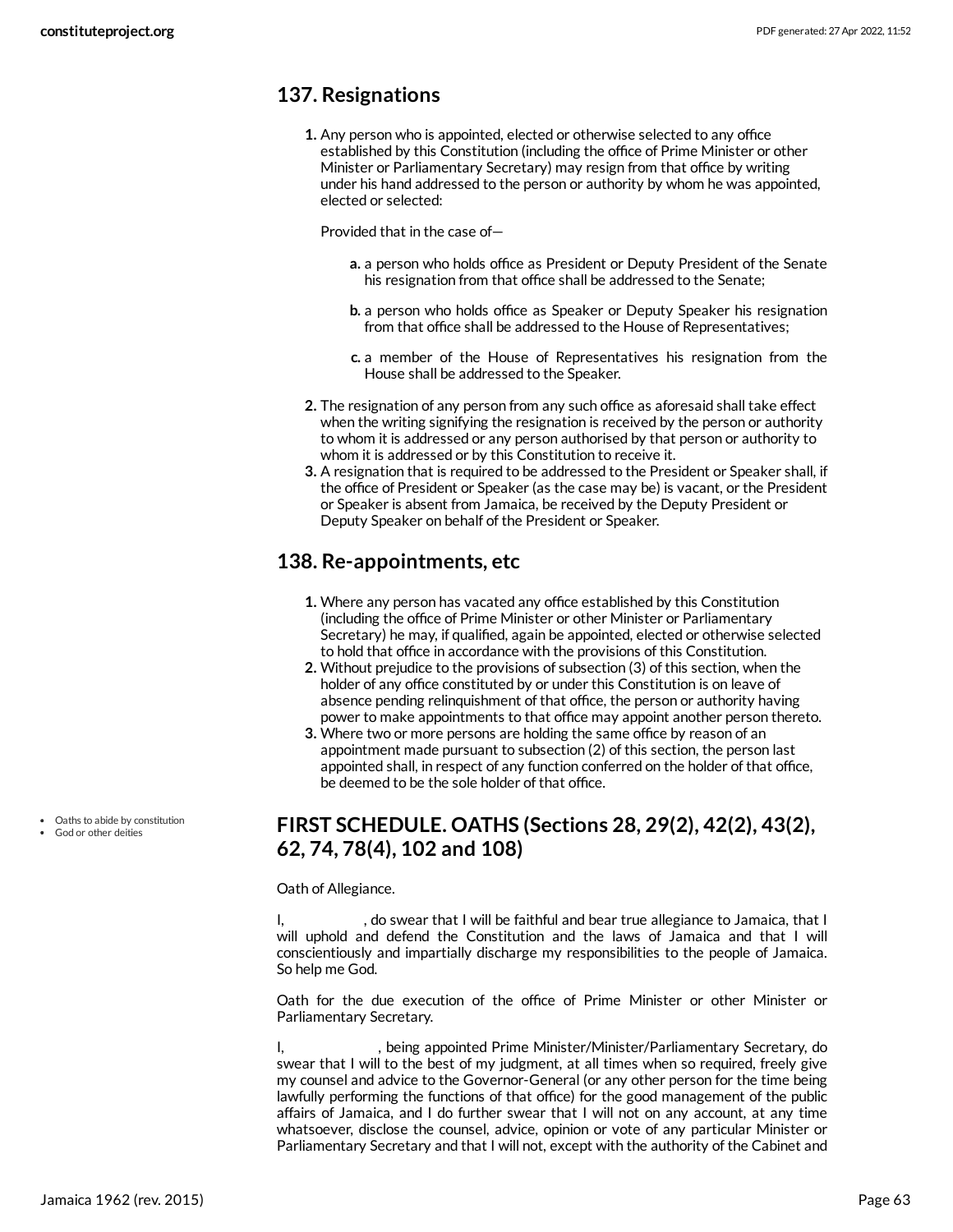to such extent as may be required for the good management of the affairs of Jamaica, directly or indirectly reveal the business or proceedings of the Cabinet or the nature or contents of any documents communicated to me as a Minister/Parliamentary Secretary or any matter coming to my knowledge in my capacity as such and that in all things I will be a true and faithful Prime Minister/Minister/Parliamentary Secretary. So help me God.

Judicial Oath.

I, do swear that I will be faithful and bear true allegiance to Jamaica, that I will uphold and defend the Constitution of Jamaica and that I will administer justice to all persons alike in accordance with the laws and usages or Jamaica without fear or favour, affection or ill will. So help me God.

### <span id="page-63-0"></span>**SECOND SCHEDULE. Number and Boundaries of Constituencies. (Section 67)**

**1.** The number of constituencies shall be such as will most conveniently permit the application of paragraphs 2 to 5 (inclusive) of this Schedule.

**2**

- **1.** The boundary of a constituency shall not cross the boundary of a Parish as delimited by the Counties and Parishes Law or by any law amending or replacing that law.
- **2.** There shall be at least two constituencies in each such parish.
- **3.** Subject to the provisions of paragraphs 2 and 4 of this Schedule, the boundaries of each constituency shall be such that the number of the electorate thereof is as nearly equal to the electorate quota as is reasonably practicable.
- **4.** The electorate of a constituency may be greater or less than the electorate quota in order to take account of
	- **a.** the varying physical features and transportation facilities within Jamaica; and
	- **b.** the difference between urban and rural areas in respect of density of population:

Provided that, subject to the provisions of paragraph 2 of this Schedule, the electorate of a constituency shall not—

- **i.** exceed the electorate quota by more than fifty per centum; or
- **ii.** be less than sixty-six and two-thirds per centum of the electorate quota.
- **5.** For the purposes of this Schedule
	- **a.** the electorate of a constituency means the number of persons whose names appear on the official lists of electors for the area comprised in that constituency in force on the enumeration date under the law for the time being regulating the conduct of elections;
	- **b.** the "enumeration date" means, in relation to any report of the Standing Committee, the date on which the notice with respect to that report is published in accordance with subsection (7) of section 67 of this Constitution; and
	- **c.** the "electorate quota" means the number obtained by dividing the total of the electorate of all the constituencies by the number of constituencies into which the Standing Committee recommends Jamaica should be divided.

<span id="page-63-1"></span>**THIRD SCHEDULE. Provisions Relating to Applicability of the Commissions of Enquiry Law to Tribunals Appointed under this Constitution (Sections 96(7), 100(7), 106(7) and 121(6))**

**1.** The following provisions of the Law shall not apply, that is say:—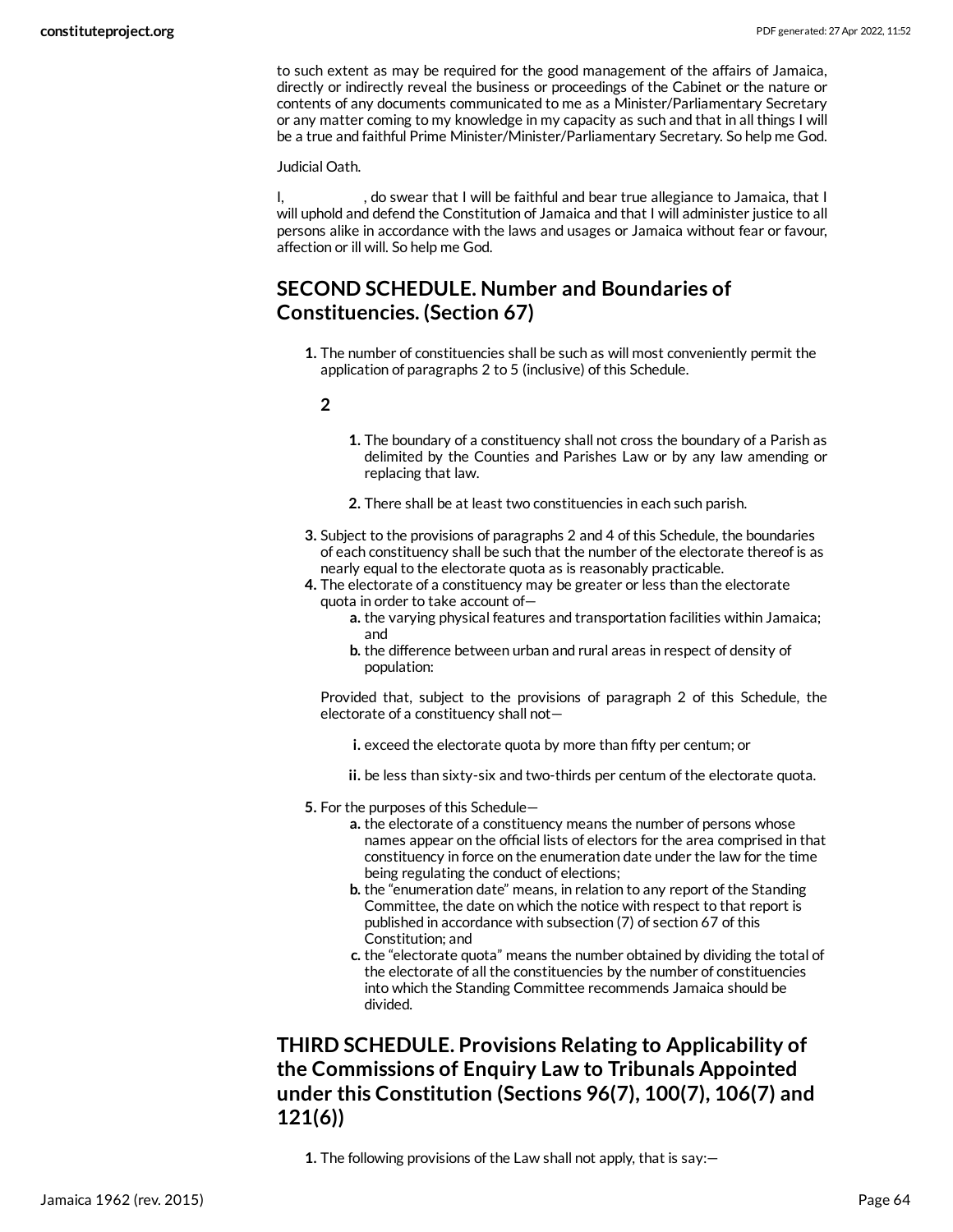- **1. a.** section 2—whole section;
	- **b.** section 3—so much of the section as follows the words "in his place";
	- **c.** section 5—whole section;
	- **d.** section 7—the words "after taking such oath or affirmation";
	- **e.** section 15—whole section.
- **2.** In section 13 there shall be substituted for the words "Such sums, so directed to be paid, shall be paid by the Accountant-General out of the ordinary cash balance in the Treasury", the words "Such sums so directed to be paid, shall be charged on and paid out of the Consolidated Fund".
- **3.** All powers and duties conferred or imposed on the Governor-General under the Law shall be exercised or performed by him acting in each case in the manner prescribed by this Constitution.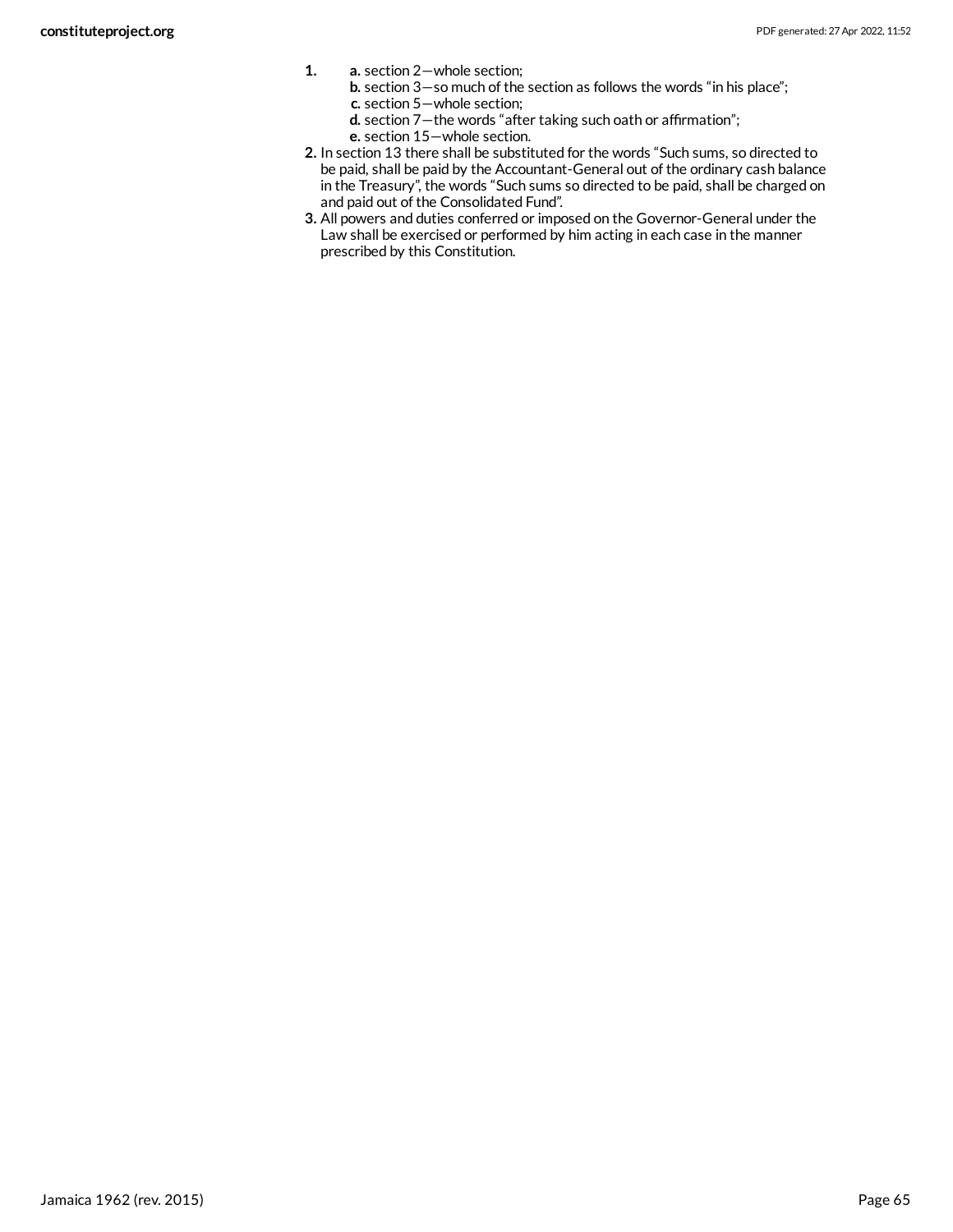# **Topic index**

### A

#### B

#### C

### D

### E

| Equality regardless of political party ……………………………………………………………………… 10 |  |
|-----------------------------------------------------------------------|--|
|                                                                       |  |
|                                                                       |  |
|                                                                       |  |
|                                                                       |  |
|                                                                       |  |
|                                                                       |  |
|                                                                       |  |

### F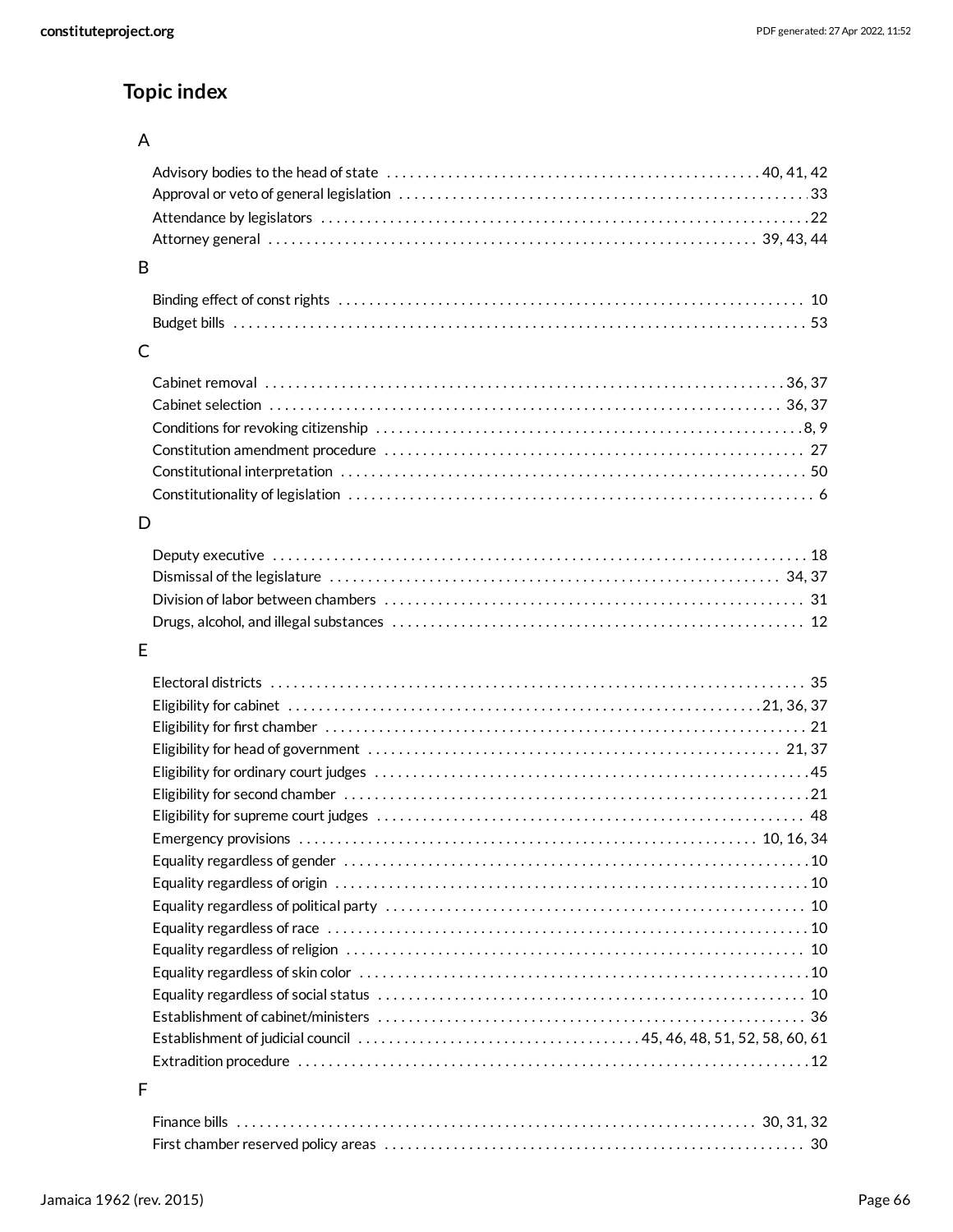| G                                                                                                                     |       |
|-----------------------------------------------------------------------------------------------------------------------|-------|
|                                                                                                                       |       |
|                                                                                                                       |       |
|                                                                                                                       |       |
| H                                                                                                                     |       |
|                                                                                                                       |       |
|                                                                                                                       |       |
|                                                                                                                       |       |
|                                                                                                                       |       |
|                                                                                                                       |       |
|                                                                                                                       |       |
|                                                                                                                       |       |
| J.                                                                                                                    |       |
|                                                                                                                       |       |
|                                                                                                                       |       |
| J                                                                                                                     |       |
|                                                                                                                       |       |
|                                                                                                                       |       |
| L                                                                                                                     |       |
| Leader of first chamber.                                                                                              | 24.29 |
| Leader of second chamber $\dots\dots\dots\dots\dots\dots\dots\dots\dots\dots\dots\dots\dots\dots\dots\dots\dots\dots$ |       |
| M                                                                                                                     |       |
|                                                                                                                       |       |
|                                                                                                                       |       |
|                                                                                                                       |       |
|                                                                                                                       |       |
|                                                                                                                       |       |
| N                                                                                                                     |       |
|                                                                                                                       |       |
|                                                                                                                       |       |
|                                                                                                                       |       |
| O                                                                                                                     |       |
|                                                                                                                       |       |
|                                                                                                                       |       |
|                                                                                                                       |       |
|                                                                                                                       |       |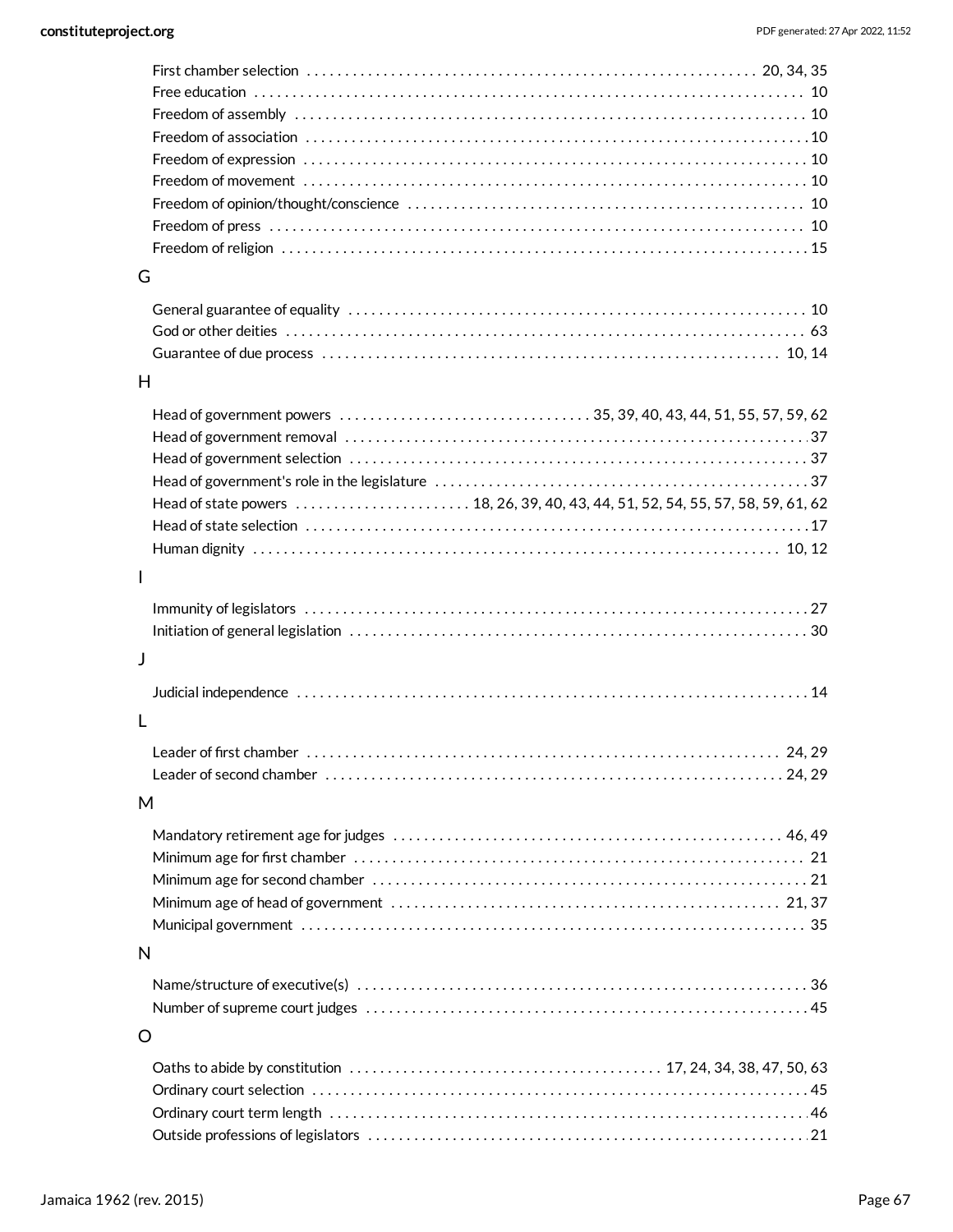#### P

|   | Q |  |
|---|---|--|
|   |   |  |
|   |   |  |
| R |   |  |
|   |   |  |
|   |   |  |
|   |   |  |
|   |   |  |
|   |   |  |
|   |   |  |
|   |   |  |
|   |   |  |
|   |   |  |
|   |   |  |
|   |   |  |
|   |   |  |
|   |   |  |
|   |   |  |
|   |   |  |
|   |   |  |
|   |   |  |
|   |   |  |
|   |   |  |
|   |   |  |
| S |   |  |
|   |   |  |
|   |   |  |